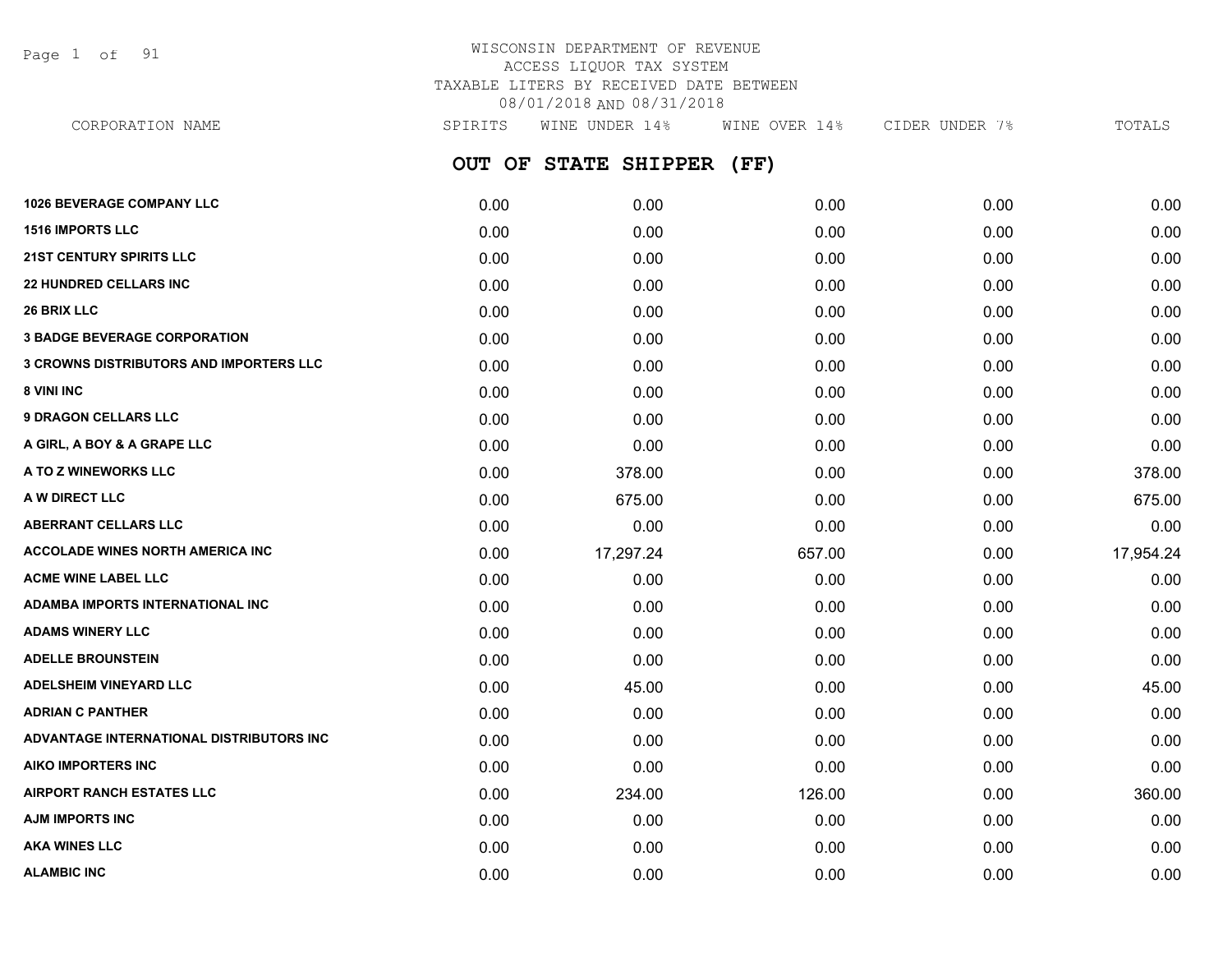Page 2 of 91

# WISCONSIN DEPARTMENT OF REVENUE ACCESS LIQUOR TAX SYSTEM TAXABLE LITERS BY RECEIVED DATE BETWEEN

| CORPORATION NAME                       | SPIRITS | WINE UNDER 14% | WINE OVER 14% | CIDER UNDER 7% | TOTALS    |
|----------------------------------------|---------|----------------|---------------|----------------|-----------|
| ALEJANDRO BULGHERONI ESTATE LLC        | 0.00    | 0.00           | 9.00          | 0.00           | 9.00      |
| ALEXANDRIA NICOLE CELLARS LLC          | 0.00    | 0.00           | 0.00          | 0.00           | 0.00      |
| <b>ALFRED G PALMATEER JR</b>           | 0.00    | 594.31         | 0.00          | 0.00           | 594.31    |
| <b>ALLIED IMPORTERS USA LTD</b>        | 0.00    | 0.00           | 0.00          | 0.00           | 0.00      |
| <b>ALLORO VINEYARD INC</b>             | 0.00    | 0.00           | 0.00          | 0.00           | 0.00      |
| <b>ALLTECH'S BEVERAGE DIVISION LLC</b> | 81.00   | 0.00           | 0.00          | 0.00           | 81.00     |
| <b>ALPHA &amp; OMEGA WINERY LLC</b>    | 0.00    | 0.00           | 13.50         | 0.00           | 13.50     |
| <b>ALPHA MARKETING NETWORK INC</b>     | 0.00    | 477.00         | 1,008.00      | 0.00           | 1,485.00  |
| <b>ALTAMAR BRANDS LLC</b>              | 90.00   | 0.00           | 0.00          | 0.00           | 90.00     |
| <b>ALTAMURA WINERY INC</b>             | 0.00    | 0.00           | 0.00          | 0.00           | 0.00      |
| <b>AMAVI CELLARS LLC</b>               | 0.00    | 0.00           | 126.00        | 0.00           | 126.00    |
| <b>AMBRABEV LLC</b>                    | 0.00    | 0.00           | 0.00          | 0.00           | 0.00      |
| <b>AMERICAN BEVERAGE CORP</b>          | 0.00    | 64,542.00      | 0.00          | 0.00           | 64,542.00 |
| <b>AMERICAN ESTATES WINES INC</b>      | 0.00    | 504.00         | 0.00          | 0.00           | 504.00    |
| AMERICAN NORTHWEST DISTRIBUTORS INC    | 0.00    | 0.00           | 0.00          | 0.00           | 0.00      |
| AMERICAN VINTAGE BEVERAGE INC.         | 0.00    | 0.00           | 0.00          | 0.00           | 0.00      |
| <b>AMERICAN VINTNERS LLC</b>           | 0.00    | 225.00         | 369.00        | 0.00           | 594.00    |
| <b>AMERICAN WINE TRADE INC</b>         | 0.00    | 477.00         | 0.00          | 0.00           | 477.00    |
| <b>AMICUS CELLARS LLC</b>              | 0.00    | 0.00           | 0.00          | 0.00           | 0.00      |
| <b>AMIR PEAY</b>                       | 0.00    | 0.00           | 0.00          | 0.00           | 0.00      |
| <b>AMUSE BOUCHE LLC</b>                | 0.00    | 0.00           | 0.00          | 0.00           | 0.00      |
| <b>ANCHOR DISTILLING COMPANY LLC</b>   | 0.00    | 0.00           | 0.00          | 0.00           | 0.00      |
| <b>ANCIEN WINES INC</b>                | 0.00    | 0.00           | 0.00          | 0.00           | 0.00      |
| <b>ANCIENT PEAK INC</b>                | 0.00    | 0.00           | 0.00          | 0.00           | 0.00      |
| ANDERSONS CONN VALLEY WINERY INC       | 0.00    | 0.00           | 0.00          | 0.00           | 0.00      |
| <b>ANDIS WINES LLC</b>                 | 0.00    | 0.00           | 0.00          | 0.00           | 0.00      |
| <b>ANDREW J CARINI</b>                 | 0.00    | 0.00           | 0.00          | 0.00           | 0.00      |
| <b>ANDREW T BECKSTOFFER</b>            | 0.00    | 69.75          | 306.00        | 0.00           | 375.75    |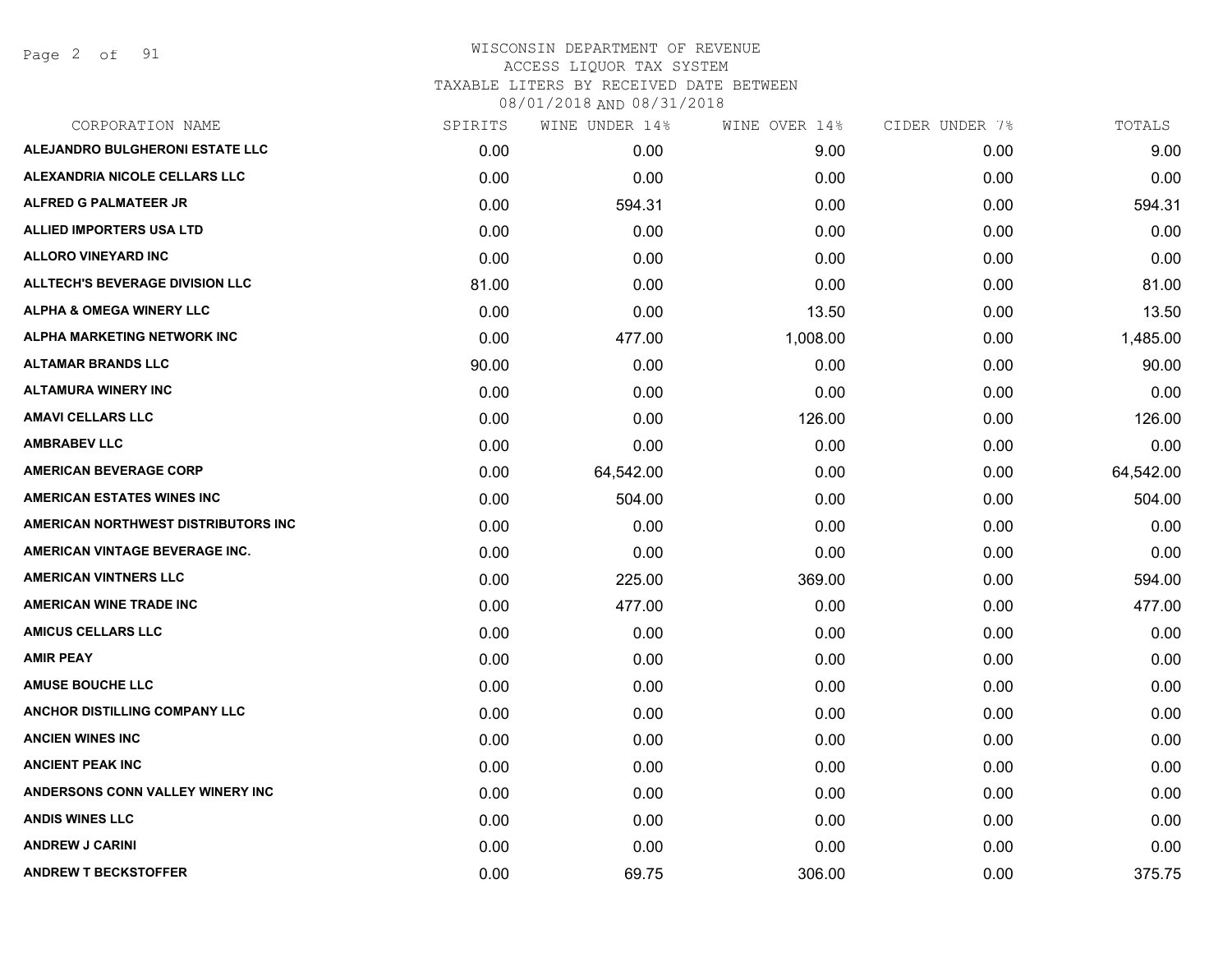Page 3 of 91

| CORPORATION NAME                                | SPIRITS   | WINE UNDER 14% | WINE OVER 14% | CIDER UNDER 7% | TOTALS    |
|-------------------------------------------------|-----------|----------------|---------------|----------------|-----------|
| <b>ANGELA OSBORNE</b>                           | 0.00      | 0.00           | 0.00          | 0.00           | 0.00      |
| <b>ANHEUSER-BUSCH COMPANIES LLC</b>             | 0.00      | 0.00           | 0.00          | 21,682.39      | 21,682.39 |
| <b>ANNE HUBATCH</b>                             | 0.00      | 0.00           | 0.00          | 0.00           | 0.00      |
| <b>ANTHONY BOZZANO</b>                          | 0.00      | 126.00         | 99.00         | 0.00           | 225.00    |
| <b>ANTHONY M TRUCHARD</b>                       | 0.00      | 0.00           | 522.00        | 0.00           | 522.00    |
| <b>ANTIPODEAN WINES LLC</b>                     | 0.00      | 192.75         | 0.00          | 0.00           | 192.75    |
| <b>APOSTROPHE BRANDS LLC</b>                    | 0.00      | 0.00           | 0.00          | 0.00           | 0.00      |
| <b>APPELLATION TRADING COMPANY LLC</b>          | 0.00      | 0.00           | 0.00          | 0.00           | 0.00      |
| <b>APPELLATIONS LP</b>                          | 0.00      | 0.00           | 0.00          | 0.00           | 0.00      |
| <b>AQUA PUMPKIN INC</b>                         | 0.00      | 0.00           | 0.00          | 0.00           | 0.00      |
| <b>ARANO LLC</b>                                | 0.00      | 0.00           | 0.00          | 0.00           | 0.00      |
| <b>ARCHANA A DAVE</b>                           | 0.00      | 0.00           | 0.00          | 0.00           | 0.00      |
| AREL GROUP WINE & SPIRITS INC                   | 0.00      | 1,810.00       | 0.00          | 0.00           | 1,810.00  |
| <b>ARETE WINES LLC</b>                          | 0.00      | 0.00           | 0.00          | 0.00           | 0.00      |
| <b>ARGI HOSPITALITY LLC</b>                     | 0.00      | 0.00           | 0.00          | 0.00           | 0.00      |
| <b>ARIETTA INC</b>                              | 0.00      | 0.00           | 0.00          | 0.00           | 0.00      |
| <b>ARNOT-ROBERTS LLC</b>                        | 0.00      | 0.00           | 0.00          | 0.00           | 0.00      |
| <b>ARPENT LLC</b>                               | 0.00      | 0.00           | 0.00          | 0.00           | 0.00      |
| <b>ARTISANAL DISTILLATES INC.</b>               | 0.00      | 0.00           | 0.00          | 0.00           | 0.00      |
| <b>ARTISANAL IMPORTS INC</b>                    | 0.00      | 0.00           | 0.00          | 0.00           | 0.00      |
| <b>ARTISANS &amp; VINES LLC</b>                 | 0.00      | 0.00           | 0.00          | 0.00           | 0.00      |
| <b>ASAP IMPORTS CO.</b>                         | 0.00      | 0.00           | 0.00          | 0.00           | 0.00      |
| <b>ASCENT WINES INC</b>                         | 0.00      | 0.00           | 0.00          | 0.00           | 0.00      |
| <b>ASSOCIATED BREWING COMPANY</b>               | 14,615.48 | 0.00           | 0.00          | 0.00           | 14,615.48 |
| <b>ASV WINES INC</b>                            | 0.00      | 1,287.00       | 0.00          | 0.00           | 1,287.00  |
| <b>ATHENEE IMPORTERS &amp; DISTRIBUTORS LTD</b> | 0.00      | 0.00           | 0.00          | 0.00           | 0.00      |
| <b>ATLAS WINE COMPANY LLC</b>                   | 0.00      | 252.00         | 0.00          | 0.00           | 252.00    |
| <b>ATOMIC BRANDS INC</b>                        | 19,487.30 | 0.00           | 0.00          | 0.00           | 19,487.30 |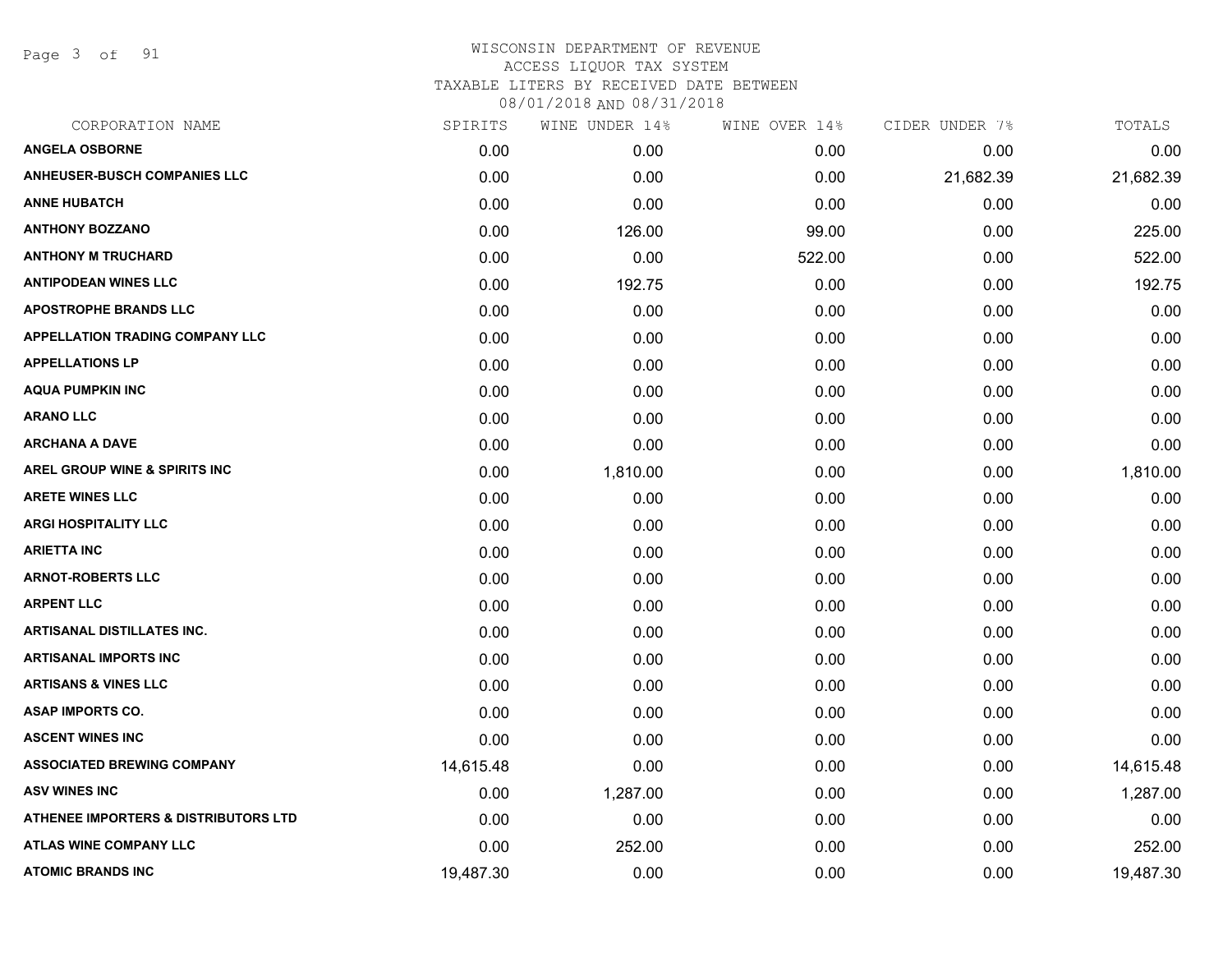Page 4 of 91

# WISCONSIN DEPARTMENT OF REVENUE

# ACCESS LIQUOR TAX SYSTEM

TAXABLE LITERS BY RECEIVED DATE BETWEEN

| CORPORATION NAME                           | SPIRITS    | WINE UNDER 14% | WINE OVER 14% | CIDER UNDER 7% | TOTALS     |
|--------------------------------------------|------------|----------------|---------------|----------------|------------|
| <b>AUGUST WINE GROUP LLC</b>               | 0.00       | 328.50         | 0.00          | 0.00           | 328.50     |
| <b>AUSTRAL WINES LLC</b>                   | 0.00       | 666.00         | 0.00          | 0.00           | 666.00     |
| <b>AV BRANDS INC</b>                       | 0.00       | 431.95         | 0.00          | 0.00           | 431.95     |
| AVV WINERY CO LLC                          | 0.00       | 0.00           | 0.00          | 0.00           | 0.00       |
| <b>AXIOS INC</b>                           | 0.00       | 0.00           | 0.00          | 0.00           | 0.00       |
| <b>B &amp; I OVERSEAS TRADING INC</b>      | 0.00       | 0.00           | 0.00          | 0.00           | 0.00       |
| <b>B UNITED INTERNATIONAL INC</b>          | 0.00       | 0.00           | 216.38        | 9.01           | 225.39     |
| <b>B. NEKTAR LLC</b>                       | 0.00       | 0.00           | 0.00          | 0.00           | 0.00       |
| <b>BACARDI U.S.A., INC.</b>                | 251,136.30 | 346.17         | 342.00        | 0.00           | 251,824.47 |
| <b>BACCHUS TECHNOLOGIES LLC</b>            | 0.00       | 1,045.84       | 0.00          | 0.00           | 1,045.84   |
| <b>BACIO DIVINO CELLARS LLC</b>            | 0.00       | 0.00           | 0.00          | 0.00           | 0.00       |
| <b>BADGER MOUNTAIN INC</b>                 | 0.00       | 936.00         | 0.00          | 0.00           | 936.00     |
| <b>BADLANDS DISTILLERY LLC</b>             | 0.00       | 0.00           | 0.00          | 0.00           | 0.00       |
| <b>BALCONES DISTILLING LLC</b>             | 0.00       | 0.00           | 0.00          | 0.00           | 0.00       |
| <b>BANFI PRODUCTS CORPORATION</b>          | 4.50       | 6,381.00       | 54.00         | 0.00           | 6,439.50   |
| <b>BANSHEE WINES LLC</b>                   | 0.00       | 1,768.50       | 315.00        | 0.00           | 2,083.50   |
| <b>BANVILLE &amp; JONES WINE MERCHANTS</b> | 0.00       | 747.50         | 0.00          | 0.00           | 747.50     |
| <b>BANZAI BEVERAGE CORPORATION</b>         | 0.00       | 0.00           | 0.00          | 0.00           | 0.00       |
| <b>BARGETTOS SANTA CRUZ WINERY INC</b>     | 0.00       | 0.00           | 0.00          | 0.00           | 0.00       |
| <b>BARLOW VINEYARDS LLC</b>                | 0.00       | 0.00           | 0.00          | 0.00           | 0.00       |
| <b>BARNARD GRIFFIN INC</b>                 | 0.00       | 0.00           | 0.00          | 0.00           | 0.00       |
| <b>BARNETT VINEYARDS LP</b>                | 0.00       | 0.00           | 0.00          | 0.00           | 0.00       |
| <b>BATTAGLIA DISTRIBUTING CORP INC</b>     | 0.00       | 486.61         | 0.00          | 0.00           | 486.61     |
| <b>BAUM WINE IMPORTS INC</b>               | 27.00      | 6,741.00       | 164.25        | 0.00           | 6,932.25   |
| <b>BEATBOX BEVERAGES LLC</b>               | 0.00       | 0.00           | 0.00          | 0.00           | 0.00       |
| <b>BEATBOX BEVERAGES LLC</b>               | 0.00       | 0.00           | 0.00          | 0.00           | 0.00       |
| <b>BEAUX FRERES LLC</b>                    | 0.00       | 0.00           | 0.00          | 0.00           | 0.00       |
| <b>BEDROCK WINE COMPANY LP</b>             | 0.00       | 0.00           | 0.00          | 0.00           | 0.00       |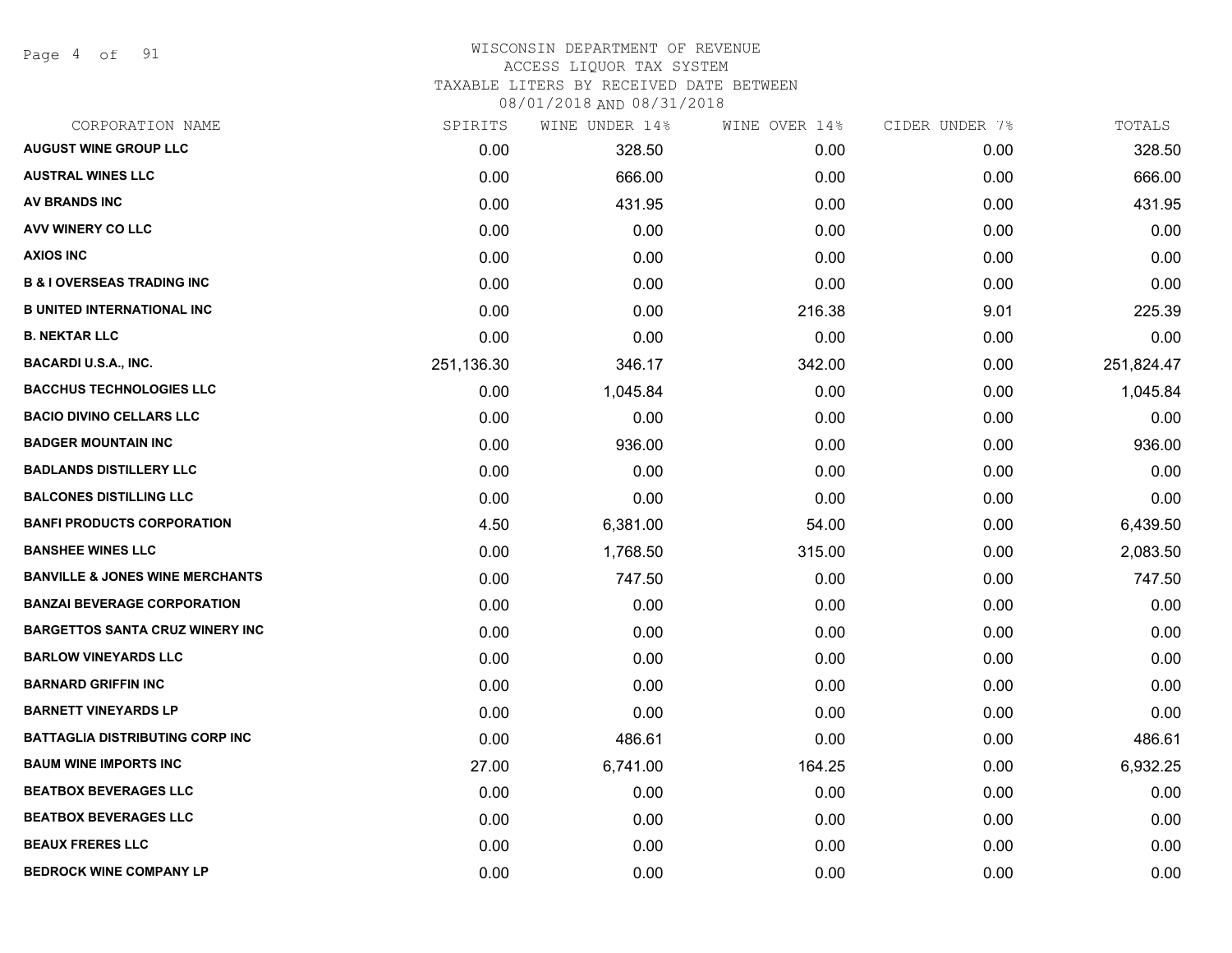Page 5 of 91

| CORPORATION NAME                                       | SPIRITS | WINE UNDER 14% | WINE OVER 14% | CIDER UNDER 7% | TOTALS     |
|--------------------------------------------------------|---------|----------------|---------------|----------------|------------|
| <b>BENDISTILLERY INC</b>                               | 0.00    | 0.00           | 0.00          | 0.00           | 0.00       |
| <b>BENNETT LANE WINERY LLC</b>                         | 0.00    | 0.00           | 0.00          | 0.00           | 0.00       |
| <b>BENOVIA WINERY LLC</b>                              | 0.00    | 0.00           | 0.00          | 0.00           | 0.00       |
| <b>BERGSTROM WINES LLC</b>                             | 0.00    | 0.00           | 0.00          | 0.00           | 0.00       |
| <b>BERNARDUS LLC</b>                                   | 0.00    | 0.00           | 0.00          | 0.00           | 0.00       |
| <b>BETHEL HEIGHTS VINEYARD INC</b>                     | 0.00    | 0.00           | 0.00          | 0.00           | 0.00       |
| BETTER BRANDS INTERNATIONAL                            | 0.00    | 1,053.00       | 156.00        | 0.00           | 1,209.00   |
| <b>BETZ CELLARS LLC</b>                                | 0.00    | 0.00           | 0.00          | 0.00           | 0.00       |
| <b>BEVERAGE BROTHERS INC</b>                           | 0.00    | 0.00           | 0.00          | 0.00           | 0.00       |
| <b>BEVERAGE GROUP INTERNATIONAL LLC</b>                | 0.00    | 0.00           | 0.00          | 0.00           | 0.00       |
| <b>BEVERAGE SOLUTIONS &amp; LOGISTICS INC</b>          | 0.00    | 0.00           | 0.00          | 0.00           | 0.00       |
| <b>BF ACQUISITION LTD</b>                              | 0.00    | 0.00           | 0.00          | 0.00           | 0.00       |
| <b>BIAGIO CRU &amp; ESTATE WINES LLC</b>               | 0.00    | 0.00           | 0.00          | 0.00           | 0.00       |
| BIEN NACIDO VINEYARDS OF RANCHO TEPUSQUET<br><b>LP</b> | 0.00    | 0.00           | 0.00          | 0.00           | 0.00       |
| <b>BIGHORN CELLARS LLC</b>                             | 0.00    | 0.00           | 0.00          | 0.00           | 0.00       |
| <b>BILTMORE ESTATE WINE COMPANY</b>                    | 0.00    | 0.00           | 0.00          | 0.00           | 0.00       |
| <b>BLACK ROCK SPIRITS LLC</b>                          | 0.00    | 0.00           | 0.00          | 0.00           | 0.00       |
| <b>BLACKBIRD VINEYARDS LLC</b>                         | 0.00    | 0.00           | 0.00          | 0.00           | 0.00       |
| <b>BLAKE FARMS HARD APPLE CIDER LLC</b>                | 0.00    | 0.00           | 0.00          | 4,415.10       | 4,415.10   |
| <b>BLAUM BROS DISTILLING CO LLC</b>                    | 0.00    | 0.00           | 0.00          | 0.00           | 0.00       |
| <b>BLUE RIDGE DISTILLING CO INC.</b>                   | 0.00    | 0.00           | 0.00          | 0.00           | 0.00       |
| <b>BNA WINE GROUP LLC</b>                              | 0.00    | 819.00         | 0.00          | 0.00           | 819.00     |
| <b>BOEGER WINERY INC</b>                               | 0.00    | 36.00          | 0.00          | 0.00           | 36.00      |
| <b>BOGLE VINEYARDS INC</b>                             | 0.00    | 31,752.00      | 4,032.00      | 0.00           | 35,784.00  |
| <b>BONANNO VINTNERS LLC</b>                            | 0.00    | 315.00         | 189.00        | 0.00           | 504.00     |
| <b>BONNY DOON WINERY INC.</b>                          | 0.00    | 0.00           | 0.00          | 0.00           | 0.00       |
| <b>BOSTON BEER CORPORATION</b>                         | 0.00    | 0.00           | 0.00          | 164,463.99     | 164,463.99 |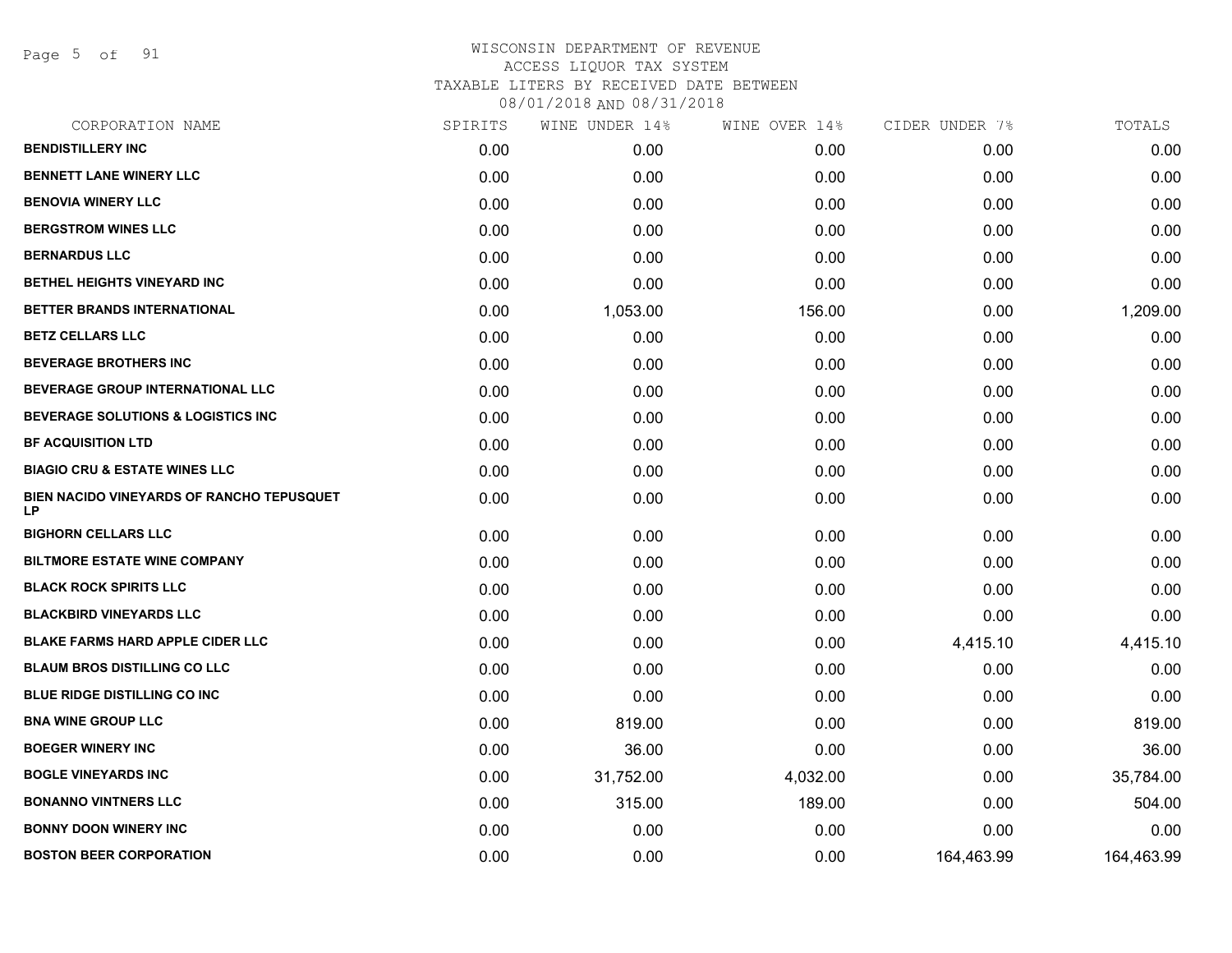Page 6 of 91

### WISCONSIN DEPARTMENT OF REVENUE ACCESS LIQUOR TAX SYSTEM TAXABLE LITERS BY RECEIVED DATE BETWEEN

| CORPORATION NAME                               | SPIRITS    | WINE UNDER 14% | WINE OVER 14% | CIDER UNDER 7% | TOTALS     |
|------------------------------------------------|------------|----------------|---------------|----------------|------------|
| <b>BOUCHAINE VINEYARDS INC</b>                 | 0.00       | 0.00           | 0.00          | 0.00           | 0.00       |
| <b>BOUNDARY BREAKS LLC</b>                     | 0.00       | 153.00         | 0.00          | 0.00           | 153.00     |
| <b>BOUTINOT USA INC</b>                        | 0.00       | 0.00           | 0.00          | 0.00           | 0.00       |
| <b>BRASSFIELD ESTATE WINERY LLC</b>            | 0.00       | 0.00           | 315.00        | 0.00           | 315.00     |
| <b>BRAZOS WINE IMPORTS LLC</b>                 | 0.00       | 603.00         | 63.00         | 0.00           | 666.00     |
| <b>BRIAN CARTER CELLARS LLC</b>                | 0.00       | 0.00           | 0.00          | 0.00           | 0.00       |
| <b>BRICKELL WINES LLC</b>                      | 0.00       | 0.00           | 0.00          | 0.00           | 0.00       |
| <b>BRIDGEVIEW VINEYARDS INC</b>                | 0.00       | 0.00           | 0.00          | 0.00           | 0.00       |
| <b>BRIGHT CELLARS INC</b>                      | 0.00       | 2,772.00       | 0.00          | 0.00           | 2,772.00   |
| <b>BROADBENT SELECTIONS INC</b>                | 0.00       | 1,143.00       | 342.00        | 0.00           | 1,485.00   |
| <b>BRONCO WINE COMPANY</b>                     | 0.00       | 80,781.19      | 697.50        | 0.00           | 81,478.69  |
| <b>BROTHERS INTERNATIONAL FOOD CORPORATION</b> | 0.00       | 0.00           | 0.00          | 0.00           | 0.00       |
| <b>BROVO SPIRITS LLC</b>                       | 0.00       | 0.00           | 0.00          | 0.00           | 0.00       |
| <b>BROWN-FORMAN CORPORATION</b>                | 226,629.00 | 12,956.70      | 6,943.50      | 0.00           | 246,529.20 |
| <b>BRUTOCAO CELLARS LP</b>                     | 0.00       | 0.00           | 0.00          | 0.00           | 0.00       |
| <b>BRYN MAWR VINEYARDS INC</b>                 | 0.00       | 0.00           | 0.00          | 0.00           | 0.00       |
| <b>BUEHLER VINEYARDS INC</b>                   | 0.00       | 0.00           | 279.00        | 0.00           | 279.00     |
| <b>BULGARIAN MASTER VINTNERS LLC</b>           | 0.00       | 0.00           | 0.00          | 0.00           | 0.00       |
| <b>BULLY HILL VINEYARDS INC</b>                | 0.00       | 0.00           | 0.00          | 0.00           | 0.00       |
| <b>BUONCRISTIANI WINE CO LLC</b>               | 0.00       | 0.00           | 0.00          | 0.00           | 0.00       |
| <b>BURGESS CELLARS INC</b>                     | 0.00       | 0.00           | 0.00          | 0.00           | 0.00       |
| <b>BUZZBALLZ LLC</b>                           | 0.00       | 0.00           | 0.00          | 0.00           | 0.00       |
| <b>BUZZBOX BEVERAGES INC</b>                   | 0.00       | 0.00           | 0.00          | 0.00           | 0.00       |
| <b>BYMOFO LLC</b>                              | 0.00       | 0.00           | 0.00          | 0.00           | 0.00       |
| <b>C &amp; C WINE SERVICES INC</b>             | 0.00       | 0.00           | 135.00        | 0.00           | 135.00     |
| <b>C MONDAVI &amp; SONS</b>                    | 0.00       | 7,560.00       | 166.50        | 0.00           | 7,726.50   |
| <b>CABERNET CORP</b>                           | 0.00       | 2,538.00       | 22.50         | 0.00           | 2,560.50   |
| <b>CAFFO BEVERAGES INC</b>                     | 0.00       | 0.00           | 0.00          | 0.00           | 0.00       |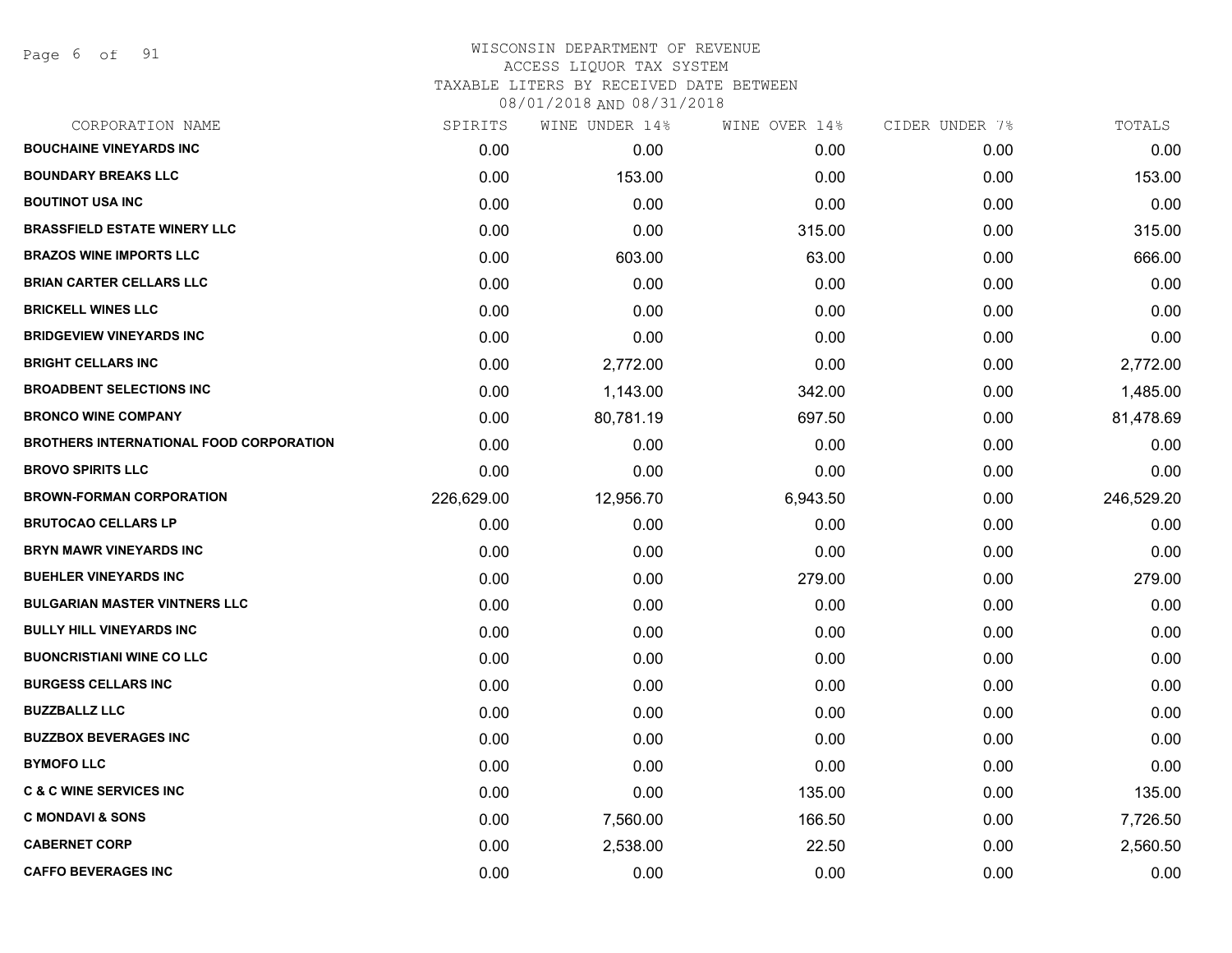Page 7 of 91

| SPIRITS   | WINE UNDER 14% | WINE OVER 14% | CIDER UNDER 7% | TOTALS    |
|-----------|----------------|---------------|----------------|-----------|
| 0.00      | 0.00           | 0.00          | 0.00           | 0.00      |
| 0.00      | 0.00           | 0.00          | 0.00           | 0.00      |
| 0.00      | 0.00           | 0.00          | 0.00           | 0.00      |
| 0.00      | 0.00           | 0.00          | 0.00           | 0.00      |
| 0.00      | 0.00           | 0.00          | 0.00           | 0.00      |
| 0.00      | 0.00           | 0.00          | 0.00           | 0.00      |
| 0.00      | 0.00           | 0.00          | 0.00           | 0.00      |
| 0.00      | 0.00           | 0.00          | 0.00           | 0.00      |
| 0.00      | 0.00           | 0.00          | 0.00           | 0.00      |
| 76,250.70 | 0.00           | 0.00          | 0.00           | 76,250.70 |
| 0.00      | 3,006.00       | 0.00          | 0.00           | 3,006.00  |
| 0.00      | 648.00         | 0.00          | 0.00           | 648.00    |
| 0.00      | 0.00           | 0.00          | 0.00           | 0.00      |
| 0.00      | 0.00           | 0.00          | 0.00           | 0.00      |
| 0.00      | 261.00         | 0.00          | 0.00           | 261.00    |
| 0.00      | 0.00           | 0.00          | 0.00           | 0.00      |
| 630.00    | 0.00           | 0.00          | 0.00           | 630.00    |
| 0.00      | 252.00         | 0.00          | 0.00           | 252.00    |
| 0.00      | 0.00           | 0.00          | 0.00           | 0.00      |
| 0.00      | 0.00           | 0.00          | 0.00           | 0.00      |
| 0.00      | 0.00           | 0.00          | 0.00           | 0.00      |
| 337.50    | 0.00           | 0.00          | 0.00           | 337.50    |
| 2,089.50  | 0.00           | 0.00          | 0.00           | 2,089.50  |
| 0.00      | 252.00         | 0.00          | 0.00           | 252.00    |
| 0.00      | 0.00           | 0.00          | 0.00           | 0.00      |
| 0.00      | 0.00           | 0.00          | 0.00           | 0.00      |
| 0.00      | 0.00           | 0.00          | 0.00           | 0.00      |
| 0.00      | 0.00           | 0.00          | 0.00           | 0.00      |
|           |                |               |                |           |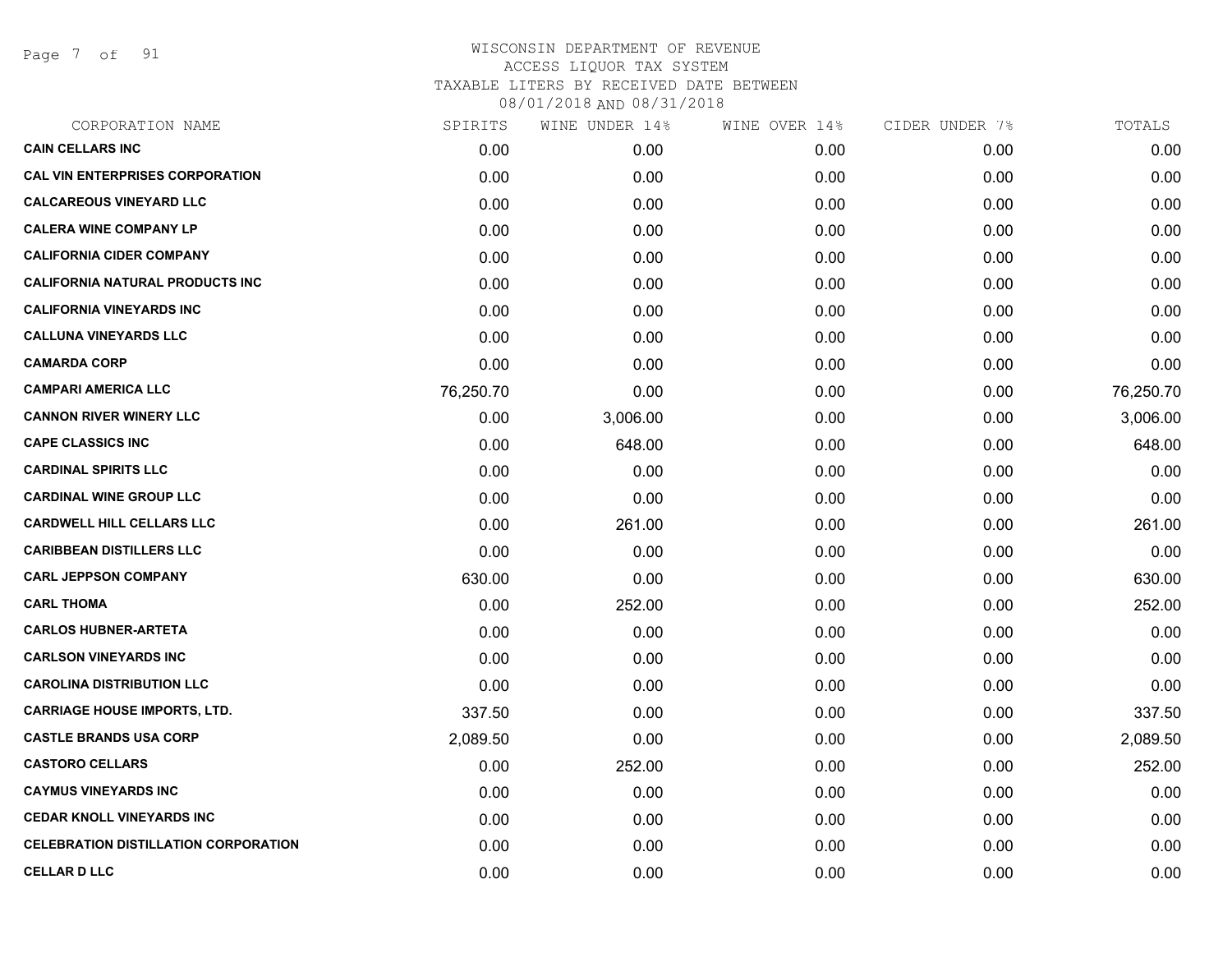Page 8 of 91

### WISCONSIN DEPARTMENT OF REVENUE ACCESS LIQUOR TAX SYSTEM TAXABLE LITERS BY RECEIVED DATE BETWEEN

| CORPORATION NAME                      | SPIRITS   | WINE UNDER 14% | WINE OVER 14% | CIDER UNDER 7% | TOTALS    |
|---------------------------------------|-----------|----------------|---------------|----------------|-----------|
| <b>CELLARS INTERNATIONAL INC</b>      | 0.00      | 207.12         | 0.00          | 0.00           | 207.12    |
| <b>CELLIER WINES DISTRIBUTING INC</b> | 0.00      | 540.00         | 0.00          | 0.00           | 540.00    |
| <b>CENTER VALLEY ORCHARDS LLC</b>     | 0.00      | 0.00           | 0.00          | 0.00           | 0.00      |
| <b>CHAISE VENTURES INC</b>            | 0.00      | 0.00           | 0.00          | 0.00           | 0.00      |
| <b>CHANNING DAUGHTERS WINERY LLC</b>  | 0.00      | 0.00           | 0.00          | 0.00           | 0.00      |
| <b>CHAPPELLET WINERY INC</b>          | 0.00      | 0.00           | 0.00          | 0.00           | 0.00      |
| <b>CHARBAUT AMERICA INC</b>           | 0.00      | 17.94          | 0.00          | 0.00           | 17.94     |
| <b>CHARLES &amp; MARTHA BARRA</b>     | 0.00      | 72.00          | 144.00        | 0.00           | 216.00    |
| <b>CHARLES JACQUIN ET CIE INC</b>     | 23,320.62 | 0.00           | 198.07        | 0.00           | 23,518.69 |
| <b>CHARLES NEAL SELECTIONS INC</b>    | 0.00      | 585.00         | 0.00          | 0.00           | 585.00    |
| <b>CHARLES REININGER LLC</b>          | 0.00      | 0.00           | 0.00          | 0.00           | 0.00      |
| <b>CHATEAU BARNABY LLC</b>            | 0.00      | 0.00           | 0.00          | 0.00           | 0.00      |
| <b>CHATEAU DIANA LLC</b>              | 0.00      | 0.00           | 0.00          | 0.00           | 0.00      |
| <b>CHATHAM IMPORTS INC</b>            | 675.00    | 0.00           | 0.00          | 0.00           | 675.00    |
| <b>CHEHALEM INC</b>                   | 0.00      | 0.00           | 0.00          | 0.00           | 0.00      |
| <b>CHICAGO DISTILLING COMPANY LLC</b> | 0.00      | 0.00           | 0.00          | 0.00           | 0.00      |
| <b>CHITOWN SPIRITS COMPANY</b>        | 0.00      | 0.00           | 0.00          | 0.00           | 0.00      |
| <b>CHOYA UMESHU USA INC</b>           | 0.00      | 0.00           | 0.00          | 0.00           | 0.00      |
| <b>CHRISTIAN P SCHAEFER</b>           | 0.00      | 0.00           | 0.00          | 7,358.84       | 7,358.84  |
| <b>CHRISTOPHER F PITTENGER</b>        | 0.00      | 250.20         | 0.00          | 0.00           | 250.20    |
| <b>CHRISTOPHER FIGGINS</b>            | 0.00      | 0.00           | 103.50        | 0.00           | 103.50    |
| <b>CHRISTOPHER J FLOOD</b>            | 0.00      | 0.00           | 0.00          | 0.00           | 0.00      |
| <b>CHRISTOPHER MICHAEL WINES LLC</b>  | 0.00      | 441.00         | 0.00          | 0.00           | 441.00    |
| CIV (USA) INC                         | 0.00      | 630.00         | 0.00          | 0.00           | 630.00    |
| <b>CLAAR CELLARS LLC</b>              | 0.00      | 0.00           | 0.00          | 0.00           | 0.00      |
| <b>CLASSIC WINES INC</b>              | 0.00      | 0.00           | 0.00          | 0.00           | 0.00      |
| <b>CLENDENENLINDQUIST VINTNERS</b>    | 0.00      | 0.00           | 0.00          | 0.00           | 0.00      |
| <b>CLINE CELLARS INC</b>              | 0.00      | 2,016.00       | 1,575.00      | 0.00           | 3,591.00  |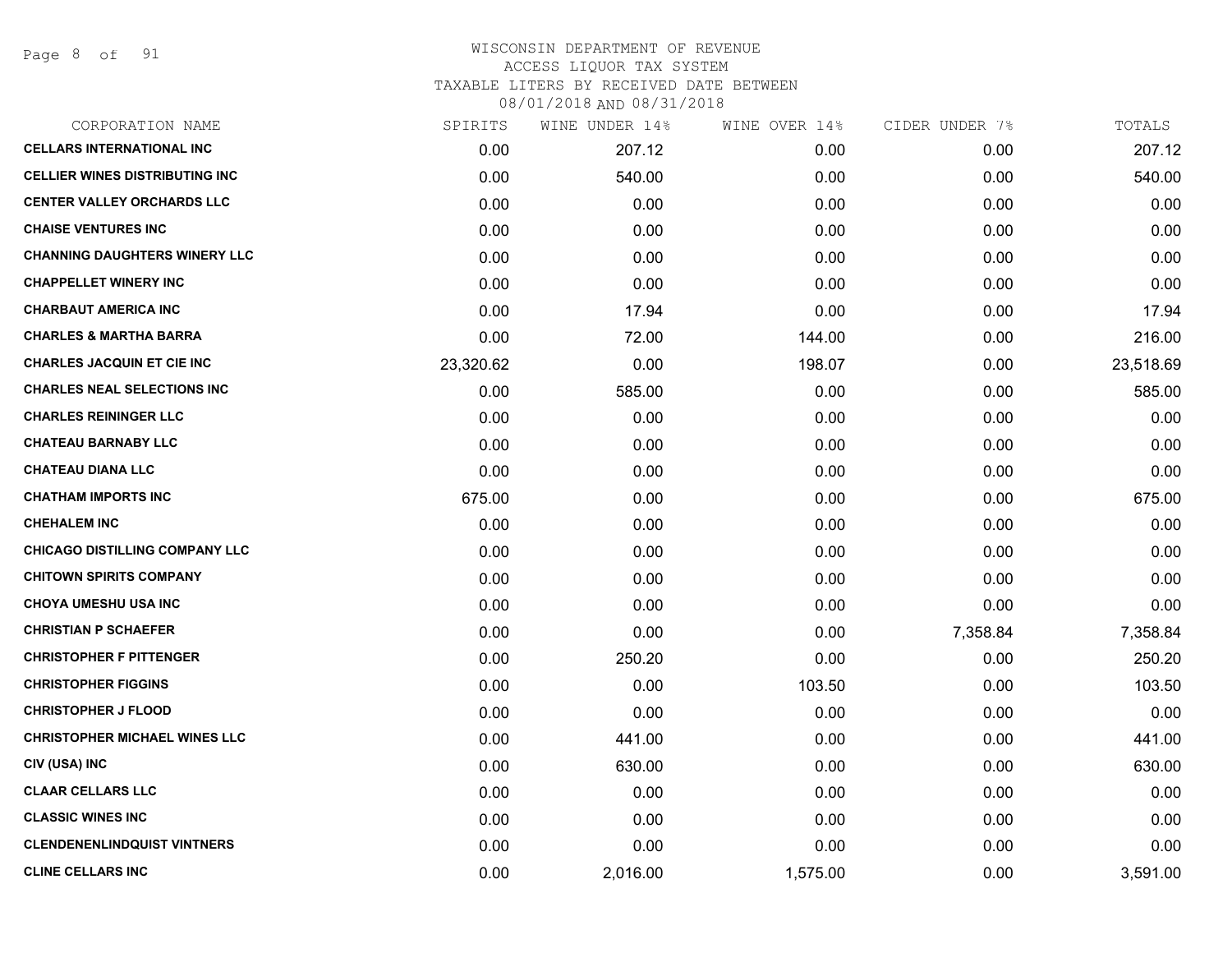Page 9 of 91

#### WISCONSIN DEPARTMENT OF REVENUE ACCESS LIQUOR TAX SYSTEM

TAXABLE LITERS BY RECEIVED DATE BETWEEN

| CORPORATION NAME                             | SPIRITS    | WINE UNDER 14% | WINE OVER 14% | CIDER UNDER 7% | TOTALS     |
|----------------------------------------------|------------|----------------|---------------|----------------|------------|
| <b>CLINE SISTERS IMPORTS LLC</b>             | 0.00       | 0.00           | 0.00          | 0.00           | 0.00       |
| <b>CLINT PROPERTIES INC</b>                  | 0.00       | 0.00           | 0.00          | 0.00           | 0.00       |
| <b>CLOS LACHANCE WINES LLC</b>               | 0.00       | 144.00         | 0.00          | 0.00           | 144.00     |
| <b>COCKERELL WINE CONSULTING LLC</b>         | 0.00       | 0.00           | 0.00          | 0.00           | 0.00       |
| <b>CODY T WRIGHT</b>                         | 0.00       | 0.00           | 0.00          | 0.00           | 0.00       |
| <b>COHO WINES LLC</b>                        | 0.00       | 0.00           | 0.00          | 0.00           | 0.00       |
| <b>COLORADO GOLD DISTILLERY LLC</b>          | 0.00       | 0.00           | 0.00          | 0.00           | 0.00       |
| <b>CONSTELLATION BRANDS INC</b>              | 142,061.10 | 372,464.04     | 18,096.00     | 0.00           | 532,621.14 |
| <b>COOL HAND VINEYARDS LLC</b>               | 0.00       | 0.00           | 126.00        | 0.00           | 126.00     |
| <b>COPA FINA WINE IMPORTS LLC</b>            | 0.00       | 0.00           | 0.00          | 0.00           | 0.00       |
| <b>COPPER &amp; KINGS AMERICAN BRANDY CO</b> | 378.00     | 0.00           | 0.00          | 0.00           | 378.00     |
| <b>COPPER CANE LLC</b>                       | 0.00       | 5,197.50       | 3,591.00      | 0.00           | 8,788.50   |
| <b>CORA IMPORTS LTD</b>                      | 0.00       | 0.00           | 0.00          | 0.00           | 0.00       |
| <b>CORDELINA WINE COMPANY LLC</b>            | 0.00       | 0.00           | 0.00          | 0.00           | 0.00       |
| <b>CORK ALLIANCE INC</b>                     | 0.00       | 540.00         | 0.00          | 0.00           | 540.00     |
| <b>CORNERSTONE CELLARS LLC</b>               | 0.00       | 0.00           | 0.00          | 0.00           | 0.00       |
| <b>CORNERSTONE U.S. WINE IMPORTS INC.</b>    | 0.00       | 0.00           | 0.00          | 0.00           | 0.00       |
| <b>COUP DE FOUDRE LLC</b>                    | 0.00       | 0.00           | 0.00          | 0.00           | 0.00       |
| <b>COURAGEOUS INC</b>                        | 0.00       | 0.00           | 0.00          | 0.00           | 0.00       |
| <b>CRACOVIA BRANDS INC</b>                   | 87.00      | 0.00           | 58.50         | 0.00           | 145.50     |
| <b>CRAFTED ARTISAN MEADERY LLC</b>           | 0.00       | 0.00           | 0.00          | 0.00           | 0.00       |
| <b>CRAIG S HANDLY</b>                        | 0.00       | 0.00           | 0.00          | 0.00           | 0.00       |
| <b>CREATIVE WINE CONCEPTS INC</b>            | 0.00       | 0.00           | 0.00          | 0.00           | 0.00       |
| <b>CREW WINE COMPANY LLC</b>                 | 0.00       | 2,142.00       | 378.00        | 0.00           | 2,520.00   |
| <b>CRIBARI VINEYARDS INC</b>                 | 0.00       | 504.00         | 0.00          | 0.00           | 504.00     |
| <b>CRIMSON WINE GROUP LTD</b>                | 0.00       | 0.00           | 0.00          | 0.00           | 0.00       |
| <b>CRISPIN CIDER COMPANY</b>                 | 0.00       | 0.00           | 0.00          | 0.00           | 0.00       |
| <b>CRISTOM VINEYARDS INC</b>                 | 0.00       | 0.00           | 0.00          | 0.00           | 0.00       |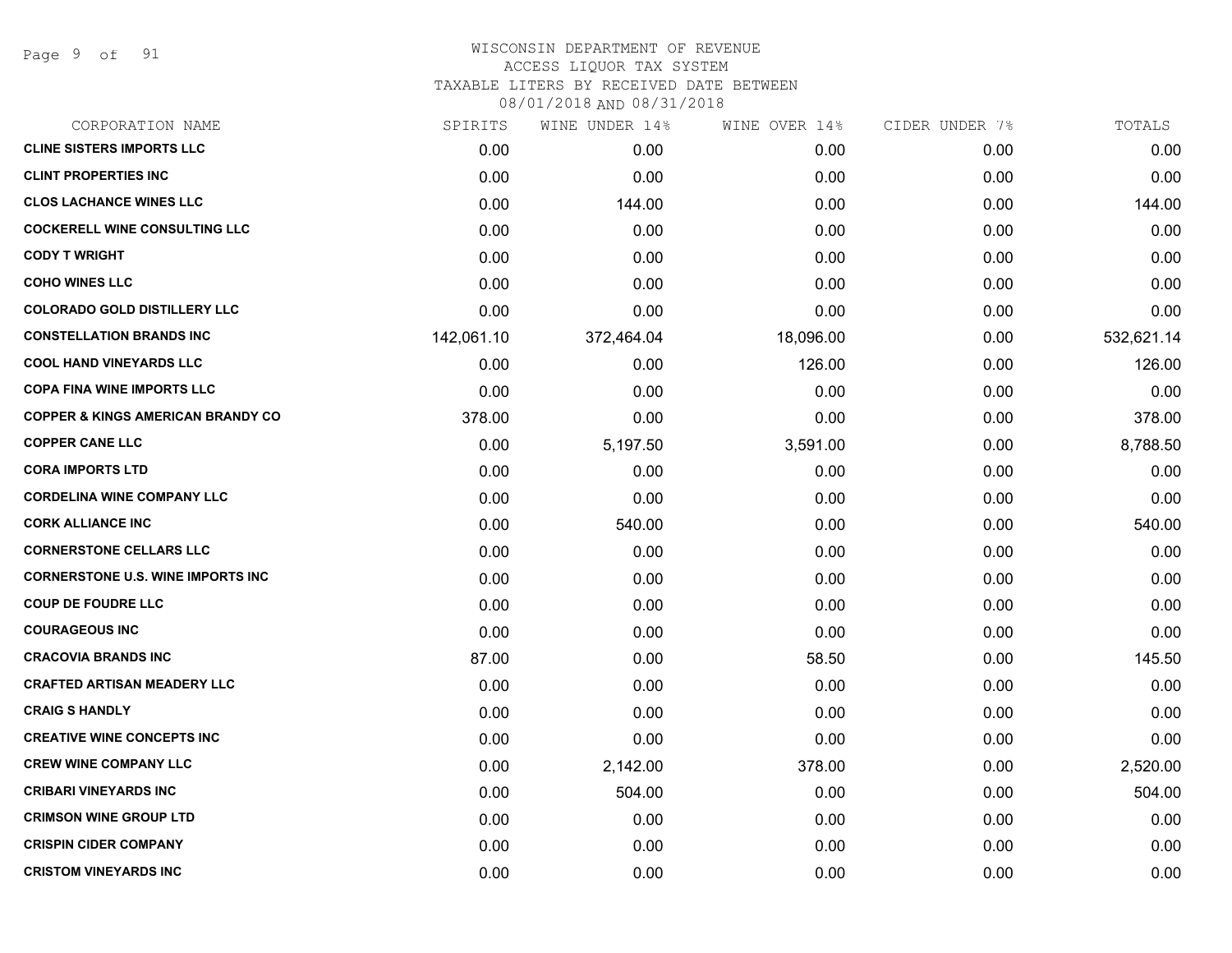Page 10 of 91

#### WISCONSIN DEPARTMENT OF REVENUE ACCESS LIQUOR TAX SYSTEM TAXABLE LITERS BY RECEIVED DATE BETWEEN

| CORPORATION NAME                        | SPIRITS   | WINE UNDER 14% | WINE OVER 14% | CIDER UNDER 7% | TOTALS    |
|-----------------------------------------|-----------|----------------|---------------|----------------|-----------|
| <b>CROWN POINT WINERY LLC</b>           | 0.00      | 0.00           | 0.00          | 0.00           | 0.00      |
| <b>CROWN VALLEY WINERY INC</b>          | 0.00      | 0.00           | 0.00          | 0.00           | 0.00      |
| <b>CRUSE WINE COMPANY, LLC</b>          | 0.00      | 0.00           | 0.00          | 0.00           | 0.00      |
| <b>CULT OF 8</b>                        | 0.00      | 1,080.00       | 63.00         | 0.00           | 1,143.00  |
| <b>CULTIVATE WINES LLC</b>              | 0.00      | 0.00           | 0.00          | 0.00           | 0.00      |
| <b>CUSHMAN WINERY CORPORATION</b>       | 0.00      | 0.00           | 0.00          | 0.00           | 0.00      |
| <b>CUTWATER SPIRITS LLC</b>             | 13,722.00 | 0.00           | 0.00          | 0.00           | 13,722.00 |
| <b>CUVAISON INC</b>                     | 0.00      | 0.00           | 630.00        | 0.00           | 630.00    |
| <b>D &amp; D VINEYARDS INC</b>          | 0.00      | 0.00           | 0.00          | 0.00           | 0.00      |
| <b>D &amp; J F CELLARS INC</b>          | 0.00      | 0.00           | 0.00          | 0.00           | 0.00      |
| <b>D.G.L. DISTRIBUTORS, INC</b>         | 157.50    | 0.00           | 9.00          | 0.00           | 166.50    |
| <b>DAEDALUS CELLARS CO</b>              | 0.00      | 0.00           | 0.00          | 0.00           | 0.00      |
| <b>DAN CAREY</b>                        | 0.00      | 0.00           | 0.00          | 0.00           | 0.00      |
| <b>DANCING COYOTE WINES</b>             | 0.00      | 180.00         | 0.00          | 0.00           | 180.00    |
| <b>DANIEL A LASNER</b>                  | 126.00    | 0.00           | 0.00          | 0.00           | 126.00    |
| <b>DANNY RAKOVIC</b>                    | 0.00      | 0.00           | 0.00          | 0.00           | 0.00      |
| <b>DAOU VINEYARDS LLC</b>               | 0.00      | 0.00           | 0.00          | 0.00           | 0.00      |
| <b>DAQUINO ITALIAN IMPORTING CO INC</b> | 0.00      | 0.00           | 0.00          | 0.00           | 0.00      |
| <b>DARIOUSH KHALEDI WINERY LLC</b>      | 0.00      | 0.00           | 58.50         | 0.00           | 58.50     |
| <b>DAVID ARTHUR VINEYARDS LLC</b>       | 0.00      | 0.00           | 0.00          | 0.00           | 0.00      |
| <b>DAVID B POTTER</b>                   | 0.00      | 0.00           | 0.00          | 0.00           | 0.00      |
| <b>DAVID L DENNIGMANN</b>               | 0.00      | 477.00         | 936.00        | 0.00           | 1,413.00  |
| <b>DAVID N RAYNE</b>                    | 2,788.01  | 39,509.92      | 6,976.07      | 0.00           | 49,274.00 |
| <b>DAVID R BARNES</b>                   | 0.00      | 0.00           | 0.00          | 0.00           | 0.00      |
| DAVIDS PINOT VINEYARDS INC              | 0.00      | 0.00           | 0.00          | 0.00           | 0.00      |
| <b>DAVOS BRANDS LLC</b>                 | 580.50    | 31.68          | 92.16         | 0.00           | 704.34    |
| DAYLIGHT WINE COMPANY LLC               | 0.00      | 0.00           | 0.00          | 0.00           | 0.00      |
| <b>DE MAISON SELECTIONS INC</b>         | 0.00      | 616.50         | 36.00         | 0.00           | 652.50    |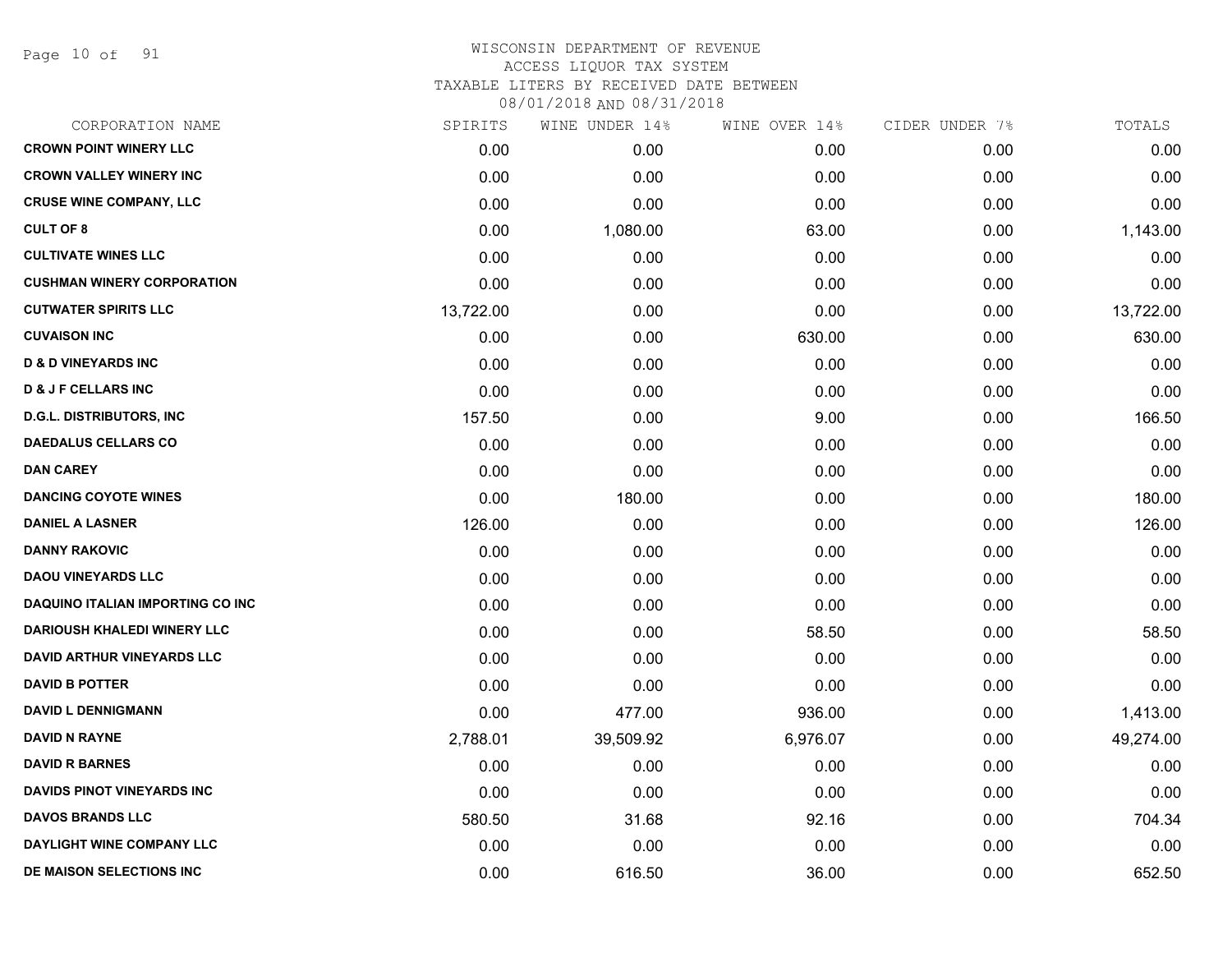Page 11 of 91

#### WISCONSIN DEPARTMENT OF REVENUE ACCESS LIQUOR TAX SYSTEM

TAXABLE LITERS BY RECEIVED DATE BETWEEN

| CORPORATION NAME                                                         | SPIRITS    | WINE UNDER 14% | WINE OVER 14% | CIDER UNDER 7% | TOTALS     |
|--------------------------------------------------------------------------|------------|----------------|---------------|----------------|------------|
| <b>DEANNA BASTIANICH</b>                                                 | 0.00       | 0.00           | 0.00          | 0.00           | 0.00       |
| <b>DEL RIO VINEYARDS LLC</b>                                             | 0.00       | 0.00           | 0.00          | 0.00           | 0.00       |
| <b>DELEGAT USA INC</b>                                                   | 0.00       | 126.00         | 0.00          | 0.00           | 126.00     |
| <b>DELIA E RODRIGUEZ</b>                                                 | 0.00       | 0.00           | 0.00          | 0.00           | 0.00       |
| <b>DELICATO VINEYARDS INC</b>                                            | 0.00       | 97,986.00      | 7,101.00      | 0.00           | 105,087.00 |
| <b>DELILLE CELLARS LLC</b>                                               | 0.00       | 0.00           | 0.00          | 0.00           | 0.00       |
| <b>DEMERARA DISTILLERS (USA) INC</b>                                     | 0.00       | 0.00           | 0.00          | 0.00           | 0.00       |
| <b>DEMON SPIRITS LLC</b>                                                 | 0.00       | 0.00           | 0.00          | 0.00           | 0.00       |
| <b>DEROSE WINERY INC</b>                                                 | 0.00       | 0.00           | 0.00          | 0.00           | 0.00       |
| <b>DIAGEO AMERICAS, INC.</b>                                             | 188,491.90 | 0.00           | 0.00          | 0.00           | 188,491.90 |
| <b>DIAMOND IMPORTERS INC</b>                                             | 0.00       | 486.00         | 0.00          | 0.00           | 486.00     |
| <b>DIRTY IMPORTS LLC</b>                                                 | 0.00       | 0.00           | 0.00          | 0.00           | 0.00       |
| <b>DISARONNO INTERNATIONAL LLC</b>                                       | 3,118.50   | 117.00         | 0.00          | 0.00           | 3,235.50   |
| DISTILLERY NO. 209 LTD NAPA CALIFORNIA                                   | 0.00       | 0.00           | 0.00          | 0.00           | 0.00       |
| <b>DIVOT ENTERPRISES LLC</b>                                             | 0.00       | 0.00           | 0.00          | 0.00           | 0.00       |
| DOMAINE DE LA TERRE ROUGE LTD                                            | 0.00       | 0.00           | 0.00          | 0.00           | 0.00       |
| <b>DOMAINE DE MARIA SOTER LLC</b>                                        | 0.00       | 252.00         | 0.00          | 0.00           | 252.00     |
| <b>DOMAINE MB LLC</b>                                                    | 0.00       | 0.00           | 0.00          | 0.00           | 0.00       |
| <b>DOMAINE SELECT WINE &amp; SPIRITS LLC</b>                             | 0.00       | 945.00         | 0.00          | 0.00           | 945.00     |
| <b>DOMAINE SERENE VINEYARDS &amp; WINERY INC</b>                         | 0.00       | 0.00           | 0.00          | 0.00           | 0.00       |
| <b>DOMAINE ST GEORGE</b>                                                 | 0.00       | 0.00           | 0.00          | 0.00           | 0.00       |
| <b>DON SEBASTIANI &amp; SONS INTERNATIONAL WINE</b><br><b>NEGOCIANTS</b> | 0.00       | 8,911.50       | 882.00        | 0.00           | 9,793.50   |
| <b>DOUBLE DIAMOND DISTILLERY LLC</b>                                     | 0.00       | 0.00           | 0.00          | 0.00           | 0.00       |
| <b>DOUBLE DOWN SPIRITS LLC</b>                                           | 0.00       | 0.00           | 0.00          | 0.00           | 0.00       |
| <b>DOYNA LTD</b>                                                         | 735.00     | 0.00           | 0.00          | 0.00           | 735.00     |
| <b>DRAKE MAKES WINE, INC.</b>                                            | 0.00       | 0.00           | 0.00          | 0.00           | 0.00       |
| <b>DREYER WINE LLC</b>                                                   | 0.00       | 126.00         | 252.00        | 0.00           | 378.00     |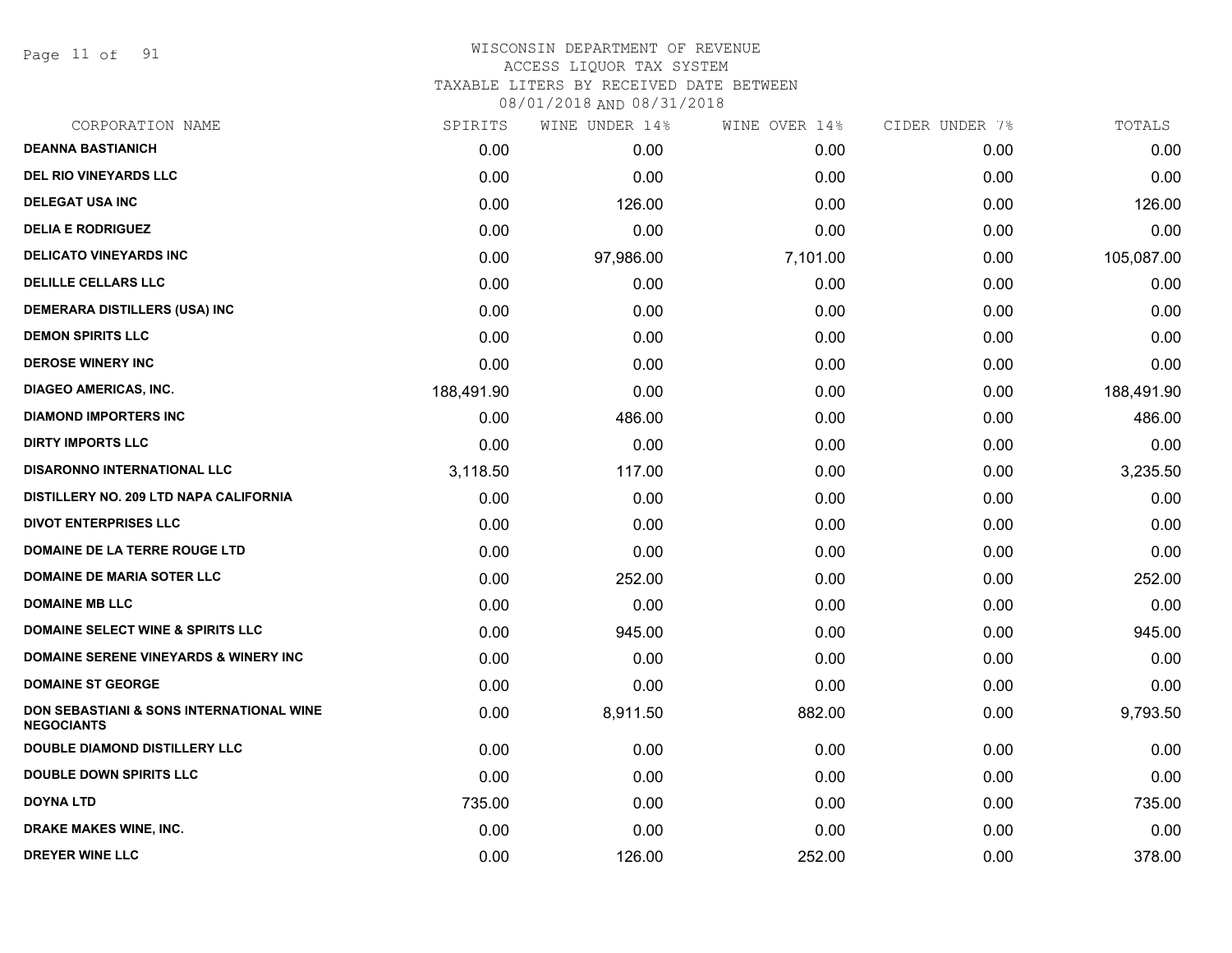Page 12 of 91

#### WISCONSIN DEPARTMENT OF REVENUE

#### ACCESS LIQUOR TAX SYSTEM

TAXABLE LITERS BY RECEIVED DATE BETWEEN

| CORPORATION NAME                        | SPIRITS    | WINE UNDER 14% | WINE OVER 14% | CIDER UNDER 7% | TOTALS       |
|-----------------------------------------|------------|----------------|---------------|----------------|--------------|
| <b>DREYFUS ASHBY INC</b>                | 0.00       | 2,227.50       | 409.50        | 0.00           | 2,637.00     |
| <b>DRG IMPORTS LLC</b>                  | 0.00       | 0.00           | 0.00          | 0.00           | 0.00         |
| DRY CREEK VINEYARD INC                  | 0.00       | 562.50         | 0.00          | 0.00           | 562.50       |
| <b>DUCKHORN WINE COMPANY</b>            | 0.00       | 1,701.00       | 3,474.00      | 0.00           | 5,175.00     |
| DUGGANS DISTILLERS PRODUCTS CORPORATION | 379.80     | 0.00           | 0.00          | 0.00           | 379.80       |
| <b>DUMOL WINERY LLC</b>                 | 0.00       | 0.00           | 0.00          | 0.00           | 0.00         |
| <b>DUNHAM CELLARS LLC</b>               | 0.00       | 0.00           | 0.00          | 0.00           | 0.00         |
| <b>DUNN VINEYARDS LLC</b>               | 0.00       | 0.00           | 0.00          | 0.00           | 0.00         |
| <b>DV SPIRITS LLC</b>                   | 297.00     | 0.00           | 0.00          | 0.00           | 297.00       |
| <b>E &amp; J GALLO WINERY</b>           | 181,228.70 | 876,885.80     | 24,432.00     | 0.00           | 1,082,546.50 |
| <b>EAGLE EYE IMPORTS LLC</b>            | 0.00       | 178.32         | 0.00          | 0.00           | 178.32       |
| <b>EAGLES LANDING WINERY LLC</b>        | 0.00       | 336.00         | 0.00          | 0.00           | 336.00       |
| <b>EASTERN LIQUORS USA INC</b>          | 0.00       | 0.00           | 0.00          | 0.00           | 0.00         |
| <b>EBERLE WINERY LP</b>                 | 0.00       | 0.00           | 63.00         | 0.00           | 63.00        |
| <b>ECLIPSE ASSETS LLC</b>               | 0.00       | 0.00           | 0.00          | 0.00           | 0.00         |
| <b>ECOSUR GROUP LLC</b>                 | 0.00       | 0.00           | 0.00          | 0.00           | 0.00         |
| EHREN JORDAN WINE CELLARS LLC           | 0.00       | 0.00           | 0.00          | 0.00           | 0.00         |
| <b>EIGHT BOTTLES LLC</b>                | 0.00       | 0.00           | 0.00          | 0.00           | 0.00         |
| ELK COVE VINEYARDS INC                  | 0.00       | 0.00           | 0.00          | 0.00           | 0.00         |
| <b>ELV-OREGON LLC</b>                   | 0.00       | 0.00           | 0.00          | 0.00           | 0.00         |
| <b>ELYSE WINERY LLC</b>                 | 0.00       | 0.00           | 0.00          | 0.00           | 0.00         |
| <b>EMCO CHEMICAL DISTRIBUTORS, INC.</b> | 0.00       | 0.00           | 0.00          | 0.00           | 0.00         |
| <b>EMILIO GUGLIELMO WINERY INC</b>      | 0.00       | 0.00           | 0.00          | 0.00           | 0.00         |
| <b>EMPSON USA INC</b>                   | 0.00       | 9,699.71       | 0.00          | 0.00           | 9,699.71     |
| <b>ENOS VINEYARDS INC</b>               | 0.00       | 0.00           | 1,323.00      | 0.00           | 1,323.00     |
| <b>ENOTEC IMPORTS INC</b>               | 0.00       | 1,710.00       | 0.00          | 0.00           | 1,710.00     |
| <b>ENOVATION BRANDS INC</b>             | 0.00       | $-4,666.50$    | 0.00          | 0.00           | $-4,666.50$  |
| <b>ENTENTE SPIRITS LLC</b>              | 0.00       | 0.00           | 0.00          | 0.00           | 0.00         |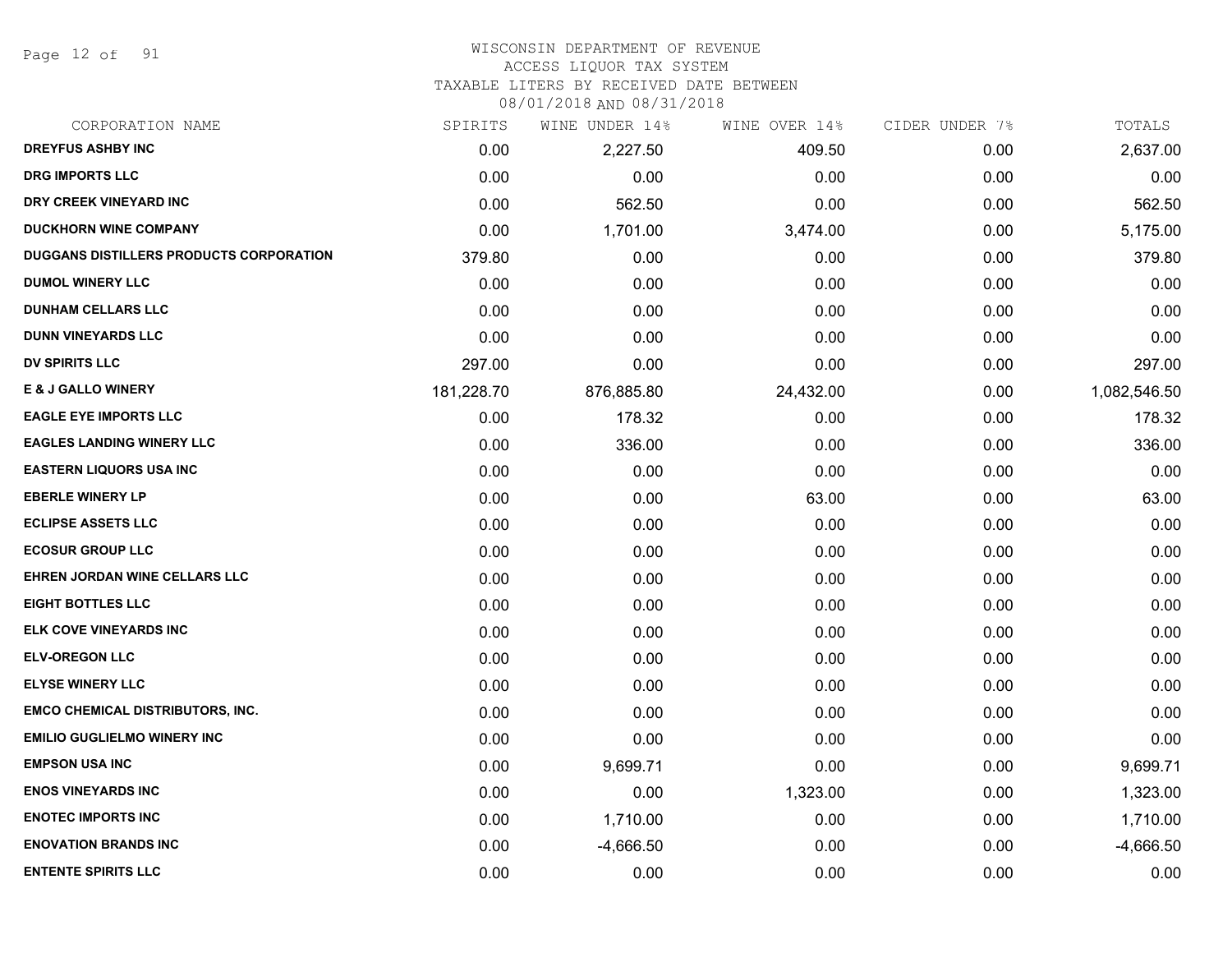Page 13 of 91

#### WISCONSIN DEPARTMENT OF REVENUE ACCESS LIQUOR TAX SYSTEM

TAXABLE LITERS BY RECEIVED DATE BETWEEN

| CORPORATION NAME                                 | SPIRITS   | WINE UNDER 14% | WINE OVER 14% | CIDER UNDER 7% | TOTALS    |
|--------------------------------------------------|-----------|----------------|---------------|----------------|-----------|
| <b>EPICUREAN WINES LLC</b>                       | 0.00      | 342.00         | 0.00          | 0.00           | 342.00    |
| <b>ERIC FLANAGAN</b>                             | 0.00      | 0.00           | 0.00          | 0.00           | 0.00      |
| <b>ERIC TRUMP WINE MANUFACTURING LLC</b>         | 0.00      | 0.00           | 0.00          | 0.00           | 0.00      |
| <b>ERNST A STORM</b>                             | 0.00      | 0.00           | 0.00          | 0.00           | 0.00      |
| <b>EUROPEAN IMPORTS &amp; EXPORTS LLC</b>        | 0.00      | 0.00           | 0.00          | 0.00           | 0.00      |
| <b>EVAKI INC</b>                                 | 0.00      | 0.00           | 0.00          | 0.00           | 0.00      |
| EVESHAM WOOD VINEYARD AND WINERY LLC             | 0.00      | 0.00           | 0.00          | 0.00           | 0.00      |
| <b>EXCELSIOR WINE COMPANY LLC</b>                | 0.00      | 2,151.00       | 504.00        | 0.00           | 2,655.00  |
| <b>EXPERIENCE WINES LLC</b>                      | 0.00      | 0.00           | 0.00          | 0.00           | 0.00      |
| <b>F KORBEL &amp; BROS INC</b>                   | 0.00      | 0.00           | 0.00          | 0.00           | 0.00      |
| F L NAVARRO LIMITED                              | 0.00      | 189.00         | 36.00         | 0.00           | 225.00    |
| <b>F&amp;F FINE WINES INTERNATIONAL INC</b>      | 0.00      | 256.50         | 0.00          | 0.00           | 256.50    |
| <b>FAMILY &amp; FARMERS LLC</b>                  | 0.00      | 16.64          | 0.00          | 0.00           | 16.64     |
| <b>FANTIS IMPORTS INC</b>                        | 0.00      | 261.12         | 0.00          | 0.00           | 261.12    |
| <b>FAR NORTH SPIRITS INC</b>                     | 90.00     | 0.00           | 0.00          | 0.00           | 90.00     |
| <b>FASEL SHENSTONE LLC</b>                       | 0.00      | 0.00           | 0.00          | 0.00           | 0.00      |
| <b>FERRARI CARANO VINEYARDS &amp; WINERY LLC</b> | 0.00      | 1,512.00       | 1,512.00      | 0.00           | 3,024.00  |
| <b>FETZER VINEYARDS</b>                          | 0.00      | 20,664.57      | 5,916.00      | 0.00           | 26,580.57 |
| <b>FIDDLEHEAD CELLARS LP</b>                     | 0.00      | 0.00           | 0.00          | 0.00           | 0.00      |
| <b>FIFTH GENERATION INC</b>                      | 82,980.00 | 0.00           | 0.00          | 0.00           | 82,980.00 |
| FIFTY FOURTH STREET ENTERPRISES LLC              | 0.00      | 0.00           | 0.00          | 0.00           | 0.00      |
| <b>FIRESTEED CORPORATION</b>                     | 0.00      | 0.00           | 0.00          | 0.00           | 0.00      |
| <b>FISHER VINEYARDS</b>                          | 0.00      | 0.00           | 0.00          | 0.00           | 0.00      |
| <b>FITVINE LLC</b>                               | 0.00      | 0.00           | 0.00          | 0.00           | 0.00      |
| <b>FIVE GRAPES LLC</b>                           | 0.00      | 0.00           | 0.00          | 0.00           | 0.00      |
| <b>FJN FINE WINES LLC</b>                        | 0.00      | 0.00           | 0.00          | 0.00           | 0.00      |
| <b>FLORA SPRINGS WINE COMPANY</b>                | 0.00      | 0.00           | 0.00          | 0.00           | 0.00      |
| <b>FLORIDA ORANGE GROVES INC</b>                 | 0.00      | 0.00           | 0.00          | 0.00           | 0.00      |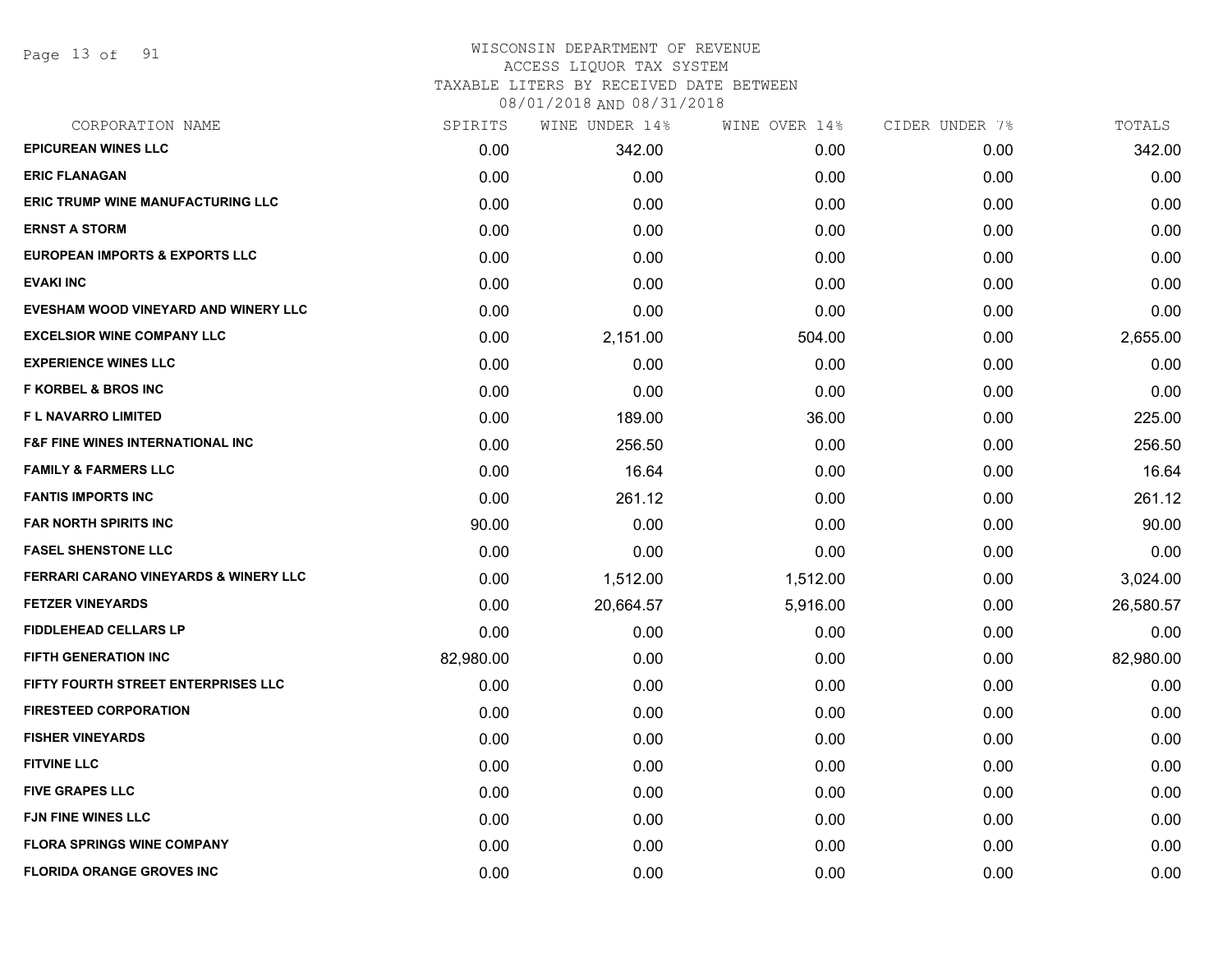Page 14 of 91

#### WISCONSIN DEPARTMENT OF REVENUE ACCESS LIQUOR TAX SYSTEM

TAXABLE LITERS BY RECEIVED DATE BETWEEN

| CORPORATION NAME                           | SPIRITS  | WINE UNDER 14% | WINE OVER 14% | CIDER UNDER 7% | TOTALS    |
|--------------------------------------------|----------|----------------|---------------|----------------|-----------|
| <b>FN CELLARS LLC</b>                      | 0.00     | 0.00           | 220.50        | 0.00           | 220.50    |
| FOLEY FAMILY WINES INC                     | 4.50     | 18,112.50      | 831.00        | 0.00           | 18,948.00 |
| <b>FOLIO WINE COMPANY LLC</b>              | 0.00     | 3,067.63       | 576.00        | 0.00           | 3,643.63  |
| <b>FORT ROSS VINEYARD &amp; WINERY LLC</b> | 0.00     | 0.00           | 0.00          | 0.00           | 0.00      |
| <b>FOUR BEARS WINERY LLC</b>               | 0.00     | 0.00           | 0.00          | 0.00           | 0.00      |
| FOUR DAUGHTERS VINEYARD AND WINERY LLC     | 0.00     | 0.00           | 0.00          | 9,563.25       | 9,563.25  |
| FOUR ROSES DISTILLERY LLC                  | 126.00   | 0.00           | 0.00          | 0.00           | 126.00    |
| <b>FOWLES WINE USA INC</b>                 | 0.00     | 0.00           | 63.00         | 0.00           | 63.00     |
| <b>FOXEN VINEYARD INC</b>                  | 0.00     | 0.00           | 0.00          | 0.00           | 0.00      |
| <b>FRANCIS COPPOLA WINERY LLC</b>          | 0.00     | 4,689.00       | 0.00          | 0.00           | 4,689.00  |
| <b>FRANK FAMILY VINEYARDS LLC</b>          | 0.00     | 27.00          | 1,946.25      | 0.00           | 1,973.25  |
| <b>FRANK LIN DISTILLERS PRODUCTS LTD</b>   | 3,207.04 | 0.00           | 0.00          | 0.00           | 3,207.04  |
| <b>FRED C SCHERRER</b>                     | 0.00     | 0.00           | 0.00          | 0.00           | 0.00      |
| <b>FREDERICK WILDMAN &amp; SONS LTD</b>    | 270.00   | 8,762.86       | 139.50        | 0.00           | 9,172.36  |
| <b>FREELANCE WINES LLC</b>                 | 0.00     | 0.00           | 0.00          | 0.00           | 0.00      |
| <b>FREIXENET USA INC</b>                   | 0.00     | 1,574.71       | 0.00          | 0.00           | 1,574.71  |
| <b>FREY VINEYARDS LTD</b>                  | 0.00     | 1,890.00       | 0.00          | 0.00           | 1,890.00  |
| <b>FRITZ CELLARS INC</b>                   | 0.00     | 0.00           | 0.00          | 0.00           | 0.00      |
| <b>FROGS LEAP WINERY</b>                   | 0.00     | 378.00         | 0.00          | 0.00           | 378.00    |
| <b>FRONTIER CORPORATION</b>                | 0.00     | 459.00         | 0.00          | 0.00           | 459.00    |
| <b>FRUIT OF THE VINES INC</b>              | 0.00     | 855.08         | 0.00          | 0.00           | 855.08    |
| FULL THROTTLE SLOON SHINE LLC              | 0.00     | 0.00           | 0.00          | 0.00           | 0.00      |
| FULTON STREET BREWERY LLC                  | 0.00     | 0.00           | 0.00          | 0.00           | 0.00      |
| <b>FUSED WINES LP</b>                      | 0.00     | 0.00           | 0.00          | 0.00           | 0.00      |
| <b>G K SKAGGS INC</b>                      | 0.00     | 504.00         | 0.00          | 0.00           | 504.00    |
| G.S.W.C. INC.                              | 0.00     | 0.00           | 0.00          | 0.00           | 0.00      |
| <b>GAMBA VINEYARDS AND WINERY LLC</b>      | 0.00     | 0.00           | 0.00          | 0.00           | 0.00      |
| <b>GAMBLE FAMILY VINEYARDS LLC</b>         | 0.00     | 0.00           | 0.00          | 0.00           | 0.00      |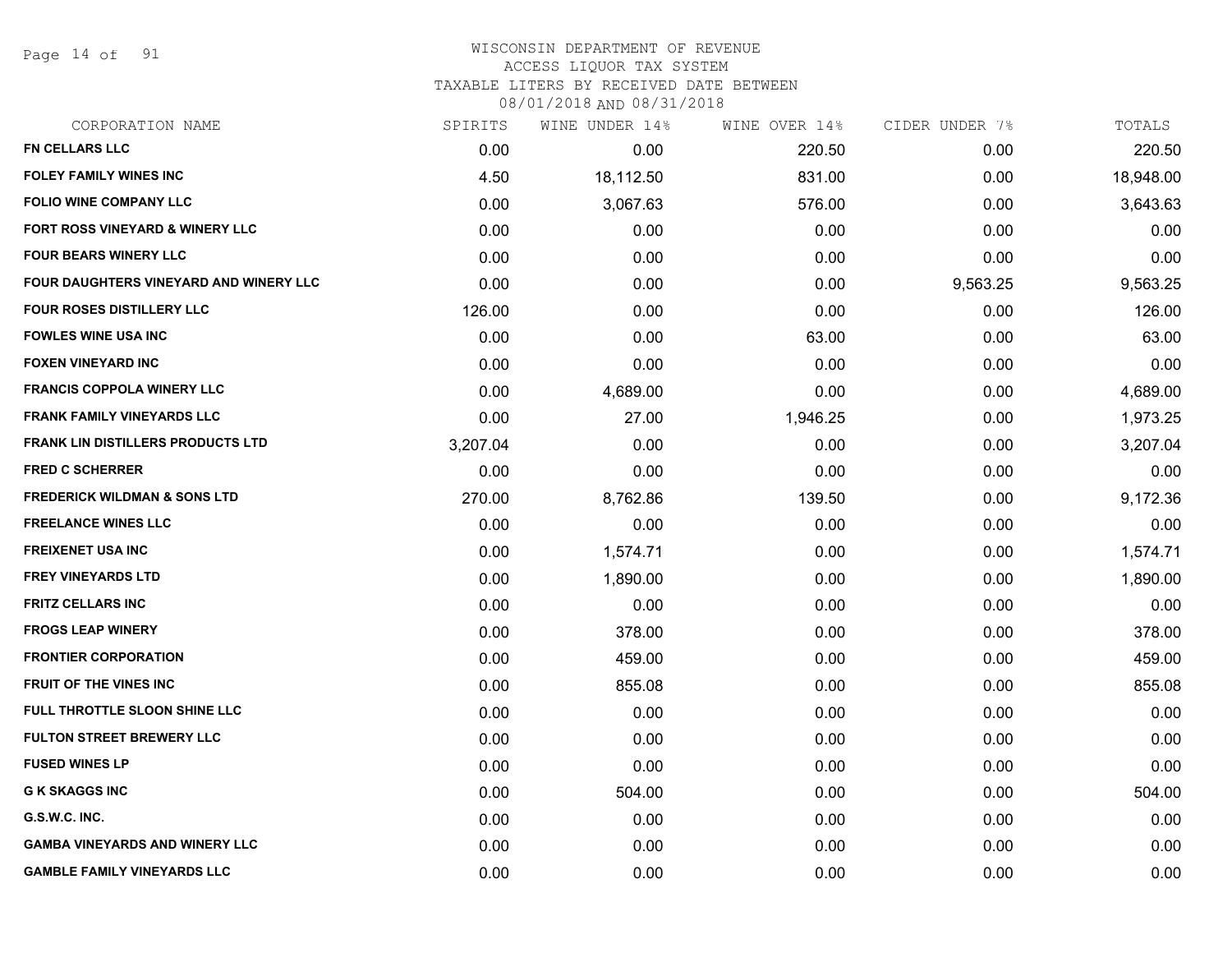Page 15 of 91

#### WISCONSIN DEPARTMENT OF REVENUE ACCESS LIQUOR TAX SYSTEM

TAXABLE LITERS BY RECEIVED DATE BETWEEN

| CORPORATION NAME                                    | SPIRITS  | WINE UNDER 14% | WINE OVER 14% | CIDER UNDER 7% | TOTALS   |
|-----------------------------------------------------|----------|----------------|---------------|----------------|----------|
| <b>GARBER &amp; COMPANY INC</b>                     | 0.00     | 135.00         | 108.00        | 0.00           | 243.00   |
| <b>GENERATIONS OF SONOMA LLC</b>                    | 0.00     | 0.00           | 0.00          | 0.00           | 0.00     |
| <b>GENESEO PARTNERS LP</b>                          | 0.00     | 0.00           | 0.00          | 0.00           | 0.00     |
| <b>GEORGE BOZIC JR</b>                              | 706.50   | 300.00         | 0.00          | 0.00           | 1,006.50 |
| <b>GEORGIAN ROYAL COLLECTION, INC.</b>              | 0.00     | 0.00           | 0.00          | 0.00           | 0.00     |
| <b>GERBER, GERBER &amp; GERBER DISCLAIMER TRUST</b> | 0.00     | 135.00         | 0.00          | 0.00           | 135.00   |
| <b>GF WINES LLC</b>                                 | 0.00     | 81.00          | 0.00          | 0.00           | 81.00    |
| <b>GH HOLDINGS LP</b>                               | 0.00     | 0.00           | 0.00          | 0.00           | 0.00     |
| <b>GIBSON WINE COMPANY</b>                          | 0.00     | 0.00           | 405.00        | 0.00           | 405.00   |
| <b>GILBERT CELLARS LLC</b>                          | 0.00     | 0.00           | 0.00          | 0.00           | 0.00     |
| <b>GLOBAL SPIRITS USA LLC</b>                       | 7,923.90 | 0.00           | 0.00          | 0.00           | 7,923.90 |
| <b>GLOBAL VINEYARD IMPORTERS INC</b>                | 0.00     | 0.00           | 0.00          | 0.00           | 0.00     |
| <b>GLUNZ FAMILY WINERY &amp; CELLARS INC</b>        | 0.00     | 0.00           | 0.00          | 0.00           | 0.00     |
| <b>GNEKOW FAMILY WINERY LLC</b>                     | 0.00     | 0.00           | 504.00        | 0.00           | 504.00   |
| <b>GOAMERICAGO BEVERAGES LLC</b>                    | 396.00   | 0.00           | 0.00          | 0.00           | 396.00   |
| <b>GOLDSCHMIDT VINEYARDS LLC</b>                    | 0.00     | 0.00           | 126.00        | 0.00           | 126.00   |
| <b>GONZAGUE &amp; CLAIRE LURTON VINEYARDS INC</b>   | 0.00     | 0.00           | 0.00          | 0.00           | 0.00     |
| <b>GOOSE RIDGE LLC</b>                              | 0.00     | 27.00          | 0.00          | 0.00           | 27.00    |
| <b>GORDON BROTHERS CELLARS INC</b>                  | 0.00     | 0.00           | 0.00          | 0.00           | 0.00     |
| <b>GRAPE VISIONS LLC</b>                            | 0.00     | 0.00           | 0.00          | 0.00           | 0.00     |
| <b>GRAPES &amp; BARLEY LLC</b>                      | 0.00     | 270.00         | 0.00          | 0.00           | 270.00   |
| <b>GRAPES OF SPAIN INC</b>                          | 0.00     | 254.25         | 0.00          | 0.00           | 254.25   |
| <b>GRATON SPIRITS COMPANY LLC</b>                   | 0.00     | 0.00           | 0.00          | 0.00           | 0.00     |
| <b>GREAT DOMAINS &amp; ESTATES LLC</b>              | 0.00     | 0.00           | 0.00          | 0.00           | 0.00     |
| <b>GREAT SMOKY MTS DISTILLERY, INC</b>              | 310.95   | 0.00           | 0.00          | 0.00           | 310.95   |
| <b>GREENFIELD GLOBAL USA INC</b>                    | 0.00     | 0.00           | 0.00          | 0.00           | 0.00     |
| <b>GREG &amp; GREG INC</b>                          | 0.00     | 0.00           | 0.00          | 0.00           | 0.00     |
| <b>GREG &amp; PAM HARRINGTON WINES LLC</b>          | 0.00     | 63.00          | 63.00         | 0.00           | 126.00   |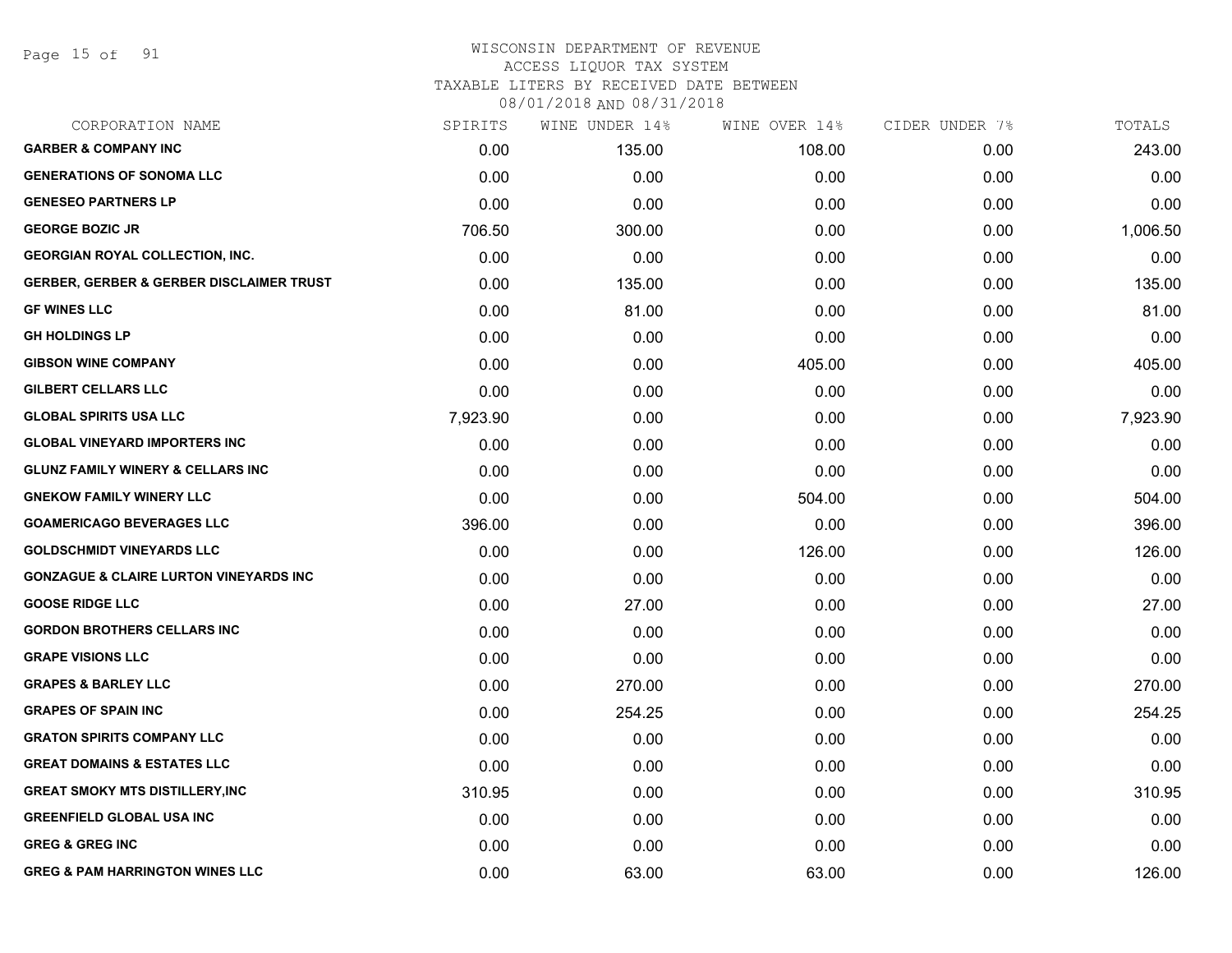Page 16 of 91

## WISCONSIN DEPARTMENT OF REVENUE ACCESS LIQUOR TAX SYSTEM TAXABLE LITERS BY RECEIVED DATE BETWEEN

| CORPORATION NAME                        | SPIRITS    | WINE UNDER 14% | WINE OVER 14% | CIDER UNDER 7% | TOTALS     |
|-----------------------------------------|------------|----------------|---------------|----------------|------------|
| <b>GREG SANDERS</b>                     | 0.00       | 0.00           | 0.00          | 0.00           | 0.00       |
| <b>GREGORY F BUONOCORE</b>              | 0.00       | 189.00         | 0.00          | 0.00           | 189.00     |
| <b>GREGORY GRAZIANO</b>                 | 0.00       | 0.00           | 0.00          | 0.00           | 0.00       |
| <b>GRGICH HILLS CELLAR</b>              | 0.00       | 132.75         | 252.00        | 0.00           | 384.75     |
| <b>GRIEB OPTIMAL WINECRAFTING LLC</b>   | 0.00       | 0.00           | 0.00          | 0.00           | 0.00       |
| <b>GROTH VINEYARDS &amp; WINERY LLC</b> | 0.00       | 0.00           | 0.00          | 0.00           | 0.00       |
| <b>GUARACHI WINE PARTNERS INC</b>       | 0.00       | 7,713.00       | 0.00          | 0.00           | 7,713.00   |
| <b>H ERIK ZETTERSTROM</b>               | 0.00       | 0.00           | 0.00          | 0.00           | 0.00       |
| <b>H<sub>2</sub> VINO LLC</b>           | 0.00       | 0.00           | 0.00          | 0.00           | 0.00       |
| <b>HAAS BROTHERS INC</b>                | 0.00       | 0.00           | 0.00          | 0.00           | 0.00       |
| <b>HAHN ESTATE</b>                      | 0.00       | 0.00           | 0.00          | 0.00           | 0.00       |
| <b>HALBY MARKETING INC</b>              | 0.00       | 282.00         | 0.00          | 0.00           | 282.00     |
| <b>HALCYON SYNDICATE LTD LLC</b>        | 0.00       | 0.00           | 0.00          | 0.00           | 0.00       |
| <b>HALCYON WINES LLC</b>                | 0.00       | 0.00           | 0.00          | 0.00           | 0.00       |
| <b>HALL WINES LLC</b>                   | 0.00       | 0.00           | 333.00        | 0.00           | 333.00     |
| <b>HAMEL FAMILY WINES LLC</b>           | 0.00       | 0.00           | 0.00          | 0.00           | 0.00       |
| <b>HAND PICKED SELECTIONS INC</b>       | 0.00       | 2,367.00       | 378.00        | 0.00           | 2,745.00   |
| HAPPY HOUR COMPANY LLC                  | 0.00       | 0.00           | 0.00          | 0.00           | 0.00       |
| <b>HARDY USA LTD</b>                    | 121.50     | 0.00           | 0.00          | 0.00           | 121.50     |
| <b>HARLAN ESTATE WINERY INC</b>         | 0.00       | 0.00           | 0.00          | 0.00           | 0.00       |
| <b>HARRIS &amp; HARRIS</b>              | 0.00       | 0.00           | 0.00          | 0.00           | 0.00       |
| <b>HAUS WINE &amp; SPIRITS INC</b>      | 0.00       | 0.00           | 0.00          | 0.00           | 0.00       |
| <b>HAWAII SEA SPIRITS LLC</b>           | 225.00     | 0.00           | 0.00          | 0.00           | 225.00     |
| HDD LLC                                 | 0.00       | 225.00         | 0.00          | 0.00           | 225.00     |
| <b>HEADFRAME SPIRITS INC</b>            | 0.00       | 0.00           | 0.00          | 0.00           | 0.00       |
| <b>HEAVEN HILL SALES CO.</b>            | 276,416.70 | 702.00         | 1,341.00      | 0.00           | 278,459.70 |
| <b>HEINEKEN USA INCORPORATED</b>        | 0.00       | 0.00           | 0.00          | 21,933.00      | 21,933.00  |
| <b>HEITZ WINE CELLARS</b>               | 0.00       | 0.00           | 117.00        | 0.00           | 117.00     |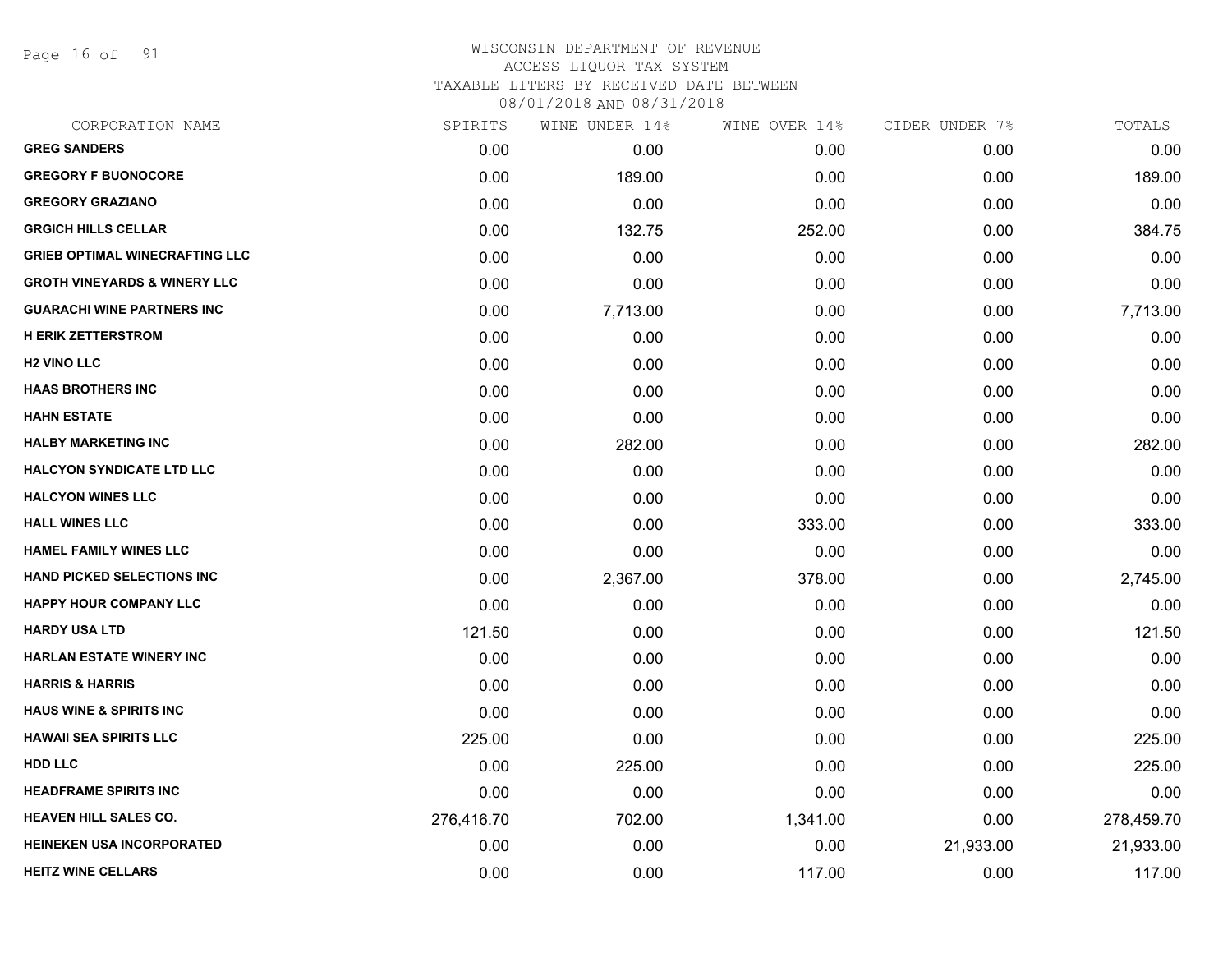Page 17 of 91

# WISCONSIN DEPARTMENT OF REVENUE ACCESS LIQUOR TAX SYSTEM TAXABLE LITERS BY RECEIVED DATE BETWEEN

| CORPORATION NAME                       | SPIRITS  | WINE UNDER 14% | WINE OVER 14% | CIDER UNDER 7% | TOTALS   |
|----------------------------------------|----------|----------------|---------------|----------------|----------|
| <b>HEMINGWAY RUM COMPANY LLC</b>       | 0.00     | 0.00           | 0.00          | 0.00           | 0.00     |
| <b>HEMISPHERE WINE COMPANY INC</b>     | 0.00     | 0.00           | 0.00          | 0.00           | 0.00     |
| <b>HENDRY PREMIUM IMPORTS INC</b>      | 0.00     | 0.00           | 0.00          | 0.00           | 0.00     |
| <b>HENRIOT INC</b>                     | 0.00     | 1,250.90       | 49.51         | 0.00           | 1,300.41 |
| <b>HENRY STEELE IMPORTS LLC</b>        | 0.00     | 0.00           | 0.00          | 0.00           | 0.00     |
| <b>HERITAGE DISTILLING COMPANY INC</b> | 0.00     | 0.00           | 0.00          | 0.00           | 0.00     |
| <b>HERITAGE WINE CELLARS LTD</b>       | 0.00     | 315.00         | 0.00          | 0.00           | 315.00   |
| <b>HERMAN STORY WINES INC</b>          | 0.00     | 0.00           | 0.00          | 0.00           | 0.00     |
| <b>HERON WINES INC</b>                 | 0.00     | 0.00           | 0.00          | 0.00           | 0.00     |
| <b>HEYDAY CORPORATION</b>              | 0.00     | 0.00           | 0.00          | 0.00           | 0.00     |
| <b>HIDALGO IMPORTS LLC</b>             | 0.00     | 0.00           | 0.00          | 0.00           | 0.00     |
| <b>HILL ESTATES INC</b>                | 0.00     | 0.00           | 0.00          | 0.00           | 0.00     |
| <b>HIRSCH WINERY LLC</b>               | 0.00     | 0.00           | 0.00          | 0.00           | 0.00     |
| <b>HIWWS INC</b>                       | 0.00     | 0.00           | 0.00          | 0.00           | 0.00     |
| HONEOYE FALLS DISTILLERY LLC           | 0.00     | 0.00           | 0.00          | 0.00           | 0.00     |
| <b>HONEYWOOD INC</b>                   | 0.00     | 0.00           | 0.00          | 0.00           | 0.00     |
| HONIG VINEYARD AND WINERY LLC          | 0.00     | 405.00         | 148.50        | 0.00           | 553.50   |
| <b>HOOD RIVER DISTILLERS INC</b>       | 5,125.50 | 0.00           | 0.00          | 0.00           | 5,125.50 |
| <b>HOPE WINE LLC</b>                   | 0.00     | 0.00           | 0.00          | 0.00           | 0.00     |
| <b>HORN ENTERPRISES INC</b>            | 0.00     | 0.00           | 0.00          | 0.00           | 0.00     |
| <b>HOTCOOP LLC</b>                     | 0.00     | 0.00           | 0.00          | 0.00           | 0.00     |
| <b>HOURGLASS WINE COMPANY INC</b>      | 0.00     | 0.00           | 0.00          | 0.00           | 0.00     |
| <b>HPS EPICUREAN</b>                   | 0.00     | 0.00           | 0.00          | 0.00           | 0.00     |
| <b>HUA YUAN</b>                        | 0.00     | 0.00           | 0.00          | 0.00           | 0.00     |
| <b>HUBER ORCHARDS INC</b>              | 0.00     | 0.00           | 0.00          | 0.00           | 0.00     |
| <b>HUDSON WINE BROKERS LLC</b>         | 0.00     | 0.00           | 0.00          | 0.00           | 0.00     |
| <b>HUNEEUS VINTNERS LLC</b>            | 0.00     | 22.50          | 252.00        | 0.00           | 274.50   |
| <b>HUSCH VINEYARDS INC</b>             | 0.00     | 189.00         | 0.00          | 0.00           | 189.00   |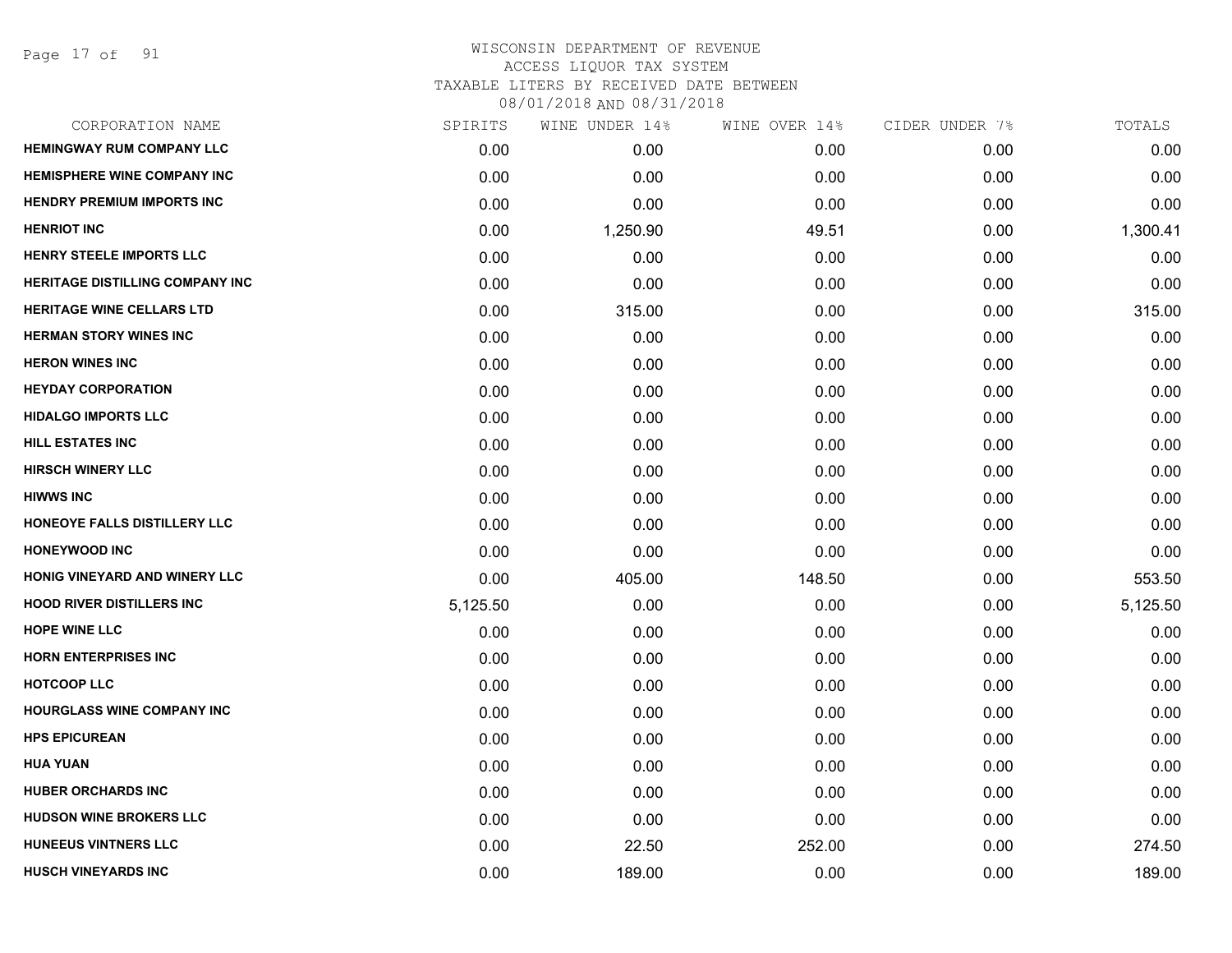Page 18 of 91

| SPIRITS   | WINE UNDER 14% | WINE OVER 14% | CIDER UNDER 7% | TOTALS    |
|-----------|----------------|---------------|----------------|-----------|
| 0.00      | 0.00           | 162.02        | 0.00           | 162.02    |
| 0.00      | 0.00           | 0.00          | 0.00           | 0.00      |
| 0.00      | 0.00           | 0.00          | 0.00           | 0.00      |
| 0.00      | 0.00           | 0.00          | 0.00           | 0.00      |
| 0.00      | 0.00           | 0.00          | 0.00           | 0.00      |
| 5,256.00  | 0.00           | 0.00          | 0.00           | 5,256.00  |
| 0.00      | 0.00           | 0.00          | 0.00           | 0.00      |
| 357.90    | 0.00           | 0.00          | 0.00           | 357.90    |
| 0.00      | 369.00         | 139.50        | 0.00           | 508.50    |
| 0.00      | 706.50         | 0.00          | 0.00           | 706.50    |
| 16,435.80 | 0.00           | 0.00          | 0.00           | 16,435.80 |
| 0.00      | 0.00           | 0.00          | 0.00           | 0.00      |
| 0.00      | 0.00           | 0.00          | 0.00           | 0.00      |
| 0.00      | 1,323.00       | 0.00          | 0.00           | 1,323.00  |
| 0.00      | 0.00           | 0.00          | 0.00           | 0.00      |
| 0.00      | 0.00           | 0.00          | 0.00           | 0.00      |
| 0.00      | 0.00           | 0.00          | 0.00           | 0.00      |
| 0.00      | 0.00           | 0.00          | 0.00           | 0.00      |
| 0.00      | 0.00           | 0.00          | 0.00           | 0.00      |
| 0.00      | 0.00           | 0.00          | 0.00           | 0.00      |
| 0.00      | 0.00           | 0.00          | 0.00           | 0.00      |
| 153.00    | 0.00           | 0.00          | 0.00           | 153.00    |
| 0.00      | 11,587.50      | 252.00        | 0.00           | 11,839.50 |
| 0.00      | 0.00           | 333.00        | 0.00           | 333.00    |
| 0.00      | 0.00           | 0.00          | 0.00           | 0.00      |
| 0.00      | 522.00         | 49.50         | 0.00           | 571.50    |
| 0.00      | 9,918.00       | 1,057.50      | 0.00           | 10,975.50 |
| 0.00      | 0.00           | 0.00          | 0.00           | 0.00      |
|           |                |               |                |           |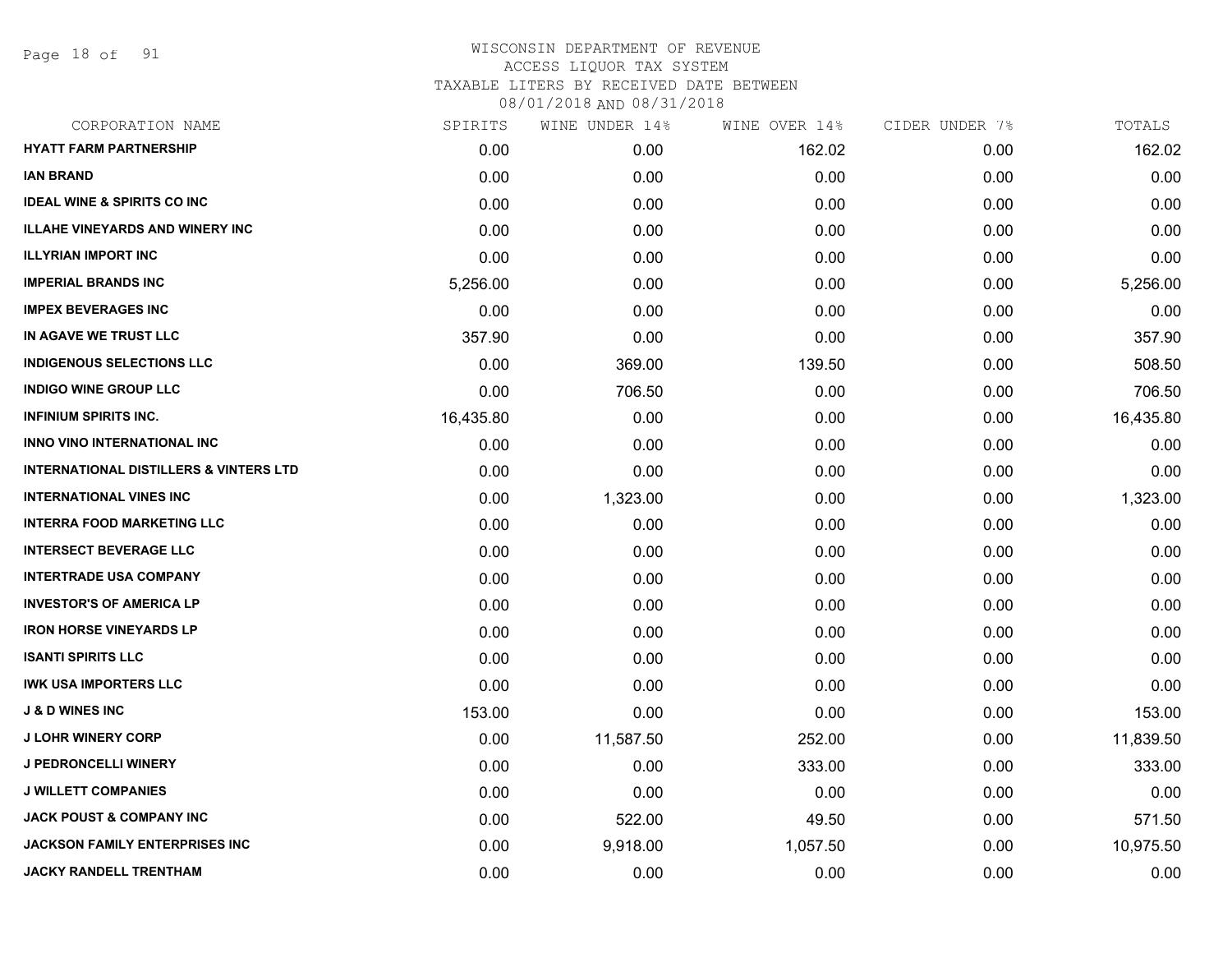Page 19 of 91

# WISCONSIN DEPARTMENT OF REVENUE

ACCESS LIQUOR TAX SYSTEM

TAXABLE LITERS BY RECEIVED DATE BETWEEN

| CORPORATION NAME                      | SPIRITS      | WINE UNDER 14% | WINE OVER 14% | CIDER UNDER 7% | TOTALS       |
|---------------------------------------|--------------|----------------|---------------|----------------|--------------|
| <b>JACUZZI FAMILY VINEYARDS LLC</b>   | 0.00         | 0.00           | 0.00          | 0.00           | 0.00         |
| <b>JAM CELLARS INC</b>                | 0.00         | 99.00          | 9,642.00      | 0.00           | 9,741.00     |
| <b>JAMES E COSMA</b>                  | 0.00         | 684.00         | 0.00          | 0.00           | 684.00       |
| <b>JAMES L LAMBERT</b>                | 0.00         | 0.00           | 0.00          | 0.00           | 0.00         |
| <b>JAMES MORONEY INC</b>              | 0.00         | 0.00           | 0.00          | 0.00           | 0.00         |
| <b>JAMES RICKER</b>                   | 561.00       | 14,220.00      | 84.50         | 0.00           | 14,865.50    |
| JAPAN PRESTIGE SAKE INTERNATIONAL INC | 0.00         | 0.00           | 0.00          | 0.00           | 0.00         |
| <b>JARVIS</b>                         | 0.00         | 0.00           | 30.00         | 0.00           | 30.00        |
| <b>JASON DRISCOLL</b>                 | 0.00         | 189.00         | 63.00         | 0.00           | 252.00       |
| <b>JAX VINEYARDS LLC</b>              | 0.00         | 0.00           | 40.42         | 0.00           | 40.42        |
| <b>JAY J HEMINWAY</b>                 | 0.00         | 90.00          | 0.00          | 0.00           | 90.00        |
| <b>JAY MIDWEST INC</b>                | 0.00         | 0.00           | 0.00          | 0.00           | 0.00         |
| <b>JB GEORGE LLC</b>                  | 0.00         | 0.00           | 0.00          | 0.00           | 0.00         |
| <b>JC CELLARS INC</b>                 | 0.00         | 0.00           | 0.00          | 0.00           | 0.00         |
| JEAN CLAUDE BOISSET WINES USA INC     | 0.00         | 1,865.25       | 387.00        | 0.00           | 2,252.25     |
| <b>JEFF QUINT</b>                     | 306.00       | 0.00           | 0.00          | 0.00           | 306.00       |
| <b>JEM BEVERAGE COMPANY</b>           | 510.00       | 0.00           | 0.00          | 0.00           | 510.00       |
| <b>JFC INTERNATIONAL INC</b>          | 0.00         | 437.97         | 1,170.08      | 0.00           | 1,608.05     |
| <b>JIM BEAM BRANDS CO</b>             | 1,211,729.02 | 1,296.00       | 117.00        | 0.00           | 1,213,142.02 |
| <b>J-NH WINE GROUP LLC</b>            | 0.00         | 0.00           | 0.00          | 0.00           | 0.00         |
| <b>JNJ INTERNATIONAL INC</b>          | 0.00         | 0.00           | 0.00          | 0.00           | 0.00         |
| <b>JOHAN VINEYARDS LLC</b>            | 0.00         | 252.00         | 0.00          | 0.00           | 252.00       |
| JOHN ANTHONY VINEYARDS LLC            | 0.00         | 0.00           | 90.00         | 0.00           | 90.00        |
| <b>JOHN R LUCAS</b>                   | 0.00         | 0.00           | 0.00          | 0.00           | 0.00         |
| <b>JOSE PASTOR</b>                    | 0.00         | 0.00           | 0.00          | 0.00           | 0.00         |
| <b>JOSEPH DEHNER</b>                  | 0.00         | 0.00           | 0.00          | 0.00           | 0.00         |
| <b>JOSEPH PHELPS VINEYARDS LLC</b>    | 0.00         | 85.50          | 126.00        | 0.00           | 211.50       |
| JOSEPH VICTORI WINES, INC.            | 0.00         | 513.00         | 0.00          | 0.00           | 513.00       |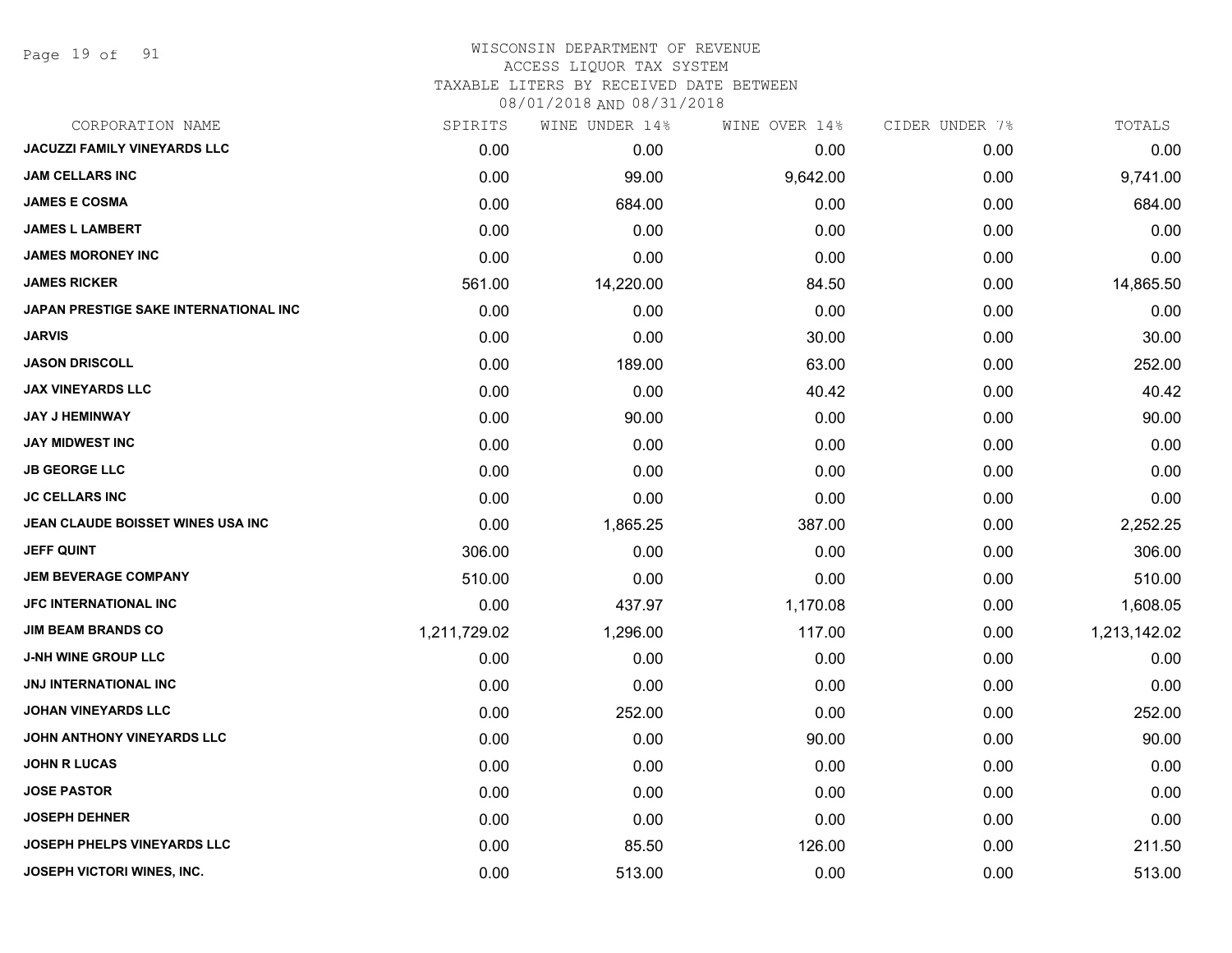Page 20 of 91

### WISCONSIN DEPARTMENT OF REVENUE ACCESS LIQUOR TAX SYSTEM

TAXABLE LITERS BY RECEIVED DATE BETWEEN

| CORPORATION NAME                         | SPIRITS  | WINE UNDER 14% | WINE OVER 14% | CIDER UNDER 7% | TOTALS   |
|------------------------------------------|----------|----------------|---------------|----------------|----------|
| <b>JOSU GALDOS</b>                       | 0.00     | 0.00           | 0.00          | 0.00           | 0.00     |
| <b>JOURNEYMAN DISTILLERY LLC</b>         | 0.00     | 0.00           | 0.00          | 0.00           | 0.00     |
| <b>JRV LLC</b>                           | 0.00     | 0.00           | 0.00          | 0.00           | 0.00     |
| <b>JUSTIN VINEYARDS &amp; WINERY LLC</b> | 0.00     | 1,629.00       | 0.00          | 0.00           | 1,629.00 |
| <b>JVS WINES IMPORTS IL CORP</b>         | 0.00     | 0.00           | 0.00          | 0.00           | 0.00     |
| <b>JVW CORPORATION</b>                   | 0.00     | 504.00         | 0.00          | 0.00           | 504.00   |
| <b>JZ WINE COMPANY</b>                   | 0.00     | 0.00           | 0.00          | 0.00           | 0.00     |
| <b>K VINTNERS LLC</b>                    | 0.00     | 252.00         | 1,008.00      | 0.00           | 1,260.00 |
| <b>KAITRIN N COOPER</b>                  | 2,418.00 | 0.00           | 0.00          | 0.00           | 2,418.00 |
| <b>KALIN CELLARS INC</b>                 | 0.00     | 0.00           | 0.00          | 0.00           | 0.00     |
| <b>KATELL PLEVEN</b>                     | 0.00     | 504.00         | 0.00          | 0.00           | 504.00   |
| <b>KAY OLSEN</b>                         | 0.00     | 0.00           | 0.00          | 0.00           | 0.00     |
| <b>KB WINES LLC</b>                      | 0.00     | 0.00           | 0.00          | 0.00           | 0.00     |
| <b>KEEPER'S QUEST INC</b>                | 0.00     | 0.00           | 0.00          | 0.00           | 0.00     |
| <b>KEN WRIGHT CELLARS CO</b>             | 0.00     | 186.00         | 0.00          | 0.00           | 186.00   |
| <b>KENNETH S LIKITPRAKONG</b>            | 0.00     | 99.00          | 0.00          | 0.00           | 99.00    |
| <b>KENT HUMPHREY</b>                     | 0.00     | 0.00           | 0.00          | 0.00           | 0.00     |
| <b>KENT RASMUSSEN WINERY</b>             | 0.00     | 0.00           | 0.00          | 0.00           | 0.00     |
| <b>KENTUCKY BOURBON DISTILLERS LTD</b>   | 766.50   | 0.00           | 0.00          | 0.00           | 766.50   |
| <b>KERMIT LYNCH WINE MERCHANTS</b>       | 0.00     | 711.00         | 189.00        | 0.00           | 900.00   |
| <b>KIMBERTON WINES LLC</b>               | 0.00     | 0.00           | 0.00          | 0.00           | 0.00     |
| KINDRED SPIRITS NORTH AMERICA INC        | 0.00     | 0.00           | 0.00          | 0.00           | 0.00     |
| KINDRED VINES IMPORT CO LLC              | 0.00     | 765.00         | 1.50          | 0.00           | 766.50   |
| <b>KING ESTATE WINERY LP</b>             | 0.00     | 742.50         | 0.00          | 0.00           | 742.50   |
| KINGS COUNTY DISTILLERY LLC              | 0.00     | 0.00           | 0.00          | 0.00           | 0.00     |
| <b>KIONA VINEYARDS LLC</b>               | 0.00     | 0.00           | 0.00          | 0.00           | 0.00     |
| <b>KISTLER VINEYARDS, LLC</b>            | 0.00     | 0.00           | 0.00          | 0.00           | 0.00     |
| <b>KITFOX VINEYARDS LLC</b>              | 0.00     | 0.00           | 0.00          | 0.00           | 0.00     |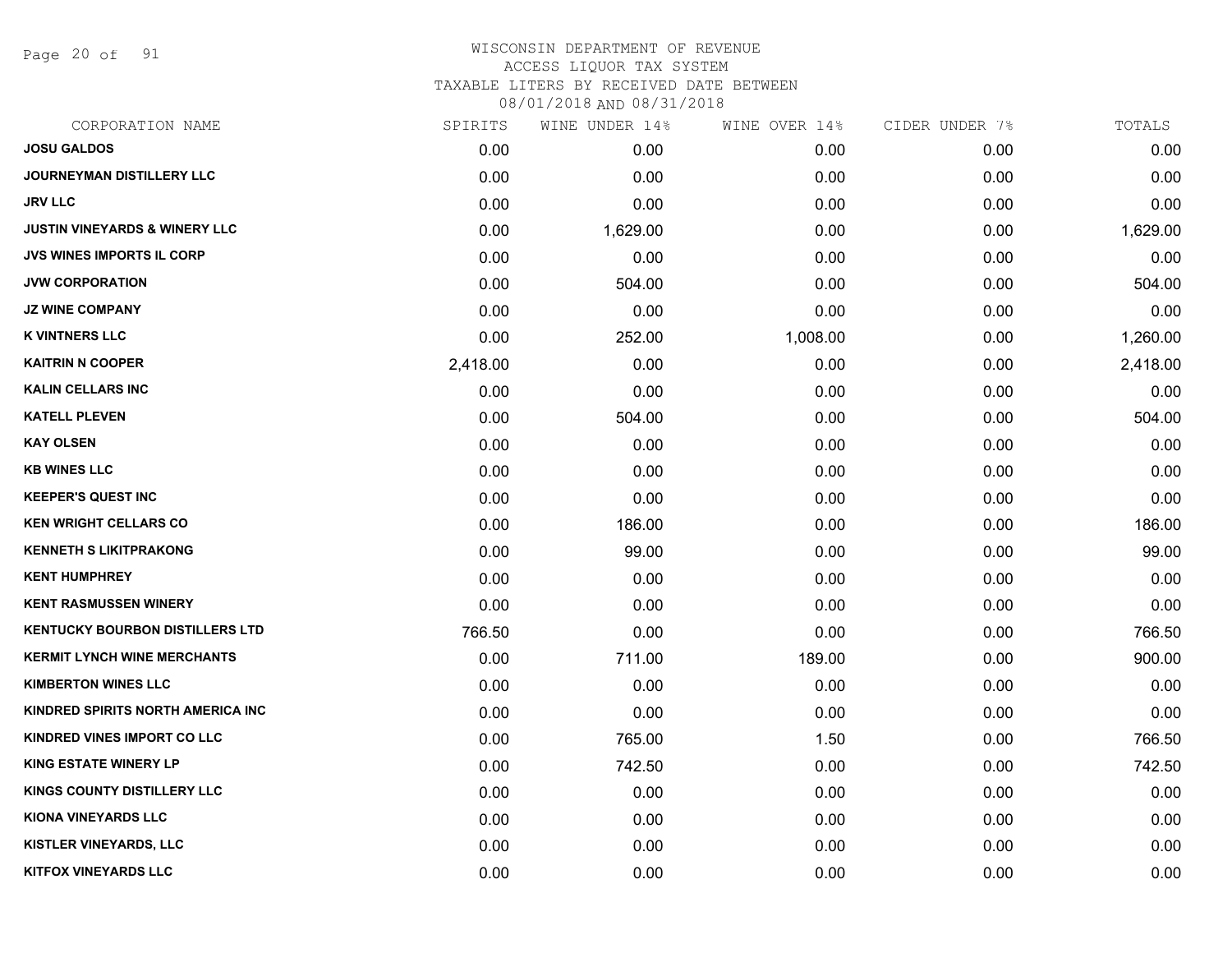Page 21 of 91

# WISCONSIN DEPARTMENT OF REVENUE

### ACCESS LIQUOR TAX SYSTEM

TAXABLE LITERS BY RECEIVED DATE BETWEEN

| CORPORATION NAME                           | SPIRITS | WINE UNDER 14% | WINE OVER 14% | CIDER UNDER 7% | TOTALS   |
|--------------------------------------------|---------|----------------|---------------|----------------|----------|
| <b>KLEIN FOODS INC</b>                     | 0.00    | 4,536.00       | 2,772.00      | 0.00           | 7,308.00 |
| <b>KLIN SPIRITS LLC</b>                    | 982.50  | 0.00           | 0.00          | 0.00           | 982.50   |
| <b>KLINKER BRICK WINERY INC</b>            | 0.00    | 0.00           | 315.00        | 0.00           | 315.00   |
| <b>KOBRAND CORPORATION</b>                 | 426.00  | 3,789.00       | 2,309.22      | 0.00           | 6,524.22 |
| KOJIMA & INTERNATIONAL ASSOCIATES INC      | 0.00    | 0.00           | 0.00          | 0.00           | 0.00     |
| <b>KONGSGAARD WINE LLC</b>                 | 0.00    | 0.00           | 0.00          | 0.00           | 0.00     |
| <b>KONSTANTIN D FRANK &amp; SONS</b>       | 0.00    | 270.00         | 0.00          | 0.00           | 270.00   |
| <b>KOPRI INC</b>                           | 0.00    | 90.00          | 0.00          | 0.00           | 90.00    |
| <b>KOVAL INC</b>                           | 391.50  | 0.00           | 0.00          | 0.00           | 391.50   |
| <b>KRA-ZE LLC</b>                          | 0.00    | 0.00           | 0.00          | 0.00           | 0.00     |
| <b>KRUPP BROTHERS LLC</b>                  | 0.00    | 0.00           | 0.00          | 0.00           | 0.00     |
| <b>KUTCH WINES INC</b>                     | 0.00    | 0.00           | 0.00          | 0.00           | 0.00     |
| <b>KYSELA PERE ET FILS LTD</b>             | 0.00    | 63.00          | 588.00        | 0.00           | 651.00   |
| <b>L &amp; F BRANDS INC</b>                | 0.00    | 0.00           | 0.00          | 0.00           | 0.00     |
| <b>L &amp; L IMPORTS LLC</b>               | 0.00    | 0.00           | 0.00          | 0.00           | 0.00     |
| <b>L C WINE</b>                            | 0.00    | 0.00           | 0.00          | 0.00           | 0.00     |
| L FOPPIANO WINE CO INC                     | 0.00    | 0.00           | 0.00          | 0.00           | 0.00     |
| <b>L&amp;C WINE COUNTRY OPERATIONS LLC</b> | 0.00    | 0.00           | 0.00          | 0.00           | 0.00     |
| <b>LADERA WINERY LLC</b>                   | 0.00    | 63.00          | 0.00          | 0.00           | 63.00    |
| <b>LADY HILL LLC</b>                       | 0.00    | 0.00           | 0.00          | 0.00           | 0.00     |
| <b>LAETITIA VINEYARD &amp; WINERY INC</b>  | 0.00    | 0.00           | 0.00          | 0.00           | 0.00     |
| <b>LAIRD &amp; COMPANY</b>                 | 0.00    | 0.00           | 0.00          | 0.00           | 0.00     |
| <b>LAIRD FAMILY ESTATE LLC</b>             | 0.00    | 0.00           | 135.00        | 0.00           | 135.00   |
| LAKE COUNTRY LIBARE DISTILLING LLC         | 288.00  | 0.00           | 0.00          | 0.00           | 288.00   |
| <b>LANCE C RANDOLPH</b>                    | 0.00    | 0.00           | 0.00          | 0.00           | 0.00     |
| <b>LANGDON SHIVERICK INC</b>               | 0.00    | 0.00           | 0.00          | 0.00           | 0.00     |
| <b>LANGE WINERY LLC</b>                    | 0.00    | 0.00           | 0.00          | 0.00           | 0.00     |
| <b>LAPHAM SALES &amp; MARKETING INC</b>    | 0.00    | 0.00           | 0.00          | 0.00           | 0.00     |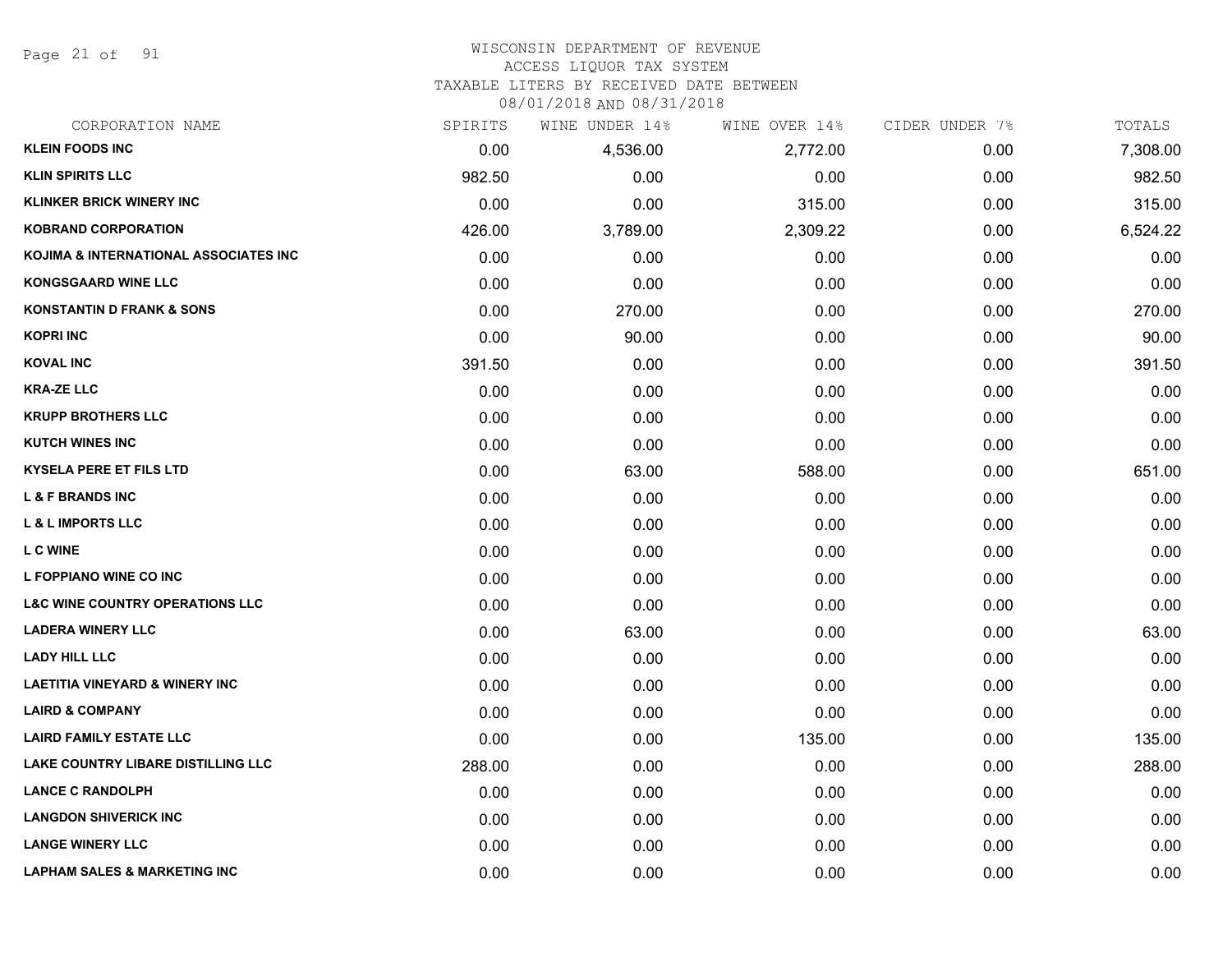Page 22 of 91

### WISCONSIN DEPARTMENT OF REVENUE ACCESS LIQUOR TAX SYSTEM TAXABLE LITERS BY RECEIVED DATE BETWEEN

| CORPORATION NAME                         | SPIRITS    | WINE UNDER 14% | WINE OVER 14% | CIDER UNDER 7% | TOTALS     |
|------------------------------------------|------------|----------------|---------------|----------------|------------|
| <b>LATITUDE BEVERAGE COMPANY</b>         | 0.00       | 216.00         | 27.00         | 0.00           | 243.00     |
| <b>LAUREATE IMPORTS COMPANY INC</b>      | 0.00       | 630.00         | 0.00          | 0.00           | 630.00     |
| <b>LAURENT-PERRIER US INC</b>            | 0.00       | 0.00           | 0.00          | 0.00           | 0.00       |
| <b>LAVA SPRINGS INC</b>                  | 0.00       | 0.00           | 0.00          | 0.00           | 0.00       |
| <b>LAWER FAMILY WINERY INC</b>           | 0.00       | 0.00           | 0.00          | 0.00           | 0.00       |
| <b>LCF WINE COMPANY LLC</b>              | 0.00       | 504.00         | 504.00        | 0.00           | 1,008.00   |
| LE CEP II INC                            | 0.00       | 0.00           | 0.00          | 0.00           | 0.00       |
| LE GRAND COURTAGE LLC                    | 0.00       | 0.00           | 0.00          | 0.00           | 0.00       |
| LE RAISIN IMPORTS LLC                    | 0.00       | 0.00           | 0.00          | 0.00           | 0.00       |
| LE VIGNE WINERY INC                      | 0.00       | 0.00           | 0.00          | 0.00           | 0.00       |
| LEFT COAST CELLARS LLC                   | 0.00       | 126.00         | 0.00          | 0.00           | 126.00     |
| <b>LEMELSON WINERY LLC</b>               | 0.00       | 0.00           | 0.00          | 0.00           | 0.00       |
| <b>LEONARD KREUSCH INC</b>               | 0.00       | 1,369.41       | 0.00          | 0.00           | 1,369.41   |
| <b>LEONARDINI FAMILY WINERY LLC</b>      | 0.00       | 63.00          | 18.00         | 0.00           | 81.00      |
| <b>LEONETTI CELLAR LLC</b>               | 0.00       | 0.00           | 189.00        | 0.00           | 189.00     |
| <b>LEVECKE CORPORATION</b>               | 107,304.00 | 0.00           | 0.00          | 0.00           | 107,304.00 |
| <b>LICKUID AWESOME LLC</b>               | 0.00       | 0.00           | 0.00          | 0.00           | 0.00       |
| <b>LIDESTRI BEVERAGES LLC</b>            | 0.00       | 0.00           | 0.00          | 0.00           | 0.00       |
| <b>LINCOLN SQUARE WINE COMPANY LLC</b>   | 0.00       | 0.00           | 90.00         | 0.00           | 90.00      |
| LINGUA FRANCA-LS VINEYARDS HOLDINGS, LLC | 0.00       | 409.50         | 0.00          | 0.00           | 409.50     |
| <b>LIOCO WINE COMPANY LLC</b>            | 0.00       | 0.00           | 189.00        | 0.00           | 189.00     |
| <b>LION NATHAN USA INC</b>               | 0.00       | 1,161.00       | 1,134.00      | 0.00           | 2,295.00   |
| <b>LISA CHASE</b>                        | 0.00       | 0.00           | 0.00          | 0.00           | 0.00       |
| <b>LISA LISA INCORPORATED</b>            | 0.00       | 0.00           | 0.00          | 0.00           | 0.00       |
| <b>LISA MARLOW</b>                       | 0.00       | 0.00           | 0.00          | 0.00           | 0.00       |
| LITTLE CREEK VINEYARD, LLC               | 0.00       | 0.00           | 0.00          | 0.00           | 0.00       |
| <b>LLOYD CARUSO LLC</b>                  | 0.00       | 0.00           | 0.00          | 0.00           | 0.00       |
| <b>LLOYD CELLARS INC</b>                 | 0.00       | 0.00           | 0.00          | 0.00           | 0.00       |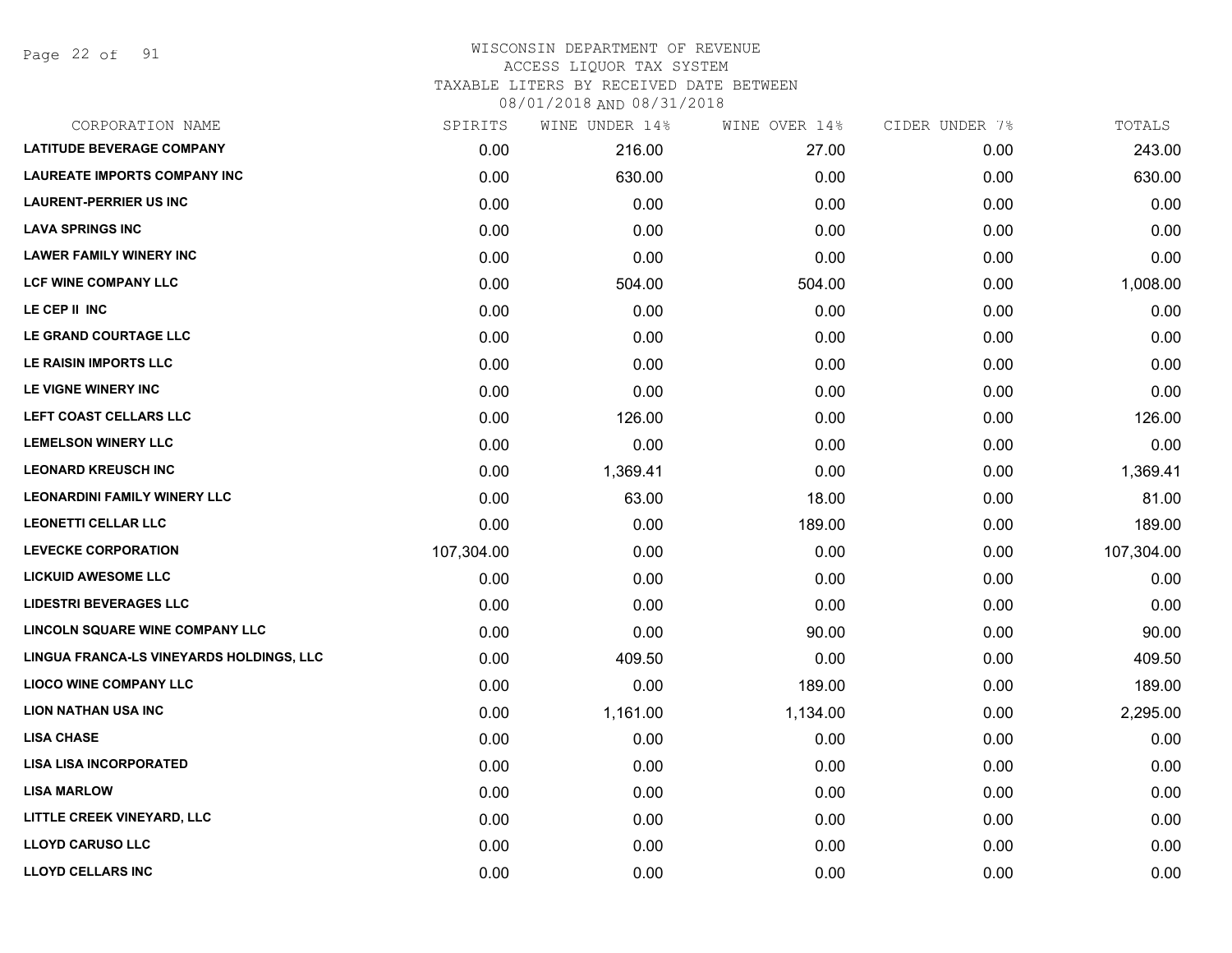Page 23 of 91

| CORPORATION NAME                              | SPIRITS   | WINE UNDER 14% | WINE OVER 14% | CIDER UNDER 7% | TOTALS    |
|-----------------------------------------------|-----------|----------------|---------------|----------------|-----------|
| <b>LOCAL DISTILLING INC</b>                   | 768.00    | 0.00           | 0.00          | 0.00           | 768.00    |
| <b>LOEST &amp; MCNAMEE INC</b>                | 0.00      | 0.00           | 0.00          | 0.00           | 0.00      |
| <b>LONG MEADOW RANCH WINERY INC</b>           | 0.00      | 240.00         | 90.00         | 0.00           | 330.00    |
| <b>LONG SHADOWS VINTNERS LLC</b>              | 0.00      | 0.00           | 0.00          | 0.00           | 0.00      |
| <b>LONZ WINERY INC</b>                        | 0.00      | 0.00           | 0.00          | 0.00           | 0.00      |
| <b>LOOSEN BROS USA LTD</b>                    | 0.00      | 126.00         | 0.00          | 0.00           | 126.00    |
| <b>LORING WINE COMPANY LLC</b>                | 0.00      | 0.00           | 0.00          | 0.00           | 0.00      |
| <b>LOUIS GLUNZ BEER INC</b>                   | 0.00      | 0.00           | 0.00          | 0.00           | 0.00      |
| <b>LOUIS LATOUR INC</b>                       | 0.00      | 252.00         | 0.00          | 0.00           | 252.00    |
| <b>LOWDEN SCHOOLHOUSE CORPORATION</b>         | 0.00      | 0.00           | 0.00          | 0.00           | 0.00      |
| LR IMPORTS LLC                                | 0.00      | 0.00           | 0.00          | 0.00           | 0.00      |
| <b>LUNA VINEYARDS INC</b>                     | 0.00      | 0.00           | 0.00          | 0.00           | 0.00      |
| <b>LUNEAU USA INC</b>                         | 0.00      | 9,938.00       | 0.00          | 0.00           | 9,938.00  |
| <b>LUXCO INC</b>                              | 73,971.90 | 405.00         | 1,959.00      | 0.00           | 76,335.90 |
| <b>LYNMAR WINERY LLC</b>                      | 0.00      | 0.00           | 0.00          | 0.00           | 0.00      |
| <b>M.A.C. WINES, LLC</b>                      | 0.00      | 0.00           | 0.00          | 0.00           | 0.00      |
| <b>MACH FLYNT INC</b>                         | 6,480.00  | 17,496.00      | 0.00          | 0.00           | 23,976.00 |
| <b>MAD CAR WINE CO LLC</b>                    | 0.00      | 0.00           | 0.00          | 0.00           | 0.00      |
| <b>MADRIGAL FAMILY WINERY LLC</b>             | 0.00      | 0.00           | 0.00          | 0.00           | 0.00      |
| <b>MAGAVE TEQUILA INC</b>                     | 0.00      | 0.00           | 0.00          | 0.00           | 0.00      |
| <b>MAISONS MARQUES &amp; DOMAINES USA INC</b> | 0.00      | 751.50         | 22.50         | 0.00           | 774.00    |
| <b>MAMMOTH DISTILLING LLC</b>                 | 0.00      | 0.00           | 0.00          | 0.00           | 0.00      |
| <b>MANO'S INC</b>                             | 0.00      | 0.00           | 0.00          | 0.00           | 0.00      |
| <b>MANUEL PULIDO</b>                          | 0.00      | 0.00           | 0.00          | 0.00           | 0.00      |
| <b>MARIETTA CELLARS INC</b>                   | 0.00      | 378.00         | 216.00        | 0.00           | 594.00    |
| <b>MARIPOSA WINE COMPANY LLC</b>              | 0.00      | 0.00           | 0.00          | 0.00           | 0.00      |
| <b>MARK ANDERSON</b>                          | 0.00      | 0.00           | 0.00          | 0.00           | 0.00      |
| <b>MARK ANTHONY BRANDS INC</b>                | 0.00      | 0.00           | 0.00          | 0.00           | 0.00      |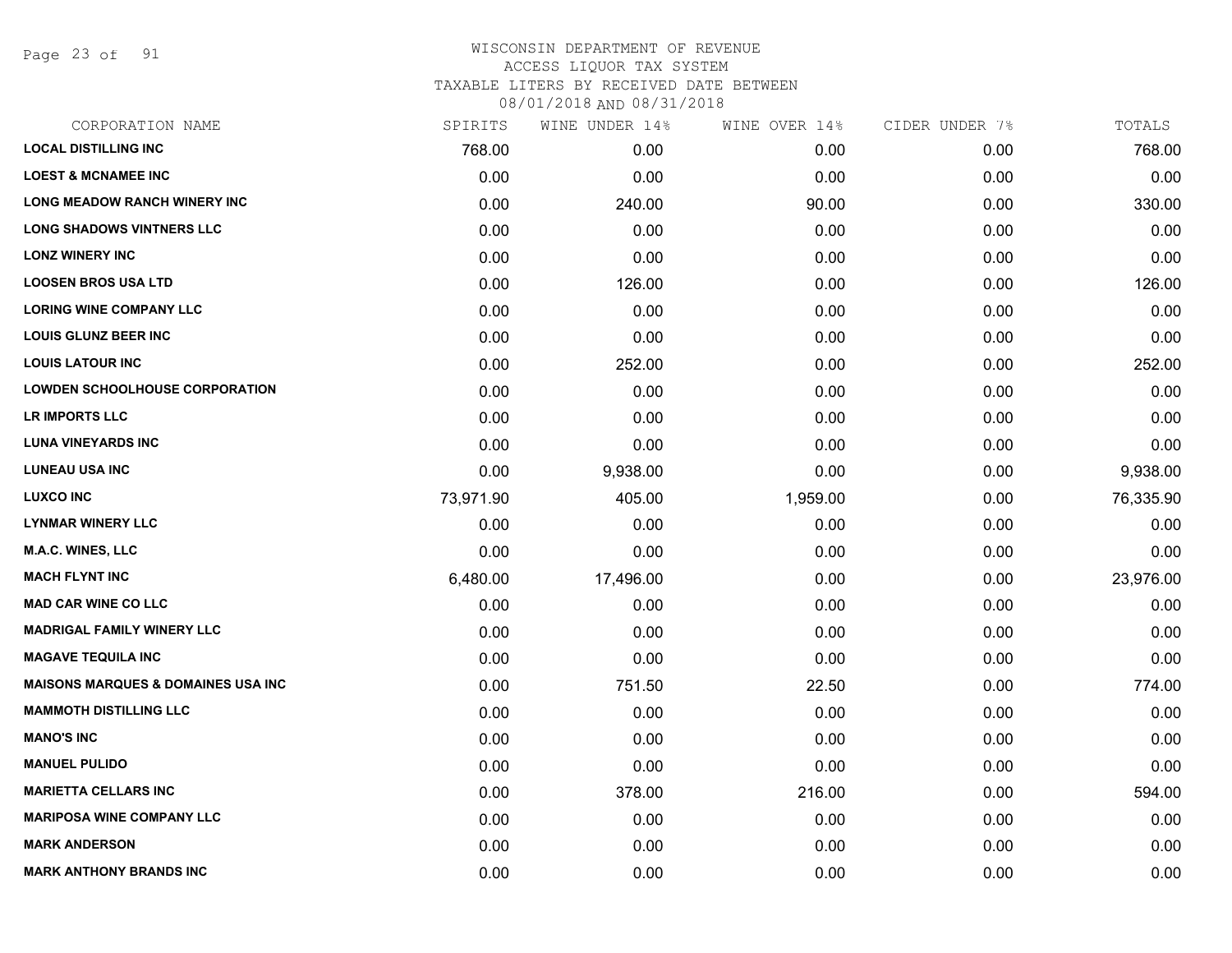Page 24 of 91

| CORPORATION NAME                        | SPIRITS   | WINE UNDER 14% | WINE OVER 14% | CIDER UNDER 7% | TOTALS    |
|-----------------------------------------|-----------|----------------|---------------|----------------|-----------|
| <b>MARK SZUMOWSKI</b>                   | 0.00      | 0.00           | 0.00          | 0.00           | 0.00      |
| <b>MARKETING GLOBAL BRANDS CORP</b>     | 0.00      | 0.00           | 0.00          | 0.00           | 0.00      |
| <b>MARKO J KARAKASEVIC</b>              | 0.00      | 0.00           | 0.00          | 0.00           | 0.00      |
| <b>MARTELLOTTO INC.</b>                 | 0.00      | 0.00           | 0.00          | 0.00           | 0.00      |
| <b>MARTIN RAY WINERY INC</b>            | 0.00      | 0.00           | 0.00          | 0.00           | 0.00      |
| <b>MARTINELLI WINERY INC</b>            | 0.00      | 0.00           | 0.00          | 0.00           | 0.00      |
| <b>MARTINEZ DISTRIBUTING CO INC</b>     | 1,125.00  | 0.00           | 0.00          | 0.00           | 1,125.00  |
| <b>MASSANOIS LLC</b>                    | 0.00      | 1,509.75       | 202.50        | 0.00           | 1,712.25  |
| <b>MAST-JAEGERMEISTER US INC</b>        | 0.00      | 0.00           | 0.00          | 0.00           | 0.00      |
| <b>MATCHVINO LLC</b>                    | 0.00      | 273.00         | 0.00          | 0.00           | 273.00    |
| <b>MATHY WINERY LLC</b>                 | 0.00      | 297.00         | 0.00          | 0.00           | 297.00    |
| <b>MATRICK HOLDINGS CORPORATION</b>     | 0.00      | 0.00           | 0.00          | 0.00           | 0.00      |
| <b>MATT PREIS</b>                       | 0.00      | 0.00           | 0.00          | 0.00           | 0.00      |
| <b>MATTHEW C VILLARD</b>                | 0.00      | 0.00           | 0.00          | 0.00           | 0.00      |
| <b>MATTHIASSON FAMILY VINEYARDS LLC</b> | 0.00      | 15.75          | 0.00          | 0.00           | 15.75     |
| <b>MAURITSON FAMILY WINERY</b>          | 0.00      | 0.00           | 0.00          | 0.00           | 0.00      |
| <b>MAYACAMAS VINEYARDS INC</b>          | 0.00      | 0.00           | 0.00          | 0.00           | 0.00      |
| <b>MAYNARD J KEENAN</b>                 | 0.00      | 0.00           | 0.00          | 0.00           | 0.00      |
| <b>MC CORMICK DISTILLING CO INC</b>     | 26,431.50 | 0.00           | 0.00          | 0.00           | 26,431.50 |
| <b>MCKENZIE'S BEVERAGES INC</b>         | 0.00      | 0.00           | 0.00          | 0.00           | 0.00      |
| <b>MCNAB RIDGE WINERY LLC</b>           | 0.00      | 0.00           | 0.00          | 0.00           | 0.00      |
| <b>MEDCO ATLANTIC INC</b>               | 0.00      | 0.00           | 0.00          | 0.00           | 0.00      |
| <b>MEIERS WINE CELLARS INC</b>          | 0.00      | 0.00           | 0.00          | 0.00           | 0.00      |
| <b>MENDOCINO WINE GROUP LLC</b>         | 0.00      | 0.00           | 0.00          | 0.00           | 0.00      |
| <b>MERCER WINE ESTATES LLC</b>          | 0.00      | 0.00           | 0.00          | 0.00           | 0.00      |
| <b>MERCHANT DU VIN CORPORATION</b>      | 0.00      | 0.00           | 0.00          | 361.51         | 361.51    |
| <b>MEREDITH VINEYARD ESTATE INC</b>     | 0.00      | 0.00           | 0.00          | 0.00           | 0.00      |
| <b>METEOR VINEYARD LLC</b>              | 0.00      | 0.00           | 0.00          | 0.00           | 0.00      |
|                                         |           |                |               |                |           |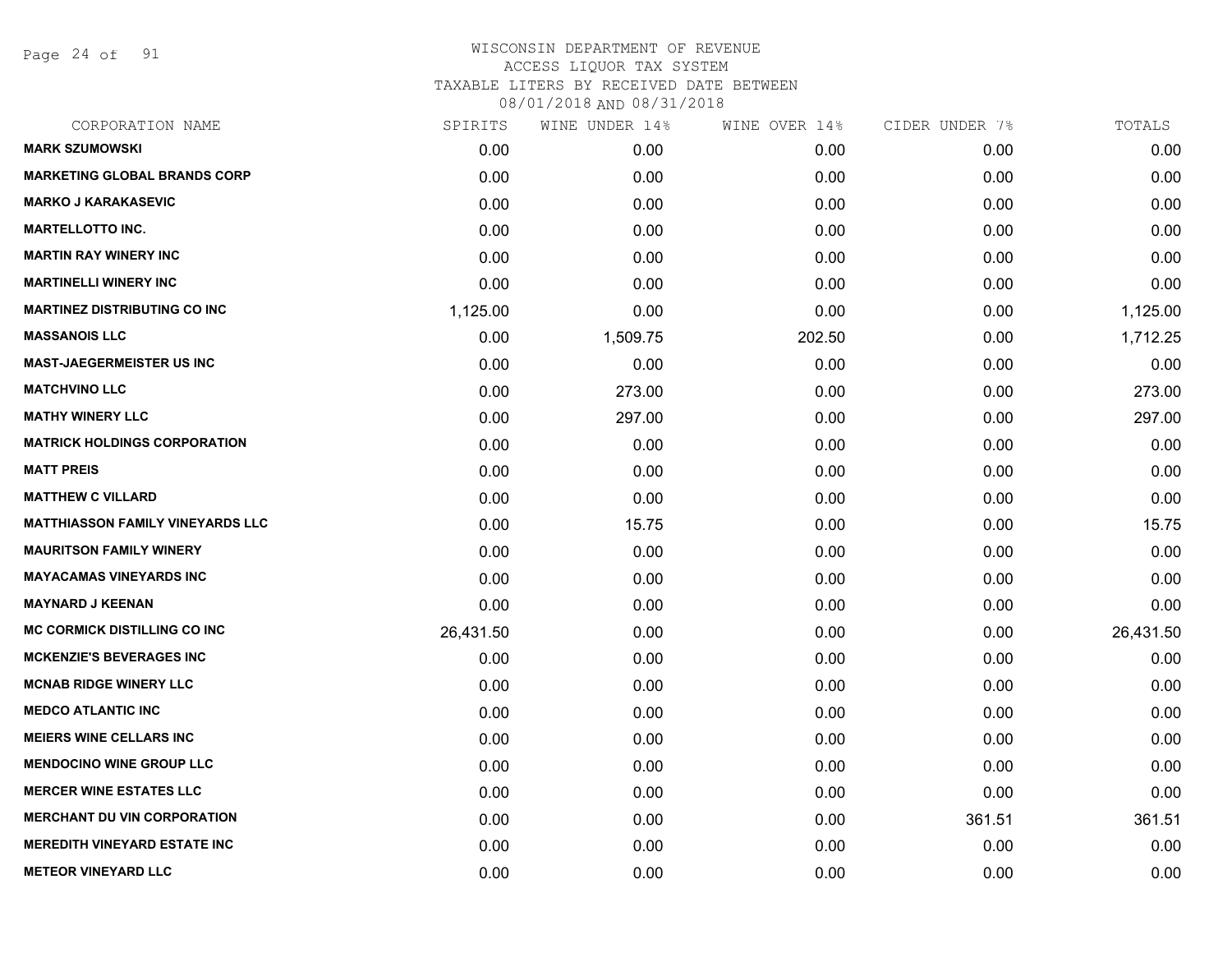Page 25 of 91

## WISCONSIN DEPARTMENT OF REVENUE ACCESS LIQUOR TAX SYSTEM

TAXABLE LITERS BY RECEIVED DATE BETWEEN

| CORPORATION NAME                                  | SPIRITS   | WINE UNDER 14% | WINE OVER 14% | CIDER UNDER 7% | TOTALS    |
|---------------------------------------------------|-----------|----------------|---------------|----------------|-----------|
| <b>METROWINE DISTRIBUTION CO INC</b>              | 0.00      | 0.00           | 0.00          | 0.00           | 0.00      |
| <b>METTLER WINES LLC</b>                          | 0.00      | 0.00           | 162.00        | 0.00           | 162.00    |
| <b>MEV CORPORATION</b>                            | 0.00      | 0.00           | 0.00          | 0.00           | 0.00      |
| <b>MEXCOR INC</b>                                 | 1,135.00  | 0.00           | 0.00          | 0.00           | 1,135.00  |
| <b>MEYER CELLARS LLC</b>                          | 0.00      | 0.00           | 0.00          | 0.00           | 0.00      |
| <b>MHW LTD</b>                                    | 14,111.85 | 13,526.63      | 1,395.26      | 0.00           | 29,033.74 |
| <b>MICHAEL HOUGH</b>                              | 0.00      | 63.00          | 0.00          | 0.00           | 63.00     |
| MICHAEL SKURNIK WINES INC                         | 0.00      | 486.00         | 0.00          | 0.00           | 486.00    |
| <b>MICHEAL DASHE</b>                              | 0.00      | 0.00           | 0.00          | 0.00           | 0.00      |
| <b>MIDDLETON FAMILY WINES LLC</b>                 | 0.00      | 0.00           | 0.00          | 0.00           | 0.00      |
| <b>MIDNIGHT CELLARS INC</b>                       | 0.00      | 0.00           | 0.00          | 0.00           | 0.00      |
| <b>MID-OAK DISTILLERY INC</b>                     | 0.00      | 0.00           | 0.00          | 0.00           | 0.00      |
| MIGHTY SWELL COCKTAIL COMPANY LLC                 | 0.00      | 12,401.00      | 0.00          | 0.00           | 12,401.00 |
| <b>MILBRANDT FAMILY WINES LLC</b>                 | 0.00      | 288.00         | 0.00          | 0.00           | 288.00    |
| <b>MILE HIGH SPIRITS LLC</b>                      | 0.00      | 0.00           | 0.00          | 0.00           | 0.00      |
| <b>MILLER SQUARED INC</b>                         | 0.00      | 847.92         | 0.00          | 0.00           | 847.92    |
| <b>MILLERCOORS LLC</b>                            | 0.00      | 0.00           | 0.00          | 0.00           | 0.00      |
| <b>MILTONS DISTRIBUTING CO INC</b>                | 0.00      | 1,205.51       | 126.00        | 0.00           | 1,331.51  |
| <b>MINER FAMILY WINERY LLC</b>                    | 0.00      | 0.00           | 229.50        | 0.00           | 229.50    |
| <b>MINNESOTAS FINEST FERMENTED PRODUCTS</b>       | 0.00      | 0.00           | 0.00          | 171.94         | 171.94    |
| <b>MIONETTO USA INC</b>                           | 0.00      | 494.87         | 0.00          | 0.00           | 494.87    |
| <b>MIRA WINERY LLC</b>                            | 0.00      | 0.00           | 0.00          | 0.00           | 0.00      |
| <b>MIRAMONT ESTATE VINEYARDS &amp; WINERY INC</b> | 0.00      | 0.00           | 0.00          | 0.00           | 0.00      |
| <b>MIRASOL WINE LLC</b>                           | 0.00      | 0.00           | 0.00          | 0.00           | 0.00      |
| <b>MIROSLAV IVANOV TCHOLAKOV</b>                  | 0.00      | 0.00           | 0.00          | 0.00           | 0.00      |
| <b>MISA IMPORTS INC</b>                           | 36,564.00 | 9,990.00       | 0.00          | 0.00           | 46,554.00 |
| <b>MISBEEHAVIN' MEADS LLC</b>                     | 0.00      | 0.00           | 0.00          | 0.00           | 0.00      |
| <b>MISSISSIPPI RIVER DISTILLING COMPANY</b>       | 0.00      | 0.00           | 0.00          | 0.00           | 0.00      |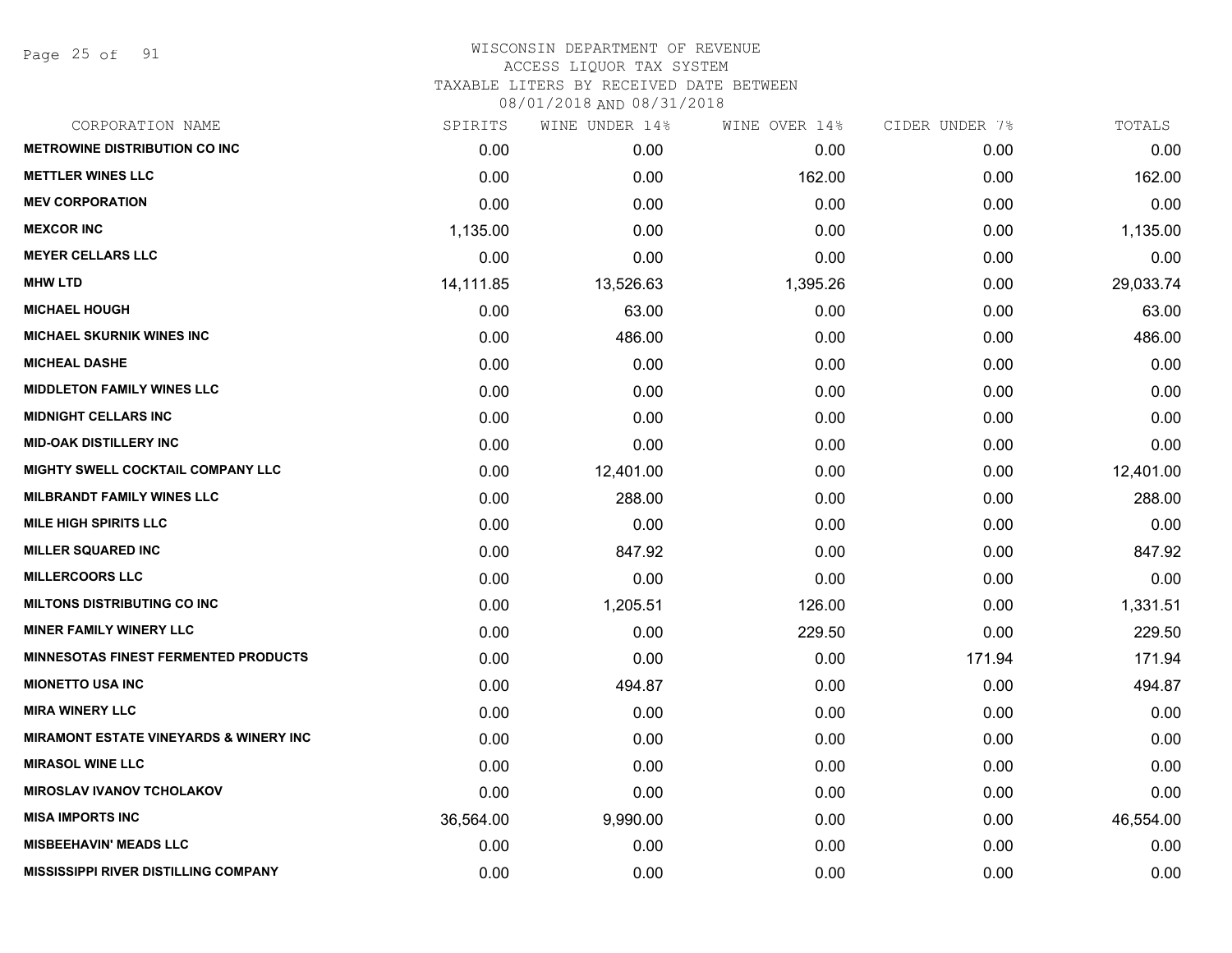Page 26 of 91

#### WISCONSIN DEPARTMENT OF REVENUE ACCESS LIQUOR TAX SYSTEM TAXABLE LITERS BY RECEIVED DATE BETWEEN

| CORPORATION NAME                                                             | SPIRITS   | WINE UNDER 14% | WINE OVER 14% | CIDER UNDER 7% | TOTALS    |
|------------------------------------------------------------------------------|-----------|----------------|---------------|----------------|-----------|
| <b>MISTARR WINE IMPORTERS</b>                                                | 0.00      | 0.00           | 0.00          | 0.00           | 0.00      |
| <b>MODERN DEVELOPMENT COMPANY</b>                                            | 0.00      | 0.00           | 126.00        | 0.00           | 126.00    |
| <b>MODERN SPIRITS LLC</b>                                                    | 18.00     | 0.00           | 193.50        | 0.00           | 211.50    |
| <b>MODUS OPERANDI CELLARS LLC</b>                                            | 0.00      | 0.00           | 0.00          | 0.00           | 0.00      |
| MOET HENNESSY USA, INC.                                                      | 21,136.40 | 10,800.00      | 153.00        | 0.00           | 32,089.40 |
| <b>MOLLYDOOKER INTERNATIONAL LLC</b>                                         | 0.00      | 0.00           | 378.00        | 0.00           | 378.00    |
| <b>MOLLY'S WINERY INC</b>                                                    | 0.00      | 18.00          | 0.00          | 0.00           | 18.00     |
| <b>MONICA NOGUES</b>                                                         | 0.00      | 0.00           | 0.00          | 0.00           | 0.00      |
| <b>MONSIEUR TOUTON SELECTION LTD / ORIGIN USA</b>                            | 0.00      | 0.00           | 0.00          | 0.00           | 0.00      |
| <b>MONTANERO MEZCAL LLC</b>                                                  | 0.00      | 0.00           | 0.00          | 0.00           | 0.00      |
| <b>MONTCALM WINE IMPORTERS LTD</b>                                           | 0.00      | 0.00           | 0.00          | 0.00           | 0.00      |
| <b>MONTE CRISTO BLOCK IV LLC</b>                                             | 0.00      | 0.00           | 0.00          | 0.00           | 0.00      |
| <b>MONTEREY WINE COMPANY LLC</b>                                             | 0.00      | 504.00         | 0.00          | 0.00           | 504.00    |
| <b>MONTICELLO CELLARS INC</b>                                                | 0.00      | 0.00           | 0.00          | 0.00           | 0.00      |
| <b>MONTINORE VINEYARDS LIMITED</b>                                           | 0.00      | 301.00         | 0.00          | 0.00           | 301.00    |
| <b>MOONRISE DISTILLERY INC</b>                                               | 0.00      | 0.00           | 0.00          | 0.00           | 0.00      |
| <b>MORE THAN GRAPES, LLC</b>                                                 | 0.00      | 0.00           | 0.00          | 0.00           | 0.00      |
| <b>MORGAN WINERY INC</b>                                                     | 0.00      | 0.00           | 126.00        | 0.00           | 126.00    |
| <b>MOUNT VEEDER FARMS LLC</b>                                                | 0.00      | 0.00           | 0.00          | 0.00           | 0.00      |
| <b>MOUNTAIN VIEW VINTNERS LLC</b>                                            | 0.00      | 0.00           | 0.00          | 0.00           | 0.00      |
| <b>MS WALKER INC</b>                                                         | 0.00      | 0.00           | 0.00          | 0.00           | 0.00      |
| <b>MUSTACHE MENTORS LLC</b>                                                  | 0.00      | 126.00         | 0.00          | 0.00           | 126.00    |
| MUTUAL WHOLESALE LIQUOR INC                                                  | 0.00      | 81.00          | 0.00          | 0.00           | 81.00     |
| <b>NAKED WINES LLC</b>                                                       | 0.00      | 0.00           | 0.00          | 0.00           | 0.00      |
| NAPA VALLEY SPECIALTY WINES INC                                              | 0.00      | 756.00         | 624.00        | 0.00           | 1,380.00  |
| NATIONAL CONSUMER CREDIT GUARANTEE<br><b>ASSOCIATION OF CONNECTICUT INC.</b> | 0.00      | 0.00           | 0.00          | 0.00           | 0.00      |
| <b>NATURAL BEVERAGE INFUSIONS LLC</b>                                        | 0.00      | 0.00           | 0.00          | 0.00           | 0.00      |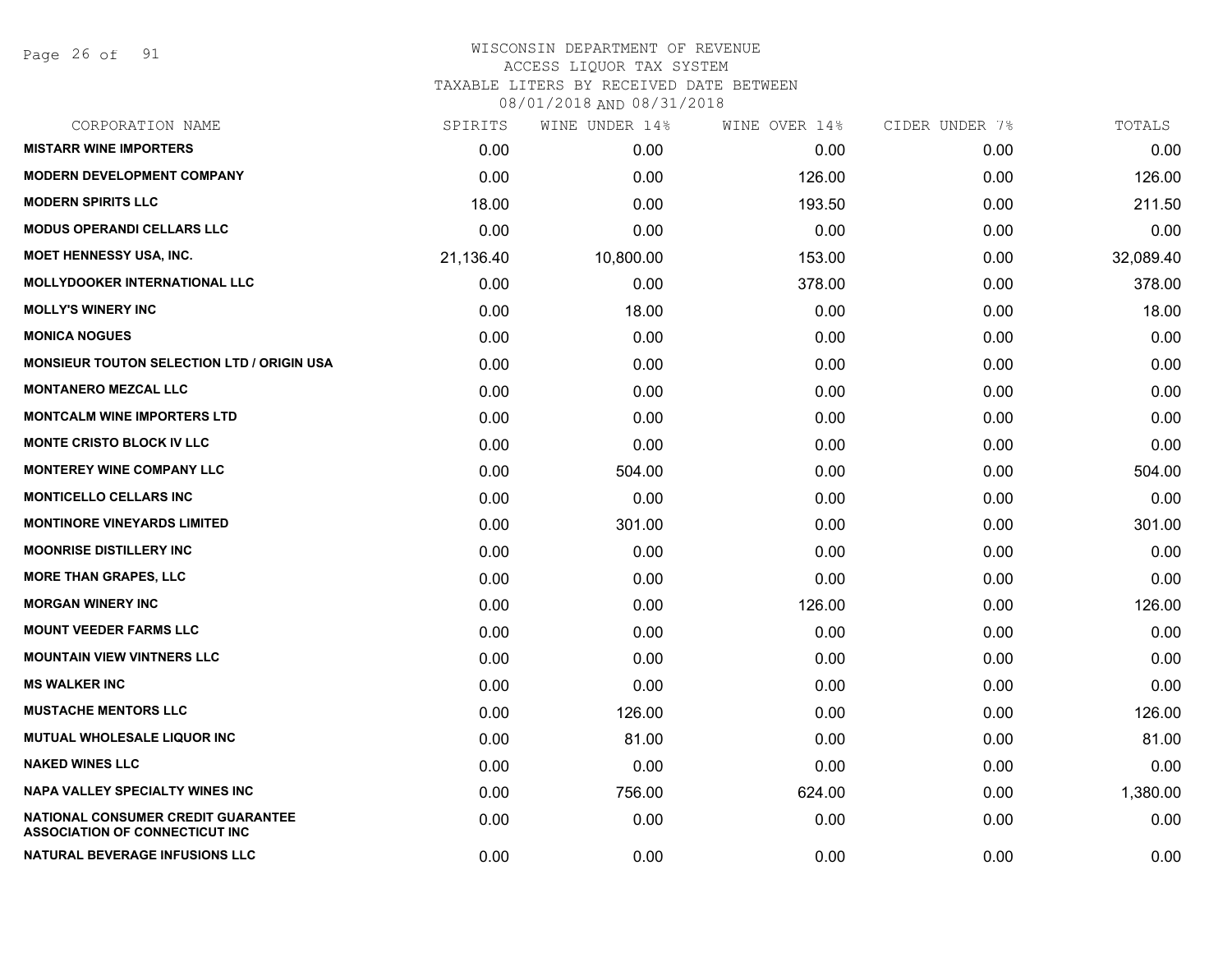Page 27 of 91

#### WISCONSIN DEPARTMENT OF REVENUE ACCESS LIQUOR TAX SYSTEM

TAXABLE LITERS BY RECEIVED DATE BETWEEN

| CORPORATION NAME                  | SPIRITS  | WINE UNDER 14% | WINE OVER 14% | CIDER UNDER 7% | TOTALS    |
|-----------------------------------|----------|----------------|---------------|----------------|-----------|
| <b>NATURAL MERCHANTS INC</b>      | 0.00     | 252.00         | 0.00          | 0.00           | 252.00    |
| <b>NATUREL WEST CORP</b>          | 0.00     | 0.00           | 0.00          | 0.00           | 0.00      |
| NAVARRO VINEYARDS, LLC            | 0.00     | 0.00           | 0.00          | 0.00           | 0.00      |
| <b>NBI ACQUISITION LLC</b>        | 0.00     | 0.00           | 0.00          | 0.00           | 0.00      |
| <b>NDC SYSTEMS LP</b>             | 2,943.00 | 59,062.50      | 2,391.00      | 0.00           | 64,396.50 |
| <b>NEGOCIANTS USA INC</b>         | 0.00     | 0.00           | 0.00          | 0.00           | 0.00      |
| <b>NESTOR IMPORTS INC</b>         | 0.00     | 0.00           | 0.00          | 0.00           | 0.00      |
| <b>NEW HOLLAND BREWING CO LLC</b> | 0.00     | 0.00           | 0.00          | 0.00           | 0.00      |
| <b>NEW MEXICO WINERIES INC</b>    | 0.00     | 0.00           | 0.00          | 0.00           | 0.00      |
| <b>NEW PARROTT &amp; CO</b>       | 0.00     | 5,481.00       | 1,197.00      | 0.00           | 6,678.00  |
| <b>NEW VAVIN INC</b>              | 0.00     | 0.00           | 0.00          | 0.00           | 0.00      |
| NEW YORK MUTUAL TRADING CO INC    | 0.00     | 0.00           | 0.00          | 0.00           | 0.00      |
| <b>NEXUS BRANDS LLC</b>           | 0.00     | 0.00           | 0.00          | 0.00           | 0.00      |
| <b>NICHE IMPORT CO</b>            | 1,358.40 | 0.00           | 0.00          | 0.00           | 1,358.40  |
| <b>NICHOLAS KARAVIDAS</b>         | 0.00     | 0.00           | 0.00          | 0.00           | 0.00      |
| NIEBAUM-COPPOLA ESTATE WINERY LP  | 0.00     | 18.00          | 72.00         | 0.00           | 90.00     |
| <b>NLV TEQUILA BOTTLING LLC</b>   | 0.00     | 0.00           | 0.00          | 0.00           | 0.00      |
| <b>NO. 12 CIDER HOUSE LLC</b>     | 0.00     | 0.00           | 0.00          | 0.00           | 0.00      |
| <b>NOLET SPIRITS USA INC</b>      | 0.00     | 0.00           | 0.00          | 0.00           | 0.00      |
| <b>NORTH SHORE DISTILLERY LLC</b> | 0.00     | 0.00           | 0.00          | 0.00           | 0.00      |
| <b>NORTHERN EMPIRE LLC</b>        | 0.00     | 0.00           | 0.00          | 0.00           | 0.00      |
| <b>NOVA WINES, INC.</b>           | 0.00     | 0.00           | 145.00        | 0.00           | 145.00    |
| <b>NOW WINE IMPORTS INC</b>       | 0.00     | 0.00           | 0.00          | 0.00           | 0.00      |
| <b>NUCCIO &amp; WISE</b>          | 0.00     | 0.00           | 0.00          | 0.00           | 0.00      |
| <b>NV AWG LTD</b>                 | 0.00     | 0.00           | 0.00          | 0.00           | 0.00      |
| <b>NW WINE COMPANY LLC</b>        | 0.00     | 342.00         | 0.00          | 0.00           | 342.00    |
| OAK RIDGE WINERY LLC              | 0.00     | 0.00           | 0.00          | 0.00           | 0.00      |
| <b>OLD BRIDGE CELLARS</b>         | 0.00     | 2,549.40       | 495.00        | 0.00           | 3,044.40  |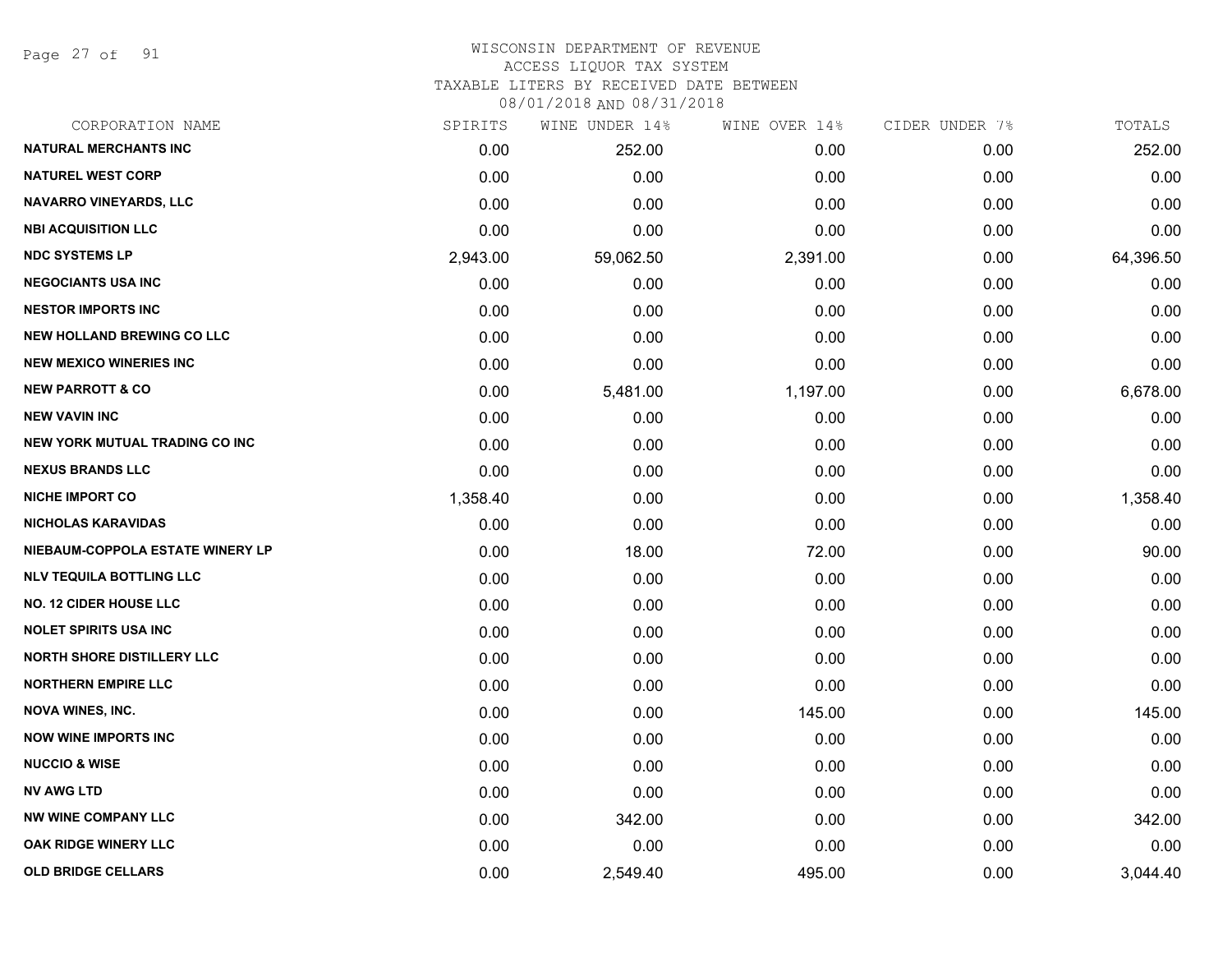Page 28 of 91

| CORPORATION NAME                        | SPIRITS  | WINE UNDER 14% | WINE OVER 14% | CIDER UNDER 7% | TOTALS    |
|-----------------------------------------|----------|----------------|---------------|----------------|-----------|
| OLD ELK HOLDINGS LLC                    | 0.00     | 0.00           | 0.00          | 0.00           | 0.00      |
| <b>OLDE WORLD IMPORTS INC</b>           | 0.00     | 0.00           | 0.00          | 0.00           | 0.00      |
| OLE SMOKY DISTILLERY LLC                | 4,056.60 | 0.00           | 0.00          | 0.00           | 4,056.60  |
| <b>OLIVER WINE COMPANY INC</b>          | 0.00     | 10,980.00      | 0.00          | 0.00           | 10,980.00 |
| ONE TRUE VINE LLC                       | 0.00     | 0.00           | 0.00          | 0.00           | 0.00      |
| O'NEILL BEVERAGES CO LLC                | 0.00     | 14,712.00      | 1,323.00      | 0.00           | 16,035.00 |
| <b>OPICI IMPORT COMPANY</b>             | 161.25   | 1,152.00       | 90.00         | 0.00           | 1,403.25  |
| <b>OPOLO WINES LP</b>                   | 0.00     | 0.00           | 0.00          | 0.00           | 0.00      |
| <b>OPUS ONE WINERY LLC</b>              | 0.00     | 0.00           | 0.00          | 0.00           | 0.00      |
| <b>ORCA PROPERTIES LLC</b>              | 0.00     | 0.00           | 0.00          | 0.00           | 0.00      |
| <b>OREGON BREWING COMPANY INC</b>       | 0.00     | 0.00           | 0.00          | 0.00           | 0.00      |
| ORVINO IMPORTS & DISTRIBUTING INC       | 0.00     | 0.00           | 0.00          | 0.00           | 0.00      |
| <b>O'SHAUGHNESSY DEL OSO LLC</b>        | 0.00     | 0.00           | 0.00          | 0.00           | 0.00      |
| <b>OSKAR BLUES BREWERY, LLC</b>         | 0.00     | 0.00           | 0.00          | 0.00           | 0.00      |
| <b>OWEN ROE LLC</b>                     | 0.00     | 0.00           | 0.00          | 0.00           | 0.00      |
| <b>PABST HOLDINGS LLC</b>               | 0.00     | 0.00           | 0.00          | 0.00           | 0.00      |
| <b>PACIFIC EDGE MARKETING GROUP INC</b> | 594.00   | 0.00           | 0.00          | 0.00           | 594.00    |
| PACIFIC INTERNATIONAL LIQUOR INC        | 0.00     | 0.00           | 133.92        | 0.00           | 133.92    |
| <b>PAHLMEYER LLC</b>                    | 0.00     | 0.00           | 0.00          | 0.00           | 0.00      |
| PALI WINE COMPANY LP                    | 0.00     | 0.00           | 0.00          | 0.00           | 0.00      |
| PALM BAY INTERNATIONAL INC              | 199.50   | 4,729.50       | 201.00        | 0.00           | 5,130.00  |
| <b>PAMELA FRYE</b>                      | 0.00     | 0.00           | 0.00          | 0.00           | 0.00      |
| <b>PAMPA BEVERAGES LLC</b>              | 0.00     | 0.00           | 0.00          | 0.00           | 0.00      |
| PANTHER CREEK CELLARS LLC               | 0.00     | 0.00           | 0.00          | 0.00           | 0.00      |
| PARAGON VINEYARD CO INC                 | 0.00     | 0.00           | 0.00          | 0.00           | 0.00      |
| <b>PARK STREET IMPORTS LLC</b>          | 3,232.50 | 19,981.50      | 0.00          | 692.00         | 23,906.00 |
| <b>PARK WINE COMPANY INC</b>            | 0.00     | 189.00         | 63.00         | 0.00           | 252.00    |
| <b>PARKER STATION INC</b>               | 0.00     | 378.00         | 504.00        | 0.00           | 882.00    |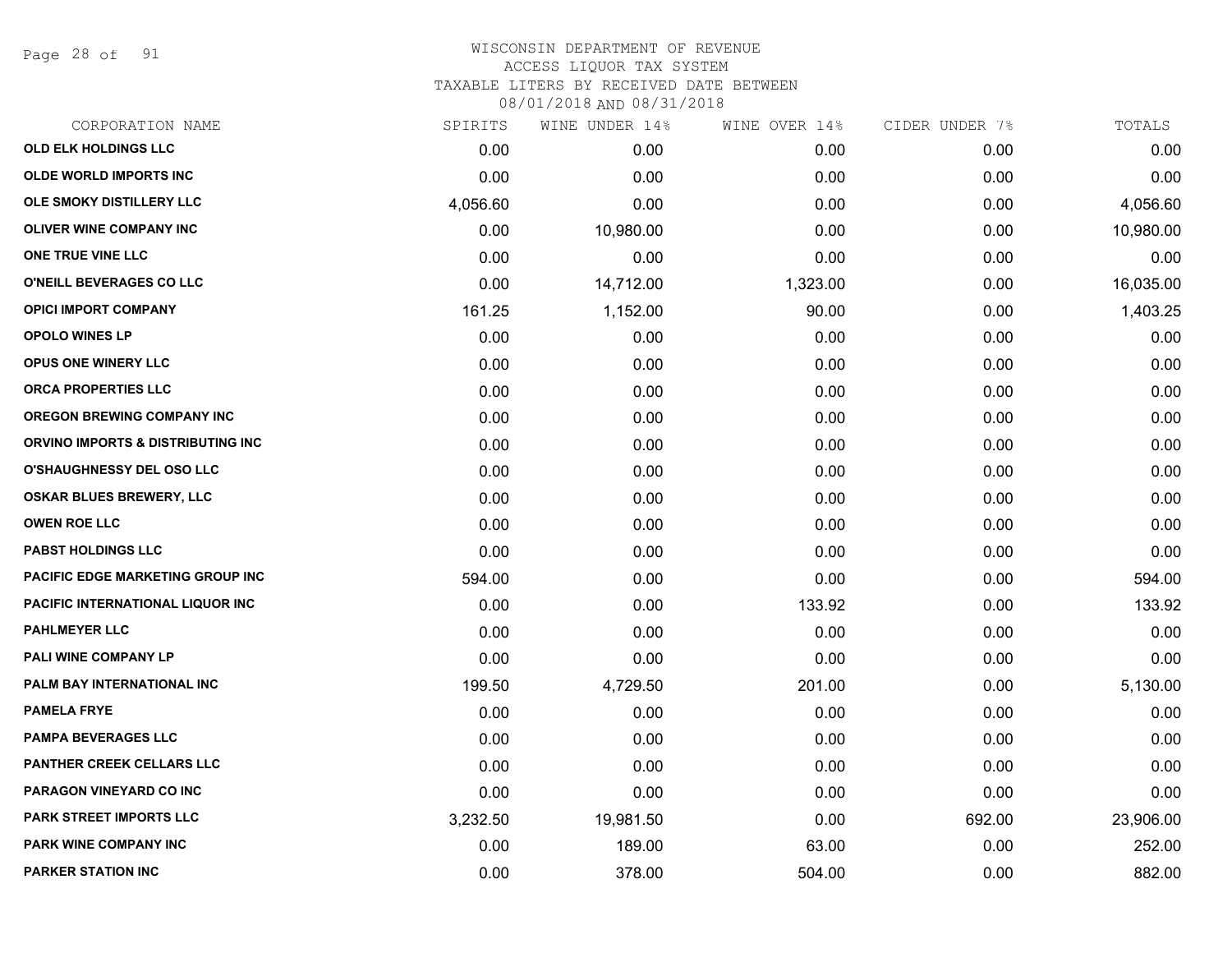Page 29 of 91

#### WISCONSIN DEPARTMENT OF REVENUE ACCESS LIQUOR TAX SYSTEM

TAXABLE LITERS BY RECEIVED DATE BETWEEN

| CORPORATION NAME                     | SPIRITS    | WINE UNDER 14% | WINE OVER 14% | CIDER UNDER 7% | TOTALS     |
|--------------------------------------|------------|----------------|---------------|----------------|------------|
| PAT WINES LLC                        | 0.00       | 0.00           | 0.00          | 0.00           | 0.00       |
| <b>PATERNO IMPORTS LTD</b>           | 328.50     | 6,636.75       | 4,105.80      | 0.00           | 11,071.05  |
| <b>PATRICIO C MATA</b>               | 0.00       | 153.00         | 0.00          | 0.00           | 153.00     |
| <b>PATRON SPIRITS COMPANY</b>        | 15,021.90  | 0.00           | 0.00          | 0.00           | 15,021.90  |
| PAUL HOBBS IMPORTS INC               | 0.00       | 0.00           | 0.00          | 0.00           | 0.00       |
| PAUL HOBBS WINERY LP                 | 0.00       | 0.00           | 0.00          | 0.00           | 0.00       |
| <b>PAVI WINES LLC</b>                | 0.00       | 0.00           | 0.00          | 0.00           | 0.00       |
| <b>PAWEL LATO</b>                    | 0.00       | 0.00           | 0.00          | 0.00           | 0.00       |
| PEACHY CANYON WINERY                 | 0.00       | 0.00           | 0.00          | 0.00           | 0.00       |
| PEJU FAMILY OPERATING PARTNERSHIP LP | 0.00       | 63.00          | 0.00          | 0.00           | 63.00      |
| PENROSE HILL, LIMITED                | 0.00       | 0.00           | 0.00          | 0.00           | 0.00       |
| PEPPER BRIDGE WINERY LLC             | 0.00       | 0.00           | 0.00          | 0.00           | 0.00       |
| PERNOD RICARD USA LLC                | 113,354.25 | 15,943.18      | 468.00        | 0.00           | 129,765.43 |
| PETER ANDREW LLC                     | 0.00       | 0.00           | 0.00          | 0.00           | 0.00       |
| PETER ROSBACK                        | 0.00       | 0.00           | 203.00        | 0.00           | 203.00     |
| PETERSON WINERY LLC                  | 0.00       | 90.00          | 0.00          | 0.00           | 90.00      |
| PETIT HAMEAU LLC                     | 0.00       | 126.00         | 0.00          | 0.00           | 126.00     |
| PHILIP LAROCCA                       | 0.00       | 132.72         | 0.00          | 0.00           | 132.72     |
| PHILIP TOGNI VINEYARD LP             | 0.00       | 0.00           | 0.00          | 0.00           | 0.00       |
| PHILLIP STEINSCHREIBER               | 0.00       | 0.00           | 0.00          | 0.00           | 0.00       |
| <b>PHILLIPS FARMS LLC</b>            | 0.00       | 99.00          | 3,663.00      | 0.00           | 3,762.00   |
| PHUSION PROJECTS LLC                 | 900.00     | 0.00           | 0.00          | 0.00           | 900.00     |
| PICNIC WINE COMPANY LLC              | 0.00       | 486.00         | 0.00          | 0.00           | 486.00     |
| PIEDMONT DISTILLERS INC              | 1,449.00   | 0.00           | 0.00          | 0.00           | 1,449.00   |
| <b>PINA CELLARS LP</b>               | 0.00       | 0.00           | 0.00          | 0.00           | 0.00       |
| PINE RIDGE WINERY LLC                | 0.00       | 5,562.00       | 4,131.00      | 0.00           | 9,693.00   |
| PLATA WINE PARTNERS LLC              | 0.00       | 0.00           | 0.00          | 0.00           | 0.00       |
| PLUME RIDGE IRREVOCABLE TRUST        | 0.00       | 306.00         | 0.00          | 0.00           | 306.00     |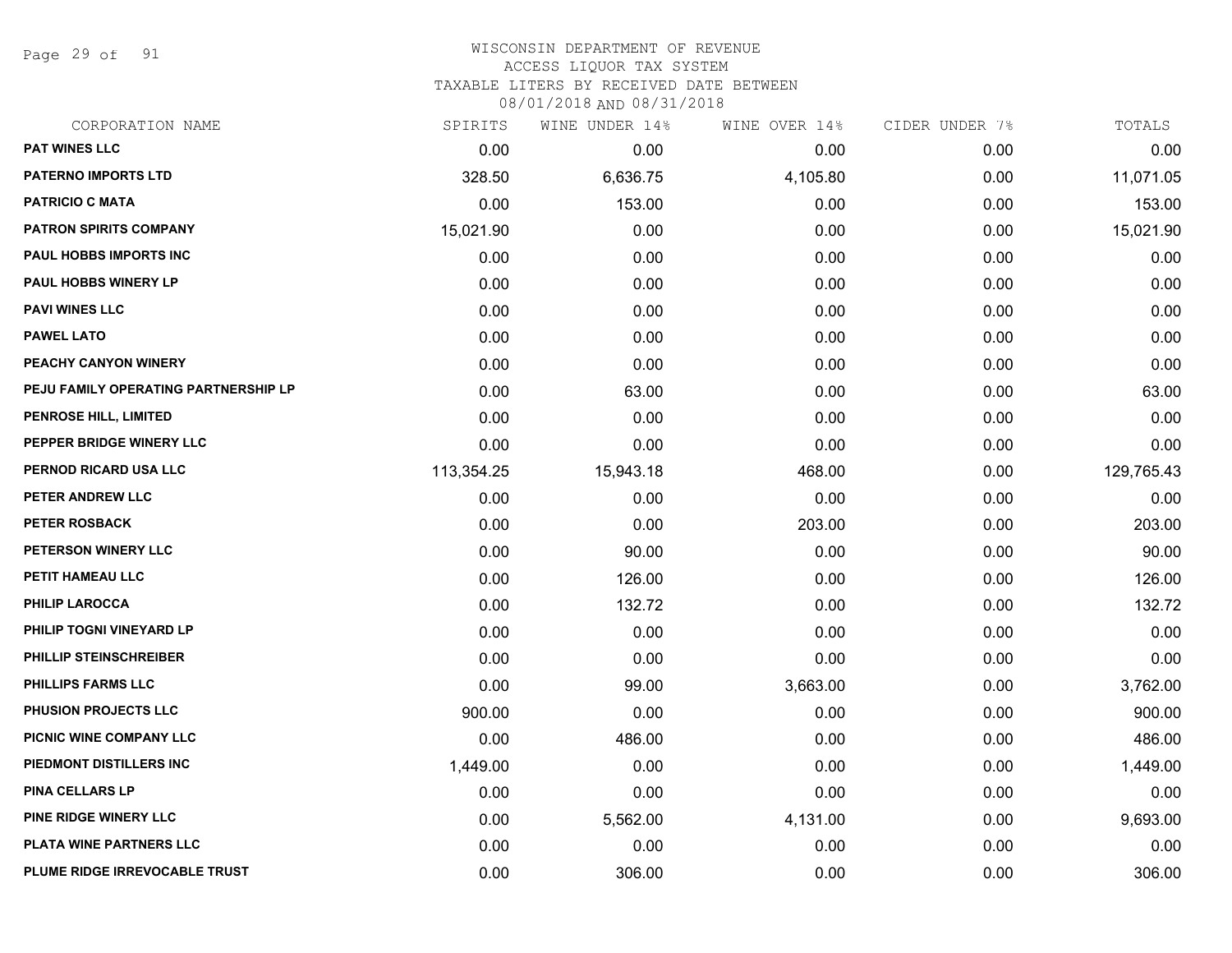Page 30 of 91

# WISCONSIN DEPARTMENT OF REVENUE ACCESS LIQUOR TAX SYSTEM TAXABLE LITERS BY RECEIVED DATE BETWEEN

| CORPORATION NAME                            | SPIRITS    | WINE UNDER 14% | WINE OVER 14% | CIDER UNDER 7% | TOTALS     |
|---------------------------------------------|------------|----------------|---------------|----------------|------------|
| POPCORN DESIGN LLC                          | 0.00       | 0.00           | 0.00          | 0.00           | 0.00       |
| POPCORN SUTTON DISTILLING LLC               | 0.00       | 0.00           | 0.00          | 0.00           | 0.00       |
| PORT WASHINGTON IMPORTS LLC                 | 0.00       | 160.50         | 396.00        | 0.00           | 556.50     |
| <b>POST WINERY INC</b>                      | 0.00       | 0.00           | 0.00          | 0.00           | 0.00       |
| POUR MANAGEMENT LLC                         | 0.00       | 756.00         | 0.00          | 0.00           | 756.00     |
| <b>PRAGER WINERY &amp; PORT WORKS, INC.</b> | 0.00       | 0.00           | 0.00          | 0.00           | 0.00       |
| <b>PRAIRIE CREEK BEVERAGES LLC</b>          | 0.00       | 0.00           | 0.00          | 0.00           | 0.00       |
| PRECEPT BRANDS LLC                          | 0.00       | 4,407.00       | 144.00        | 0.00           | 4,551.00   |
| PREMIER WINE GROUP, LLC                     | 0.00       | 0.00           | 0.00          | 0.00           | 0.00       |
| PREMIERE DISTILLERY LLC                     | 396.00     | 0.00           | 0.00          | 0.00           | 396.00     |
| <b>PREMIUM PORT WINES INC</b>               | 0.00       | 0.00           | 1,858.50      | 0.00           | 1,858.50   |
| PRESQU'ILE WINERY                           | 0.00       | 0.00           | 0.00          | 0.00           | 0.00       |
| <b>PRESTIGE IMPORTS LLC</b>                 | 0.00       | 0.00           | 0.00          | 0.00           | 0.00       |
| <b>PRESTIGE WINE IMPORTS CORP</b>           | 0.00       | 25,334.93      | 18.00         | 0.00           | 25,352.93  |
| PRICHARDS DISTILLERY INC                    | 0.00       | 0.00           | 0.00          | 0.00           | 0.00       |
| PRIDE MOUNTAIN VINEYARDS LLC                | 0.00       | 0.00           | 0.00          | 0.00           | 0.00       |
| PROLETARIAT WINE COMPANY, LLC               | 0.00       | 0.00           | 0.00          | 0.00           | 0.00       |
| <b>PRO-LIQUITECH LLC</b>                    | 0.00       | 0.00           | 0.00          | 0.00           | 0.00       |
| PROOF ARTISAN DISTILLERS, LLC               | 0.00       | 0.00           | 0.00          | 0.00           | 0.00       |
| PROST BEVERAGE COMPANY LLC                  | 0.00       | 0.00           | 0.00          | 0.00           | 0.00       |
| <b>PROXIMO SPIRITS INC</b>                  | 118,248.30 | 0.00           | 0.00          | 0.00           | 118,248.30 |
| PUENTE-INTERNACIONAL INC                    | 0.00       | 0.00           | 0.00          | 0.00           | 0.00       |
| PURPLE WINE COMPANY LLC                     | 0.00       | 3,159.00       | 252.00        | 0.00           | 3,411.00   |
| <b>QUADY SOUTH WINERY LLC</b>               | 0.00       | 1,008.00       | 0.00          | 0.00           | 1,008.00   |
| <b>QUATERNA LLC</b>                         | 0.00       | 0.00           | 0.00          | 0.00           | 0.00       |
| QUILCEDA CREEK VINTNERS INC                 | 0.00       | 0.00           | 0.00          | 0.00           | 0.00       |
| <b>QUINTESSENTIAL LLC</b>                   | 0.00       | 2,385.00       | 244.50        | 0.00           | 2,629.50   |
| QUO VINO LLC                                | 0.00       | 0.00           | 0.00          | 0.00           | 0.00       |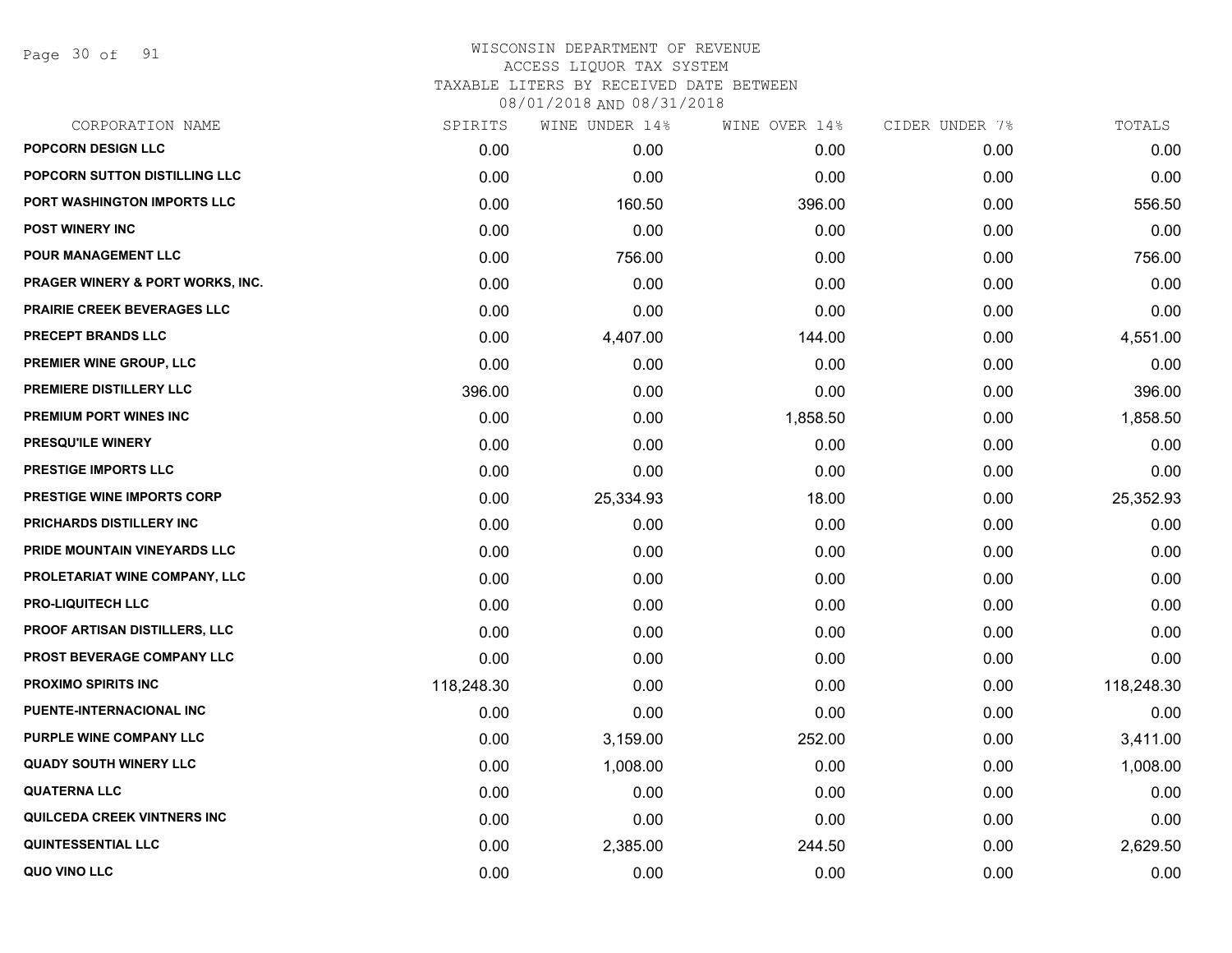Page 31 of 91

#### WISCONSIN DEPARTMENT OF REVENUE ACCESS LIQUOR TAX SYSTEM

TAXABLE LITERS BY RECEIVED DATE BETWEEN

| CORPORATION NAME                            | SPIRITS  | WINE UNDER 14% | WINE OVER 14% | CIDER UNDER 7% | TOTALS   |
|---------------------------------------------|----------|----------------|---------------|----------------|----------|
| <b>R &amp; G SCHATZ FARMS INC</b>           | 0.00     | 740.99         | 378.01        | 0.00           | 1,119.00 |
| <b>R &amp; M BRANDS INC</b>                 | 652.50   | 358.50         | 0.00          | 0.00           | 1,011.00 |
| <b>RH KEENAN CO</b>                         | 0.00     | 0.00           | 0.00          | 0.00           | 0.00     |
| <b>RABBIT HOLE SPIRITS LLC</b>              | 131.88   | 0.00           | 0.00          | 0.00           | 131.88   |
| <b>RACINE WINE CO LLC</b>                   | 0.00     | 0.00           | 0.00          | 0.00           | 0.00     |
| <b>RADIO-COTEAU WINE CELLARS LLC</b>        | 0.00     | 0.00           | 0.00          | 0.00           | 0.00     |
| <b>RAMEY WINE CELLARS INC</b>               | 0.00     | 0.00           | 126.00        | 0.00           | 126.00   |
| <b>RANSOM SPIRITS LLC</b>                   | 0.00     | 0.00           | 18.04         | 0.00           | 18.04    |
| <b>RAYMOND SIGNORELLO</b>                   | 0.00     | 0.00           | 0.00          | 0.00           | 0.00     |
| <b>RB WINE ASSOCIATES LLC</b>               | 0.00     | 0.00           | 0.00          | 0.00           | 0.00     |
| <b>RBZ VINEYARDS LLC</b>                    | 0.00     | 0.00           | 0.00          | 0.00           | 0.00     |
| <b>RED CAR WINE COMPANY LLC</b>             | 0.00     | 0.00           | 0.00          | 0.00           | 0.00     |
| <b>RED TAIL RIDGE INC</b>                   | 0.00     | 504.00         | 0.00          | 0.00           | 504.00   |
| <b>REDEMPTION SPIRITS LLC</b>               | 1,080.00 | 0.00           | 0.00          | 0.00           | 1,080.00 |
| <b>REDWOOD SPIRITS INC</b>                  | 297.00   | 0.00           | 0.00          | 0.00           | 297.00   |
| <b>REGAL WINE IMPORTS INC</b>               | 0.00     | 1,620.00       | 0.00          | 0.00           | 1,620.00 |
| <b>REMY COINTREAU AMERIQUE USA</b>          | 0.00     | 0.00           | 0.00          | 0.00           | 0.00     |
| <b>REN ACQUISITION INC</b>                  | 0.00     | 0.00           | 0.00          | 0.00           | 0.00     |
| <b>RENO G FARINELLI &amp; JOSEF H SHEBL</b> | 0.00     | 0.00           | 126.00        | 0.00           | 126.00   |
| <b>RENT A BBQ</b>                           | 0.00     | 0.00           | 0.00          | 0.00           | 0.00     |
| <b>RESERVA WINES LLC</b>                    | 0.00     | 0.00           | 0.00          | 0.00           | 0.00     |
| <b>REVELRY VINTNERS LLC</b>                 | 0.00     | 0.00           | 0.00          | 0.00           | 0.00     |
| <b>REYNOLDS CREATIVE PRODUCTS INC</b>       | 0.00     | 0.00           | 0.00          | 0.00           | 0.00     |
| <b>RGI BRANDS LLC</b>                       | 99.00    | 0.00           | 0.00          | 0.00           | 99.00    |
| <b>RICHARD J ANDERS</b>                     | 0.00     | 0.00           | 0.00          | 0.00           | 0.00     |
| <b>RICHARD STELTZNER</b>                    | 0.00     | 0.00           | 0.00          | 0.00           | 0.00     |
| <b>RIDGE VINEYARDS INC</b>                  | 0.00     | 0.00           | 63.00         | 0.00           | 63.00    |
| <b>RIGHT BEE LLC</b>                        | 0.00     | 0.00           | 0.00          | 0.00           | 0.00     |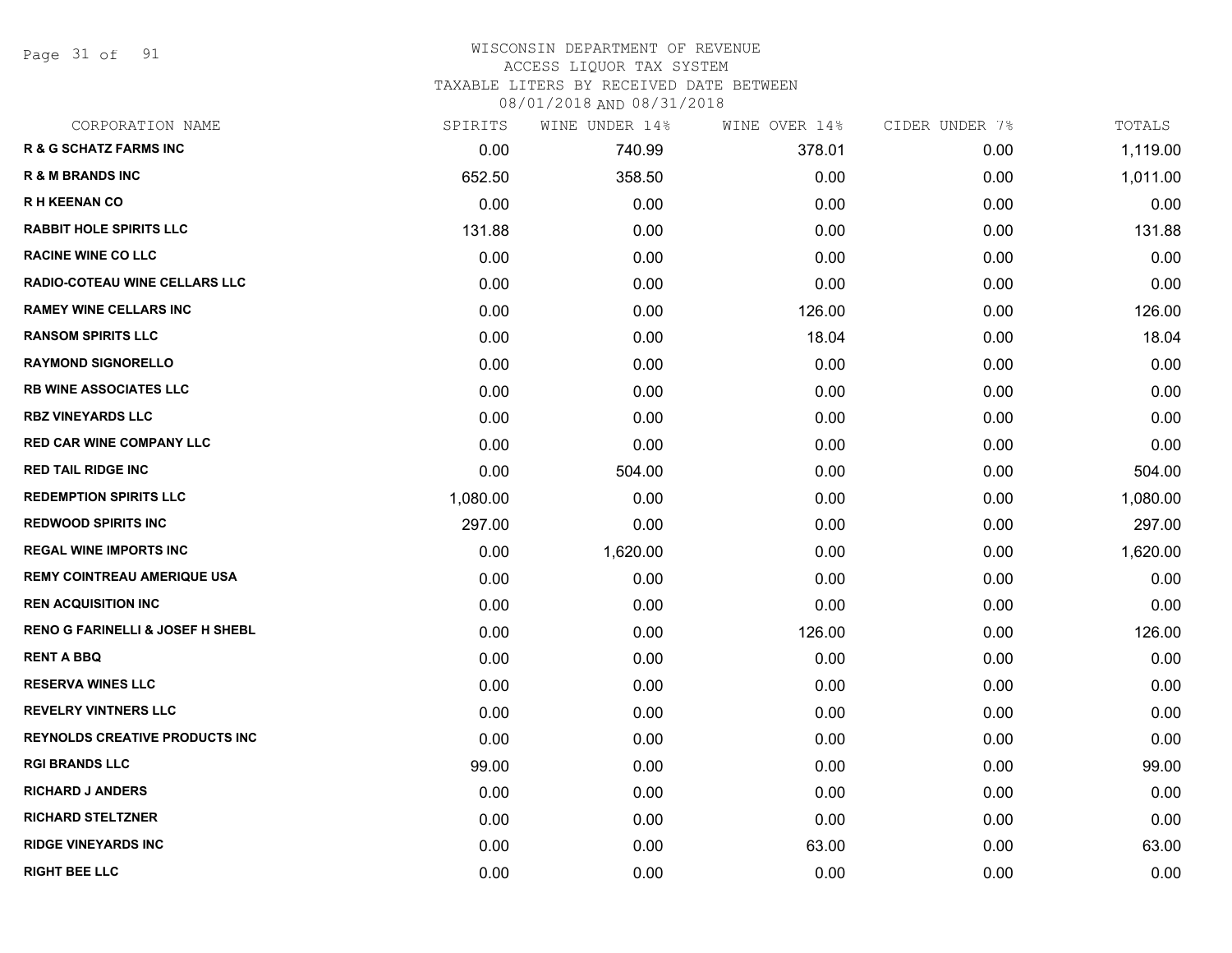Page 32 of 91

| CORPORATION NAME                                | SPIRITS | WINE UNDER 14% | WINE OVER 14% | CIDER UNDER 7% | TOTALS    |
|-------------------------------------------------|---------|----------------|---------------|----------------|-----------|
| <b>RIVER VIEW WINERY LLC</b>                    | 0.00    | 0.00           | 0.00          | 0.00           | 0.00      |
| <b>RO SALES &amp; DISTRIBUTION SERVICES INC</b> | 0.00    | 0.00           | 0.00          | 0.00           | 0.00      |
| RO SALES & DISTRIBUTION SERVICES INC            | 0.00    | 927.00         | 0.00          | 0.00           | 927.00    |
| <b>ROBERT A CUTTER</b>                          | 90.00   | 756.00         | 0.00          | 0.00           | 846.00    |
| <b>ROBERT J GROSS</b>                           | 0.00    | 0.00           | 0.00          | 0.00           | 0.00      |
| <b>ROBERT L HUDSON</b>                          | 0.00    | 0.00           | 0.00          | 0.00           | 0.00      |
| ROBERT YOUNG ESTATE WINERY LLC                  | 0.00    | 0.00           | 9.00          | 0.00           | 9.00      |
| <b>ROCK SAKE LLC</b>                            | 0.00    | 0.00           | 0.00          | 0.00           | 0.00      |
| ROCK WALL WINE COMPANY INC                      | 0.00    | 0.00           | 0.00          | 0.00           | 0.00      |
| <b>ROMBAUER VINEYARDS INC</b>                   | 0.00    | 0.00           | 2,983.50      | 0.00           | 2,983.50  |
| <b>RONALD J WICKER</b>                          | 0.00    | 0.00           | 0.00          | 0.00           | 0.00      |
| <b>RONALD T RUBIN</b>                           | 0.00    | 0.00           | 0.00          | 0.00           | 0.00      |
| <b>ROOTS RUN DEEP LLC</b>                       | 0.00    | 0.00           | 430.00        | 0.00           | 430.00    |
| ROSE CITY DISTILLING CO.                        | 0.00    | 0.00           | 0.00          | 0.00           | 0.00      |
| <b>ROSE IMPORTING &amp; DISTRIBUTING LLC</b>    | 0.00    | 450.00         | 0.00          | 0.00           | 450.00    |
| ROSENTHAL WINE MERCHANT NY LTD                  | 0.00    | 0.00           | 0.00          | 0.00           | 0.00      |
| <b>ROTTA WINERY LLC</b>                         | 0.00    | 0.00           | 0.00          | 0.00           | 0.00      |
| <b>ROUND HILL CELLARS</b>                       | 0.00    | 4,338.00       | 499.50        | 0.00           | 4,837.50  |
| <b>ROUND POND ESTATE LLC</b>                    | 0.00    | 0.00           | 135.00        | 0.00           | 135.00    |
| <b>ROYAL WINE CORPORATION</b>                   | 139.50  | 10,029.50      | 63.00         | 0.00           | 10,232.00 |
| <b>RUBISSOW FAMILY WINES LLC</b>                | 0.00    | 0.00           | 0.00          | 0.00           | 0.00      |
| <b>RUSH CREEK DISTILLING, LLC</b>               | 0.00    | 0.00           | 0.00          | 0.00           | 0.00      |
| RUSSIAN STANDARD VODKA (USA) INC                | 0.00    | 0.00           | 0.00          | 0.00           | 0.00      |
| <b>RWG USA LLC</b>                              | 0.00    | 0.00           | 0.00          | 0.00           | 0.00      |
| <b>RYAN E ROARK</b>                             | 0.00    | 0.00           | 0.00          | 0.00           | 0.00      |
| <b>SLJ GROUP INC</b>                            | 0.00    | 6,782.96       | 2,474.98      | 0.00           | 9,257.94  |
| <b>SAGAMORE WHISKEY LLC</b>                     | 0.00    | 0.00           | 0.00          | 0.00           | 0.00      |
| <b>SAKEONE CORPORATION</b>                      | 0.00    | 25.20          | 138.60        | 0.00           | 163.80    |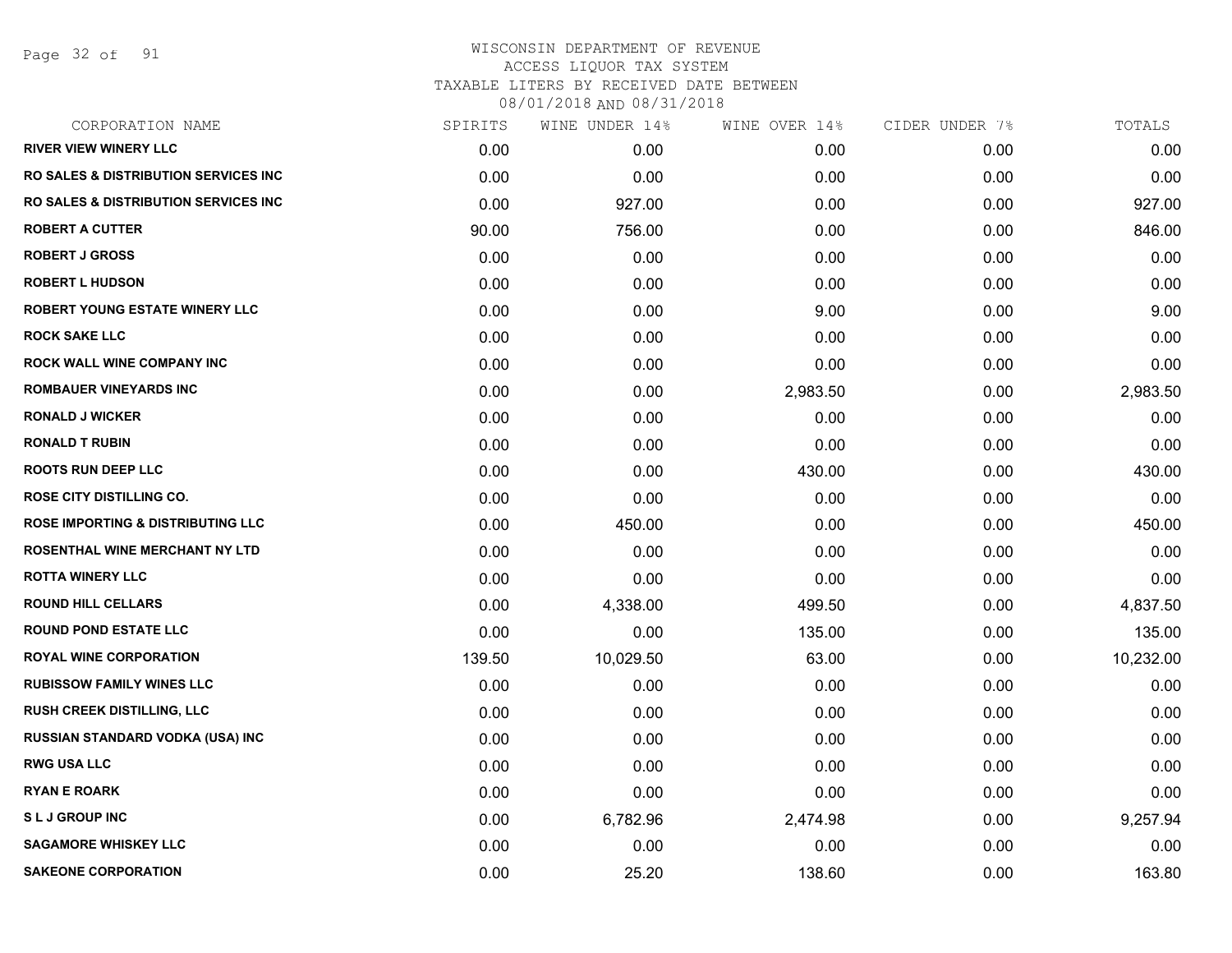Page 33 of 91

# WISCONSIN DEPARTMENT OF REVENUE ACCESS LIQUOR TAX SYSTEM

TAXABLE LITERS BY RECEIVED DATE BETWEEN

| CORPORATION NAME                            | SPIRITS    | WINE UNDER 14% | WINE OVER 14% | CIDER UNDER 7% | TOTALS     |
|---------------------------------------------|------------|----------------|---------------|----------------|------------|
| <b>SALOON SPIRITS LLC</b>                   | 180.00     | 0.00           | 0.00          | 0.00           | 180.00     |
| <b>SALVESTRIN WINE CO LLC</b>               | 0.00       | 0.00           | 0.00          | 0.00           | 0.00       |
| <b>SAMUEL P BAXTER</b>                      | 0.00       | 0.00           | 0.00          | 0.00           | 0.00       |
| <b>SAN ANTONIO WINERY INC</b>               | 0.00       | 13,371.00      | 144.00        | 0.00           | 13,515.00  |
| <b>SAN FRANCISCO WINE EXCHANGE INC</b>      | 0.00       | 0.00           | 0.00          | 0.00           | 0.00       |
| SAN GABRIEL VALLEY WAREHOUSE & STORAGE INC  | 0.00       | 0.00           | 852.00        | 0.00           | 852.00     |
| SAN JOAQUIN WINE COMPANY INC                | 0.00       | 0.00           | 0.00          | 0.00           | 0.00       |
| SAN LUIS SPIRITS DISTILLING CO LLC          | 0.00       | 0.00           | 0.00          | 0.00           | 0.00       |
| <b>SAN MARTINO IMPORTS INC</b>              | 0.00       | 0.00           | 0.00          | 0.00           | 0.00       |
| <b>SANGLIER SELECTIONS LLC</b>              | 31.50      | 918.00         | 0.00          | 0.00           | 949.50     |
| <b>SANS LIEGE INC</b>                       | 0.00       | 96.00          | 72.00         | 0.00           | 168.00     |
| <b>SANS WINE &amp; SPIRITS CO</b>           | 324.00     | 0.00           | 0.00          | 0.00           | 324.00     |
| <b>SANTA CROCE LLC</b>                      | 45.00      | 0.00           | 0.00          | 0.00           | 45.00      |
| <b>SANTA FE DISTILLERY LLC</b>              | 0.00       | 0.00           | 0.00          | 0.00           | 0.00       |
| <b>SANTA MARGHERITA USA INC</b>             | 0.00       | 40.50          | 0.00          | 0.00           | 40.50      |
| <b>SANTA RITA USA CORPORATION</b>           | 0.00       | 63.00          | 0.00          | 0.00           | 63.00      |
| <b>SAPSUCKER FARMS LLC</b>                  | 0.00       | 0.00           | 0.00          | 0.00           | 0.00       |
| <b>SARACINA VINEYARDS LLC</b>               | 0.00       | 0.00           | 0.00          | 0.00           | 0.00       |
| <b>SARMENTO'S IMPORTS &amp; EXPORTS INC</b> | 0.00       | 0.00           | 0.00          | 0.00           | 0.00       |
| <b>SAVIAH ROSE WINERY LLC</b>               | 0.00       | 0.00           | 0.00          | 0.00           | 0.00       |
| <b>SAZERAC COMPANY INC</b>                  | 453,683.45 | 0.00           | 0.00          | 0.00           | 453,683.45 |
| <b>SAZERAC NORTH AMERICA INC</b>            | 837,291.00 | 0.00           | 0.00          | 0.00           | 837,291.00 |
| <b>SB WINE CO LLC</b>                       | 0.00       | 0.00           | 0.00          | 0.00           | 0.00       |
| <b>SBRAGIA FAMILY VINEYARDS LLC</b>         | 0.00       | 0.00           | 0.00          | 0.00           | 0.00       |
| <b>SCENIC ROOT WINEGROWERS LLC</b>          | 0.00       | 567.00         | 0.00          | 0.00           | 567.00     |
| <b>SCHEID VINEYARDS CALIFORNIA INC</b>      | 0.00       | 7,099.00       | 0.00          | 0.00           | 7,099.00   |
| <b>SCHILLING CIDER LLC</b>                  | 0.00       | 645.00         | 0.00          | 2,715.00       | 3,360.00   |
| <b>SCHMITT SOHNE INC</b>                    | 0.00       | 0.00           | 0.00          | 0.00           | 0.00       |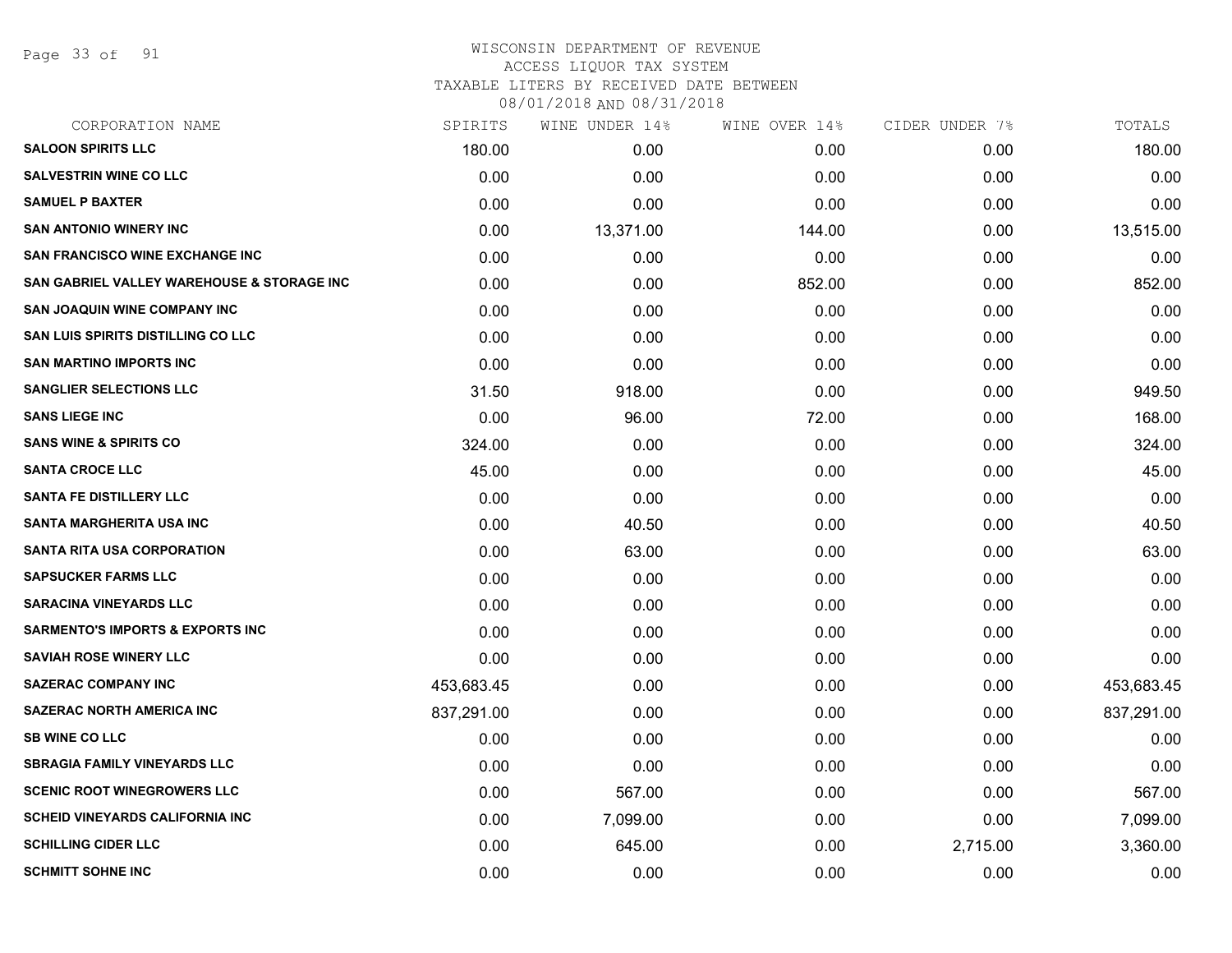Page 34 of 91

# WISCONSIN DEPARTMENT OF REVENUE ACCESS LIQUOR TAX SYSTEM TAXABLE LITERS BY RECEIVED DATE BETWEEN

| CORPORATION NAME                   | SPIRITS  | WINE UNDER 14% | WINE OVER 14% | CIDER UNDER 7% | TOTALS   |
|------------------------------------|----------|----------------|---------------|----------------|----------|
| <b>SCHUG WINERY LLC</b>            | 0.00     | 0.00           | 0.00          | 0.00           | 0.00     |
| <b>SCHWEIGER VINEYARDS INC</b>     | 0.00     | 0.00           | 0.00          | 0.00           | 0.00     |
| <b>SCOPERTA IMPORTING CO INC</b>   | 0.00     | 2,628.00       | 9.00          | 0.00           | 2,637.00 |
| <b>SCOTT PAUL WINES OREGON LLC</b> | 0.00     | 0.00           | 0.00          | 0.00           | 0.00     |
| SEATTLE CIDER COMPANY LLC          | 0.00     | 0.00           | 0.00          | 6,359.47       | 6,359.47 |
| <b>SEAVEY VINEYARD LP</b>          | 0.00     | 0.00           | 0.00          | 0.00           | 0.00     |
| <b>SELBY ENTERPRISES INC</b>       | 0.00     | 0.00           | 0.00          | 0.00           | 0.00     |
| <b>SELECTIVE WINE ESTATES INC</b>  | 0.00     | 0.00           | 0.00          | 0.00           | 0.00     |
| <b>SERGEY CHISTOV</b>              | 0.00     | 0.00           | 0.00          | 0.00           | 0.00     |
| <b>SERRALLES USA LLC</b>           | 2,668.50 | 0.00           | 0.00          | 0.00           | 2,668.50 |
| <b>SHAFER VINEYARDS INC</b>        | 0.00     | 0.00           | 0.00          | 0.00           | 0.00     |
| <b>SHANNON RIDGE INC</b>           | 0.00     | 1,962.00       | 63.00         | 0.00           | 2,025.00 |
| <b>SHAW-ROSS HOLDING CO LLC</b>    | 1,511.25 | $-2,085.90$    | 1,569.60      | 0.00           | 994.95   |
| <b>SHEA WINE CELLARS LLC</b>       | 0.00     | 0.00           | 0.00          | 0.00           | 0.00     |
| SHELTON-MACKENZIE WINE COMPANY     | 0.00     | 0.00           | 180.00        | 0.00           | 180.00   |
| <b>SHORTS BREWING COMPANY</b>      | 0.00     | 0.00           | 0.00          | 1,393.29       | 1,393.29 |
| SILVER OAK WINE CELLARS LLC        | 0.00     | 1,260.00       | 63.00         | 0.00           | 1,323.00 |
| SILVER TRIDENT WINERY LLC          | 0.00     | 0.00           | 117.00        | 0.00           | 117.00   |
| <b>SIMIONI IMPORTS LLC</b>         | 0.00     | 0.00           | 0.00          | 0.00           | 0.00     |
| <b>SINSKEY VINEYARDS INC</b>       | 0.00     | 0.00           | 0.00          | 0.00           | 0.00     |
| <b>SKINNER-DAVENA LLC</b>          | 0.00     | 0.00           | 0.00          | 0.00           | 0.00     |
| <b>SLO DOWN WINES LLC</b>          | 0.00     | 0.00           | 0.00          | 0.00           | 0.00     |
| <b>SMALL LOT IMPORTS INC</b>       | 0.00     | 0.00           | 0.00          | 0.00           | 0.00     |
| <b>SMALL VINES WINES INC</b>       | 0.00     | 0.00           | 0.00          | 0.00           | 0.00     |
| <b>SMART VENDING LLC</b>           | 0.00     | 0.00           | 0.00          | 0.00           | 0.00     |
| <b>SMT ACQUISITIONS LLC</b>        | 0.00     | 2,143.50       | 211.50        | 0.00           | 2,355.00 |
| <b>SOCIAL ENJOYMENTS LLC</b>       | 0.00     | 0.00           | 0.00          | 0.00           | 0.00     |
| <b>SOKOL BLOSSER LTD</b>           | 0.00     | 765.00         | 0.00          | 0.00           | 765.00   |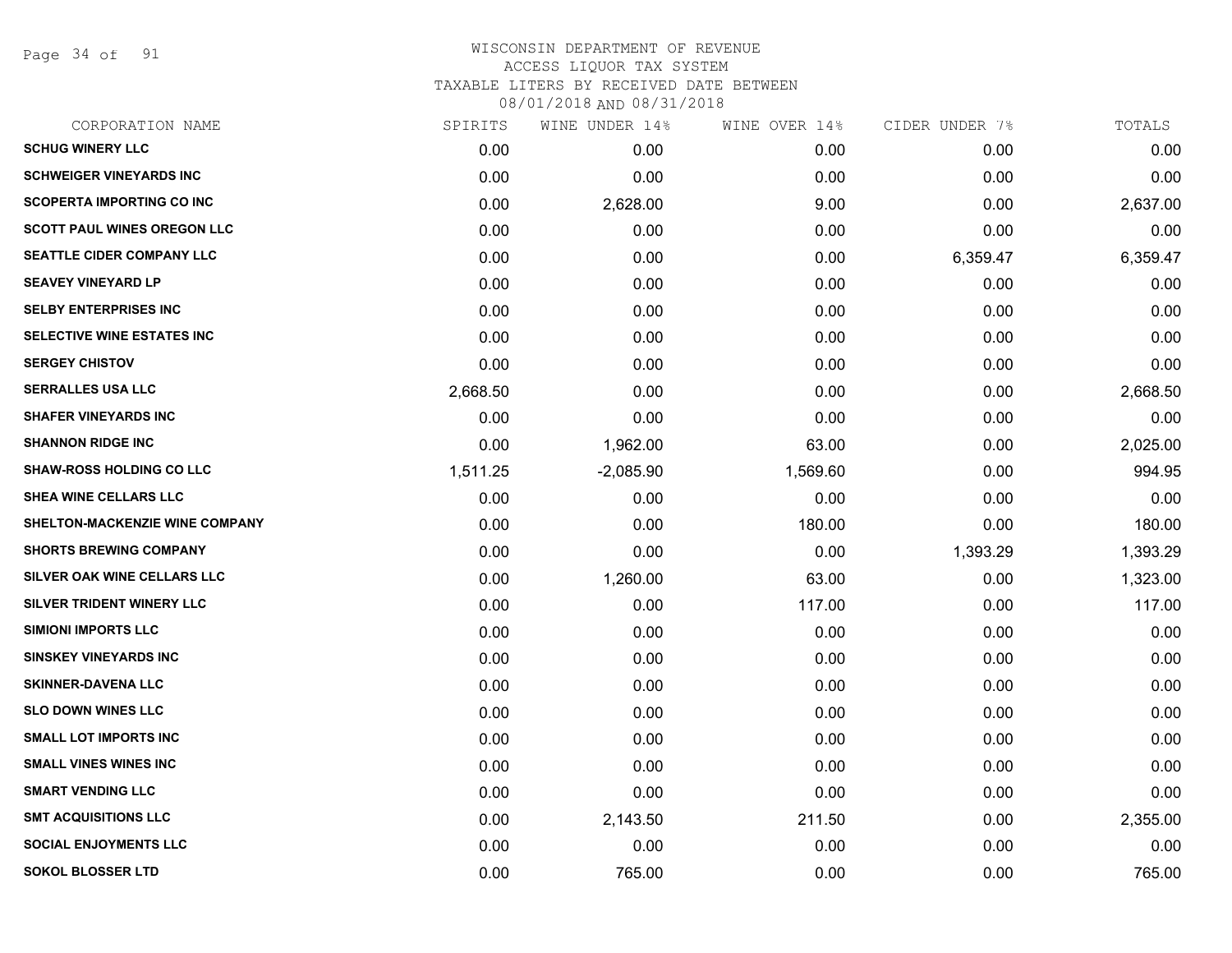Page 35 of 91

# WISCONSIN DEPARTMENT OF REVENUE ACCESS LIQUOR TAX SYSTEM TAXABLE LITERS BY RECEIVED DATE BETWEEN

| CORPORATION NAME                        | SPIRITS  | WINE UNDER 14% | WINE OVER 14% | CIDER UNDER 7% | TOTALS   |
|-----------------------------------------|----------|----------------|---------------|----------------|----------|
| <b>SOLBERG DISTILLING LLC</b>           | 0.00     | 0.00           | 0.00          | 0.00           | 0.00     |
| <b>SOLENA CELLARS LLC</b>               | 0.00     | 0.00           | 0.00          | 0.00           | 0.00     |
| SOMERSTON WINE COMPANY, LLC             | 0.00     | 0.00           | 0.00          | 0.00           | 0.00     |
| SOURCE CODE BEVERAGE LLC                | 0.00     | 0.00           | 0.00          | 0.00           | 0.00     |
| <b>SOUTH BAY WINE GROUP LLC</b>         | 0.00     | 378.00         | 0.00          | 0.00           | 378.00   |
| <b>SOUTHERN STARZ INC</b>               | 0.00     | 217.55         | 54.69         | 0.00           | 272.24   |
| SOUTHERN WINE GROUP LLC                 | 0.00     | 99.00          | 0.00          | 0.00           | 99.00    |
| <b>SOUTHWEST SPIRITS &amp; WINE LLC</b> | 1,111.50 | 0.00           | 0.00          | 0.00           | 1,111.50 |
| <b>SOVEREIGN BRANDS LLC</b>             | 0.00     | 1,966.50       | 0.00          | 0.00           | 1,966.50 |
| <b>SPANN VINEYARDS INC</b>              | 0.00     | 0.00           | 0.00          | 0.00           | 0.00     |
| <b>SPARKLING OREGON LLC</b>             | 0.00     | 0.00           | 0.00          | 0.00           | 0.00     |
| <b>SPEAKEASY SPIRITS LLC</b>            | 0.00     | 0.00           | 0.00          | 0.00           | 0.00     |
| <b>SPENCER HOOPES</b>                   | 0.00     | 0.00           | 0.00          | 0.00           | 0.00     |
| <b>SPLINTER GROUP NAPA LLC</b>          | 0.00     | 0.00           | 0.00          | 0.00           | 0.00     |
| <b>SPOTTSWOODE WINERY INC</b>           | 0.00     | 0.00           | 0.00          | 0.00           | 0.00     |
| <b>SPRING MOUNTAIN VINEYARD INC</b>     | 0.00     | 0.00           | 0.00          | 0.00           | 0.00     |
| <b>SQUARE ONE ORGANIC SPIRITS LLC</b>   | 0.00     | 0.00           | 0.00          | 0.00           | 0.00     |
| <b>SQUARE ONE ORGANIC SPIRITS LLC</b>   | 0.00     | 0.00           | 0.00          | 0.00           | 0.00     |
| <b>SQZ BEVS LLC</b>                     | 0.00     | 4,608.00       | 0.00          | 0.00           | 4,608.00 |
| <b>ST GEORGE SPIRITS INC</b>            | 501.30   | 0.00           | 0.00          | 0.00           | 501.30   |
| <b>ST HELENA ESTATE LLC</b>             | 0.00     | 0.00           | 0.00          | 0.00           | 0.00     |
| <b>ST INNOCENT LTD</b>                  | 0.00     | 0.00           | 0.00          | 0.00           | 0.00     |
| ST JULIAN WINE COMPANY INC              | 0.00     | 0.00           | 0.00          | 0.00           | 0.00     |
| ST KILLIAN IMPORTING CO INC             | 0.00     | 0.00           | 0.00          | 0.00           | 0.00     |
| <b>ST SUPERY INC</b>                    | 0.00     | 126.00         | 45.00         | 0.00           | 171.00   |
| <b>STACKED WINES LLC</b>                | 0.00     | 0.00           | 0.00          | 0.00           | 0.00     |
| <b>STAGLIN FAMILY VINEYARD LLC</b>      | 0.00     | 0.00           | 0.00          | 0.00           | 0.00     |
| STANLEY STAWSKI DIST CO INC             | 0.00     | 0.00           | 0.00          | 0.00           | 0.00     |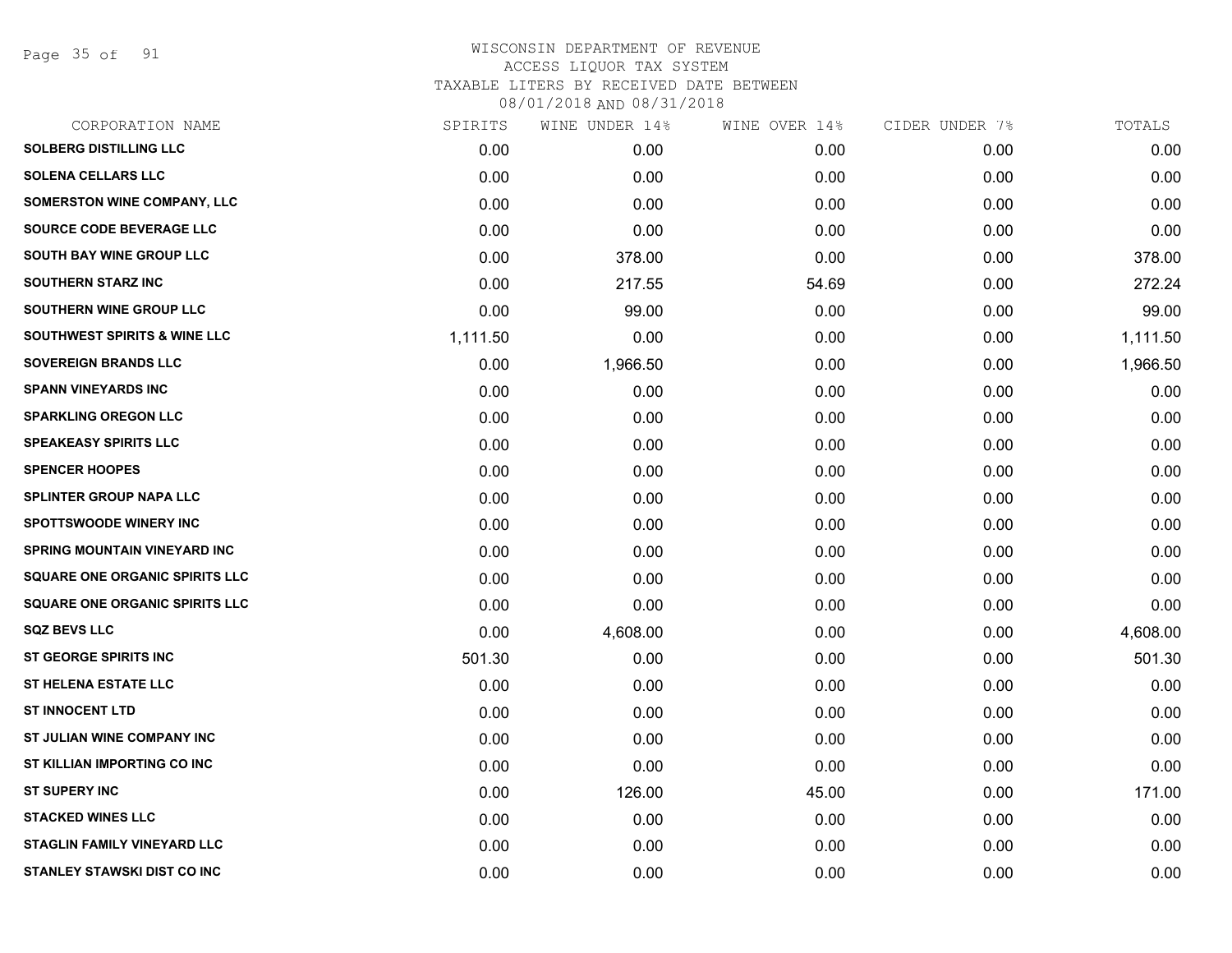Page 36 of 91

# WISCONSIN DEPARTMENT OF REVENUE ACCESS LIQUOR TAX SYSTEM TAXABLE LITERS BY RECEIVED DATE BETWEEN

| CORPORATION NAME                         | SPIRITS  | WINE UNDER 14% | WINE OVER 14% | CIDER UNDER 7% | TOTALS     |
|------------------------------------------|----------|----------------|---------------|----------------|------------|
| <b>STAR INDUSTRIES INC</b>               | 0.00     | 0.00           | 0.00          | 0.00           | 0.00       |
| <b>STARRY NIGHT WINERY LLC</b>           | 0.00     | 0.00           | 0.00          | 0.00           | 0.00       |
| <b>STE MICHELLE WINE ESTATES LTD</b>     | 405.00   | 96,951.00      | 22,283.50     | 0.00           | 119,639.50 |
| <b>STEELE WINES INC</b>                  | 0.00     | 180.00         | 207.00        | 0.00           | 387.00     |
| <b>STELLAR IMPORTING COMPANY LLC</b>     | 0.00     | 0.00           | 0.00          | 0.00           | 0.00       |
| <b>STEM CIDERS LLC</b>                   | 0.00     | 0.00           | 0.00          | 0.00           | 0.00       |
| <b>STEPHAN VINEYARD INC</b>              | 0.00     | 0.00           | 0.00          | 0.00           | 0.00       |
| STEPHEN DOOLEY WINE CO INC               | 0.00     | 0.00           | 0.00          | 0.00           | 0.00       |
| <b>STEVE MILES SELECTIONS INC</b>        | 0.00     | 0.00           | 0.00          | 0.00           | 0.00       |
| STEVEN EDMUNDS & CORNELIA ST JOHN        | 0.00     | 0.00           | 0.00          | 0.00           | 0.00       |
| <b>STEWART CELLARS, LLC</b>              | 0.00     | 0.00           | 0.00          | 0.00           | 0.00       |
| <b>STEZ &amp; BOWER</b>                  | 0.00     | 72.00          | 0.00          | 0.00           | 72.00      |
| <b>STOLI GROUP (USA) LLC</b>             | 1,222.50 | 351.00         | 27.00         | 0.00           | 1,600.50   |
| <b>STOLLER IMPORTS INC</b>               | 1,500.00 | 0.00           | 0.00          | 0.00           | 1,500.00   |
| <b>STOLLER VINEYARDS INC</b>             | 0.00     | 0.00           | 0.00          | 0.00           | 0.00       |
| STOLPMAN VINEYARDS LLC                   | 0.00     | 0.00           | 0.00          | 0.00           | 0.00       |
| <b>STONEBRAKER-SOLES INC</b>             | 0.00     | 756.00         | 0.00          | 0.00           | 756.00     |
| <b>SUGARLANDS DISTILLING COMPANY LLC</b> | 450.00   | 0.00           | 0.00          | 0.00           | 450.00     |
| <b>SUMMERS WINERY LLC</b>                | 0.00     | 0.00           | 0.00          | 0.00           | 0.00       |
| <b>SUPERSTITION MEADERY</b>              | 0.00     | 0.00           | 0.00          | 0.00           | 0.00       |
| <b>SURVILLE ENTERPRISES CORP</b>         | 90.00    | 4,710.00       | 0.75          | 0.00           | 4,800.75   |
| <b>SUTTER HOME WINERY INC</b>            | 1,138.50 | 364,005.66     | 3,168.00      | 0.00           | 368,312.16 |
| SVENSKA FOOD & BEVERAGE LLC              | 0.00     | 0.00           | 0.00          | 0.00           | 0.00       |
| <b>SVP WINERY LLC</b>                    | 0.00     | 378.00         | 0.00          | 0.00           | 378.00     |
| <b>T ELENTENY HOLDINGS LLC</b>           | 0.00     | 189.00         | 126.00        | 63.00          | 378.00     |
| <b>T. EDWARD WINES, LTD</b>              | 0.00     | 0.00           | 0.00          | 0.00           | 0.00       |
| <b>TAFT STREET INC</b>                   | 0.00     | 0.00           | 0.00          | 0.00           | 0.00       |
| <b>TAKARA SAKE USA INC</b>               | 0.00     | 1,001.70       | 509.40        | 0.00           | 1,511.10   |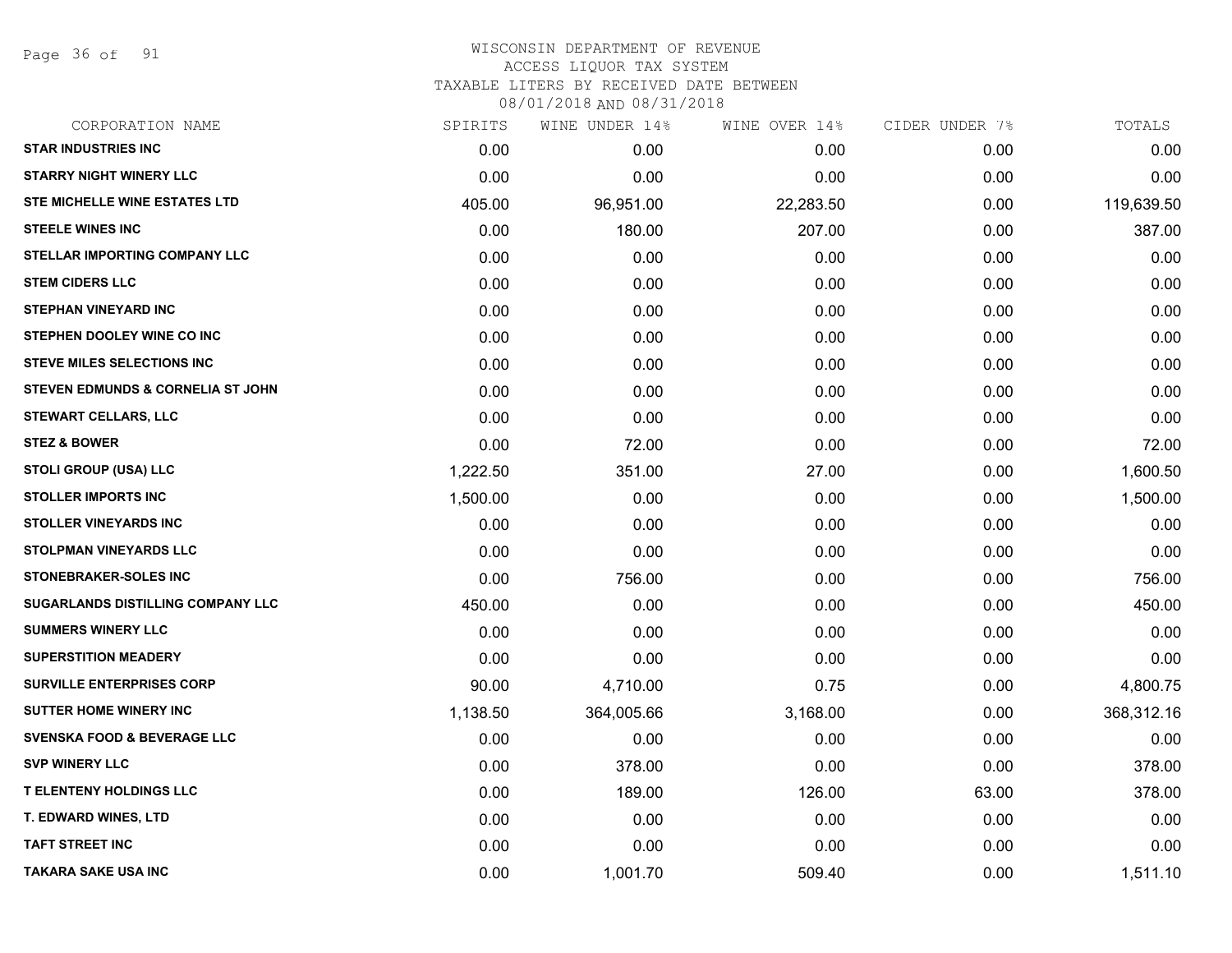Page 37 of 91

## WISCONSIN DEPARTMENT OF REVENUE ACCESS LIQUOR TAX SYSTEM TAXABLE LITERS BY RECEIVED DATE BETWEEN

| CORPORATION NAME                   | SPIRITS  | WINE UNDER 14% | WINE OVER 14% | CIDER UNDER 7% | TOTALS   |
|------------------------------------|----------|----------------|---------------|----------------|----------|
| <b>TALLEY VINEYARDS INC</b>        | 0.00     | 66.57          | 0.00          | 0.00           | 66.57    |
| <b>TAMBER BEY VINEYARDS LLC</b>    | 0.00     | 0.00           | 0.00          | 0.00           | 0.00     |
| <b>TATOMER INC</b>                 | 0.00     | 0.00           | 0.00          | 0.00           | 0.00     |
| <b>TATTERSALL COMPANIES LLC</b>    | 274.53   | 0.00           | 0.00          | 0.00           | 274.53   |
| TERRA SANCTA TRADING COMPANY LLC   | 0.00     | 0.00           | 0.00          | 0.00           | 0.00     |
| <b>TERRA VINUM LLC</b>             | 0.00     | 0.00           | 0.00          | 0.00           | 0.00     |
| <b>TERRANEO MERCHANTS INC</b>      | 0.00     | 0.00           | 0.00          | 0.00           | 0.00     |
| <b>TERRAVANT WINE COMPANY LLC</b>  | 0.00     | 0.00           | 0.00          | 0.00           | 0.00     |
| <b>TERRESSENTIA CORPORATION</b>    | 0.00     | 0.00           | 0.00          | 0.00           | 0.00     |
| <b>TERRIZZI VINO INC</b>           | 0.00     | 189.00         | 0.00          | 0.00           | 189.00   |
| <b>TERROIR CSS, LLC</b>            | 0.00     | 0.00           | 0.00          | 0.00           | 0.00     |
| <b>TGE LLC</b>                     | 0.00     | 3,814.80       | 0.00          | 0.00           | 3,814.80 |
| THE 11 WELLS SPIRITS COMPANY LLC   | 0.00     | 0.00           | 0.00          | 0.00           | 0.00     |
| THE AUSTRALIAN WINE CONNECTION INC | 0.00     | 0.00           | 0.00          | 0.00           | 0.00     |
| THE BIALE ESTATE                   | 0.00     | 0.00           | 126.00        | 0.00           | 126.00   |
| THE BRANDER VINEYARD               | 0.00     | 0.00           | 0.00          | 0.00           | 0.00     |
| THE BUSINESS CHAIN INC             | 0.00     | 0.00           | 0.00          | 0.00           | 0.00     |
| THE EDRINGTON GROUP USA LLC        | 2,036.55 | 0.00           | 0.00          | 0.00           | 2,036.55 |
| THE GIRLS IN THE VINEYARD          | 0.00     | 0.00           | 0.00          | 0.00           | 0.00     |
| THE HARVEST IMPORTING              | 0.00     | 0.00           | 0.00          | 0.00           | 0.00     |
| THE HESS COLLECTION WINERY         | 0.00     | 3,402.00       | 216.00        | 0.00           | 3,618.00 |
| THE INFINITE MONKEY THEOREM INC    | 0.00     | 0.00           | 0.00          | 0.00           | 0.00     |
| THE MEEKER VINEYARD                | 0.00     | 0.00           | 0.00          | 0.00           | 0.00     |
| THE MORLET SELECTION INC           | 0.00     | 0.00           | 0.00          | 0.00           | 0.00     |
| THE MORNE WINE COMPANY             | 0.00     | 144.00         | 0.00          | 0.00           | 144.00   |
| THE R.S. LIPMAN COMPANY            | 0.00     | 0.00           | 0.00          | 0.00           | 0.00     |
| THE SILVERADO VINEYARDS            | 0.00     | 504.00         | 126.00        | 0.00           | 630.00   |
| THE SORTING TABLE LLC              | 0.00     | 873.00         | 189.00        | 0.00           | 1,062.00 |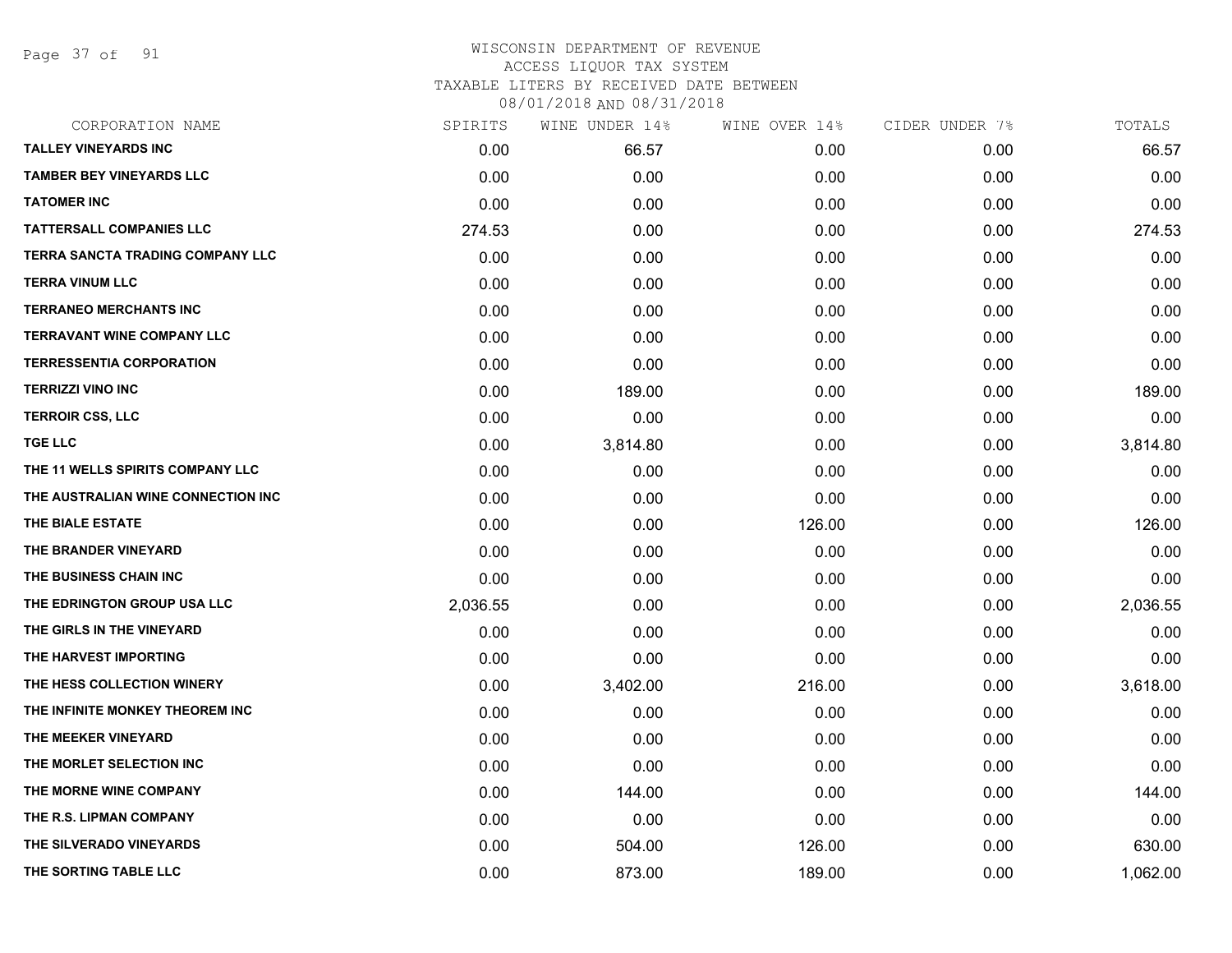Page 38 of 91

## WISCONSIN DEPARTMENT OF REVENUE

### ACCESS LIQUOR TAX SYSTEM

TAXABLE LITERS BY RECEIVED DATE BETWEEN

| CORPORATION NAME                              | SPIRITS | WINE UNDER 14% | WINE OVER 14% | CIDER UNDER 7% | TOTALS     |
|-----------------------------------------------|---------|----------------|---------------|----------------|------------|
| THE TRITON COLLECTION INC                     | 0.00    | 612.00         | 0.00          | 0.00           | 612.00     |
| THE WINE GROUP INC                            | 0.00    | 768,508.44     | 19,914.00     | 0.00           | 788,422.44 |
| THE WINE SOURCE INC                           | 0.00    | 0.00           | 0.00          | 0.00           | 0.00       |
| THE WOODMAR GROUP LLC                         | 0.00    | 1,449.00       | 63.00         | 0.00           | 1,512.00   |
| <b>THOMAS WILLIAM INC</b>                     | 0.00    | 0.00           | 0.00          | 0.00           | 0.00       |
| THREE RING PRODUCTIONS LLC                    | 0.00    | 0.00           | 0.00          | 0.00           | 0.00       |
| TI BEVERAGE GROUP LTD                         | 0.00    | 0.00           | 0.00          | 0.00           | 0.00       |
| <b>TITUS &amp; TITUS</b>                      | 0.00    | 0.00           | 0.00          | 0.00           | 0.00       |
| TMR WINE COMPANY LLC                          | 0.00    | 0.00           | 0.00          | 0.00           | 0.00       |
| TOAD HOLLOW VINEYARDS INC                     | 0.00    | 99.00          | 126.00        | 0.00           | 225.00     |
| <b>TOBIN JAMES CELLARS</b>                    | 0.00    | 0.00           | 0.00          | 0.00           | 0.00       |
| <b>TOBY BEALL</b>                             | 0.00    | 0.00           | 0.00          | 0.00           | 0.00       |
| <b>TOLLIVER RANCH BRANDS LLC</b>              | 0.00    | 0.00           | 0.00          | 0.00           | 0.00       |
| <b>TOM MEADOWCROFT</b>                        | 0.00    | 0.00           | 0.00          | 0.00           | 0.00       |
| <b>TREANA WINERY LLC</b>                      | 0.00    | 252.00         | 1,656.00      | 0.00           | 1,908.00   |
| <b>TREASURY WINE ESTATES AMERICAS COMPANY</b> | 0.00    | 67,261.50      | 17,680.50     | 0.00           | 84,942.00  |
| TREFETHEN VINEYARDS WINERY INC                | 0.00    | 0.00           | 0.00          | 0.00           | 0.00       |
| <b>TREMAINE ATKINSON</b>                      | 0.00    | 0.00           | 0.00          | 0.00           | 0.00       |
| <b>TRENTADUE WINERY LLC</b>                   | 0.00    | 378.00         | 9.00          | 0.00           | 387.00     |
| TRI VIN IMPORTS INC                           | 0.00    | 15,889.50      | 0.00          | 0.00           | 15,889.50  |
| <b>TRIM WINES LLC</b>                         | 0.00    | 0.00           | 0.00          | 0.00           | 0.00       |
| TRINITAS CELLARS LLC                          | 0.00    | 0.00           | 0.00          | 0.00           | 0.00       |
| <b>TRIONE VINEYARDS LLC</b>                   | 0.00    | 3.00           | 0.00          | 0.00           | 3.00       |
| <b>TRI-STAR MARKETING INC</b>                 | 0.00    | 4,023.00       | 63.00         | 0.00           | 4,086.00   |
| TRUJILLO WINES, LLC                           | 0.00    | 0.00           | 94.50         | 0.00           | 94.50      |
| <b>TRUVINO INC</b>                            | 0.00    | 1,647.00       | 0.00          | 0.00           | 1,647.00   |
| <b>TURLEY WINE CELLARS INC</b>                | 0.00    | 0.00           | 0.00          | 0.00           | 0.00       |
| <b>TURN KEY WINE BRANDS LLC</b>               | 0.00    | 0.00           | 0.00          | 0.00           | 0.00       |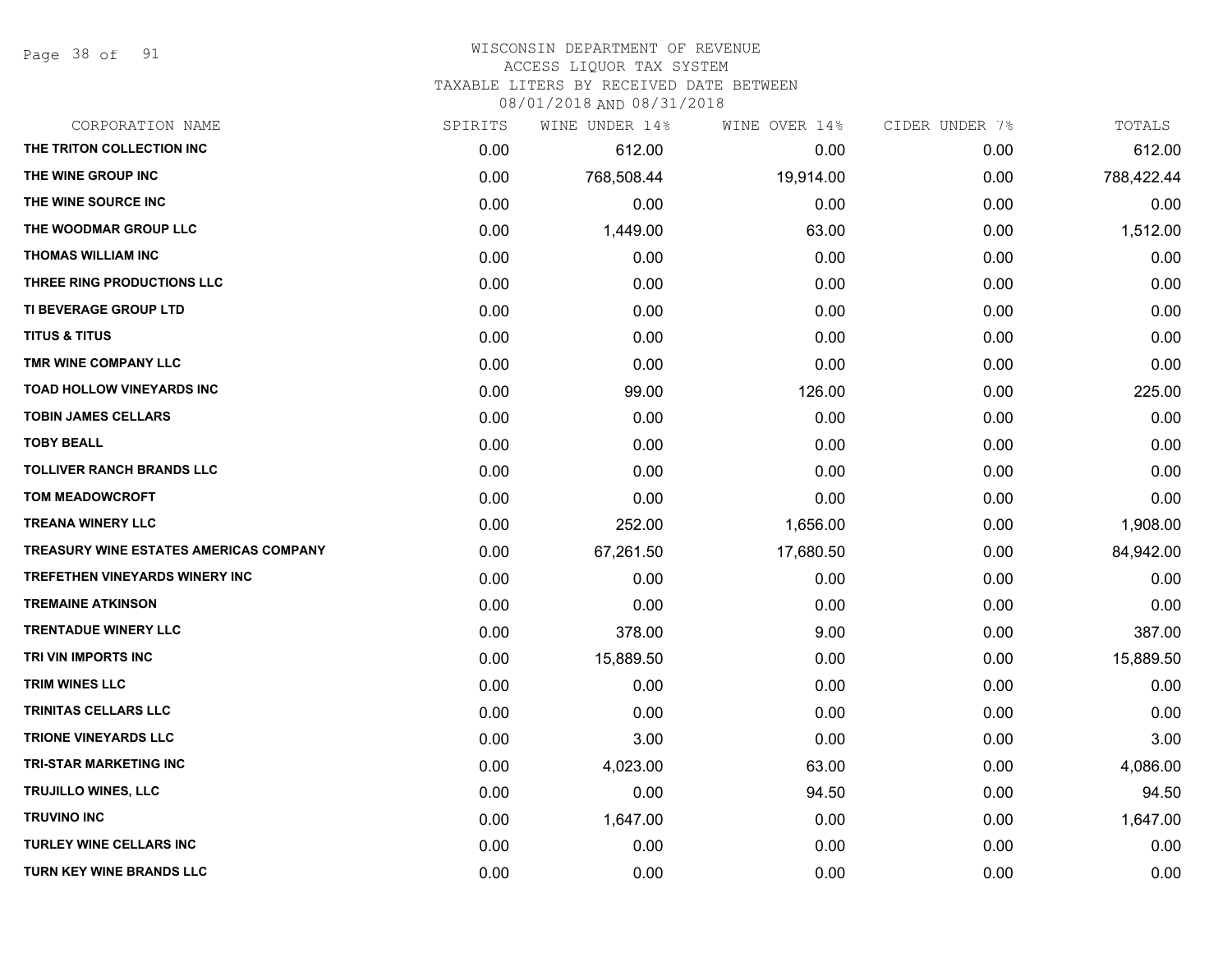Page 39 of 91

## WISCONSIN DEPARTMENT OF REVENUE ACCESS LIQUOR TAX SYSTEM

TAXABLE LITERS BY RECEIVED DATE BETWEEN

| CORPORATION NAME                      | SPIRITS    | WINE UNDER 14% | WINE OVER 14% | CIDER UNDER 7% | TOTALS     |
|---------------------------------------|------------|----------------|---------------|----------------|------------|
| <b>TURNBULL WINE CELLARS</b>          | 0.00       | 0.00           | 0.00          | 0.00           | 0.00       |
| <b>TWIN PEAKS WINERY INC</b>          | 0.00       | 0.00           | 0.00          | 0.00           | 0.00       |
| <b>TWO SONS IMPORTS LLC</b>           | 0.00       | 0.00           | 0.00          | 0.00           | 0.00       |
| <b>UMPQUA WINE WORKS LLC</b>          | 0.00       | 0.00           | 0.00          | 0.00           | 0.00       |
| UN SOGNO LLC                          | 0.00       | 0.00           | 0.00          | 0.00           | 0.00       |
| UNCLE JOHN'S FRUIT HOUSE WINERY LLC   | 0.00       | 0.00           | 0.00          | 0.00           | 0.00       |
| <b>UNION WINE COMPANY</b>             | 0.00       | 0.00           | 0.00          | 0.00           | 0.00       |
| UNITED SPIRITS INC                    | 0.00       | 0.00           | 0.00          | 0.00           | 0.00       |
| UNITED STATES DISTILLED PRODUCTS CO.  | 238,961.30 | 41,432.44      | 1,656.00      | 0.00           | 282,049.74 |
| UNTI WINE CO LLC                      | 0.00       | 0.00           | 0.00          | 0.00           | 0.00       |
| <b>UPCHURCH VINEYARD LLC</b>          | 0.00       | 0.00           | 0.00          | 0.00           | 0.00       |
| USA WINE IMPORTS INC                  | 0.00       | 258.00         | 0.00          | 0.00           | 258.00     |
| <b>USA WINE WEST LLC</b>              | 0.00       | 3,855.00       | 297.00        | 0.00           | 4,152.00   |
| <b>UVE ENTERPRISES INC</b>            | 0.00       | 1,170.00       | 139.50        | 0.00           | 1,309.50   |
| V&CLLC                                | 0.00       | 0.00           | 0.00          | 0.00           | 0.00       |
| <b>V2 WINE GROUP LLC</b>              | 0.00       | 288.00         | 0.00          | 0.00           | 288.00     |
| <b>VALCKENBERG INTERNATIONAL INC</b>  | 0.00       | 891.00         | 0.00          | 0.00           | 891.00     |
| <b>VALIANT VINEYARDS INC</b>          | 0.00       | 0.00           | 0.00          | 0.00           | 0.00       |
| <b>VALOR WINE CO LLC</b>              | 0.00       | 0.00           | 0.00          | 0.00           | 0.00       |
| VAN RUITEN FAMILY WINERY LLC          | 0.00       | 0.00           | 0.00          | 0.00           | 0.00       |
| <b>VANDER MILL LLC</b>                | 0.00       | 0.00           | 0.00          | 1,661.80       | 1,661.80   |
| <b>VEN CAL RANCHES LLC</b>            | 0.00       | 0.00           | 0.00          | 0.00           | 0.00       |
| <b>VENGE VINEYARDS INC</b>            | 0.00       | 0.00           | 0.00          | 0.00           | 0.00       |
| <b>VERITY WINES LLC</b>               | 0.00       | 0.00           | 0.00          | 0.00           | 0.00       |
| <b>VERMEIL WINE GROUP LLC</b>         | 0.00       | 0.00           | 0.00          | 0.00           | 0.00       |
| <b>VERMONT HARD CIDER COMPANY LLC</b> | 0.00       | 0.00           | 0.00          | 20,831.13      | 20,831.13  |
| VI. SCO. INC                          | 0.00       | 1,539.00       | 0.00          | 0.00           | 1,539.00   |
| <b>VIAS IMPORTS LTD</b>               | 0.00       | 0.00           | 0.00          | 0.00           | 0.00       |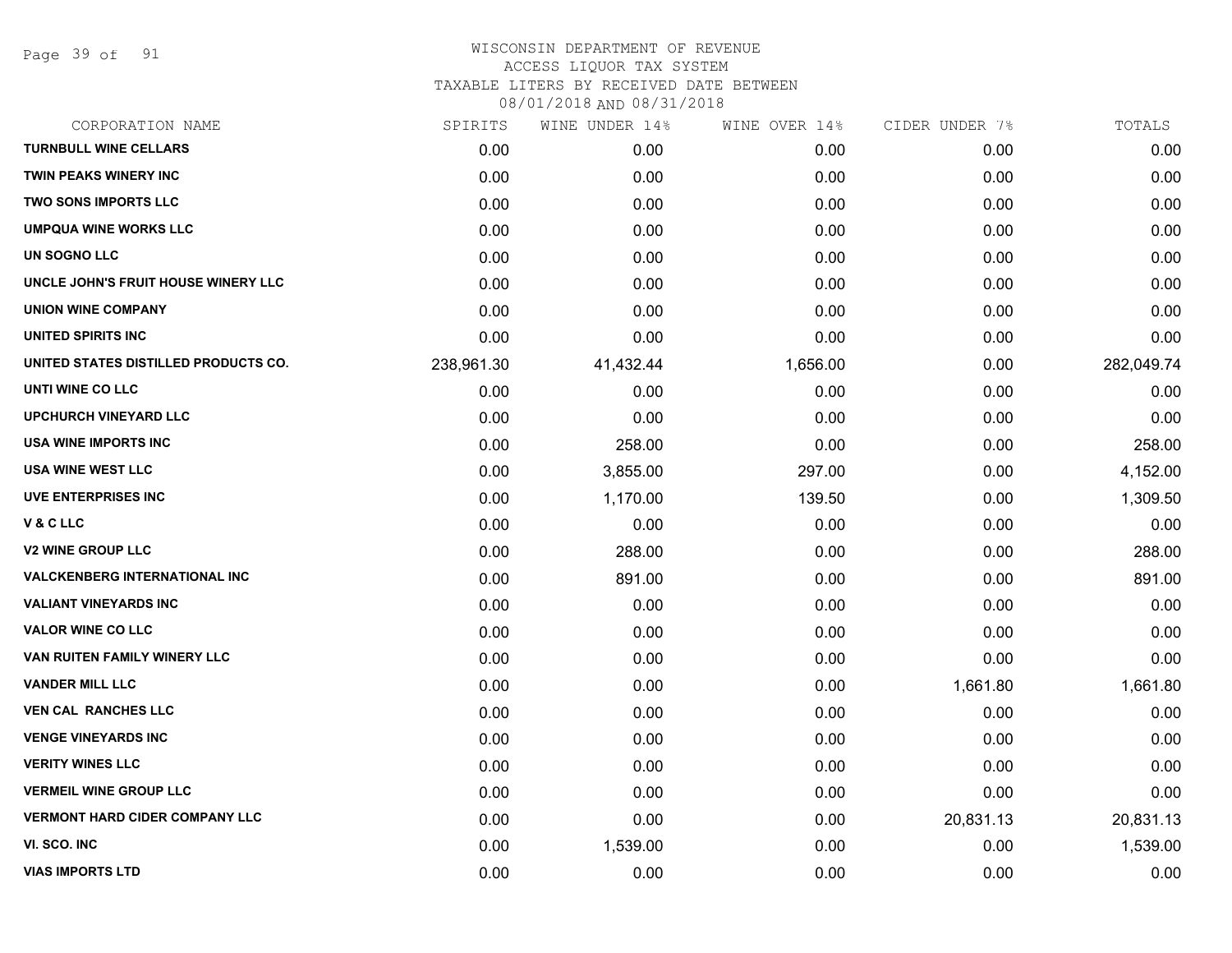Page 40 of 91

## WISCONSIN DEPARTMENT OF REVENUE ACCESS LIQUOR TAX SYSTEM TAXABLE LITERS BY RECEIVED DATE BETWEEN

| CORPORATION NAME                  | SPIRITS | WINE UNDER 14% | WINE OVER 14% | CIDER UNDER 7% | TOTALS   |
|-----------------------------------|---------|----------------|---------------|----------------|----------|
| <b>VICENTE GANDIA USA INC</b>     | 0.00    | 0.00           | 0.00          | 0.00           | 0.00     |
| <b>VIEUX VINS INC</b>             | 0.00    | 313.50         | 171.00        | 0.00           | 484.50   |
| <b>VIGNAIOLI LTD</b>              | 0.00    | 0.00           | 0.00          | 0.00           | 0.00     |
| <b>VIKRE DISTILLERY LLC</b>       | 90.00   | 0.00           | 0.00          | 0.00           | 90.00    |
| <b>VILLA CREEK INC</b>            | 0.00    | 0.00           | 0.00          | 0.00           | 0.00     |
| <b>VILLA ENCINAL PARTNERS LP</b>  | 0.00    | 0.00           | 0.00          | 0.00           | 0.00     |
| <b>VILLA SAN JULIETTE INC</b>     | 0.00    | 0.00           | 0.00          | 0.00           | 0.00     |
| VIN DE ZO LLC                     | 0.00    | 0.00           | 0.00          | 0.00           | 0.00     |
| <b>VIN DIVINO LTD</b>             | 0.00    | 0.00           | 0.00          | 0.00           | 0.00     |
| <b>VINA ROBLES INC</b>            | 0.00    | 0.00           | 0.00          | 0.00           | 0.00     |
| <b>VINAMERICAS INC</b>            | 0.00    | 0.00           | 0.00          | 0.00           | 0.00     |
| <b>VINCENZO PADULA</b>            | 0.00    | 0.00           | 0.00          | 0.00           | 0.00     |
| <b>VINE CLIFF WINERY INC</b>      | 0.00    | 0.00           | 0.00          | 0.00           | 0.00     |
| <b>VINE CONNECTIONS LLC</b>       | 0.00    | 702.00         | 118.08        | 0.00           | 820.08   |
| <b>VINEBURG LLC</b>               | 0.00    | 0.00           | 0.00          | 0.00           | 0.00     |
| <b>VINEYARD 29 LLC</b>            | 0.00    | 0.00           | 0.00          | 0.00           | 0.00     |
| <b>VINEYARD BRANDS LLC</b>        | 0.00    | 5,879.25       | 390.00        | 0.00           | 6,269.25 |
| <b>VINEYARD VARIETIES INC</b>     | 0.00    | 0.00           | 0.00          | 0.00           | 0.00     |
| <b>VINIFERA IMPORTS LTD</b>       | 0.00    | 0.00           | 0.00          | 0.00           | 0.00     |
| VINO DEL SOL INC                  | 0.00    | 1,708.50       | 63.00         | 0.00           | 1,771.50 |
| <b>VINO LOGICS CORPORATION</b>    | 0.00    | 0.00           | 0.00          | 0.00           | 0.00     |
| <b>VINO.COM LLC</b>               | 103.50  | 1,341.00       | 792.00        | 0.00           | 2,236.50 |
| <b>VINOANDES LLC</b>              | 0.00    | 0.00           | 0.00          | 0.00           | 0.00     |
| <b>VINOVIA WINE GROUP INC</b>     | 0.00    | 0.00           | 0.00          | 0.00           | 0.00     |
| <b>VINTAGE '59 IMPORTS LLC</b>    | 0.00    | 234.00         | 0.00          | 0.00           | 234.00   |
| <b>VINTAGE POINT LLC</b>          | 0.00    | 54.00          | 126.00        | 0.00           | 180.00   |
| <b>VINTAGE WINE ESTATES, INC.</b> | 0.00    | 3,933.00       | 954.00        | 0.00           | 4,887.00 |
| <b>VINTURE WINE COMPANY LLC</b>   | 0.00    | 0.00           | 0.00          | 0.00           | 0.00     |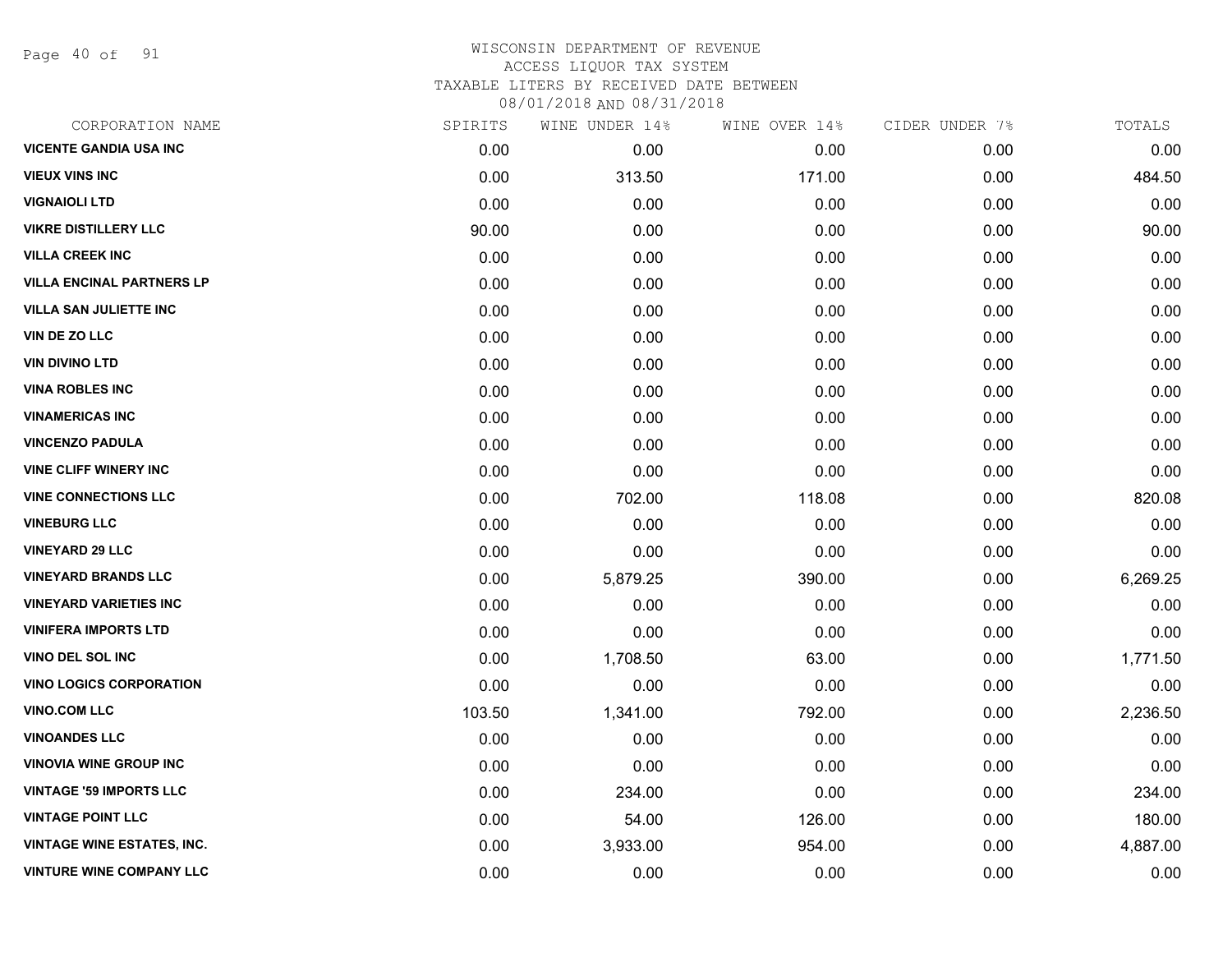Page 41 of 91

### WISCONSIN DEPARTMENT OF REVENUE ACCESS LIQUOR TAX SYSTEM TAXABLE LITERS BY RECEIVED DATE BETWEEN

| CORPORATION NAME                            | SPIRITS   | WINE UNDER 14% | WINE OVER 14% | CIDER UNDER 7% | TOTALS    |
|---------------------------------------------|-----------|----------------|---------------|----------------|-----------|
| <b>VINTUS LLC</b>                           | 0.00      | 0.00           | 0.00          | 0.00           | 0.00      |
| <b>VISION WINE &amp; SPIRITS LLC</b>        | 459.00    | 90.00          | 63.00         | 0.00           | 612.00    |
| <b>VITANI SPIRITS LLC</b>                   | 0.00      | 0.00           | 0.00          | 0.00           | 0.00      |
| <b>VOTTO VINES IMPORTING INC</b>            | 0.00      | 0.00           | 0.00          | 0.00           | 0.00      |
| <b>W J DEUTSCH &amp; SONS LTD</b>           | 0.00      | 0.00           | 0.00          | 0.00           | 0.00      |
| <b>WAGNER WINE COMPANY LLC</b>              | 0.00      | 519.00         | 7,110.00      | 0.00           | 7,629.00  |
| <b>WAGNER WINERY LLC</b>                    | 0.00      | 0.00           | 0.00          | 0.00           | 0.00      |
| <b>WALTER NOVOSEL</b>                       | 0.00      | 0.00           | 0.00          | 0.00           | 0.00      |
| <b>WARWICK VALLEY WINE CO INC</b>           | 0.00      | 0.00           | 0.00          | 0.00           | 0.00      |
| <b>WEBSTER BARNES LLC</b>                   | 0.00      | 0.00           | 0.00          | 0.00           | 0.00      |
| <b>WEIBEL INCORPORATED</b>                  | 0.00      | 351.00         | 0.00          | 0.00           | 351.00    |
| <b>WEIN BAUER INC</b>                       | 24.00     | 10,271.53      | 0.00          | 0.00           | 10,295.53 |
| <b>WELL OILED WINE COMPANY LLC</b>          | 0.00      | 631.50         | 0.00          | 0.00           | 631.50    |
| <b>WEST COAST WINE PARTNERS LLC</b>         | 0.00      | 0.00           | 0.00          | 0.00           | 0.00      |
| <b>WESTERN SPIRITS BEVERAGE CO LLC</b>      | 6,588.00  | 0.00           | 0.00          | 0.00           | 6,588.00  |
| <b>WEYGANDT-METZLER IMPORTING LTD</b>       | 0.00      | 0.00           | 0.00          | 0.00           | 0.00      |
| <b>WHITE OAK VINEYARDS &amp; WINERY LLC</b> | 0.00      | 0.00           | 0.00          | 0.00           | 0.00      |
| WHYTE AND MACKAY (AMERICAS) LIMITED LLC     | 0.00      | 0.00           | 0.00          | 0.00           | 0.00      |
| <b>WI INC</b>                               | 0.00      | 0.00           | 0.00          | 0.00           | 0.00      |
| <b>WILLAMETTE VALLEY VINEYARDS INC</b>      | 0.00      | 441.00         | 0.00          | 0.00           | 441.00    |
| <b>WILLIAM GRANT &amp; SONS INC</b>         | 36,333.00 | 0.00           | 0.00          | 0.00           | 36,333.00 |
| <b>WILLIAM J WOLF</b>                       | 0.00      | 0.00           | 0.00          | 0.00           | 0.00      |
| <b>WILLIAM P KNUTTEL</b>                    | 0.00      | 0.00           | 0.00          | 0.00           | 0.00      |
| <b>WILLIAM PRICE III</b>                    | 0.00      | 0.00           | 0.00          | 0.00           | 0.00      |
| <b>WILLIAM T HOLLORAN</b>                   | 0.00      | 0.00           | 0.00          | 0.00           | 0.00      |
| <b>WILLIAM WOLF BRAND LLC</b>               | 0.00      | 0.00           | 0.00          | 0.00           | 0.00      |
| <b>WILLIAM WOODRUFF</b>                     | 0.00      | 0.00           | 0.00          | 0.00           | 0.00      |
| <b>WILLIAMS &amp; SELYEM LLC</b>            | 0.00      | 0.00           | 0.00          | 0.00           | 0.00      |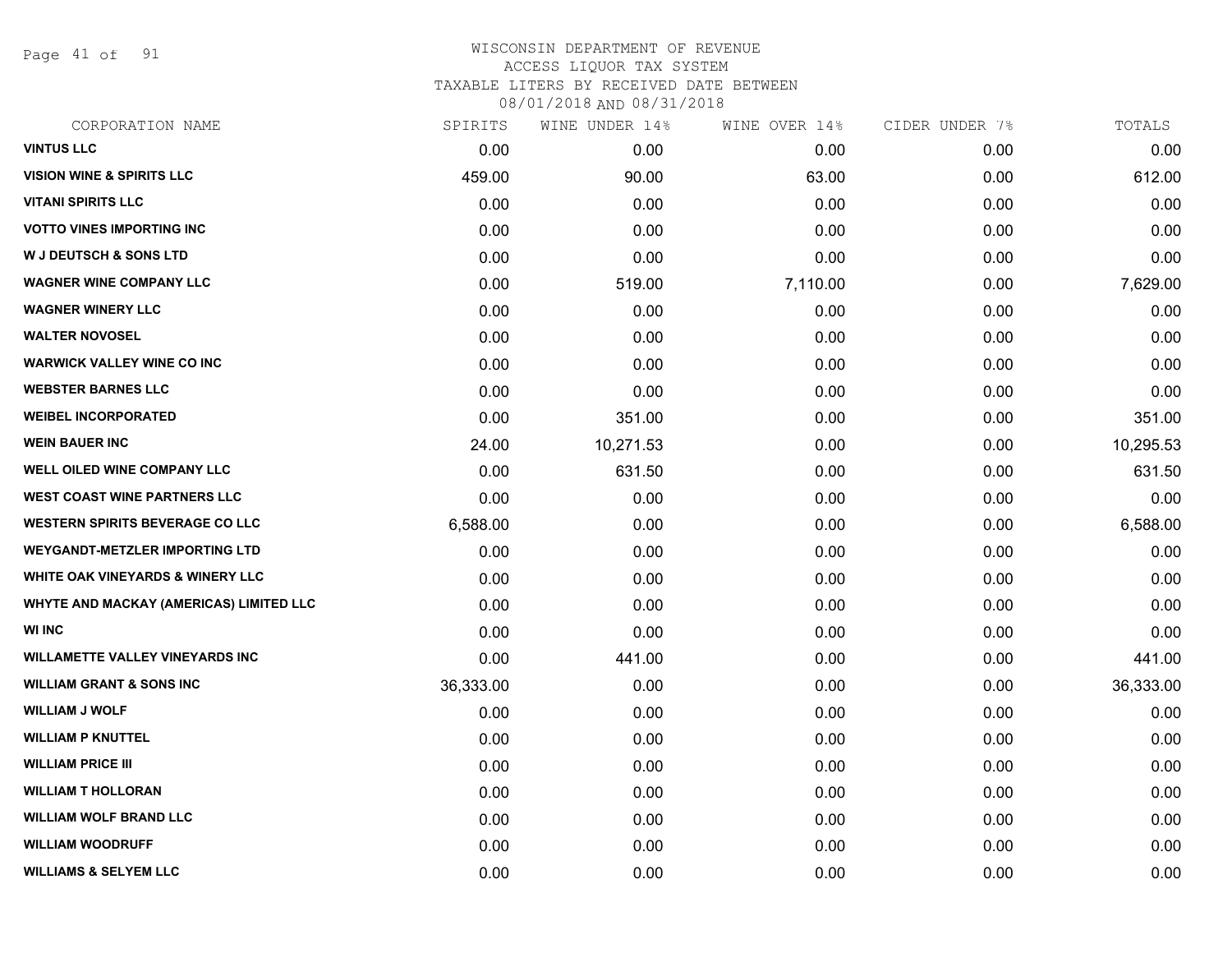Page 42 of 91

## WISCONSIN DEPARTMENT OF REVENUE ACCESS LIQUOR TAX SYSTEM TAXABLE LITERS BY RECEIVED DATE BETWEEN

| CORPORATION NAME                               | SPIRITS | WINE UNDER 14% | WINE OVER 14% | CIDER UNDER 7% | TOTALS    |
|------------------------------------------------|---------|----------------|---------------|----------------|-----------|
| <b>WILSON CREEK WINERY &amp; VINEYARDS INC</b> | 0.00    | 0.00           | 0.00          | 0.00           | 0.00      |
| <b>WILSON DANIELS LLC</b>                      | 0.00    | 5,838.00       | 657.00        | 0.00           | 6,495.00  |
| <b>WINDY CITY DISTILLING INC</b>               | 0.00    | 0.00           | 0.00          | 0.00           | 0.00      |
| <b>WINE BRIDGE IMPORTS INC</b>                 | 0.00    | 0.00           | 0.00          | 0.00           | 0.00      |
| WINE COUNTRY INTERNATIONAL INC                 | 0.00    | 0.00           | 0.00          | 0.00           | 0.00      |
| <b>WINE CREEK LLC</b>                          | 0.00    | 0.00           | 0.00          | 0.00           | 0.00      |
| <b>WINE HOOLIGANS LLC</b>                      | 0.00    | 1,008.00       | 0.00          | 0.00           | 1,008.00  |
| <b>WINE WINE SITUATION LLC</b>                 | 0.00    | 0.00           | 0.00          | 0.00           | 0.00      |
| <b>WINEPLAYGROUND.COM INC</b>                  | 0.00    | 0.00           | 0.00          | 0.00           | 0.00      |
| <b>WINERIES &amp; SELECT PRODUCTS LLC</b>      | 0.00    | 1,242.00       | 126.00        | 0.00           | 1,368.00  |
| <b>WINERY EXCHANGE, INC.</b>                   | 0.00    | 19,575.00      | 18.00         | 0.00           | 19,593.00 |
| <b>WINES OF FRANCE INC</b>                     | 0.00    | 0.00           | 0.00          | 0.00           | 0.00      |
| <b>WINES UNLIMITED INC</b>                     | 0.00    | 873.00         | 0.00          | 0.00           | 873.00    |
| <b>WINESELLERS LTD</b>                         | 0.00    | 8,811.50       | 75.00         | 0.00           | 8,886.50  |
| <b>WINNESHIEK WILDBERRY WINERY LLC</b>         | 0.00    | 90.00          | 0.00          | 0.00           | 90.00     |
| <b>WISD LLC</b>                                | 0.00    | 0.00           | 0.00          | 0.00           | 0.00      |
| <b>WOODSON WINES LLC</b>                       | 0.00    | 0.00           | 0.00          | 0.00           | 0.00      |
| <b>WORLD TRAVELER IMPORTS LLC</b>              | 0.00    | 10.00          | 0.00          | 0.00           | 10.00     |
| <b>WORLDWIDE CELLARS INC</b>                   | 0.00    | 648.00         | 27.00         | 0.00           | 675.00    |
| <b>WYOMING WHISKEY INC</b>                     | 0.00    | 0.00           | 0.00          | 0.00           | 0.00      |
| YAEGAKI CORPORATION OF USA                     | 0.00    | 792.00         | 95.76         | 0.00           | 887.76    |
| YELLOW ROSE DISTILLING LLC                     | 0.00    | 0.00           | 0.00          | 0.00           | 0.00      |
| YORKVILLE CELLARS INC                          | 0.00    | 0.00           | 0.00          | 0.00           | 0.00      |
| YOUNTVILLE WINE IMPORTS LLC                    | 0.00    | 0.00           | 0.00          | 0.00           | 0.00      |
| <b>ZACH HOLLINGSWORTH</b>                      | 900.00  | 0.00           | 0.00          | 0.00           | 900.00    |
| <b>ZD WINES LLC</b>                            | 0.00    | 0.00           | 0.00          | 0.00           | 0.00      |
| <b>ZEILER SPIRITS LLC</b>                      | 378.00  | 0.00           | 0.00          | 0.00           | 378.00    |
| <b>ZONIN USA INC</b>                           | 0.00    | 39,069.51      | 117.00        | 0.00           | 39,186.51 |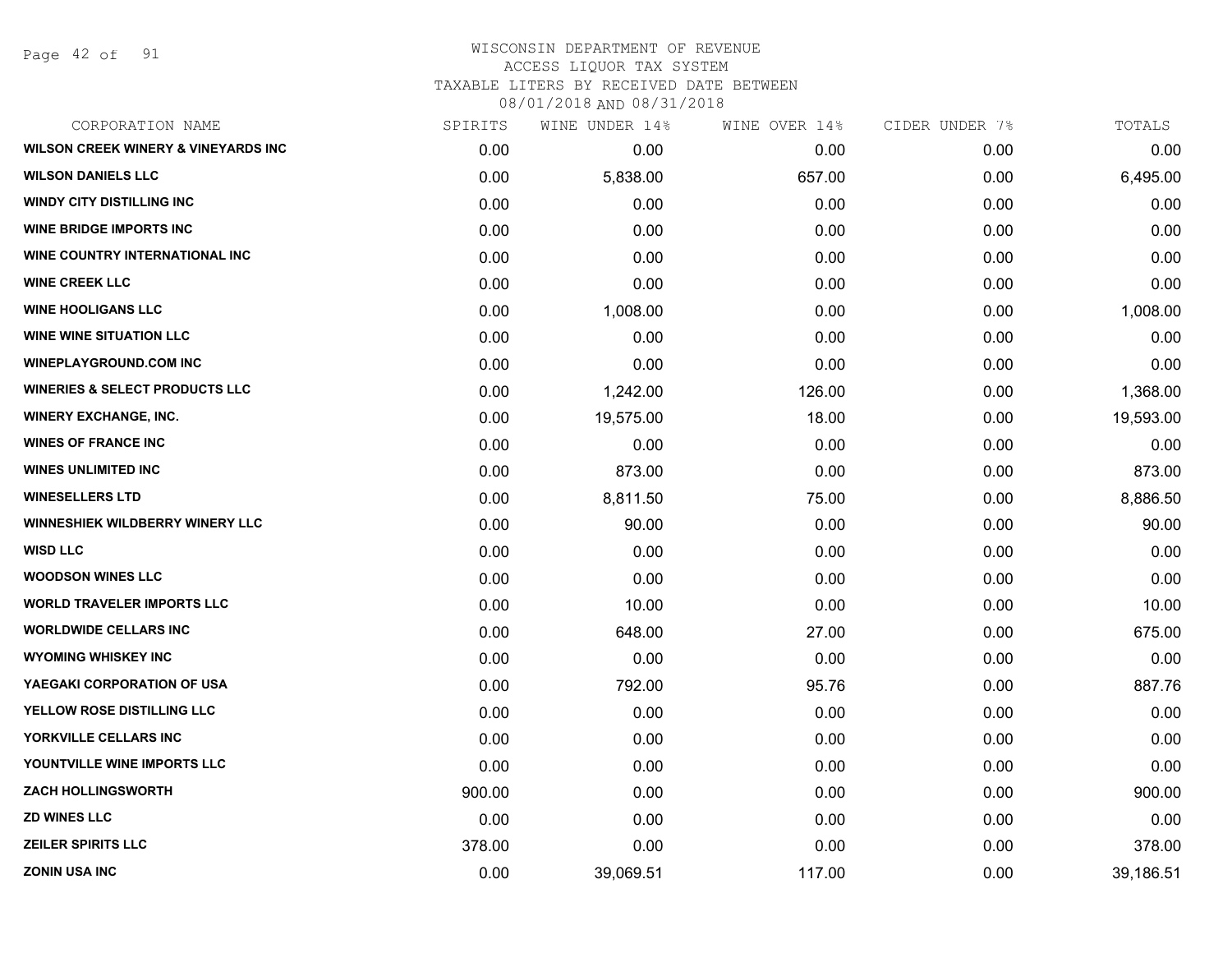Page 43 of 91

| CORPORATION NAME           | SPIRITS      | WINE UNDER 14% | WINE OVER 14% | CIDER UNDER | TOTALS       |
|----------------------------|--------------|----------------|---------------|-------------|--------------|
| TOTAL LITERS FOR 8/31/2018 | 4,910,089.83 | 3.649.981.99   | 246,216.32    | 263,674.72  | 9,069,962.86 |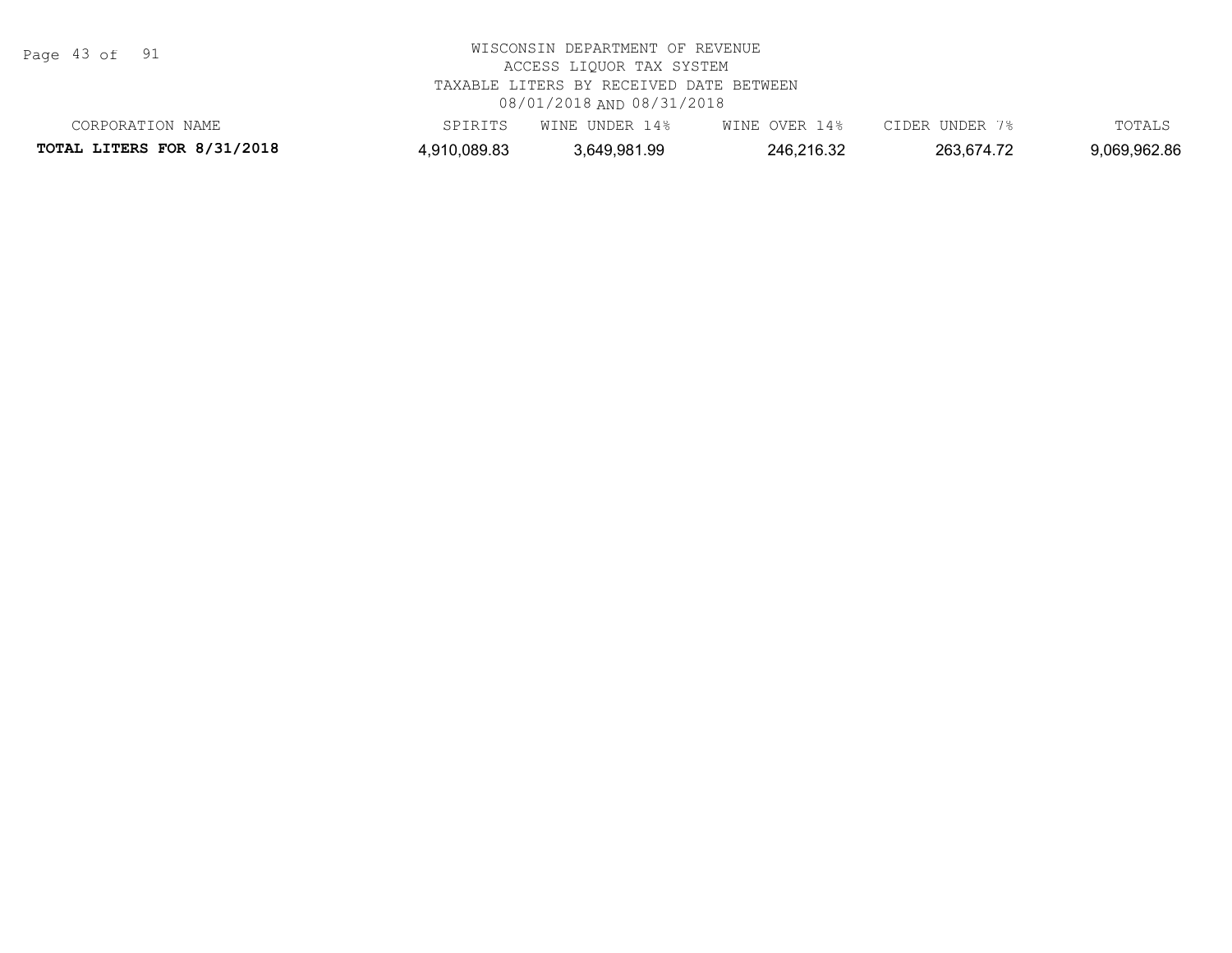Page 44 of 91

# WISCONSIN DEPARTMENT OF REVENUE ACCESS LIQUOR TAX SYSTEM TAXABLE LITERS BY RECEIVED DATE BETWEEN 08/01/2018 AND 08/31/2018

CORPORATION NAME SPIRITS WINE UNDER 14% WINE OVER 14% CIDER UNDER 7% TOTALS

**IN STATE WHOLESALER (W)**

| ALLSTATE LIQUOR & WINE COMPANY, INC.        | 0.00       | 0.00      | 0.00      | 0.00      | 0.00       |
|---------------------------------------------|------------|-----------|-----------|-----------|------------|
| <b>AVA WINE &amp; SPIRITS LLC</b>           | 0.00       | 6,404.25  | 0.00      | 0.00      | 6,404.25   |
| <b>BADGER DISTRIBUTING OF MILWAUKEE LLC</b> | 0.00       | 0.00      | 0.00      | 0.00      | 0.00       |
| <b>BADGER LIQUOR CO. INC.</b>               | 122,558.70 | 54,624.24 | 11,316.00 | 0.00      | 188,498.94 |
| <b>BADGER STATE WINERY COOPERATIVE</b>      | 0.00       | 0.00      | 0.00      | 0.00      | 0.00       |
| <b>BADGER WINE &amp; SPIRITS LLC</b>        | 0.00       | 0.00      | 0.00      | 0.00      | 0.00       |
| BEECHWOOD DISTRIBUTORS, INC.                | 0.00       | 0.00      | 0.00      | $-681.00$ | $-681.00$  |
| BEER CAPITOL DISTRIBUTING LLC               | 0.00       | 0.00      | 0.00      | 0.00      | 0.00       |
| BILL'S DISTRIBUTING, LTD.                   | 0.00       | 0.00      | 0.00      | 0.00      | 0.00       |
| <b>BRANT T NEHMER</b>                       | 0.00       | 3,060.00  | 0.00      | 0.00      | 3,060.00   |
| <b>BREAKTHRU BEVERAGE GROUP LLC</b>         | 0.00       | 0.00      | 0.00      | 0.00      | 0.00       |
| <b>BREAKTHRU BEVERAGE GROUP LLC</b>         | 138,704.92 | 6,664.55  | 258.00    | 0.00      | 145,627.47 |
| BREAKTHRU BEVERAGE WISCONSIN NORTH LLC      | 0.00       | 0.00      | 0.00      | 0.00      | 0.00       |
| <b>C.J.W., INC.</b>                         | 0.00       | 0.00      | 0.00      | 0.00      | 0.00       |
| <b>CAPITOL-HUSTING COMPANY, INC.</b>        | 21,813.00  | 22,569.98 | 4,956.00  | 0.00      | 49,338.98  |
| <b>CATHRINE BENNETT</b>                     | 0.00       | 0.00      | 0.00      | 0.00      | 0.00       |
| DE PERE LIQUOR CO LLC                       | 0.00       | 0.00      | 0.00      | 0.00      | 0.00       |
| <b>DEAN DISTRIBUTING, INC.</b>              | 0.00       | 0.00      | 0.00      | 0.00      | 0.00       |
| <b>DEAN DISTRIBUTING, INC.</b>              | 0.00       | 0.00      | 0.00      | 0.00      | 0.00       |
| <b>DEWITT CHURCH GOODS, INC.</b>            | 0.00       | 0.00      | 0.00      | 0.00      | 0.00       |
| <b>FABIANO BROTHERS - WISCONSIN LLC</b>     | 0.00       | 0.00      | 0.00      | 0.00      | 0.00       |
| <b>FAUSTO FIORAVANTI</b>                    | 0.00       | 0.00      | 0.00      | 0.00      | 0.00       |
| FLANIGAN DISTRIBUTING OF DOOR COUNTY, INC.  | 0.00       | 0.00      | 0.00      | 0.00      | 0.00       |
| FOUR SEASONS BEER DISTRIBUTORS INC          | 0.00       | 0.00      | 0.00      | 0.00      | 0.00       |
| <b>FRANK BEER DISTRIBUTORS, INC.</b>        | 0.00       | 0.00      | 0.00      | 0.00      | 0.00       |
| <b>FRANK J MIRENDA SR</b>                   | 0.00       | 0.00      | 0.00      | 0.00      | 0.00       |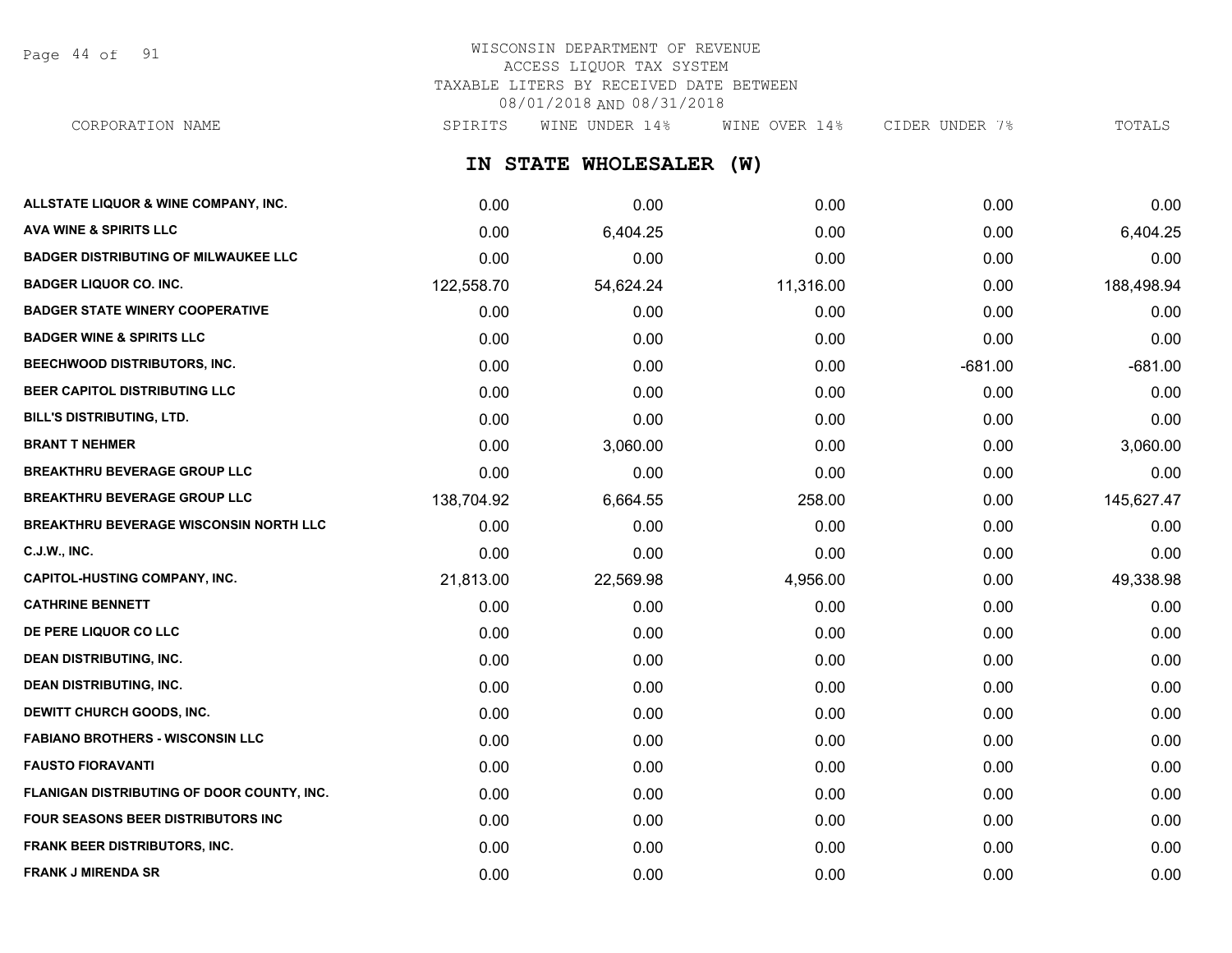## WISCONSIN DEPARTMENT OF REVENUE

#### ACCESS LIQUOR TAX SYSTEM

TAXABLE LITERS BY RECEIVED DATE BETWEEN

| CORPORATION NAME                                 | SPIRITS   | WINE UNDER 14% | WINE OVER 14% | CIDER UNDER 7% | TOTALS      |
|--------------------------------------------------|-----------|----------------|---------------|----------------|-------------|
| <b>FRANK LIQUOR COMPANY, INC.</b>                | 22,717.52 | 18,990.71      | 0.00          | 0.00           | 41,708.23   |
| FRANK LIQUORS OF LA CROSSE, INC.                 | 0.00      | 0.00           | 0.00          | 0.00           | 0.00        |
| <b>GASPARD INC</b>                               | 0.00      | 0.00           | 0.00          | 0.00           | 0.00        |
| <b>GENERAL BEER DISTRIBUTORS CO.</b>             | 0.00      | 0.00           | 0.00          | 0.00           | 0.00        |
| <b>GENERAL BEER DISTRIBUTORS CO. - MILWAUKEE</b> | 0.00      | 0.00           | 0.00          | 0.00           | 0.00        |
| <b>GENERAL BEER-NORTHEAST INC</b>                | 0.00      | 0.00           | 0.00          | 0.00           | 0.00        |
| <b>GENERAL BEER-NORTHEAST INC</b>                | 0.00      | 0.00           | 0.00          | 0.00           | 0.00        |
| <b>GENERAL BEER-NORTHWEST, INC.</b>              | 0.00      | 0.00           | 0.00          | 0.00           | 0.00        |
| GENERAL BEER-NORTHWEST, INC.                     | 0.00      | 0.00           | 0.00          | 0.00           | 0.00        |
| <b>GENERAL BEVERAGE SALES CO.</b>                | 0.00      | 1,260.00       | 9,135.00      | 0.00           | 10,395.00   |
| <b>GENERAL BEVERAGE SALES CO. -- OSHKOSH</b>     | 0.00      | 9,882.00       | 0.00          | 0.00           | 9,882.00    |
| <b>GENERAL BEVERAGE SALES CO.-MILWAUKEE</b>      | 0.00      | 22,680.00      | 0.00          | 0.00           | 22,680.00   |
| <b>GIUSEPPE GAGLIANELLO</b>                      | 0.00      | 0.00           | 0.00          | 0.00           | 0.00        |
| <b>GLORIA R RAGSDALE</b>                         | 0.00      | 0.00           | 0.00          | 0.00           | 0.00        |
| <b>HENDRICKS BEVERAGE, INC.</b>                  | 0.00      | 0.00           | 0.00          | 0.00           | 0.00        |
| <b>IRL, INCORPORATED</b>                         | 0.00      | 0.00           | 0.00          | 0.00           | 0.00        |
| <b>JACQUES VIEAU, INC.</b>                       | 0.00      | 0.00           | 0.00          | 0.00           | 0.00        |
| <b>JANDRAIN RELIGIOUS SUPPLY, INC.</b>           | 0.00      | 0.00           | 0.00          | 0.00           | 0.00        |
| <b>JANSEN INTERNATIONAL LLC</b>                  | 0.00      | 5,098.50       | 1,192.50      | 0.00           | 6,291.00    |
| <b>JAW PROPERTIES LLC</b>                        | 0.00      | 0.00           | 0.00          | 0.00           | 0.00        |
| <b>JOHN J COLLETTI</b>                           | 0.00      | $-2,002.30$    | $-45.00$      | 0.00           | $-2,047.30$ |
| JOHNSON BROTHERS OF WISCONSIN INC                | 15,780.00 | $-975.00$      | $-333.48$     | 0.00           | 14,471.52   |
| <b>JONATHAN H STOLP</b>                          | 0.00      | 0.00           | 0.00          | 0.00           | 0.00        |
| <b>JONATHON LODUCA</b>                           | 0.00      | 0.00           | 0.00          | 0.00           | 0.00        |
| <b>JOSEPH A TRYGAR</b>                           | 0.00      | 0.00           | 0.00          | 0.00           | 0.00        |
| <b>JOYVINE LLC</b>                               | 0.00      | 0.00           | 0.00          | 0.00           | 0.00        |
| <b>KAY BEER DISTRIBUTING, INC.</b>               | 0.00      | 0.00           | 0.00          | 0.00           | 0.00        |
| LA CROSSE BEVERAGE LLC                           | 0.00      | 0.00           | 0.00          | 0.00           | 0.00        |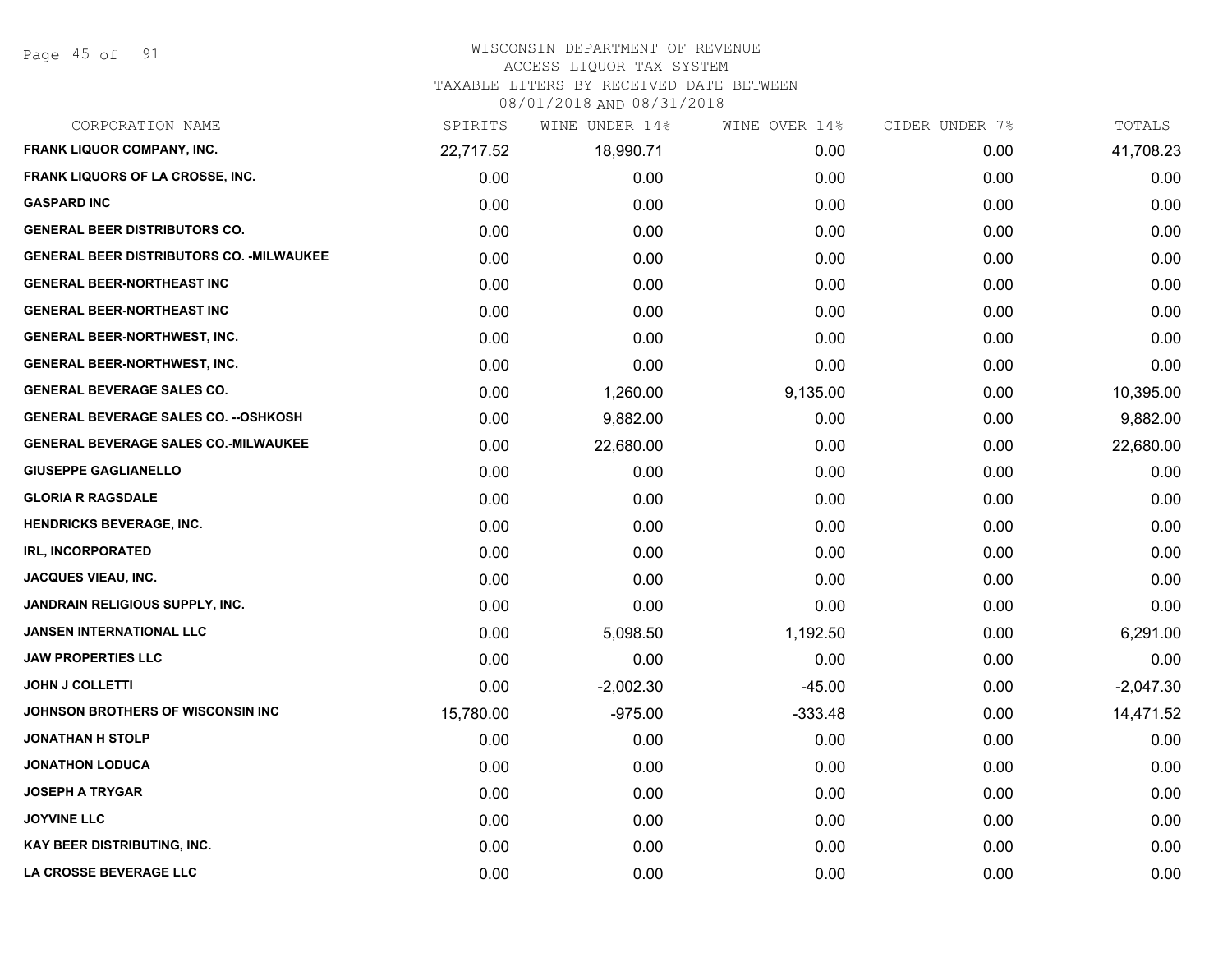Page 46 of 91

#### WISCONSIN DEPARTMENT OF REVENUE ACCESS LIQUOR TAX SYSTEM

TAXABLE LITERS BY RECEIVED DATE BETWEEN

| CORPORATION NAME                        | SPIRITS   | WINE UNDER 14% | WINE OVER 14% | CIDER UNDER 7% | TOTALS        |
|-----------------------------------------|-----------|----------------|---------------|----------------|---------------|
| <b>LARRY'S DISTRIBUTING CO., INC.</b>   | 0.00      | 0.00           | 0.00          | 0.00           | 0.00          |
| LEE BEVERAGE OF WISCONSIN LLC           | 0.00      | 0.00           | 0.00          | 0.00           | 0.00          |
| LEE BEVERAGE OF WISCONSIN LLC           | 0.00      | 0.00           | 0.00          | 0.00           | 0.00          |
| LEE BEVERAGE-CIDERS WINES & SPIRITS LLC | 0.00      | 0.00           | 0.00          | 0.00           | 0.00          |
| <b>L'EFT BANK WINE COMPANY LIMITED</b>  | 0.00      | 35,307.80      | 126.00        | 0.00           | 35,433.80     |
| LETRAH INTERNATIONAL CORPORATION        | 0.00      | 0.00           | 0.00          | 0.00           | 0.00          |
| LO DUCA BROS., INC.                     | 0.00      | 9,441.00       | 0.00          | 0.00           | 9,441.00      |
| <b>LORI SCOTT</b>                       | 0.00      | 0.00           | 0.00          | 0.00           | 0.00          |
| <b>LOS ALTOS AGAVE DISTRIBUTOR INC</b>  | 0.00      | 0.00           | 0.00          | 0.00           | 0.00          |
| <b>LOVINO LLC</b>                       | 0.00      | 0.00           | 0.00          | 0.00           | 0.00          |
| <b>LYNDA MALMBERG</b>                   | 0.00      | 0.00           | 0.00          | 0.00           | 0.00          |
| <b>M SHIRAZ LLC</b>                     | 0.00      | 0.00           | 0.00          | 0.00           | 0.00          |
| <b>MARCO BRUZZI</b>                     | 0.00      | 0.00           | 0.00          | 0.00           | 0.00          |
| <b>MICCA HUTCHINS</b>                   | 0.00      | 0.00           | 0.00          | 0.00           | 0.00          |
| <b>MICHAEL G ANSAY</b>                  | 0.00      | 325.00         | 0.00          | 717.80         | 1,042.80      |
| MIDWEST SALES & SERVICE, INC.           | 0.00      | 0.00           | 0.00          | 0.00           | 0.00          |
| <b>NOELKE DISTRIBUTORS, INC.</b>        | 0.00      | 0.00           | 0.00          | 0.00           | 0.00          |
| <b>NORTHWEST BEVERAGES, INC.</b>        | 0.00      | 0.00           | 0.00          | 0.00           | 0.00          |
| <b>NOUVEAU VENTURES LLC</b>             | $-78.73$  | 2,939.00       | 387.00        | 0.00           | 3,247.27      |
| OTT SCHWEITZER DISTRIBUTORSHIP, INC.    | 0.00      | 0.00           | 0.00          | 0.00           | 0.00          |
| <b>PARK RIDGE DISTRIBUTING, INC.</b>    | $-254.00$ | 0.00           | $-160.00$     | $-12,703.37$   | $-13, 117.37$ |
| PEHLER DISTRIBUTING, INC.               | 0.00      | 0.00           | 0.00          | 0.00           | 0.00          |
| PHILLIPS DISTRIBUTING CORPORATION       | 11,877.00 | 0.00           | 0.00          | 0.00           | 11,877.00     |
| PHILLIPS WINE COMPANY                   | 0.00      | 0.00           | 0.00          | 0.00           | 0.00          |
| PHILLY'S PREMIUM BEVERAGES LLC          | 0.00      | 0.00           | 0.00          | 0.00           | 0.00          |
| <b>PURE WINE WISCONSIN INC</b>          | 0.00      | 0.00           | 0.00          | 0.00           | 0.00          |
| <b>PURPLE FEET WINES, LLC</b>           | 0.00      | 0.00           | 0.00          | 0.00           | 0.00          |
| <b>PVD ENTERPRISES LLC</b>              | 0.00      | 0.00           | 0.00          | 0.00           | 0.00          |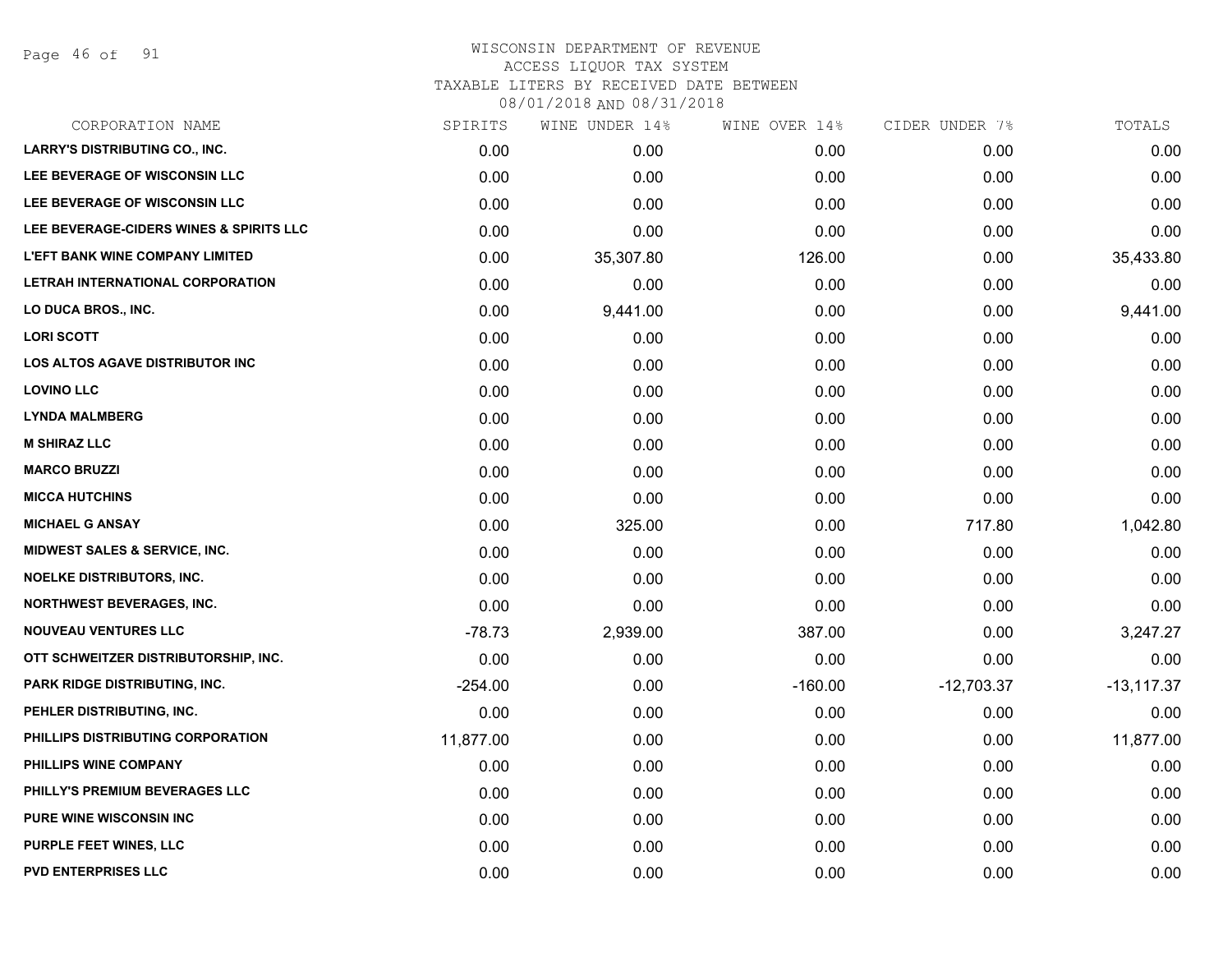Page 47 of 91

| CORPORATION NAME                        | SPIRITS    | WINE UNDER 14% | WINE OVER 14% | CIDER UNDER 7% | TOTALS     |
|-----------------------------------------|------------|----------------|---------------|----------------|------------|
| RATAS WHOLESALE LIQUOR COMPANY          | 0.00       | 0.00           | 0.00          | 0.00           | 0.00       |
| S. & S. DISTRIBUTING, INC.              | 0.00       | 0.00           | 0.00          | 0.00           | 0.00       |
| S. & S. DISTRIBUTING, INC.              | 0.00       | 0.00           | 0.00          | 0.00           | 0.00       |
| <b>SALIM M SHAMMO</b>                   | 0.00       | 0.00           | 0.00          | 0.00           | 0.00       |
| SARATOGA LIQUOR CO., INC.               | 0.00       | 0.00           | 0.00          | 0.00           | 0.00       |
| <b>SMALL LOT WINE WI, INC.</b>          | 0.00       | 0.00           | $-27.00$      | 0.00           | $-27.00$   |
| <b>SP3 LLC</b>                          | 0.00       | 0.00           | 0.00          | 0.00           | 0.00       |
| <b>SQUARE ROOT LLC</b>                  | 0.00       | 0.00           | 0.00          | 0.00           | 0.00       |
| <b>SUPERIOR BEVERAGES LLC</b>           | 0.00       | 0.00           | 0.00          | $-39.07$       | $-39.07$   |
| <b>THOMAS PROBST</b>                    | 0.00       | 0.00           | 0.00          | 0.00           | 0.00       |
| <b>TIMOTHY REILLY SR</b>                | 0.00       | 0.00           | 0.00          | 0.00           | 0.00       |
| TJ INTERNATIONAL LTD                    | 0.00       | 0.00           | 0.00          | 0.00           | 0.00       |
| <b>TORI-VERDI GROUP LLC</b>             | 0.00       | 0.00           | 0.00          | 0.00           | 0.00       |
| TRANSNATIONAL ENTERPRISES, INCORPORATED | 0.00       | 0.00           | 0.00          | 0.00           | 0.00       |
| TRIANGLE DISTRIBUTING COMPANY, INC.     | 0.00       | 0.00           | 0.00          | 0.00           | 0.00       |
| <b>TRI-MART COMPANY LLC</b>             | 0.00       | 0.00           | 0.00          | 0.00           | 0.00       |
| <b>VINO VERITAS, LTD.</b>               | 0.00       | 3,645.00       | 139.50        | 0.00           | 3,784.50   |
| <b>WDI LLC</b>                          | 0.00       | 0.00           | 0.00          | 0.00           | 0.00       |
| <b>WDI LLC</b>                          | 0.00       | 0.00           | 0.00          | 0.00           | 0.00       |
| <b>WISCONSIN DISTRIBUTORS EAST LLC</b>  | 0.00       | 0.00           | 0.00          | 0.00           | 0.00       |
| <b>WISCONSIN DISTRIBUTORS NORTH LLC</b> | 0.00       | 0.00           | 0.00          | 0.00           | 0.00       |
| <b>WISCONSIN DISTRIBUTORS SOUTH LLC</b> | 0.00       | 0.00           | 0.00          | 0.00           | 0.00       |
| <b>WISCONSIN WINERY CO-OP</b>           | 0.00       | 0.00           | 0.00          | 0.00           | 0.00       |
| <b>WOODFIELD DISTRIBUTION LLC</b>       | 0.00       | 0.00           | 0.00          | 0.00           | 0.00       |
| ZASTROW THE BEER MAN, INC.              | 0.00       | 0.00           | 0.00          | 0.00           | 0.00       |
| TOTAL LITERS FOR 8/31/2018              | 333,118.41 | 199,914.73     | 26,944.52     | $-12,705.64$   | 547,272.02 |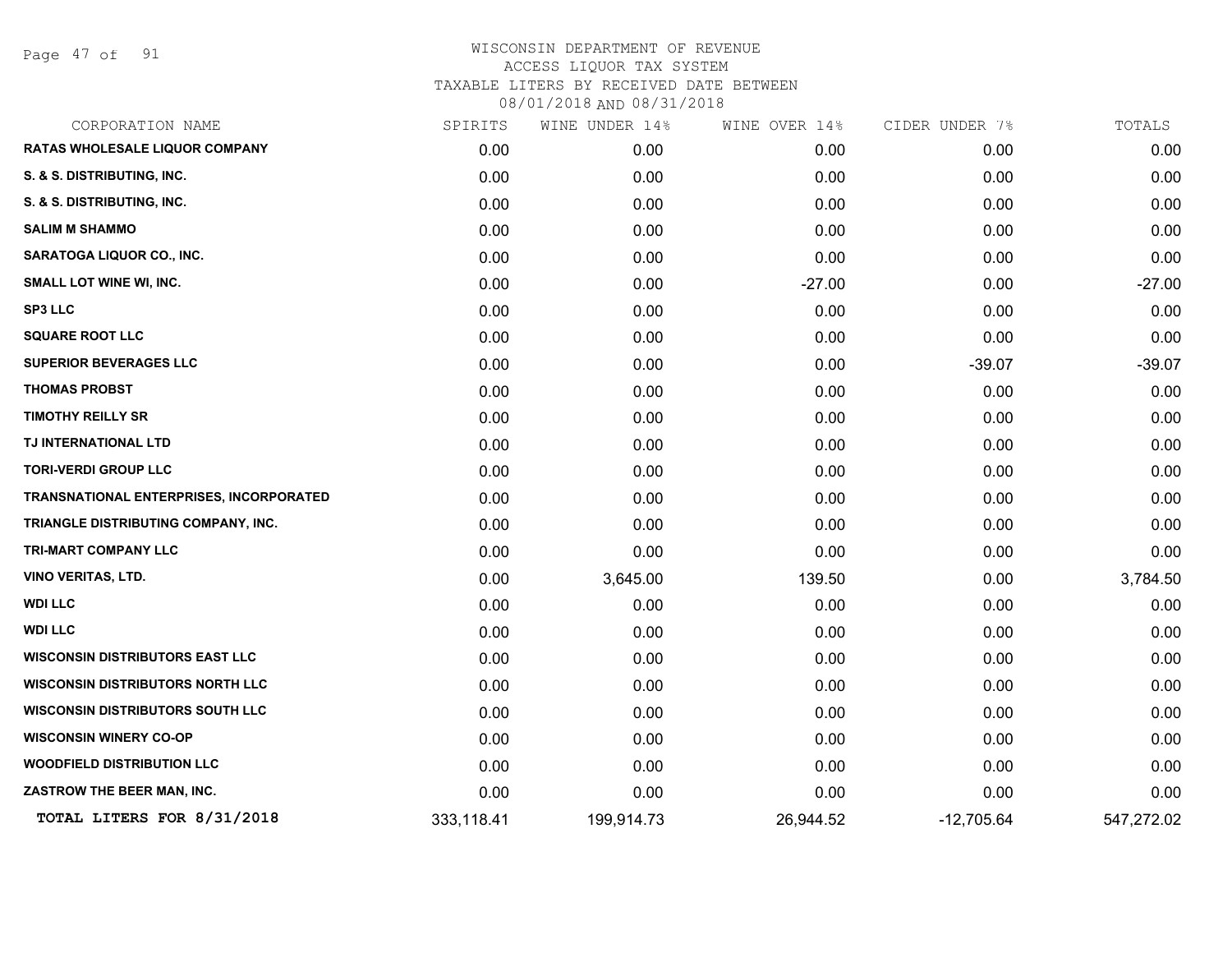Page 48 of 91

## WISCONSIN DEPARTMENT OF REVENUE ACCESS LIQUOR TAX SYSTEM TAXABLE LITERS BY RECEIVED DATE BETWEEN 08/01/2018 AND 08/31/2018

**IN STATE MANUFACTURER (WM) 45TH PARALLEL SPIRITS, LLC** 0.00 0.00 0.00 0.00 0.00 **ACE ETHANOL, LLC** 0.00 0.00 0.00 0.00 0.00 **AEPPELTREOW INC** 54.02 0.00 0.00 0.00 54.02 **ANGRY SPIRITS DISTILLING LLC** 0.00 0.00 0.00 0.00 0.00 **B & E DISTILLERY INC.** 0.00 0.00 0.00 0.00 0.00 **BRIAN SAMMONS** 6.000 6.000 6.000 6.000 6.000 6.000 6.000 6.000 6.000 6.000 437.27 **C & N CORPORATION** 3,706.47 0.00 0.00 0.00 3,706.47 **CENTRAL STANDARD LLC** 6,067.24 0.00 0.00 0.00 6,067.24 **CENTRAL TIME DISTILLERY AND WINERY, INC.** 0.00 0.00 0.00 0.00 0.00 **CHIPPEWA RIVER DISTILLERY AND BREWERY LLC**  $127.53$  0.00 0.00 0.00 0.00 0.00 0.00 0.00 127.53 **CLOVER MEADOW LLC** 75.71 0.00 0.00 0.00 75.71 **COPPER CROW DISTILLERY LLC** 227.24 0.00 0.00 0.00 0.00 0.00 0.00 227.24 **DANCING GOAT DISTILLERY, LLC** 0.00 0.00 0.00 0.00 0.00 **DEATH'S DOOR DISTILLERY LLC** 2,577.01 0.00 0.00 0.00 2,577.01 **DENNIS E ERB** 0.00 0.00 0.00 0.00 0.00 CORPORATION NAME SPIRITS WINE UNDER 14% WINE OVER 14% CIDER UNDER 7% TOTALS

**DISTILLERY PARTNERS, LLC** 981.74 0.00 0.00 0.00 981.74 **DRIFTLESS GLEN DISTILLERY LLC** 3,718.24 0.00 0.00 0.00 3,718.24 **EMCO CHEMICAL DISTRIBUTORS, INC.** 0.00 0.00 0.00 0.00 0.00 **GLOBAL UNIVERSAL SRL** 0.00 0.00 0.00 0.00 0.00 **GRANT J VAN DRIEST** 0.00 0.00 0.00 0.00 0.00 **GREAT LAKES DISTILLERY LLC** 1,678.48 0.00 0.00 0.00 1,678.48 **HENDRICKS FAMILY DISTILLERY LLC** 1,331.59 0.00 0.00 0.00 1,331.59 **HICKORY VIEW DISTILLERY LLC** 1.014.75 0.00 0.00 0.00 0.00 0.00 0.00 0.00 1.014.75 **ISAAC SHOWAKI** 0.00 0.00 0.00 30,734.27 30,734.27 **JAMES PLOETZ** 0.00 0.00 0.00 0.00 0.00 **JKLM DISTILLING PARTNERS LLC** 0.00 0.00 0.00 0.00 0.00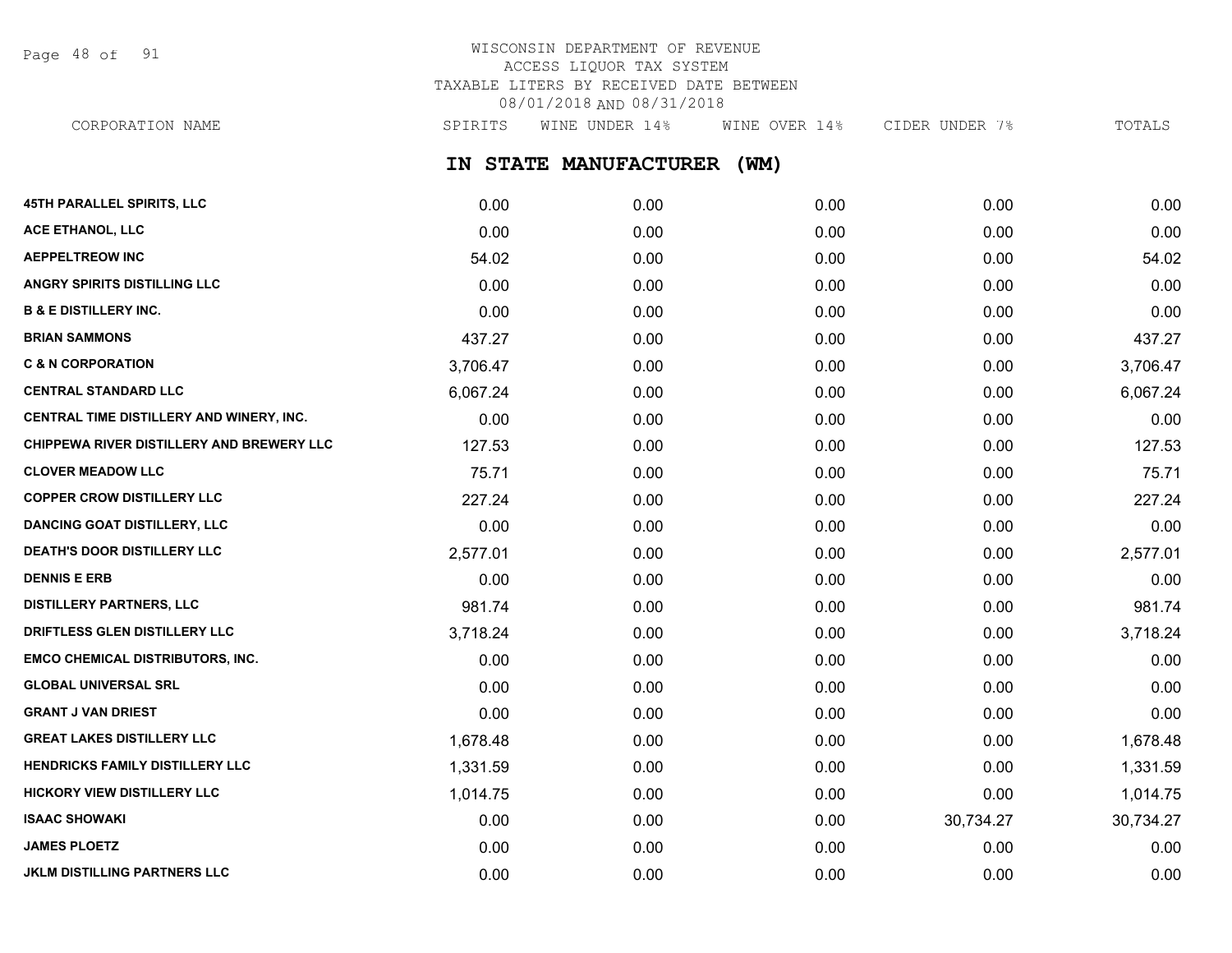Page 49 of 91

| CORPORATION NAME                             | SPIRITS   | WINE UNDER 14% | WINE OVER 14% | CIDER UNDER 7% | TOTALS     |
|----------------------------------------------|-----------|----------------|---------------|----------------|------------|
| <b>JOSEPH RETZER III</b>                     | 296.28    | 0.00           | 0.00          | 0.00           | 296.28     |
| LA CROSSE DISTILLING COMPANY, LLC            | 0.00      | 0.00           | 0.00          | 0.00           | 0.00       |
| <b>MATTHEW RICK</b>                          | 0.00      | 0.00           | 0.00          | 0.00           | 0.00       |
| <b>MEISENBURG BREWING AND DISTILLING LLC</b> | 0.00      | 0.00           | 0.00          | 0.00           | 0.00       |
| <b>MILLERCOORS LLC</b>                       | 0.00      | 0.00           | 0.00          | 43,408.47      | 43,408.47  |
| <b>NATHAN G GREENAWALT</b>                   | 897.00    | 58.67          | 0.00          | 0.00           | 955.67     |
| <b>NORTHERN WATERS DISTILLERY LLC</b>        | 1,322.62  | 0.00           | 0.00          | 0.00           | 1,322.62   |
| PERLICK DISTILLERY, LLC                      | 270.01    | 0.00           | 0.00          | 0.00           | 270.01     |
| <b>RIVER BEND VINEYARD &amp; WINERY LLC</b>  | 0.00      | 0.00           | 0.00          | 0.00           | 0.00       |
| <b>SENSIENT FLAVORS LLC</b>                  | 0.00      | 0.00           | 0.00          | 0.00           | 0.00       |
| <b>ST CROIX SPIRITS LLC</b>                  | 0.00      | 0.00           | 0.00          | 0.00           | 0.00       |
| STATE LINE DISTILLERY, LLC                   | 747.01    | 0.00           | 0.00          | 0.00           | 747.01     |
| <b>SUGAR RIVER DISTILLERY INC</b>            | 0.00      | 0.00           | 0.00          | 0.00           | 0.00       |
| THE NORTH WOODS DISTILLERY LLC               | 391.49    | 0.00           | 0.00          | 0.00           | 391.49     |
| <b>TWO TALL GUYS LLC</b>                     | 251.99    | 0.00           | 0.00          | 0.00           | 251.99     |
| <b>WHITE WINTER WINERY INC.</b>              | 18.28     | 0.00           | 0.00          | 0.00           | 18.28      |
| <b>WOLLERSHEIM WINERY, INC.</b>              | 1,187.97  | 31.49          | 0.00          | 0.00           | 1,219.46   |
| YAHARA BAY DISTILLERS, INC.                  | 7,585.99  | 9.01           | 0.00          | 0.00           | 7,595.00   |
| TOTAL LITERS FOR 8/31/2018                   | 34,965.93 | 99.17          | 0.00          | 74,142.74      | 109,207.84 |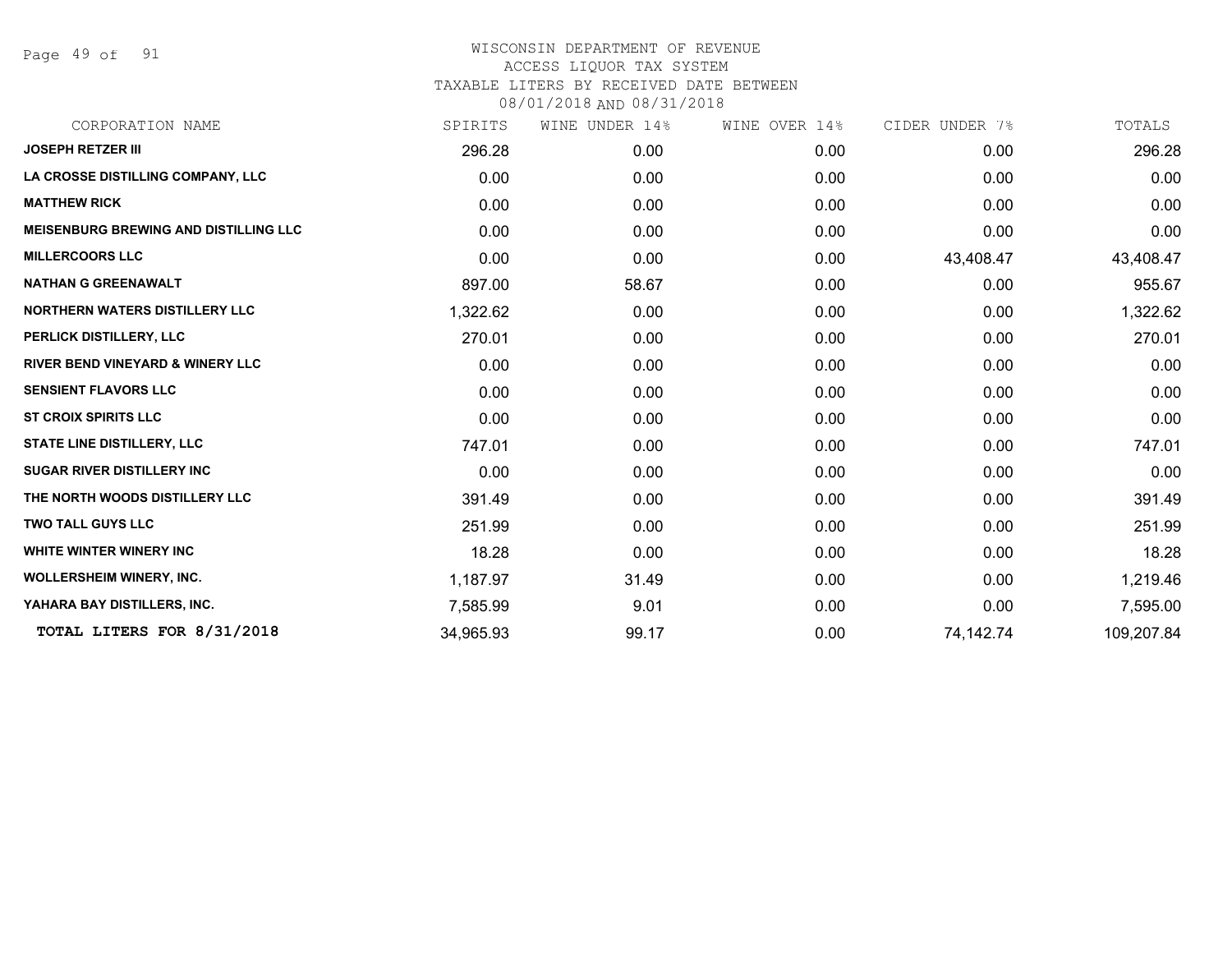Page 50 of 91

# WISCONSIN DEPARTMENT OF REVENUE ACCESS LIQUOR TAX SYSTEM TAXABLE LITERS BY RECEIVED DATE BETWEEN 08/01/2018 AND 08/31/2018

CORPORATION NAME SPIRITS WINE UNDER 14% WINE OVER 14% CIDER UNDER 7% TOTALS

**IN STATE RECTIFIER (WR)**

| <b>45TH PARALLEL SPIRITS, LLC</b>            | 3,711.50     | 0.00      | 0.00 | 0.00 | 3,711.50     |
|----------------------------------------------|--------------|-----------|------|------|--------------|
| <b>ARTYS</b>                                 | 9,400.09     | 0.00      | 0.00 | 0.00 | 9,400.09     |
| <b>CITY BREWING COMPANY, LLC</b>             | $-93,672.81$ | 0.00      | 0.00 | 0.00 | $-93,672.81$ |
| <b>DANCING GOAT DISTILLERY, LLC</b>          | 0.00         | 0.00      | 0.00 | 0.00 | 0.00         |
| <b>DISTILLERY PARTNERS, LLC</b>              | 0.00         | 0.00      | 0.00 | 0.00 | 0.00         |
| <b>GALLOWAY COMPANY</b>                      | 0.00         | 0.00      | 0.00 | 0.00 | 0.00         |
| <b>GLOBAL UNIVERSAL SRL</b>                  | 0.00         | 0.00      | 0.00 | 0.00 | 0.00         |
| <b>GREAT LAKES DISTILLERY LLC</b>            | 0.00         | 0.00      | 0.00 | 0.00 | 0.00         |
| HENRY FARMS PRAIRIE SPIRITS LLC              | 0.00         | 0.00      | 0.00 | 0.00 | 0.00         |
| <b>KELLY M YOCOM</b>                         | 0.00         | 0.00      | 0.00 | 0.00 | 0.00         |
| <b>MEISENBURG BREWING AND DISTILLING LLC</b> | 0.00         | 0.00      | 0.00 | 0.00 | 0.00         |
| <b>MIDWEST CUSTOM BOTTLING LLC</b>           | 5,927.41     | 18,431.41 | 0.00 | 0.00 | 24,358.82    |
| <b>NATHAN G GREENAWALT</b>                   | 0.00         | 0.00      | 0.00 | 0.00 | 0.00         |
| YAHARA BAY DISTILLERS, INC.                  | 0.00         | 0.00      | 0.00 | 0.00 | 0.00         |
| YAHARA BAY DISTILLERS, INC.                  | 0.00         | 0.00      | 0.00 | 0.00 | 0.00         |
| TOTAL LITERS FOR 8/31/2018                   | $-74,633.81$ | 18,431.41 | 0.00 | 0.00 | $-56,202.40$ |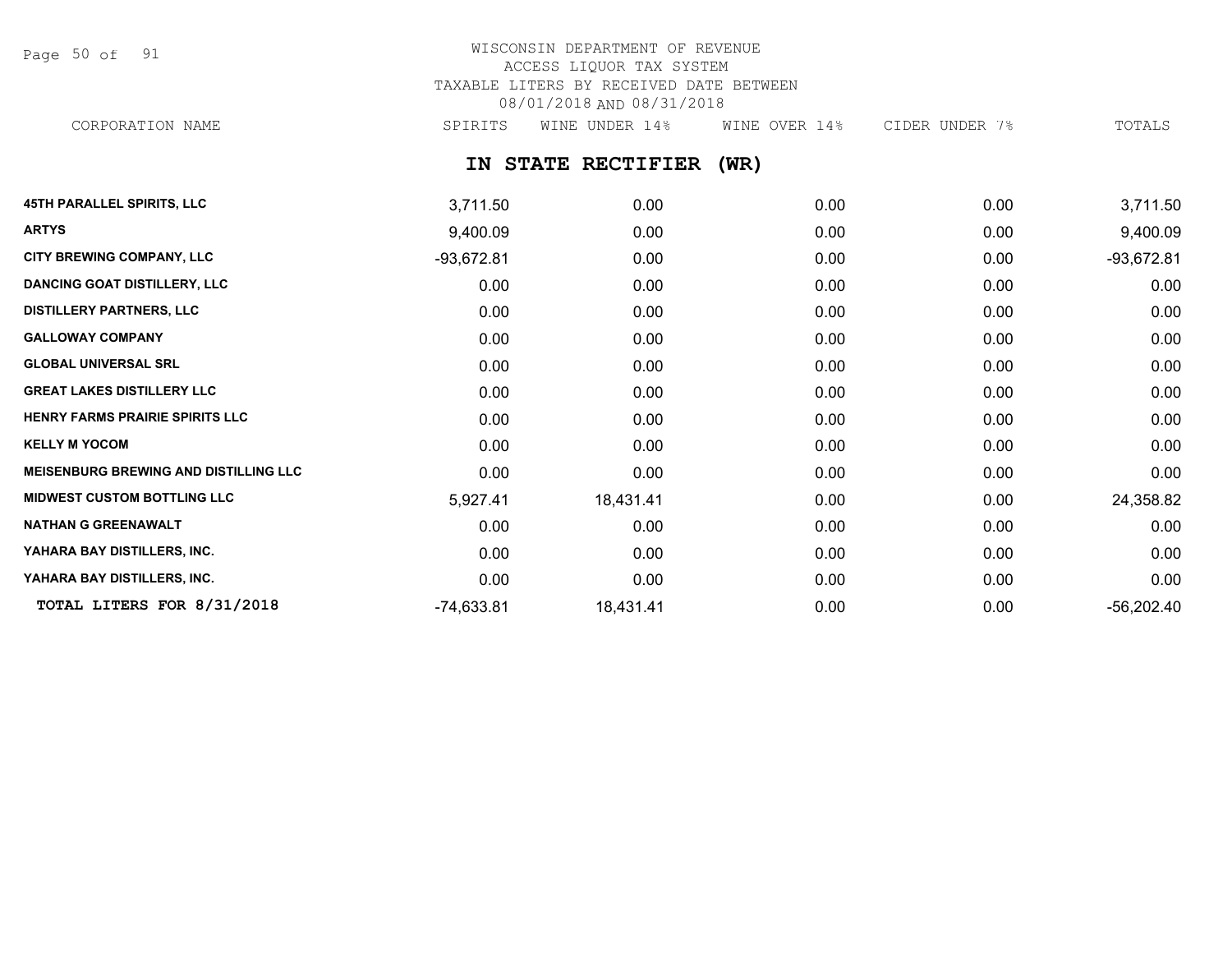Page 51 of 91

# WISCONSIN DEPARTMENT OF REVENUE ACCESS LIQUOR TAX SYSTEM TAXABLE LITERS BY RECEIVED DATE BETWEEN 08/01/2018 AND 08/31/2018

CORPORATION NAME SPIRITS WINE UNDER 14% WINE OVER 14% CIDER UNDER 7% TOTALS

**IN STATE WINERY (WWI)**

| <b>AEPPELTREOW INC</b>                  | 0.00 | 127.19    | 27.25  | 4,377.59 | 4,532.03  |
|-----------------------------------------|------|-----------|--------|----------|-----------|
| <b>AMANDA STEFL</b>                     | 0.00 | 829.68    | 0.00   | 0.00     | 829.68    |
| <b>BADGER STATE BREWING COMPANY LLC</b> | 0.00 | 0.00      | 0.00   | 0.00     | 0.00      |
| <b>BARABOO BLUFF WINERY, LLC</b>        | 0.00 | 2,701.83  | 0.00   | 0.00     | 2,701.83  |
| <b>BAYFIELD WINERY, LTD.</b>            | 0.00 | 2,428.49  | 0.00   | 0.00     | 2,428.49  |
| <b>BELLEVINEZ LLC</b>                   | 0.00 | 1,116.69  | 0.00   | 0.00     | 1,116.69  |
| <b>BLIND HORSE WINERY LLC</b>           | 0.00 | 0.00      | 0.00   | 0.00     | 0.00      |
| <b>BOTHAM VINEYARDS, INC.</b>           | 0.00 | 3,845.97  | 0.00   | 0.00     | 3,845.97  |
| <b>BRANCHES WINERY LLC</b>              | 0.00 | 0.00      | 0.00   | 0.00     | 0.00      |
| <b>BRIAN C LOKRANTZ</b>                 | 0.00 | 0.00      | 0.00   | 0.00     | 0.00      |
| <b>BRIGADOON FARM &amp; WINERY LLC</b>  | 0.00 | 522.76    | 0.00   | 0.00     | 522.76    |
| <b>C &amp; N CORPORATION</b>            | 0.00 | 37,972.10 | 292.50 | 2,609.96 | 40,874.56 |
| CHATEAU ST CROIX WINERY & VINEYARD LLC  | 0.00 | 697.50    | 116.97 | 0.00     | 814.47    |
| <b>CHERYL JOHNSON</b>                   | 0.00 | 0.00      | 0.00   | 0.00     | 0.00      |
| <b>CIDER HOUSE OF WISCONSIN LLC</b>     | 0.00 | 0.00      | 0.00   | 0.00     | 0.00      |
| <b>CLAY JAR HOLDINGS LLC</b>            | 0.00 | 306.01    | 108.26 | 0.00     | 414.27    |
| <b>CLOVER MEADOW LLC</b>                | 0.00 | 0.00      | 0.00   | 0.00     | 0.00      |
| <b>COLLEEN M BOS</b>                    | 0.00 | 292.16    | 0.00   | 0.00     | 292.16    |
| <b>CRAIG FLETCHER</b>                   | 0.00 | 0.00      | 0.00   | 0.00     | 0.00      |
| <b>DANIEL J KOEPKE</b>                  | 0.00 | 0.00      | 0.00   | 0.00     | 0.00      |
| <b>DANZINGER VINEYARDS LLC</b>          | 0.00 | 0.00      | 0.00   | 0.00     | 0.00      |
| <b>DAVID F MAHER</b>                    | 0.00 | 0.00      | 0.00   | 0.00     | 0.00      |
| <b>DEAN L BAUMGARTEN</b>                | 0.00 | 0.00      | 0.00   | 0.00     | 0.00      |
| <b>DIANA HOBSON</b>                     | 0.00 | 0.00      | 0.00   | 0.00     | 0.00      |
| <b>DRUMLIN RIDGE WINERY LLC</b>         | 0.00 | 0.00      | 0.00   | 0.00     | 0.00      |
| <b>EDWARD J RINK</b>                    | 0.00 | 18.02     | 0.00   | 0.00     | 18.02     |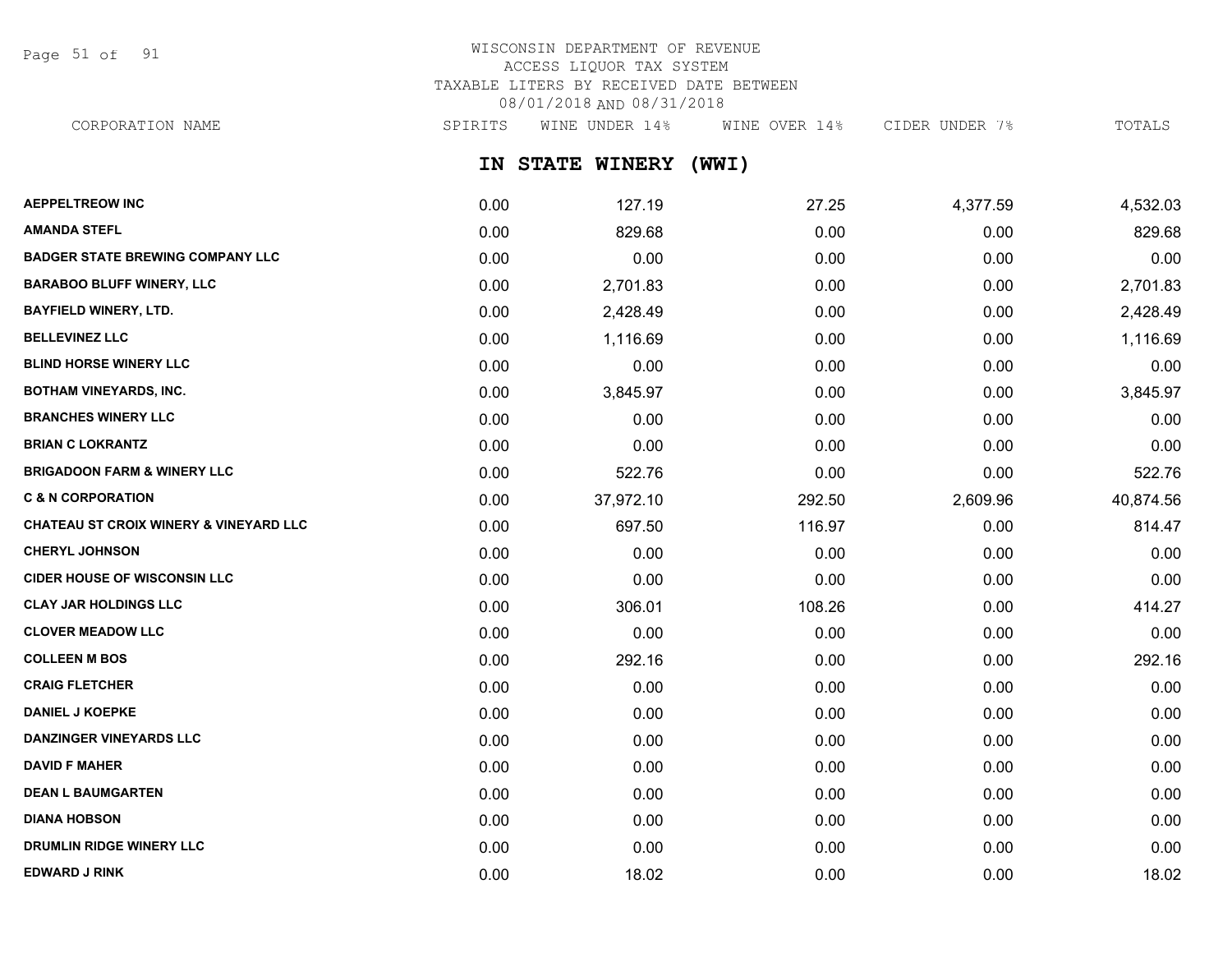Page 52 of 91

## WISCONSIN DEPARTMENT OF REVENUE

#### ACCESS LIQUOR TAX SYSTEM

TAXABLE LITERS BY RECEIVED DATE BETWEEN

| CORPORATION NAME                     | SPIRITS | WINE UNDER 14% | WINE OVER 14% | CIDER UNDER 7% | TOTALS    |
|--------------------------------------|---------|----------------|---------------|----------------|-----------|
| <b>ELISABETH W KLEIN</b>             | 0.00    | 984.20         | 0.00          | 170.34         | 1,154.54  |
| <b>FAWN CREEK WINERY LLC</b>         | 0.00    | 12,611.19      | 0.00          | 0.00           | 12,611.19 |
| <b>FERMENTING CELLARS LLC</b>        | 0.00    | 525.00         | 17.60         | 0.00           | 542.60    |
| FISHER KING WINERY, LLC              | 0.00    | 1,324.89       | 0.00          | 0.00           | 1,324.89  |
| <b>FRESAR INC</b>                    | 0.00    | 45.42          | 0.00          | 0.00           | 45.42     |
| FRUIT OF THE WOODS WINE CELLAR, INC. | 0.00    | 15,414.01      | 62.99         | 0.00           | 15,477.00 |
| <b>HALF KRAKT LLC</b>                | 0.00    | 0.00           | 0.00          | 0.00           | 0.00      |
| <b>HALF MOON HILL LLC</b>            | 0.00    | 79.72          | 0.00          | 94.86          | 174.58    |
| <b>HARALD TOMESCH</b>                | 0.00    | 0.00           | 0.00          | 0.00           | 0.00      |
| <b>HARBOR RIDGE WINERY INC.</b>      | 0.00    | 8,694.91       | 0.00          | 0.00           | 8,694.91  |
| <b>HAYWARD LAKES WINERY, LLC</b>     | 0.00    | 0.00           | 0.00          | 0.00           | 0.00      |
| <b>HERDIE BAISDEN</b>                | 0.00    | 227.12         | 0.00          | 4,877.04       | 5,104.16  |
| <b>ISLAND ORCHARD CIDER LLC</b>      | 0.00    | 0.00           | 0.00          | 0.00           | 0.00      |
| <b>JACKSON WINE LLC</b>              | 0.00    | 1,114.62       | 136.31        | 0.00           | 1,250.93  |
| <b>JAMES F HAUSER JR</b>             | 0.00    | 0.00           | 0.00          | 0.00           | 0.00      |
| <b>JAMES PLOETZ</b>                  | 0.00    | 1,198.72       | 25.47         | 0.00           | 1,224.19  |
| <b>JEFFERY BEMIS</b>                 | 0.00    | 2,430.23       | 0.00          | 0.00           | 2,430.23  |
| <b>JEFFREY L STOEGER</b>             | 0.00    | 2,110.10       | 0.00          | 0.00           | 2,110.10  |
| <b>JONATHAN DALE</b>                 | 0.00    | 0.00           | 0.00          | 0.00           | 0.00      |
| <b>JORNY'S END LLC</b>               | 0.00    | 0.00           | 0.00          | 0.00           | 0.00      |
| <b>JORNY'S END LLC</b>               | 0.00    | 1,574.07       | 0.00          | 0.00           | 1,574.07  |
| <b>JOSEPH CALLOW</b>                 | 0.00    | $-400.50$      | 0.00          | 0.00           | $-400.50$ |
| <b>JOSEPH CALLOW</b>                 | 0.00    | 21,948.75      | 0.00          | 2,358.30       | 24,307.05 |
| <b>JOSEPH STALLER</b>                | 0.00    | 0.00           | 0.00          | 0.00           | 0.00      |
| <b>JOSEPH WYNIMKO</b>                | 0.00    | 535.60         | 0.00          | 0.00           | 535.60    |
| <b>JULIE A ANDRZEJCZAK</b>           | 0.00    | 82.52          | 0.00          | 0.00           | 82.52     |
| <b>KEVIN BEHNKE</b>                  | 0.00    | 187.49         | 0.00          | 0.00           | 187.49    |
| <b>LAKE NOKOMIS CRANBERRIES INC</b>  | 0.00    | 4,653.05       | 0.00          | 0.00           | 4,653.05  |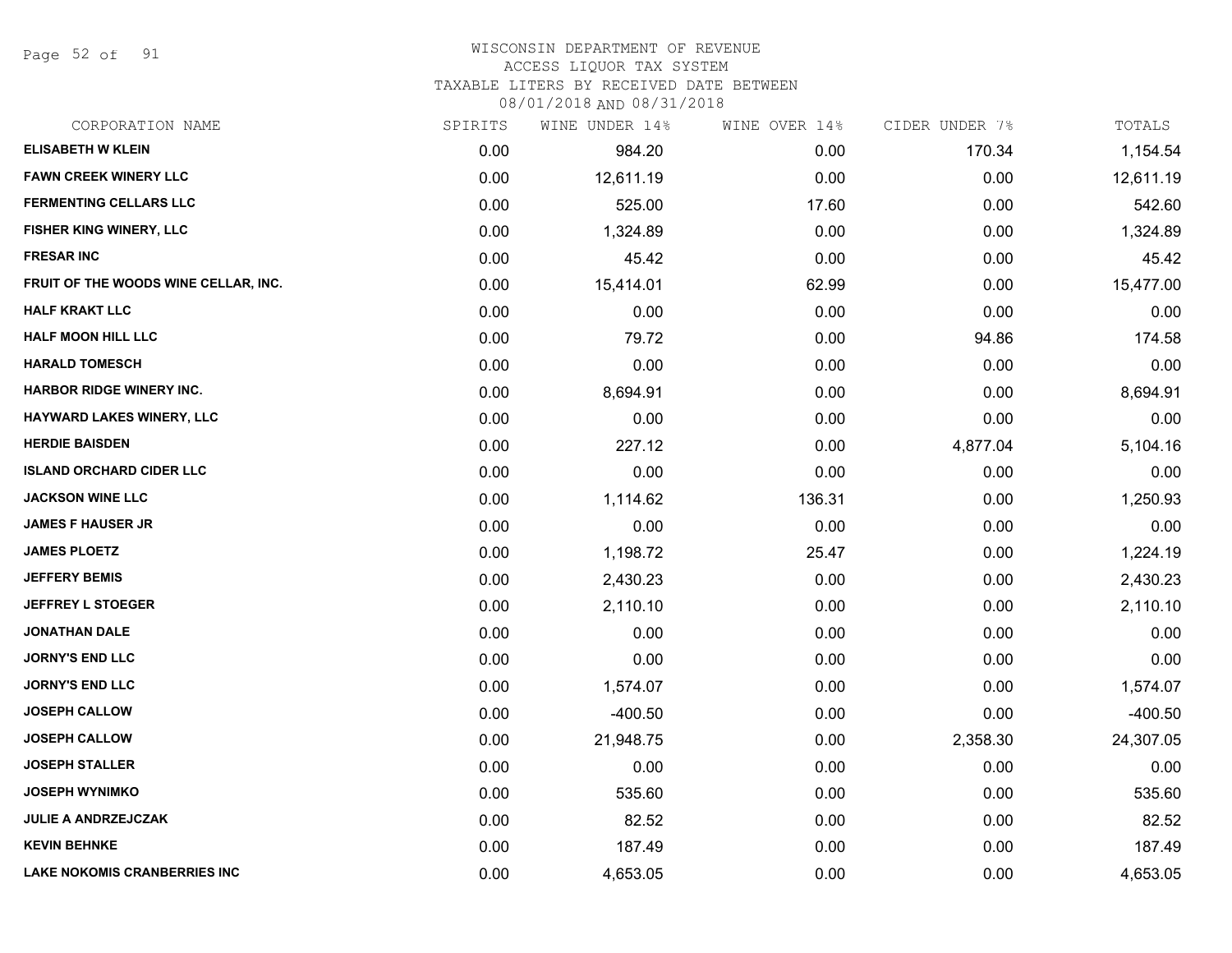Page 53 of 91

# WISCONSIN DEPARTMENT OF REVENUE

## ACCESS LIQUOR TAX SYSTEM

TAXABLE LITERS BY RECEIVED DATE BETWEEN

| CORPORATION NAME                               | SPIRITS | WINE UNDER 14% | WINE OVER 14% | CIDER UNDER 7% | TOTALS    |
|------------------------------------------------|---------|----------------|---------------|----------------|-----------|
| <b>LANDTA WINES LLC</b>                        | 0.00    | 976.63         | 0.00          | 0.00           | 976.63    |
| <b>LARSON &amp; LARSON</b>                     | 0.00    | 1,076.34       | 0.00          | 0.00           | 1,076.34  |
| <b>LAUTENBACH'S ORCHARD COUNTRY INC</b>        | 0.00    | 11,366.87      | 755.98        | 0.00           | 12,122.85 |
| <b>LEDGESTONE ESTATE LLC</b>                   | 0.00    | 0.00           | 0.00          | 0.00           | 0.00      |
| <b>LOST ISLAND WINE LLC</b>                    | 0.00    | 1,003.51       | 0.00          | 134.46         | 1,137.97  |
| <b>LUCKY DOG WINERY</b>                        | 0.00    | 0.00           | 0.00          | 0.00           | 0.00      |
| <b>LUNCH CREEK VINEYARDS LLC</b>               | 0.00    | 0.00           | 0.00          | 0.00           | 0.00      |
| <b>MARION J WEGLARZ AND MARLYS A BOCK PTRS</b> | 0.00    | 1,614.40       | 0.00          | 0.00           | 1,614.40  |
| <b>MARTIN E SELL</b>                           | 0.00    | 0.00           | 0.00          | 0.00           | 0.00      |
| <b>MARY BELLAZZINI</b>                         | 0.00    | 0.00           | 0.00          | 0.00           | 0.00      |
| <b>MATENAER CORPORATION</b>                    | 0.00    | 0.00           | 0.00          | 0.00           | 0.00      |
| <b>MATTHEW RICK</b>                            | 0.00    | 0.00           | 0.00          | 0.00           | 0.00      |
| <b>MCILQUHAM LLC</b>                           | 0.00    | 2,430.00       | 0.00          | 0.00           | 2,430.00  |
| <b>MERSHONIAN CIDERY LLC</b>                   | 0.00    | 0.00           | 0.00          | 1,514.16       | 1,514.16  |
| <b>MILLERCOORS LLC</b>                         | 0.00    | 0.00           | 0.00          | 0.00           | 0.00      |
| <b>MILLERCOORS USA LLC</b>                     | 0.00    | 0.00           | 0.00          | 0.00           | 0.00      |
| <b>MOBCRAFT BEER INC</b>                       | 0.00    | 0.00           | 0.00          | 0.00           | 0.00      |
| <b>MUNSON BRIDGE WINERY INC</b>                | 0.00    | 0.00           | 0.00          | 0.00           | 0.00      |
| <b>MUSETTA WINERY, LLC</b>                     | 0.00    | $-78.75$       | $-6.75$       | 0.00           | $-85.50$  |
| <b>NORTHLEAF WINERY, LLC</b>                   | 0.00    | 1,674.02       | 36.00         | 0.00           | 1,710.02  |
| <b>ODILON FORD WINERY INC</b>                  | 0.00    | 0.75           | 4.88          | 0.00           | 5.63      |
| PARALLEL 44 VINEYARD & WINERY, INC.            | 0.00    | 3,618.01       | 0.00          | 0.00           | 3,618.01  |
| PARALLEL 44 VINEYARD & WINERY, INC.            | 0.00    | 6,531.75       | 0.00          | 0.00           | 6,531.75  |
| <b>PATRICK ARNDT</b>                           | 0.00    | 264.98         | 0.00          | 0.00           | 264.98    |
| <b>PAUL D ASPER</b>                            | 0.00    | 0.00           | 0.00          | 0.00           | 0.00      |
| <b>PAUL G BLOMMEL</b>                          | 0.00    | 0.00           | 0.00          | 0.00           | 0.00      |
| <b>PAUL J FRANZEN</b>                          | 0.00    | 0.00           | 0.00          | 0.00           | 0.00      |
| <b>PIEPERTK LLC</b>                            | 0.00    | 2,924.22       | 15.37         | 0.00           | 2,939.59  |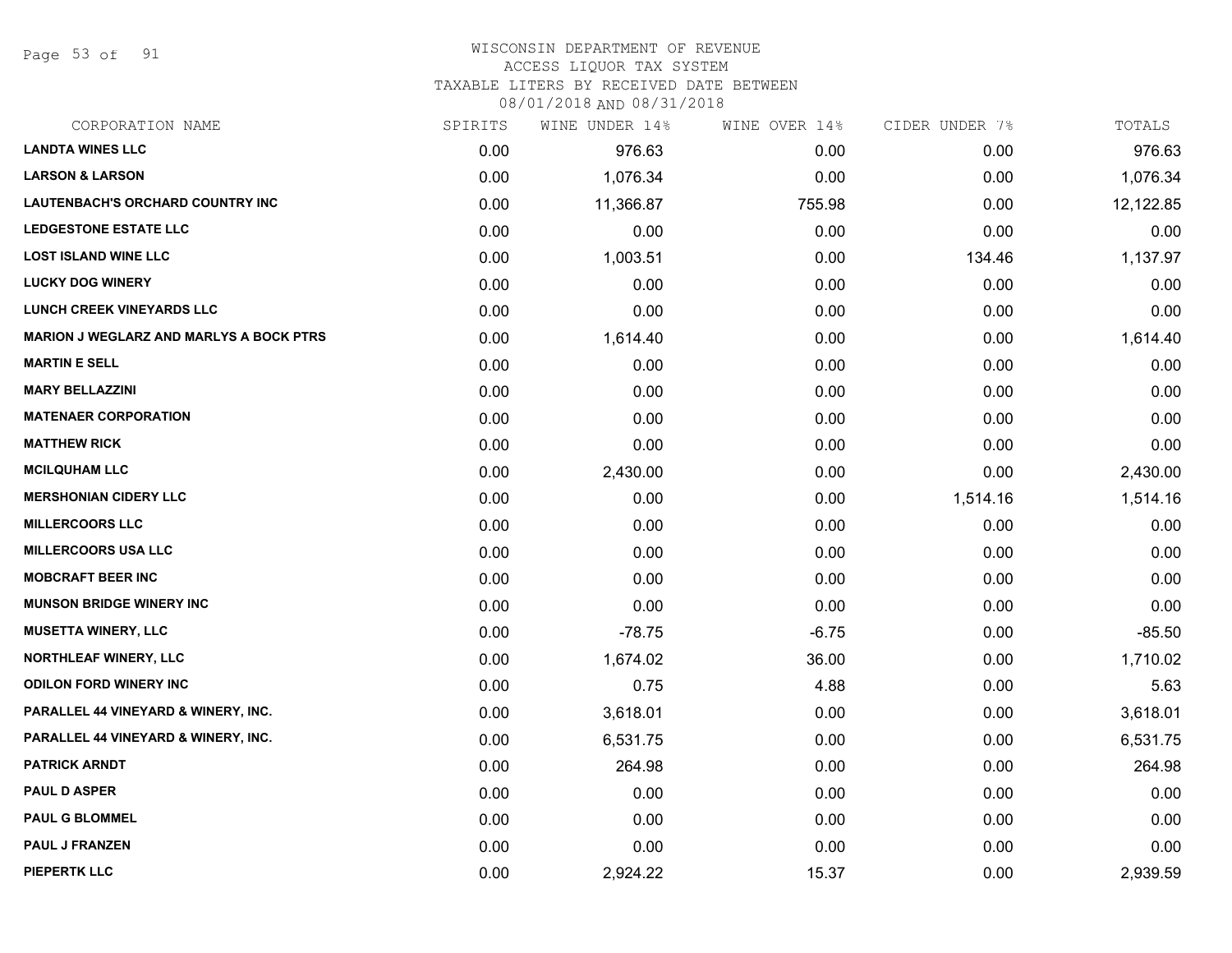Page 54 of 91

#### WISCONSIN DEPARTMENT OF REVENUE ACCESS LIQUOR TAX SYSTEM

TAXABLE LITERS BY RECEIVED DATE BETWEEN

| CORPORATION NAME                                 | SPIRITS | WINE UNDER 14% | WINE OVER 14% | CIDER UNDER 7% | TOTALS    |
|--------------------------------------------------|---------|----------------|---------------|----------------|-----------|
| <b>PRAIRIE HAWK WINERY INC</b>                   | 0.00    | 445.50         | 0.00          | 225.00         | 670.50    |
| <b>RED OAK VINEYARD INC</b>                      | 0.00    | 0.00           | 0.00          | 0.00           | 0.00      |
| <b>RIVER BEND VINEYARD &amp; WINERY LLC</b>      | 0.00    | 5,865.10       | 0.00          | 0.00           | 5,865.10  |
| <b>ROBERT BORUCKI</b>                            | 0.00    | 0.00           | 0.00          | 0.00           | 0.00      |
| <b>ROCK N WOOL WINERY LLC</b>                    | 0.00    | 870.64         | 757.08        | 0.00           | 1,627.72  |
| <b>RUSHFORD MEADERY AND WINERY LLC</b>           | 0.00    | 1,008.75       | 0.00          | 471.35         | 1,480.10  |
| <b>RYAN PRELLWITZ</b>                            | 0.00    | 0.00           | 0.00          | 0.00           | 0.00      |
| <b>SANDSTONE RIDGE VINEYARD &amp; WINERY LLC</b> | 0.00    | 492.03         | 21.96         | 0.00           | 513.99    |
| <b>SEVEN HAWKS VINEYARDS LLC</b>                 | 0.00    | 0.00           | 0.00          | 0.00           | 0.00      |
| SEVEN HAWKS VINEYARDS LLC                        | 0.00    | 0.00           | 0.00          | 0.00           | 0.00      |
| <b>SHARON L PINGEL</b>                           | 0.00    | 3.76           | 0.00          | 0.00           | 3.76      |
| <b>SHERRY HARDIE</b>                             | 0.00    | 398.25         | 0.00          | 0.00           | 398.25    |
| SIMON CREEK VINEYARD LLC                         | 0.00    | 7,028.92       | 534.01        | 0.00           | 7,562.93  |
| SINNIPEE VALLEY VINEYARD LLC                     | 0.00    | 441.00         | 0.00          | 0.00           | 441.00    |
| <b>SPB LLC</b>                                   | 0.00    | 0.00           | 0.00          | 45,297.85      | 45,297.85 |
| SPIRITS OF NORWAY VINEYARD LLC                   | 0.00    | 717.00         | 0.00          | 0.00           | 717.00    |
| <b>SPRECHER BREWING COMPANY, INC.</b>            | 0.00    | 0.00           | 0.00          | 0.00           | 0.00      |
| <b>SPURGEON VINEYARDS &amp; WINERY LLC</b>       | 0.00    | 3,249.01       | 62.84         | 0.00           | 3,311.85  |
| <b>STEPHEN M KENNEDY</b>                         | 0.00    | 1,229.88       | 0.00          | 0.00           | 1,229.88  |
| <b>STEVEN DEBAKER</b>                            | 0.00    | 0.00           | 0.00          | 0.00           | 0.00      |
| STEVEN M & JUDITH A JACOBSON LLC                 | 0.00    | 1,107.53       | 0.00          | 0.00           | 1,107.53  |
| <b>STILLMANK BREWING COMPANY</b>                 | 0.00    | 0.00           | 0.00          | 0.00           | 0.00      |
| <b>STONES THROW WINERY INC</b>                   | 0.00    | 3,622.63       | 7,862.28      | 0.00           | 11,484.91 |
| <b>SUNSET POINT WINERY LLC</b>                   | 0.00    | 1,372.09       | 53.75         | 0.00           | 1,425.84  |
| <b>TENBA RIDGE WINERY LLC</b>                    | 0.00    | 0.00           | 0.00          | 0.00           | 0.00      |
| THE RUM TREE, INC.                               | 0.00    | 0.00           | 0.00          | 0.00           | 0.00      |
| THE WINE VINEYARD LLC                            | 0.00    | 2,490.79       | 0.00          | 0.00           | 2,490.79  |
| THE WOODLAND TRAIL BEVERAGE COMPANY, INC.        | 0.00    | 473.18         | 0.00          | 0.00           | 473.18    |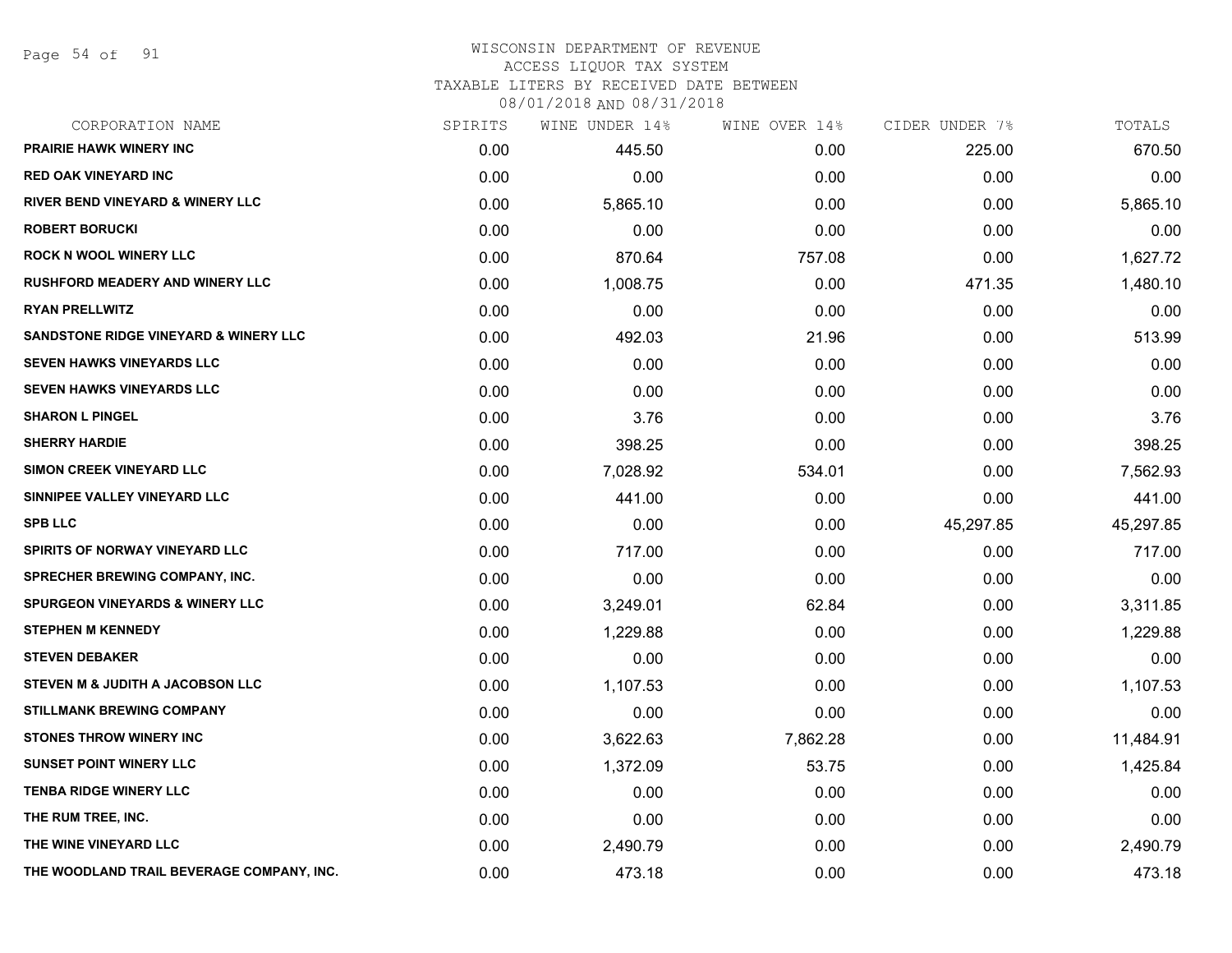Page 55 of 91

| CORPORATION NAME                                   | SPIRITS | WINE UNDER 14% | WINE OVER 14% | CIDER UNDER 7% | TOTALS     |
|----------------------------------------------------|---------|----------------|---------------|----------------|------------|
| <b>TIMOTHY D GUILD</b>                             | 0.00    | 0.00           | 0.00          | 0.00           | 0.00       |
| <b>TIMOTHY P MCDONALD</b>                          | 0.00    | 0.00           | 0.00          | 0.00           | 0.00       |
| <b>TODD KUEHL</b>                                  | 0.00    | 0.00           | 0.00          | 0.00           | 0.00       |
| <b>TOMMYS TOO HIGH WINES LLC</b>                   | 0.00    | 234.69         | 0.00          | 0.00           | 234.69     |
| <b>TROY LANDWEHR</b>                               | 0.00    | 645.99         | 75.75         | 0.00           | 721.74     |
| TWO BROTHERS WINES LLC                             | 0.00    | 1,896.71       | 0.00          | 0.00           | 1,896.71   |
| <b>UPSTREAM CIDER LLC</b>                          | 0.00    | 0.00           | 0.00          | 0.00           | 0.00       |
| VAN WYCHEN WINES INC.                              | 0.00    | 0.00           | 0.00          | 0.00           | 0.00       |
| <b>VERNON VINEYARDS LTD</b>                        | 0.00    | 1,111.77       | 0.00          | 0.00           | 1,111.77   |
| VINES TO CELLAR, INC.                              | 0.00    | 194.99         | 0.00          | 0.00           | 194.99     |
| VON KLAUS WINERY LLC                               | 0.00    | 1,354.42       | 6.81          | 0.00           | 1,361.23   |
| VON STIEHL WINERY LTD.                             | 0.00    | 0.00           | 0.00          | 0.00           | 0.00       |
| VON STIEHL WINERY LTD.                             | 0.00    | 29,118.81      | 0.00          | 0.00           | 29,118.81  |
| <b>VON STIEHL WINERY LTD.</b>                      | 0.00    | 0.00           | 0.00          | 0.00           | 0.00       |
| <b>WEST PRAIRIE WINERY LLC</b>                     | 0.00    | 21,720.17      | 0.00          | 0.00           | 21,720.17  |
| <b>WHISPERING BLUFFS VINEYARD &amp; WINERY LTD</b> | 0.00    | 825.00         | 26.25         | 0.00           | 851.25     |
| <b>WHISPERING WINDS WINERY LLC</b>                 | 0.00    | 287.69         | 0.00          | 0.00           | 287.69     |
| <b>WHITE BEAR SPIRITS LLC</b>                      | 0.00    | 248.71         | 0.00          | 0.00           | 248.71     |
| <b>WHITE WINTER WINERY INC</b>                     | 0.00    | 330.68         | 0.00          | 0.00           | 330.68     |
| <b>WILLIAM F BLUHM</b>                             | 0.00    | 6,548.03       | 80.16         | 0.00           | 6,628.19   |
| <b>WINEMAKER'S DAUGHTER LLC</b>                    | 0.00    | 0.00           | 0.00          | 0.00           | 0.00       |
| <b>WINESITTER BREWHOUSE LLC</b>                    | 0.00    | 295.45         | 0.00          | 0.00           | 295.45     |
| WOLLERSHEIM WINERY, INC.                           | 0.00    | 6,929.18       | 523.48        | 0.00           | 7,452.66   |
| <b>WOLLERSHEIM WINERY, INC.</b>                    | 0.00    | 42,892.03      | 1,036.48      | 0.00           | 43,928.51  |
| TOTAL LITERS FOR 8/31/2018                         | 0.00    | 305,052.62     | 12,633.68     | 62,130.91      | 379,817.21 |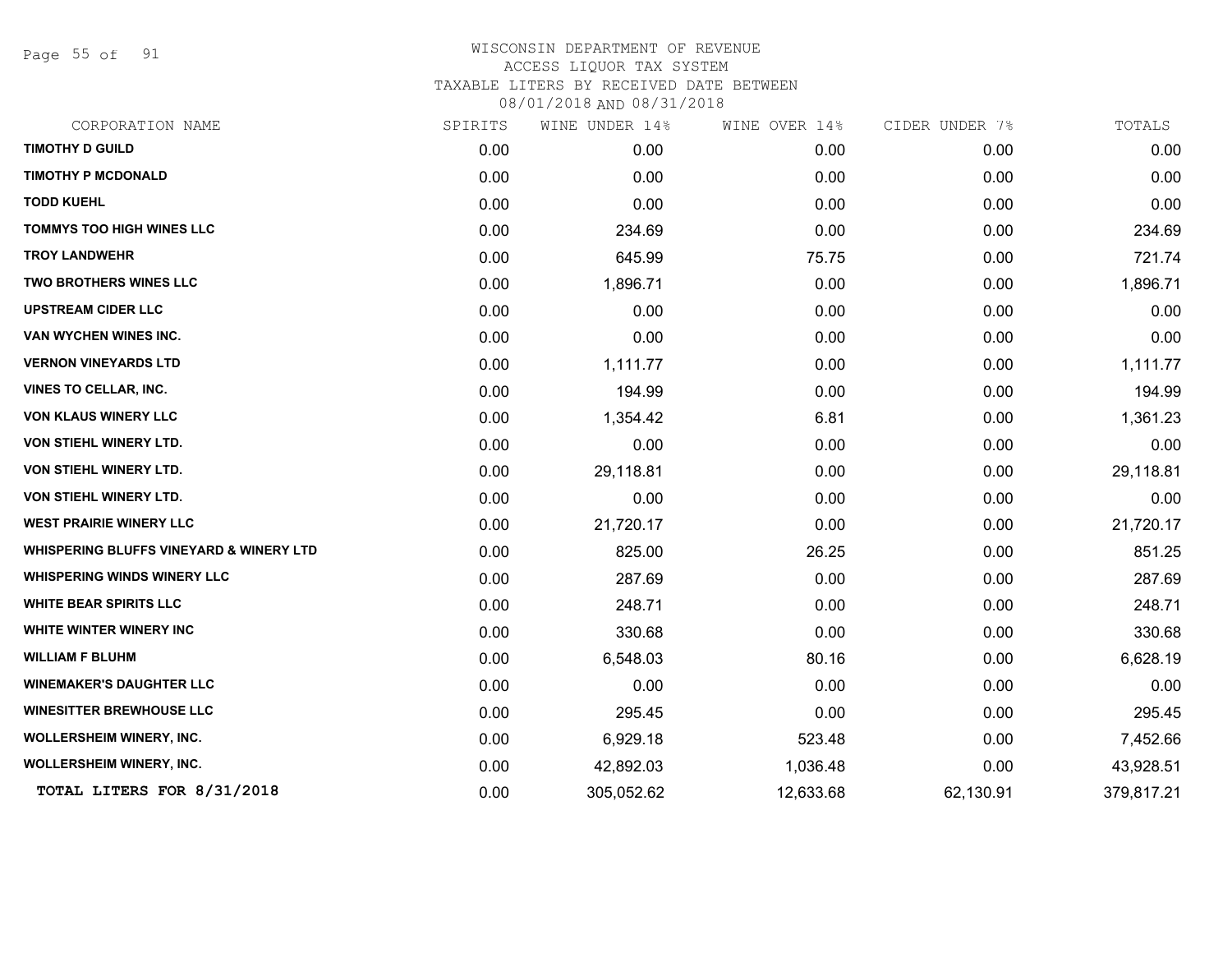Page 56 of 91

## WISCONSIN DEPARTMENT OF REVENUE ACCESS LIQUOR TAX SYSTEM TAXABLE LITERS BY RECEIVED DATE BETWEEN 08/01/2018 AND 08/31/2018

**WINE DIRECT SHIPPER (WDS) 1-800 WINESHOP.COM INC** 0.00 0.00 0.00 0.00 0.00 **2HAWK, LLC** 0.00 0.00 0.00 0.00 0.00 **7 & 8 LLC** 0.00 0.00 0.00 0.00 0.00 CORPORATION NAME SPIRITS WINE UNDER 14% WINE OVER 14% CIDER UNDER 7% TOTALS

**A DONKEY AND GOAT LLC** 0.00 57.75 0.00 0.00 57.75 **A TO Z WINEWORKS LLC** 0.00 0.00 0.00 0.00 0.00 **A W DIRECT LLC** 0.00 0.00 0.00 0.00 0.00 **ABACELA VINEYARDS & WINERY INC** 0.00 0.00 0.00 0.00 0.00 **ABEJA LLC** 0.00 0.00 0.00 0.00 0.00 **ABREU VINEYARDS INC** 0.00 0.00 0.00 0.00 0.00 **AC VIN CO LLC** 0.00 0.00 0.00 0.00 0.00 **ACCOLADE WINES NORTH AMERICA INC** 0.00 0.00 0.00 0.00 0.00 **ACORN ALEGRIA WINERY** 0.00 0.00 0.00 0.00 0.00 **ADAMS WINERY LLC** 0.00 0.00 0.00 0.00 0.00 **ADELAIDA CELLARS INC** 0.00 0.00 0.00 0.00 0.00 **ADELSHEIM VINEYARD LLC** 0.00 0.00 0.00 0.00 0.00 **ADLER DEUTSCH VINEYARD LLC** 0.00 0.00 0.00 0.00 0.00 **AGATE RIDGE VINEYARD LLC** 0.00 0.00 0.00 0.00 0.00 **AH WINES INC** 0.00 0.00 0.00 0.00 0.00 **AKA WINES LLC** 0.00 0.00 0.00 0.00 0.00 **ALEJANDRO BULGHERONI ESTATE LLC** 0.00 0.00 0.00 0.00 0.00 **ALEXANDER P OXMAN** 0.00 0.00 0.00 0.00 0.00 **ALEXANDRIA NICOLE CELLARS LLC** 0.00 0.00 0.00 0.00 0.00 **ALOFT WINES LLC** 0.00 0.00 0.00 0.00 0.00

**ALPHA & OMEGA WINERY LLC**  $\begin{array}{ccc} 0.00 & 0.00 & 0.00 & 0.00 & 0.00 & 0.00 \end{array}$ **ALTAMURA WINERY INC** 0.00 0.00 0.00 0.00 0.00 **ALVAREZ VINEYARDS LLC** 0.00 0.00 0.00 0.00 0.00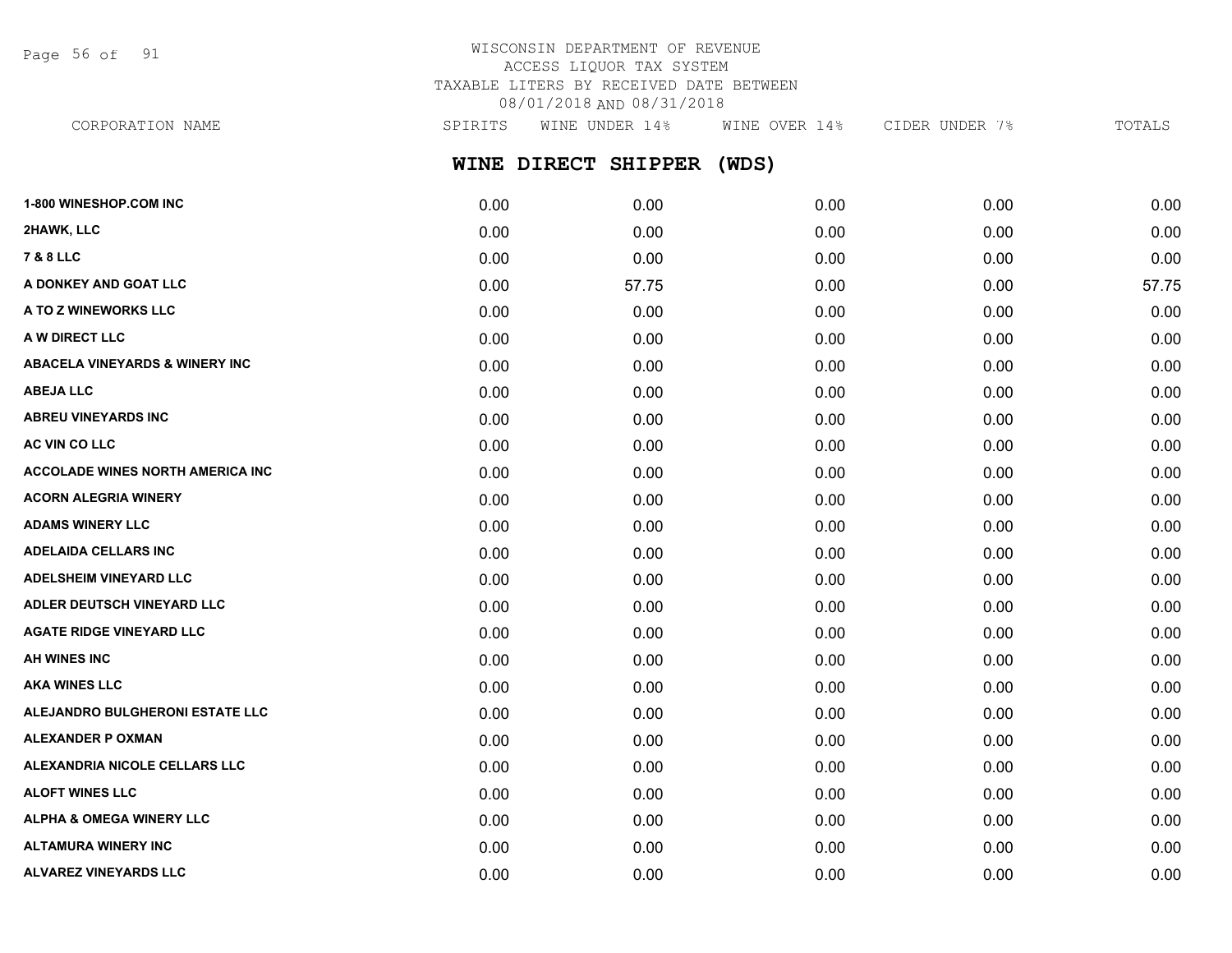Page 57 of 91

| CORPORATION NAME                        | SPIRITS | WINE UNDER 14% | WINE OVER 14% | CIDER UNDER 7% | TOTALS |
|-----------------------------------------|---------|----------------|---------------|----------------|--------|
| <b>AMANDA STEFL</b>                     | 0.00    | 0.00           | 0.00          | 0.00           | 0.00   |
| AMAPOLA CREEK VINEYARDS & WINERY        | 0.00    | 0.00           | 0.00          | 0.00           | 0.00   |
| <b>AMAVI CELLARS LLC</b>                | 0.00    | 0.00           | 0.00          | 0.00           | 0.00   |
| <b>AMERICAN VINTNERS LLC</b>            | 0.00    | 0.00           | 0.00          | 0.00           | 0.00   |
| AMERICAN WINE TRADE INC                 | 0.00    | 0.00           | 0.00          | 0.00           | 0.00   |
| <b>AMICI CELLARS INC</b>                | 0.00    | 0.00           | 0.00          | 0.00           | 0.00   |
| <b>AMIZETTA VINEYARDS WINERY LLC</b>    | 0.00    | 0.00           | 0.00          | 0.00           | 0.00   |
| <b>AMPELOS CELLARS INC</b>              | 0.00    | 0.00           | 0.00          | 0.00           | 0.00   |
| <b>AMUSE BOUCHE LLC</b>                 | 0.00    | 0.00           | 0.00          | 0.00           | 0.00   |
| <b>ANCIENT PEAK INC</b>                 | 0.00    | 0.00           | 0.00          | 0.00           | 0.00   |
| <b>ANDERSONS CONN VALLEY WINERY INC</b> | 0.00    | 0.00           | 0.00          | 0.00           | 0.00   |
| <b>ANDREW J CARINI</b>                  | 0.00    | 0.00           | 0.00          | 0.00           | 0.00   |
| <b>ANDREW TOW</b>                       | 0.00    | 0.00           | 0.00          | 0.00           | 0.00   |
| <b>ANIMO LP</b>                         | 0.00    | 0.00           | 0.00          | 0.00           | 0.00   |
| <b>ANOMALY VINEYARDS LLC</b>            | 0.00    | 0.00           | 0.00          | 0.00           | 0.00   |
| <b>ANTHILL FARMS LLC</b>                | 0.00    | 0.00           | 0.00          | 0.00           | 0.00   |
| <b>ANTHONY M TRUCHARD</b>               | 0.00    | 0.00           | 0.00          | 0.00           | 0.00   |
| <b>ANTHONY ROAD WINE CO INC</b>         | 0.00    | 0.00           | 0.00          | 0.00           | 0.00   |
| APPELLATION TRADING COMPANY LLC         | 0.00    | 0.00           | 0.00          | 0.00           | 0.00   |
| <b>AQUA PUMPKIN INC</b>                 | 0.00    | 0.00           | 0.00          | 0.00           | 0.00   |
| <b>ARCHANGEL INVESTMENTS LLC</b>        | 0.00    | 0.00           | 0.00          | 0.00           | 0.00   |
| <b>ARETE WINES LLC</b>                  | 0.00    | 0.00           | 0.00          | 0.00           | 0.00   |
| <b>ARIETTA INC</b>                      | 0.00    | 0.00           | 0.00          | 0.00           | 0.00   |
| <b>ARISTA WINES LLC</b>                 | 0.00    | 0.00           | 0.00          | 0.00           | 0.00   |
| ARIZONA STRONGHOLD VINEYARDS LLC        | 0.00    | 0.00           | 0.00          | 0.00           | 0.00   |
| <b>ARKENSTONE VINEYARDS LLC</b>         | 0.00    | 0.00           | 0.00          | 0.00           | 0.00   |
| <b>ARMIDA WINERY INC</b>                | 0.00    | 0.00           | 0.00          | 0.00           | 0.00   |
| <b>ARMSTRONG VINEYARDS INC</b>          | 0.00    | 0.00           | 0.00          | 0.00           | 0.00   |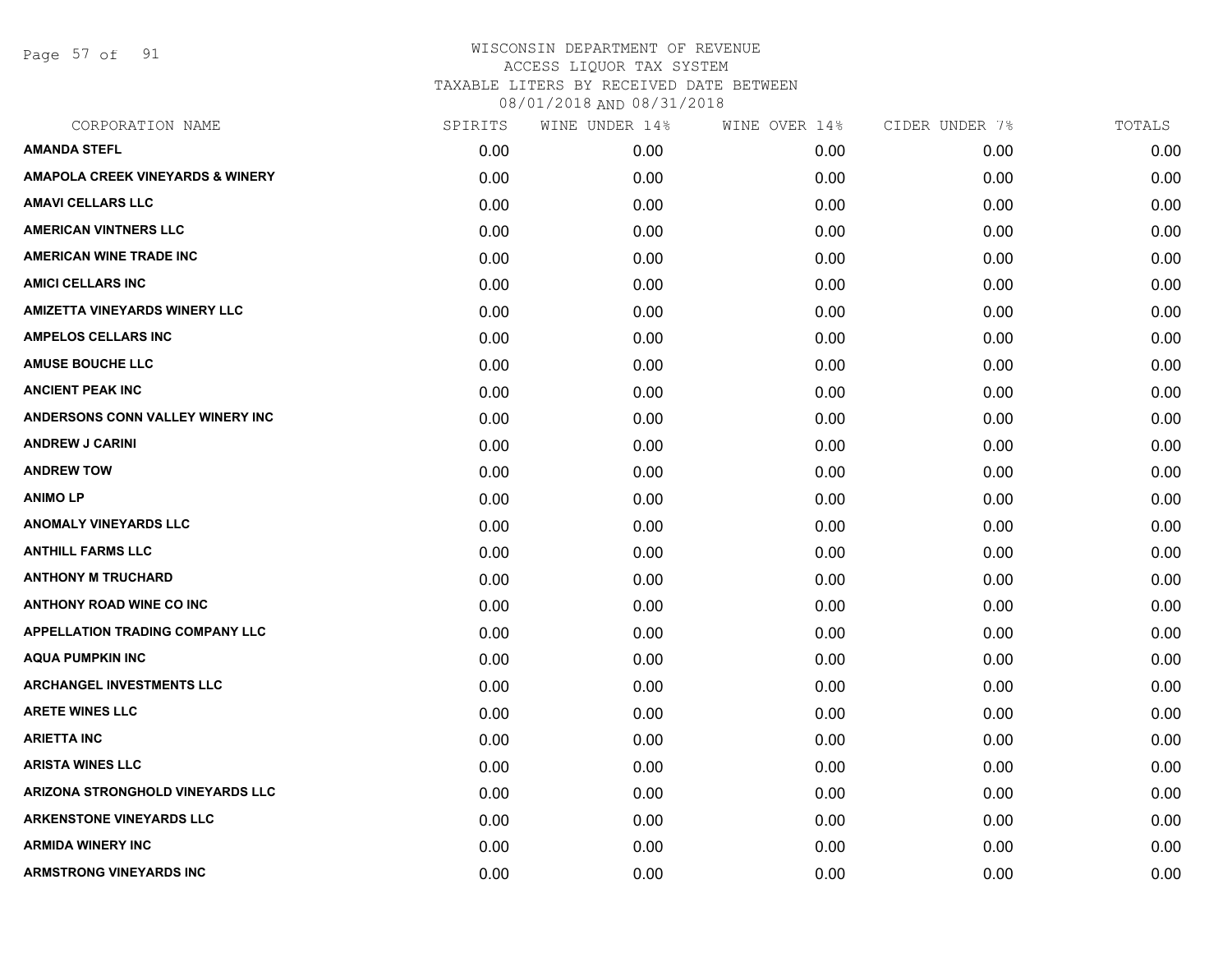Page 58 of 91

| CORPORATION NAME                       | SPIRITS | WINE UNDER 14% | WINE OVER 14% | CIDER UNDER 7% | TOTALS |
|----------------------------------------|---------|----------------|---------------|----------------|--------|
| <b>ARRINGTON VINEYARDS LLC</b>         | 0.00    | 0.00           | 0.00          | 0.00           | 0.00   |
| <b>ARTISTE MANAGEMENT CO LLC</b>       | 0.00    | 0.00           | 0.00          | 0.00           | 0.00   |
| AU BON CLIMAT LLC                      | 0.00    | 0.00           | 0.00          | 0.00           | 0.00   |
| <b>AUBERT WINEGROWING INC</b>          | 0.00    | 0.00           | 0.00          | 0.00           | 0.00   |
| <b>AUGUST BRIGGS JR INC</b>            | 0.00    | 0.00           | 0.00          | 0.00           | 0.00   |
| <b>AUSTIN NICHOLS &amp; CO INC</b>     | 0.00    | 0.00           | 0.00          | 0.00           | 0.00   |
| AVV WINERY CO LLC                      | 0.00    | 0.00           | 0.00          | 0.00           | 0.00   |
| <b>B &amp; B ORGANICS, LLC</b>         | 0.00    | 0.00           | 0.00          | 0.00           | 0.00   |
| <b>B WISE VINEYARDS LLC</b>            | 0.00    | 0.00           | 0.00          | 0.00           | 0.00   |
| <b>BADGER MOUNTAIN INC</b>             | 0.00    | 0.00           | 0.00          | 0.00           | 0.00   |
| <b>BALBOA WINERY LLC</b>               | 0.00    | 0.00           | 0.00          | 0.00           | 0.00   |
| <b>BALLENTINE VINEYARDS INC</b>        | 0.00    | 0.00           | 0.00          | 0.00           | 0.00   |
| <b>BALTIMORE BEND VINEYARD LLC</b>     | 0.00    | 0.00           | 0.00          | 0.00           | 0.00   |
| <b>BANSHEE WINES LLC</b>               | 0.00    | 0.00           | 0.00          | 0.00           | 0.00   |
| <b>BARABOO BLUFF WINERY, LLC</b>       | 0.00    | 0.00           | 0.00          | 0.00           | 0.00   |
| <b>BARGETTOS SANTA CRUZ WINERY INC</b> | 0.00    | 0.00           | 0.00          | 0.00           | 0.00   |
| <b>BARNARD GRIFFIN INC</b>             | 0.00    | 0.00           | 0.00          | 0.00           | 0.00   |
| <b>BARNETT VINEYARDS LP</b>            | 0.00    | 0.00           | 0.00          | 0.00           | 0.00   |
| <b>BATTLE FAMILY VINEYARDS LLC</b>     | 0.00    | 0.00           | 0.00          | 0.00           | 0.00   |
| <b>BAW INC</b>                         | 0.00    | 0.00           | 0.00          | 0.00           | 0.00   |
| <b>BAYFIELD WINERY, LTD.</b>           | 0.00    | 0.00           | 0.00          | 0.00           | 0.00   |
| <b>BEAUX FRERES LLC</b>                | 0.00    | 0.00           | 0.00          | 0.00           | 0.00   |
| <b>BECKER FARMS INC</b>                | 0.00    | 0.00           | 0.00          | 0.00           | 0.00   |
| <b>BEDELL NORTH FORK LLC</b>           | 0.00    | 0.00           | 0.00          | 0.00           | 0.00   |
| <b>BEHRENS AND DRINKWARD</b>           | 0.00    | 0.00           | 0.00          | 0.00           | 0.00   |
| <b>BEL VINO LLC</b>                    | 0.00    | 0.00           | 0.00          | 0.00           | 0.00   |
| <b>BELLEVINEZ LLC</b>                  | 0.00    | 0.00           | 0.00          | 0.00           | 0.00   |
| <b>BENESSERE VINEYARDS LTD</b>         | 0.00    | 0.00           | 0.00          | 0.00           | 0.00   |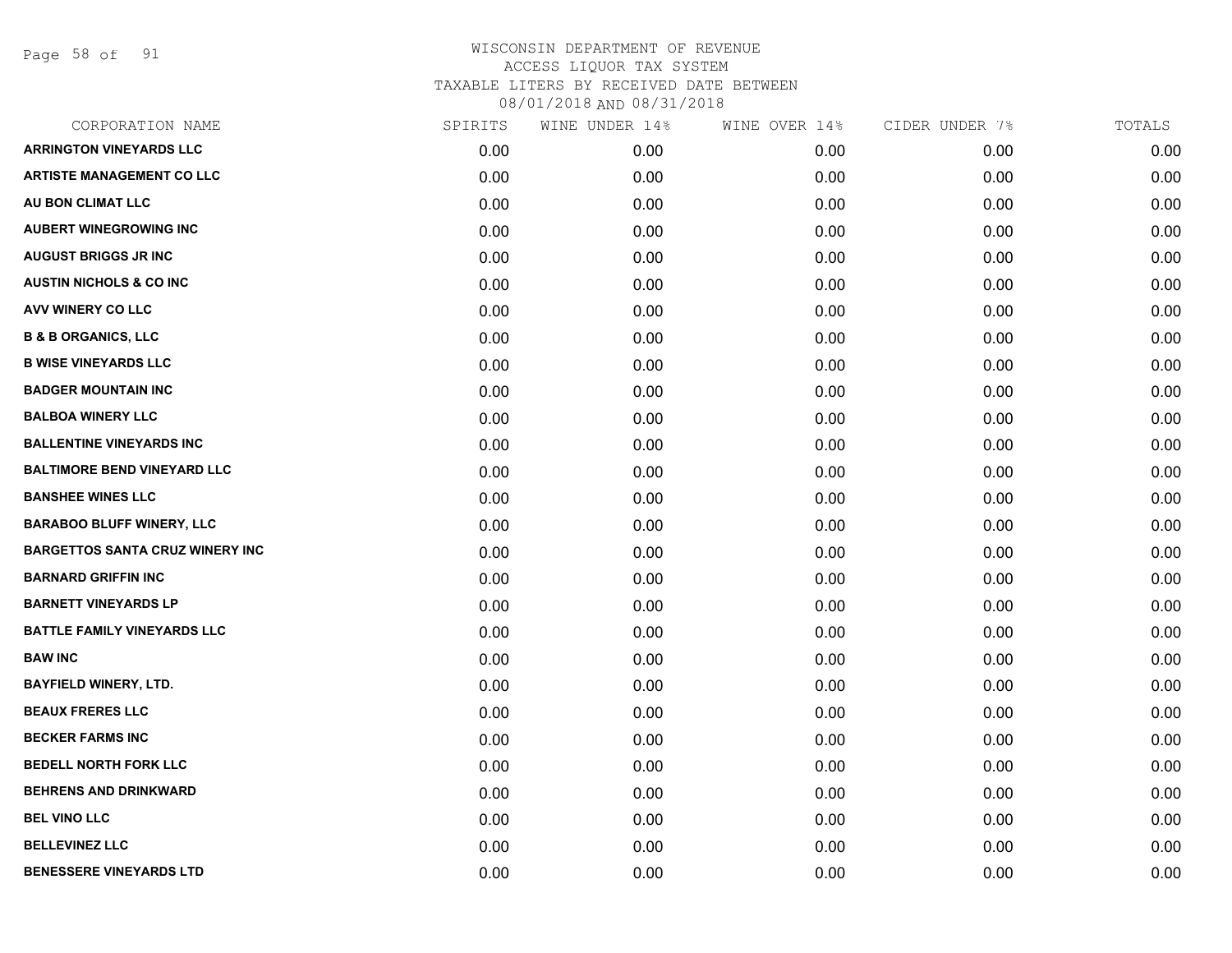Page 59 of 91

| SPIRITS | WINE UNDER 14% | WINE OVER 14% | CIDER UNDER 7% | TOTALS |
|---------|----------------|---------------|----------------|--------|
| 0.00    | 0.00           | 0.00          | 0.00           | 0.00   |
| 0.00    | 0.00           | 0.00          | 0.00           | 0.00   |
| 0.00    | 0.00           | 0.00          | 0.00           | 0.00   |
| 0.00    | 0.00           | 0.00          | 0.00           | 0.00   |
| 0.00    | 0.00           | 0.00          | 0.00           | 0.00   |
| 0.00    | 0.00           | 0.00          | 0.00           | 0.00   |
| 0.00    | 0.00           | 0.00          | 0.00           | 0.00   |
| 0.00    | 0.00           | 0.00          | 0.00           | 0.00   |
| 0.00    | 0.00           | 0.00          | 0.00           | 0.00   |
| 0.00    | 0.00           | 0.00          | 0.00           | 0.00   |
| 0.00    | 0.00           | 0.00          | 0.00           | 0.00   |
| 0.00    | 0.00           | 0.00          | 0.00           | 0.00   |
| 0.00    | 0.00           | 0.00          | 0.00           | 0.00   |
| 0.00    | 0.00           | 0.00          | 0.00           | 0.00   |
| 0.00    | 0.00           | 0.00          | 0.00           | 0.00   |
| 0.00    | 0.00           | 0.00          | 0.00           | 0.00   |
| 0.00    | 0.00           | 0.00          | 0.00           | 0.00   |
| 0.00    | 0.00           | 0.00          | 0.00           | 0.00   |
| 0.00    | 0.00           | 0.00          | 0.00           | 0.00   |
| 0.00    | 0.00           | 0.00          | 0.00           | 0.00   |
| 0.00    | 0.00           | 0.00          | 0.00           | 0.00   |
| 0.00    | 0.00           | 0.00          | 0.00           | 0.00   |
| 0.00    | 0.00           | 0.00          | 0.00           | 0.00   |
| 0.00    | 0.00           | 0.00          | 0.00           | 0.00   |
| 0.00    | 0.00           | 0.00          | 0.00           | 0.00   |
| 0.00    | 0.00           | 0.00          | 0.00           | 0.00   |
| 0.00    | 0.00           | 0.00          | 0.00           | 0.00   |
| 0.00    | 0.00           | 0.00          | 0.00           | 0.00   |
|         |                |               |                |        |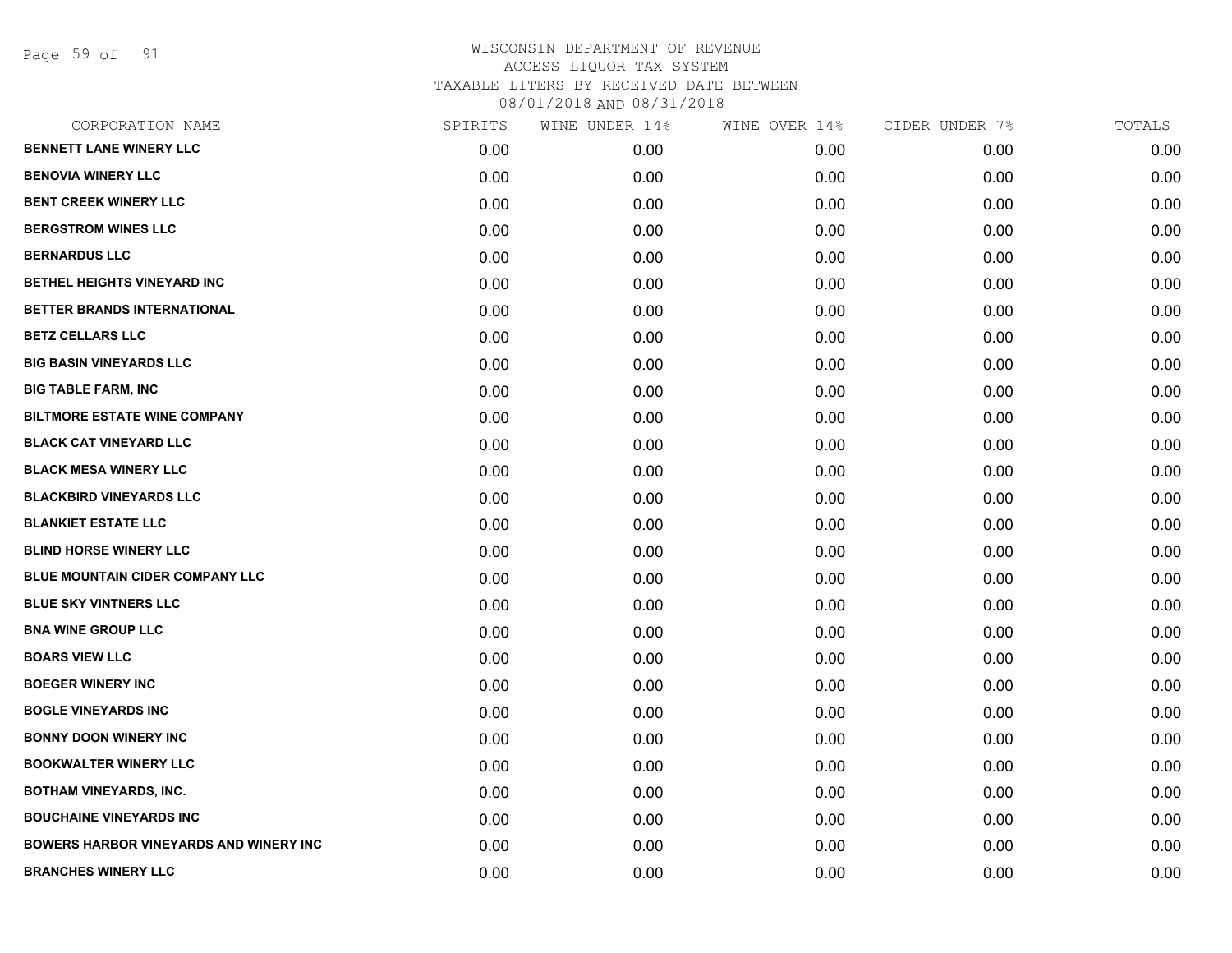Page 60 of 91

| CORPORATION NAME                       | SPIRITS | WINE UNDER 14% | WINE OVER 14% | CIDER UNDER 7% | TOTALS |
|----------------------------------------|---------|----------------|---------------|----------------|--------|
| <b>BRASSFIELD ESTATE WINERY LLC</b>    | 0.00    | 0.00           | 0.00          | 0.00           | 0.00   |
| <b>BRESSLER VINEYARDS LLC</b>          | 0.00    | 0.00           | 0.00          | 0.00           | 0.00   |
| <b>BRET LOPEZ</b>                      | 0.00    | 0.00           | 0.00          | 0.00           | 0.00   |
| <b>BRIAN CARTER CELLARS LLC</b>        | 0.00    | 0.00           | 0.00          | 0.00           | 0.00   |
| <b>BRIAN M HEATH</b>                   | 0.00    | 0.00           | 0.00          | 0.00           | 0.00   |
| <b>BRIGADOON FARM &amp; WINERY LLC</b> | 0.00    | 0.00           | 0.00          | 0.00           | 0.00   |
| <b>BRIGHT CELLARS INC</b>              | 0.00    | 0.00           | 0.00          | 0.00           | 0.00   |
| <b>BRONCO WINE COMPANY</b>             | 0.00    | 0.00           | 0.00          | 0.00           | 0.00   |
| BROWN COUNTY WINE COMPANY, INC.        | 0.00    | 0.00           | 0.00          | 0.00           | 0.00   |
| <b>BROWN ESTATE VINEYARDS LLC</b>      | 0.00    | 0.00           | 0.00          | 0.00           | 0.00   |
| <b>BRUTOCAO CELLARS LP</b>             | 0.00    | 0.00           | 0.00          | 0.00           | 0.00   |
| <b>BRYANT VINEYARDS INC</b>            | 0.00    | 0.00           | 0.00          | 0.00           | 0.00   |
| <b>BUCKLER FAMILY VINEYARDS LLC</b>    | 0.00    | 0.00           | 0.00          | 0.00           | 0.00   |
| <b>BULLY HILL VINEYARDS INC</b>        | 0.00    | 114.00         | 0.00          | 0.00           | 114.00 |
| <b>BURGESS CELLARS INC</b>             | 0.00    | 0.00           | 0.00          | 0.00           | 0.00   |
| <b>BURRELL SCHOOL VINEYARDS INC</b>    | 0.00    | 0.00           | 0.00          | 0.00           | 0.00   |
| <b>BUTTONWOOD FARM WINERY INC</b>      | 0.00    | 0.00           | 0.00          | 0.00           | 0.00   |
| <b>C &amp; C WINE SERVICES INC</b>     | 0.00    | 0.00           | 0.00          | 0.00           | 0.00   |
| <b>C &amp; N CORPORATION</b>           | 0.00    | 0.00           | 0.00          | 0.00           | 0.00   |
| C G DI ARIE VINEYARD & WINERY LLC      | 0.00    | 0.00           | 0.00          | 0.00           | 0.00   |
| <b>C MONDAVI &amp; SONS</b>            | 0.00    | 0.00           | 0.00          | 0.00           | 0.00   |
| <b>CADA LLC</b>                        | 0.00    | 0.00           | 0.00          | 0.00           | 0.00   |
| <b>CAIN CELLARS INC</b>                | 0.00    | 0.00           | 0.00          | 0.00           | 0.00   |
| <b>CAKEBREAD CELLARS</b>               | 0.00    | 0.00           | 0.00          | 0.00           | 0.00   |
| <b>CALCAREOUS VINEYARD LLC</b>         | 0.00    | 0.00           | 0.00          | 0.00           | 0.00   |
| <b>CALDWELL WINERY LLC</b>             | 0.00    | 0.00           | 0.00          | 0.00           | 0.00   |
| <b>CALLAWAY TEMECULA LP</b>            | 0.00    | 0.00           | 0.00          | 0.00           | 0.00   |
| <b>CANA'S FEAST WINERY LLC</b>         | 0.00    | 0.00           | 0.00          | 0.00           | 0.00   |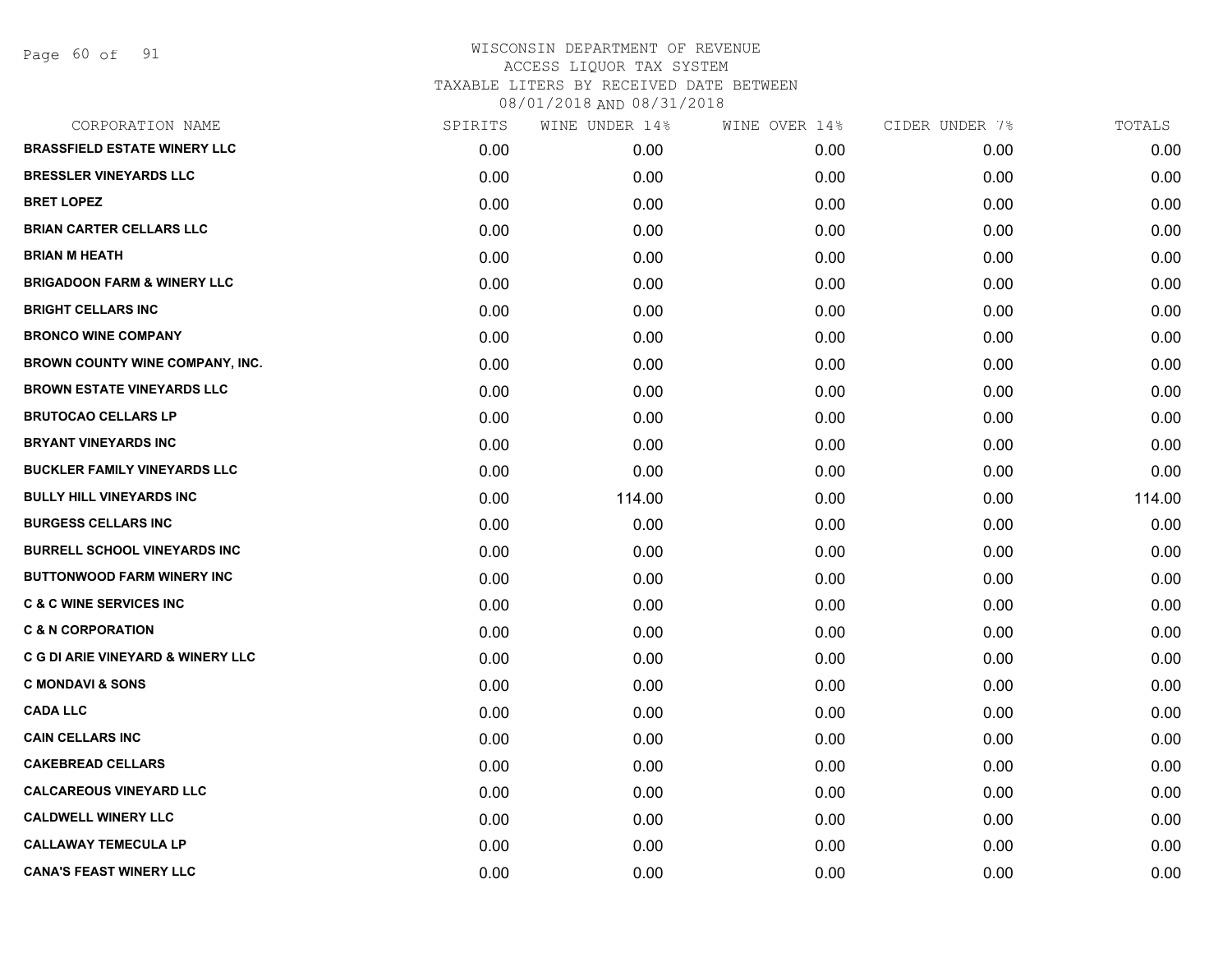Page 61 of 91

| CORPORATION NAME                                  | SPIRITS | WINE UNDER 14% | WINE OVER 14% | CIDER UNDER 7% | TOTALS |
|---------------------------------------------------|---------|----------------|---------------|----------------|--------|
| <b>CARACCIOLI CELLARS INC</b>                     | 0.00    | 0.00           | 0.00          | 0.00           | 0.00   |
| <b>CARL THOMA</b>                                 | 0.00    | 0.00           | 0.00          | 0.00           | 0.00   |
| <b>CARLISLE WINERY &amp; VINEYARDS LLC</b>        | 0.00    | 0.00           | 0.00          | 0.00           | 0.00   |
| <b>CARLOS CREEK WINERY INC</b>                    | 0.00    | 0.00           | 0.00          | 0.00           | 0.00   |
| <b>CARLSON VINEYARDS INC</b>                      | 0.00    | 0.00           | 0.00          | 0.00           | 0.00   |
| <b>CARNEROS WINE COMPANY INC</b>                  | 0.00    | 0.00           | 0.00          | 0.00           | 0.00   |
| <b>CASTORO CELLARS</b>                            | 0.00    | 0.00           | 0.00          | 0.00           | 0.00   |
| <b>CATHERINE ELIZABETH INC</b>                    | 0.00    | 0.00           | 0.00          | 0.00           | 0.00   |
| <b>CAYMUS VINEYARDS INC</b>                       | 0.00    | 0.00           | 0.00          | 0.00           | 0.00   |
| <b>CECIL A ZERBA</b>                              | 0.00    | 0.00           | 0.00          | 0.00           | 0.00   |
| <b>CEDAR KNOLL VINEYARDS INC</b>                  | 0.00    | 0.00           | 0.00          | 0.00           | 0.00   |
| <b>CEJA VINEYARDS INC</b>                         | 0.00    | 0.00           | 0.00          | 0.00           | 0.00   |
| <b>CELLAR RAT CELLARS LLC</b>                     | 0.00    | 0.00           | 0.00          | 0.00           | 0.00   |
| <b>CHACEWATER LLC</b>                             | 0.00    | 0.00           | 0.00          | 0.00           | 0.00   |
| <b>CHAPPELLET WINERY INC</b>                      | 0.00    | 0.00           | 0.00          | 0.00           | 0.00   |
| <b>CHARLES &amp; MARTHA BARRA</b>                 | 0.00    | 0.00           | 0.00          | 0.00           | 0.00   |
| <b>CHARLES REININGER LLC</b>                      | 0.00    | 0.00           | 0.00          | 0.00           | 0.00   |
| <b>CHATEAU BIANCA INC</b>                         | 0.00    | 0.00           | 0.00          | 0.00           | 0.00   |
| <b>CHATEAU DIANA LLC</b>                          | 0.00    | 0.00           | 0.00          | 0.00           | 0.00   |
| <b>CHATEAU GRAND TRAVERSE LTD</b>                 | 0.00    | 96.00          | 0.38          | 0.00           | 96.38  |
| <b>CHATEAU MARGENE INC</b>                        | 0.00    | 0.00           | 0.00          | 0.00           | 0.00   |
| <b>CHATEAU MORRISETTE INC</b>                     | 0.00    | 0.00           | 0.00          | 0.00           | 0.00   |
| <b>CHATEAU OPERATIONS, LTD.</b>                   | 0.00    | 0.00           | 0.00          | 0.00           | 0.00   |
| <b>CHATEAU POTELLE HOLDINGS LLC</b>               | 0.00    | 0.00           | 0.00          | 0.00           | 0.00   |
| <b>CHATEAU ST CROIX WINERY &amp; VINEYARD LLC</b> | 0.00    | 0.00           | 0.00          | 0.00           | 0.00   |
| <b>CHERRY HILL LLC</b>                            | 0.00    | 0.00           | 0.00          | 0.00           | 0.00   |
| <b>CHIARELLO FAMILY VINEYARDS LLC</b>             | 0.00    | 0.00           | 0.00          | 0.00           | 0.00   |
| <b>CHIMNEY ROCK WINERY LLC</b>                    | 0.00    | 0.00           | 0.00          | 0.00           | 0.00   |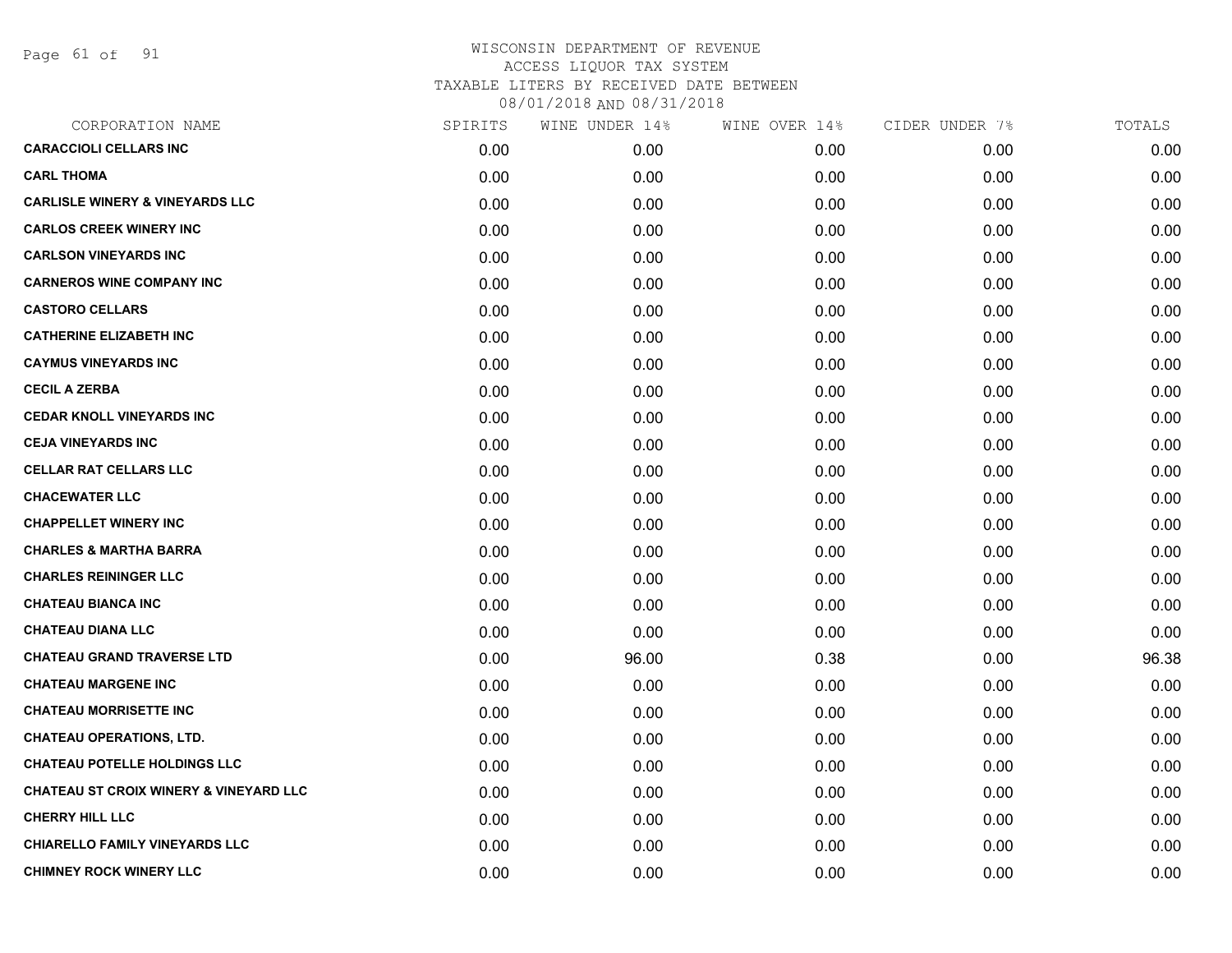Page 62 of 91

| CORPORATION NAME                                | SPIRITS | WINE UNDER 14% | WINE OVER 14% | CIDER UNDER 7% | TOTALS |
|-------------------------------------------------|---------|----------------|---------------|----------------|--------|
| <b>CHRISTOPHE BARON</b>                         | 0.00    | 0.00           | 0.00          | 0.00           | 0.00   |
| <b>CHRISTOPHER FIGGINS</b>                      | 0.00    | 0.00           | 0.00          | 0.00           | 0.00   |
| <b>CIDER HOUSE OF WISCONSIN LLC</b>             | 0.00    | 0.00           | 0.00          | 0.00           | 0.00   |
| <b>CINNABAR WINERY LLC</b>                      | 0.00    | 0.00           | 0.00          | 0.00           | 0.00   |
| CITY VINTNERS SAN FRANCISCO WINERY LLC          | 0.00    | 0.00           | 0.00          | 0.00           | 0.00   |
| <b>CLAY JAR HOLDINGS LLC</b>                    | 0.00    | 0.00           | 0.00          | 0.00           | 0.00   |
| <b>CLEARWATER CANYON CELLARS LLC</b>            | 0.00    | 0.00           | 0.00          | 0.00           | 0.00   |
| <b>CLIF BAR FAMILY WINERY &amp; FARM LLC</b>    | 0.00    | 0.00           | 0.00          | 0.00           | 0.00   |
| <b>CLINE CELLARS INC</b>                        | 0.00    | 0.00           | 0.00          | 0.00           | 0.00   |
| CLOS DU VAL WINE CO LTD                         | 0.00    | 0.00           | 0.00          | 0.00           | 0.00   |
| <b>CLOS LACHANCE WINES LLC</b>                  | 0.00    | 0.00           | 0.00          | 0.00           | 0.00   |
| <b>COCKERELL WINE CONSULTING LLC</b>            | 0.00    | 0.00           | 0.00          | 0.00           | 0.00   |
| <b>CODORNIU NAPA INC</b>                        | 0.00    | 0.00           | 0.00          | 0.00           | 0.00   |
| <b>COELHO WINERY INC</b>                        | 0.00    | 0.00           | 0.00          | 0.00           | 0.00   |
| <b>COL SOLARE, LLP</b>                          | 0.00    | 0.00           | 0.00          | 0.00           | 0.00   |
| <b>COLGIN PARTNERS LLC</b>                      | 0.00    | 0.00           | 0.00          | 0.00           | 0.00   |
| <b>COLLEEN M BOS</b>                            | 0.00    | 0.00           | 0.00          | 0.00           | 0.00   |
| <b>COLUMBIA RIVER WINERY INC</b>                | 0.00    | 0.00           | 0.00          | 0.00           | 0.00   |
| <b>CONSTELLATION BRANDS U.S. OPERATIONS INC</b> | 0.00    | 0.00           | 0.00          | 0.00           | 0.00   |
| <b>CONUNDRUM WINERY LLC</b>                     | 0.00    | 0.00           | 0.00          | 0.00           | 0.00   |
| <b>CONWAY VINEYARDS INC</b>                     | 0.00    | 0.00           | 0.00          | 0.00           | 0.00   |
| <b>COOL HAND VINEYARDS LLC</b>                  | 0.00    | 0.00           | 0.00          | 0.00           | 0.00   |
| <b>COPPER CANE LLC</b>                          | 0.00    | 0.00           | 0.00          | 0.00           | 0.00   |
| <b>CORISON WINERY INC</b>                       | 0.00    | 0.00           | 0.00          | 0.00           | 0.00   |
| <b>CORNERSTONE CELLARS LLC</b>                  | 0.00    | 0.00           | 0.00          | 0.00           | 0.00   |
| <b>CORY J MICHAL</b>                            | 0.00    | 0.00           | 0.00          | 0.00           | 0.00   |
| <b>COURAGEOUS INC</b>                           | 0.00    | 0.00           | 0.00          | 0.00           | 0.00   |
| <b>CRAIG FLETCHER</b>                           | 0.00    | 0.00           | 0.00          | 0.00           | 0.00   |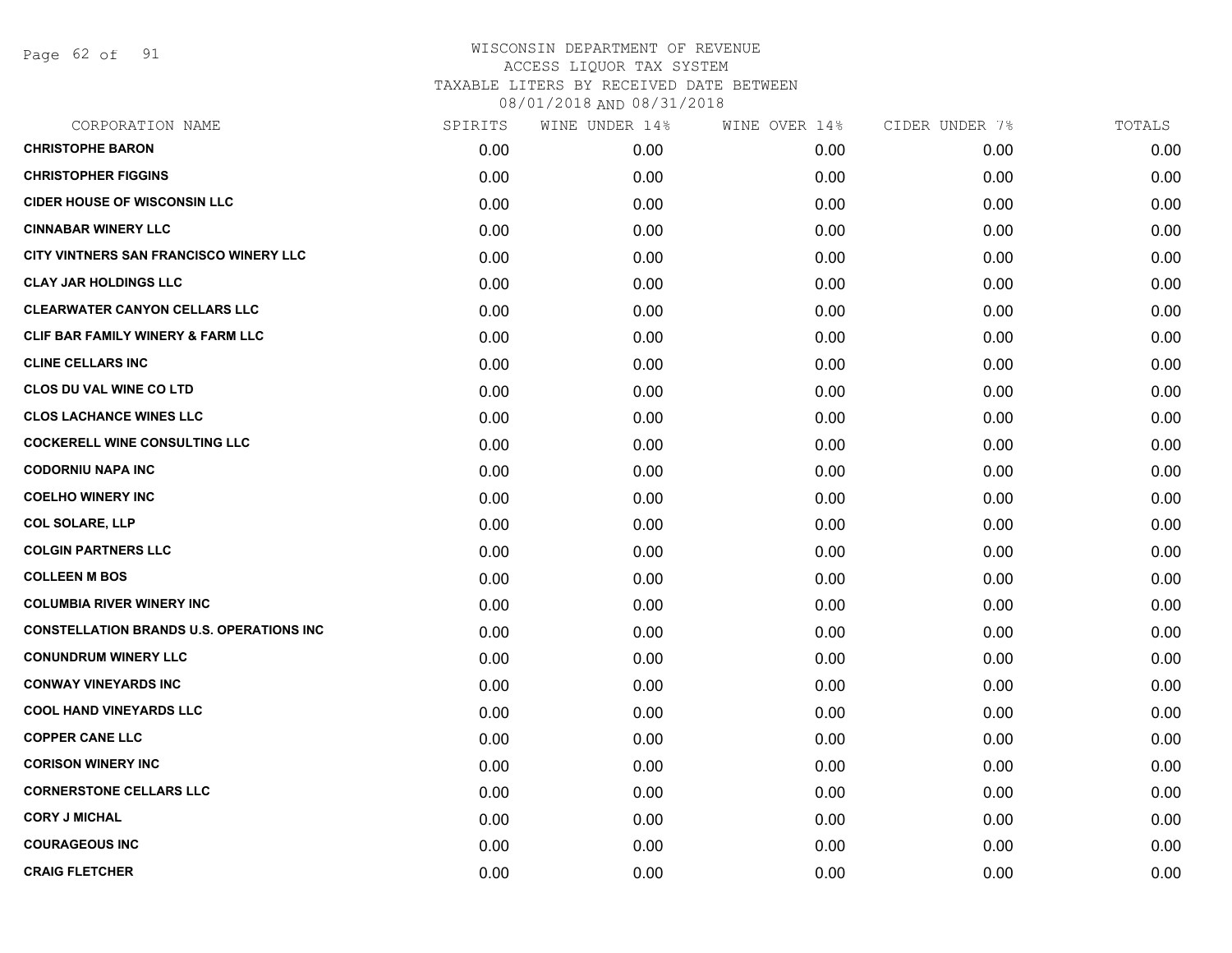Page 63 of 91

| CORPORATION NAME                       | SPIRITS | WINE UNDER 14% | WINE OVER 14% | CIDER UNDER 7% | TOTALS |
|----------------------------------------|---------|----------------|---------------|----------------|--------|
| <b>CRAIG S HANDLY</b>                  | 0.00    | 0.00           | 0.00          | 0.00           | 0.00   |
| <b>CREATIVE WINE CONCEPTS INC</b>      | 0.00    | 0.00           | 0.00          | 0.00           | 0.00   |
| <b>CREW WINE COMPANY LLC</b>           | 0.00    | 0.00           | 0.00          | 0.00           | 0.00   |
| <b>CRIMSON WINE GROUP LTD</b>          | 0.00    | 0.00           | 0.00          | 0.00           | 0.00   |
| <b>CRISTOM VINEYARDS INC</b>           | 0.00    | 0.00           | 0.00          | 0.00           | 0.00   |
| <b>CROCKER &amp; STARR WINE CO LLC</b> | 0.00    | 0.00           | 0.00          | 0.00           | 0.00   |
| <b>CROWN POINT WINERY LLC</b>          | 0.00    | 0.00           | 0.00          | 0.00           | 0.00   |
| <b>CULTIVATE WINES LLC</b>             | 0.00    | 0.00           | 0.00          | 0.00           | 0.00   |
| <b>CUNAT PREMIUM VINEYARDS LLC</b>     | 0.00    | 0.00           | 0.00          | 0.00           | 0.00   |
| <b>CUSHMAN WINERY CORPORATION</b>      | 0.00    | 0.00           | 0.00          | 0.00           | 0.00   |
| <b>CUVAISON INC</b>                    | 0.00    | 0.00           | 0.00          | 0.00           | 0.00   |
| <b>CWC WINERY LLC</b>                  | 0.00    | 0.00           | 0.00          | 0.00           | 0.00   |
| <b>D &amp; J F CELLARS INC</b>         | 0.00    | 0.00           | 0.00          | 0.00           | 0.00   |
| <b>D MYERS LLC</b>                     | 0.00    | 0.00           | 0.00          | 0.00           | 0.00   |
| <b>DANA ESTATES INC</b>                | 0.00    | 0.00           | 0.00          | 0.00           | 0.00   |
| <b>DANICA PATRICK</b>                  | 0.00    | 0.00           | 0.00          | 0.00           | 0.00   |
| <b>DANIEL J KOEPKE</b>                 | 0.00    | 0.00           | 0.00          | 0.00           | 0.00   |
| DANZA DEL SOL WINERY INC               | 0.00    | 0.00           | 0.00          | 0.00           | 0.00   |
| <b>DANZINGER VINEYARDS LLC</b>         | 0.00    | 0.00           | 0.00          | 0.00           | 0.00   |
| <b>DAOU VINEYARDS LLC</b>              | 0.00    | 0.00           | 0.00          | 0.00           | 0.00   |
| <b>DARIOUSH KHALEDI WINERY LLC</b>     | 0.00    | 0.00           | 0.00          | 0.00           | 0.00   |
| <b>DAVID BRUCE WINERY INC</b>          | 0.00    | 0.00           | 0.00          | 0.00           | 0.00   |
| <b>DAVID COFFARO</b>                   | 0.00    | 0.00           | 0.00          | 0.00           | 0.00   |
| <b>DAVID J MATTHEWS</b>                | 0.00    | 0.00           | 0.00          | 0.00           | 0.00   |
| <b>DAVID JAMES LLC</b>                 | 0.00    | 0.00           | 0.00          | 0.00           | 0.00   |
| <b>DAVIDS PINOT VINEYARDS INC</b>      | 0.00    | 0.00           | 0.00          | 0.00           | 0.00   |
| <b>DAVIS ESTATES LLC</b>               | 0.00    | 0.00           | 0.00          | 0.00           | 0.00   |
| DE LA MONTANYA WINERY INC              | 0.00    | 0.00           | 0.00          | 0.00           | 0.00   |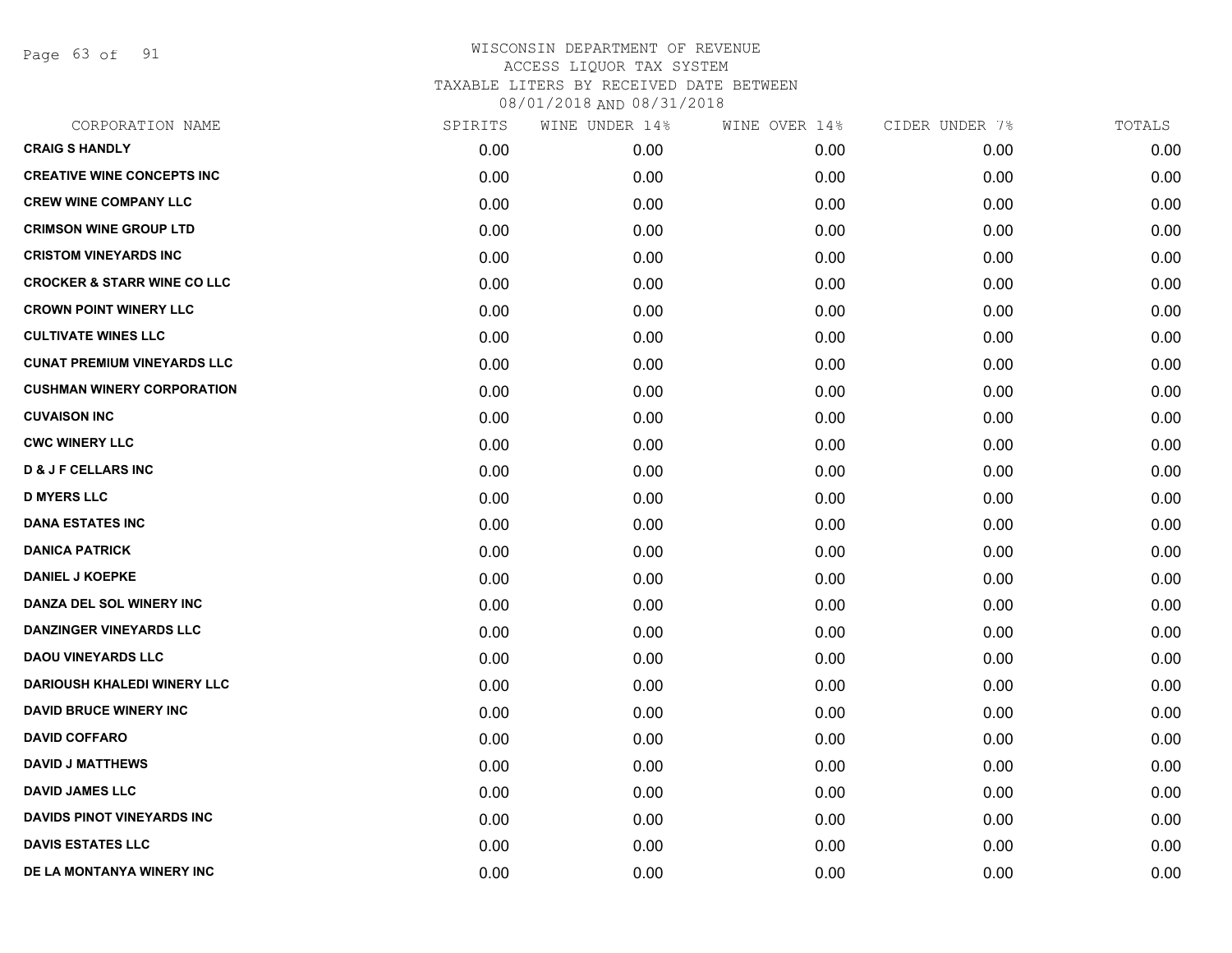Page 64 of 91

| SPIRITS | WINE UNDER 14% | WINE OVER 14% | CIDER UNDER 7% | TOTALS |
|---------|----------------|---------------|----------------|--------|
| 0.00    | 0.00           | 0.00          | 0.00           | 0.00   |
| 0.00    | 0.00           | 0.00          | 0.00           | 0.00   |
| 0.00    | 0.00           | 0.00          | 0.00           | 0.00   |
| 0.00    | 0.00           | 0.00          | 0.00           | 0.00   |
| 0.00    | 0.00           | 0.00          | 0.00           | 0.00   |
| 0.00    | 0.00           | 0.00          | 0.00           | 0.00   |
| 0.00    | 0.00           | 0.00          | 0.00           | 0.00   |
| 0.00    | 0.00           | 0.00          | 0.00           | 0.00   |
| 0.00    | 0.00           | 0.00          | 0.00           | 0.00   |
| 0.00    | 0.00           | 0.00          | 0.00           | 0.00   |
| 0.00    | 0.00           | 0.00          | 0.00           | 0.00   |
| 0.00    | 0.00           | 0.00          | 0.00           | 0.00   |
| 0.00    | 0.00           | 0.00          | 0.00           | 0.00   |
| 0.00    | 0.00           | 0.00          | 0.00           | 0.00   |
| 0.00    | 0.00           | 0.00          | 0.00           | 0.00   |
| 0.00    | 0.00           | 0.00          | 0.00           | 0.00   |
| 0.00    | 0.00           | 0.00          | 0.00           | 0.00   |
| 0.00    | 0.00           | 0.00          | 0.00           | 0.00   |
| 0.00    | 0.00           | 0.00          | 0.00           | 0.00   |
| 0.00    | 0.00           | 0.00          | 0.00           | 0.00   |
| 0.00    | 0.00           | 0.00          | 0.00           | 0.00   |
| 0.00    | 0.00           | 0.00          | 0.00           | 0.00   |
| 0.00    | 0.00           | 0.00          | 0.00           | 0.00   |
| 0.00    | 0.00           | 0.00          | 0.00           | 0.00   |
| 0.00    | 0.00           | 0.00          | 0.00           | 0.00   |
| 0.00    | 0.00           | 0.00          | 0.00           | 0.00   |
| 0.00    | 0.00           | 0.00          | 0.00           | 0.00   |
|         |                |               |                |        |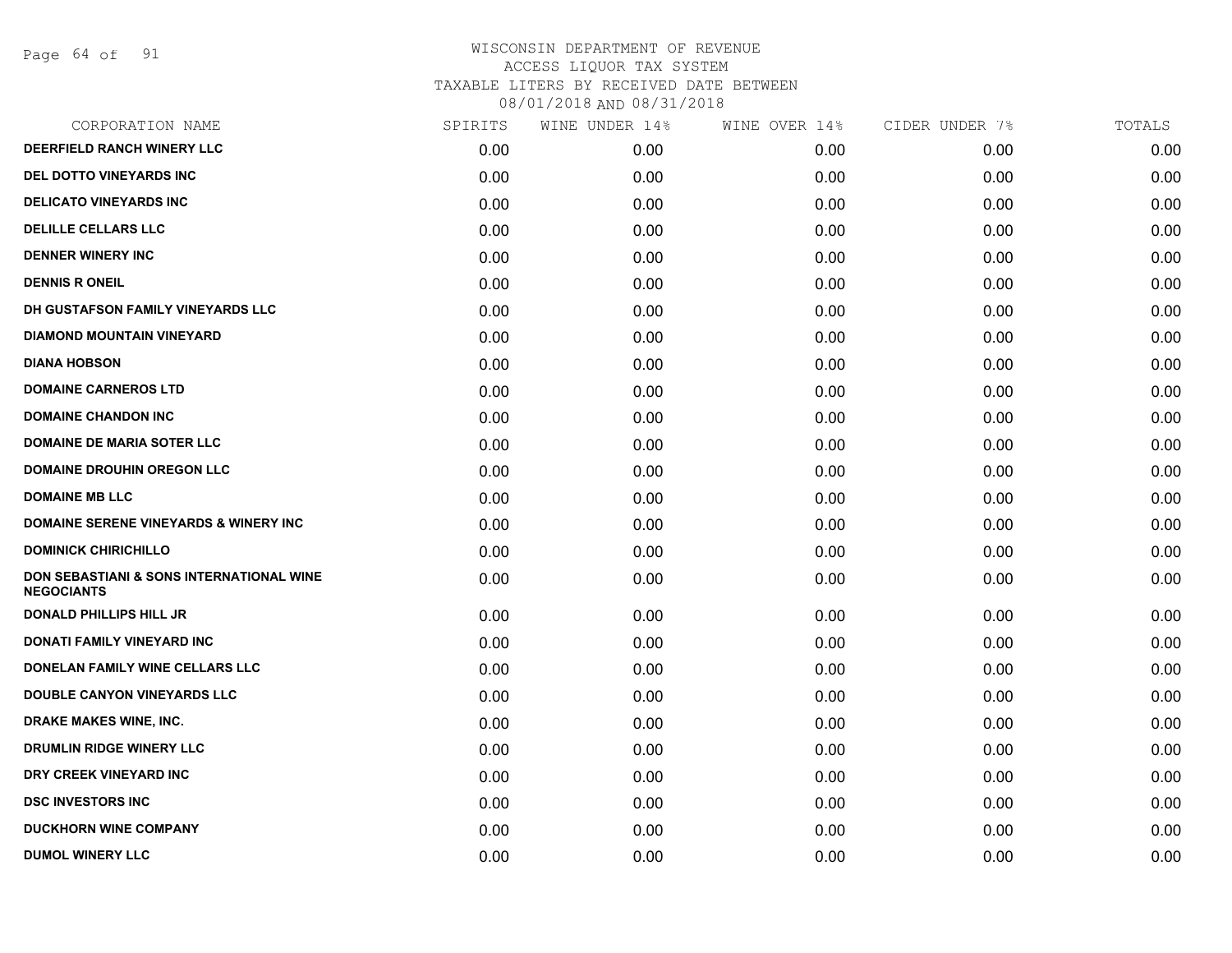Page 65 of 91

| CORPORATION NAME                         | SPIRITS | WINE UNDER 14% | WINE OVER 14% | CIDER UNDER 7% | TOTALS |
|------------------------------------------|---------|----------------|---------------|----------------|--------|
| <b>DUNHAM CELLARS LLC</b>                | 0.00    | 0.00           | 0.00          | 0.00           | 0.00   |
| <b>DUNN VINEYARDS LLC</b>                | 0.00    | 0.00           | 0.00          | 0.00           | 0.00   |
| <b>DUPLIN WINE CELLARS INC</b>           | 0.00    | 0.00           | 0.00          | 0.00           | 0.00   |
| DUTTON GOLDFIELD WINERY LLC              | 0.00    | 0.00           | 0.00          | 0.00           | 0.00   |
| <b>E &amp; J GALLO WINERY</b>            | 0.00    | 0.00           | 0.00          | 0.00           | 0.00   |
| <b>E STRING CELLARS LLC</b>              | 0.00    | 0.00           | 0.00          | 0.00           | 0.00   |
| <b>EAGLES LANDING WINERY LLC</b>         | 0.00    | 0.00           | 0.00          | 0.00           | 0.00   |
| <b>EARL E BROWN &amp; SONS INC</b>       | 0.00    | 0.00           | 0.00          | 0.00           | 0.00   |
| <b>EBERLE WINERY LP</b>                  | 0.00    | 0.00           | 0.00          | 0.00           | 0.00   |
| EDEN ICE CIDER COMPANY INC.              | 0.00    | 0.00           | 0.00          | 0.00           | 0.00   |
| <b>EDWARD J RINK</b>                     | 0.00    | 0.00           | 0.00          | 0.00           | 0.00   |
| EHREN JORDAN WINE CELLARS LLC            | 0.00    | 96.00          | 72.75         | 0.00           | 168.75 |
| <b>EILEEN BRYS</b>                       | 0.00    | 0.00           | 0.00          | 0.00           | 0.00   |
| <b>ELEGANCE PROPERTIES LLC</b>           | 0.00    | 0.00           | 0.00          | 0.00           | 0.00   |
| <b>ELISABETH W KLEIN</b>                 | 0.00    | 0.00           | 0.00          | 0.00           | 0.00   |
| ELK COVE VINEYARDS INC                   | 0.00    | 0.00           | 0.00          | 0.00           | 0.00   |
| <b>ELV-OREGON LLC</b>                    | 0.00    | 0.00           | 0.00          | 0.00           | 0.00   |
| <b>ELYSE WINERY LLC</b>                  | 0.00    | 0.00           | 0.00          | 0.00           | 0.00   |
| <b>EMILIO GUGLIELMO WINERY INC</b>       | 0.00    | 0.00           | 1.50          | 0.00           | 1.50   |
| <b>ERIC TRUMP WINE MANUFACTURING LLC</b> | 0.00    | 0.00           | 0.00          | 0.00           | 0.00   |
| <b>ERNEST VINEYARDS LLC</b>              | 0.00    | 0.00           | 0.00          | 0.00           | 0.00   |
| <b>ESCALERA-BOULET LLC</b>               | 0.00    | 0.00           | 0.00          | 0.00           | 0.00   |
| <b>F KORBEL &amp; BROS INC</b>           | 0.00    | 0.00           | 0.00          | 0.00           | 0.00   |
| <b>FANTESCA LLC</b>                      | 0.00    | 0.00           | 0.00          | 0.00           | 0.00   |
| <b>FAT BOYS INC</b>                      | 0.00    | 0.00           | 0.00          | 0.00           | 0.00   |
| <b>FAWN CREEK WINERY LLC</b>             | 0.00    | 0.00           | 0.00          | 0.00           | 0.00   |
| <b>FAZELI VINEYARDS, LLC</b>             | 0.00    | 0.00           | 0.00          | 0.00           | 0.00   |
| <b>FENESTRA WINERY INC</b>               | 0.00    | 0.00           | 0.00          | 0.00           | 0.00   |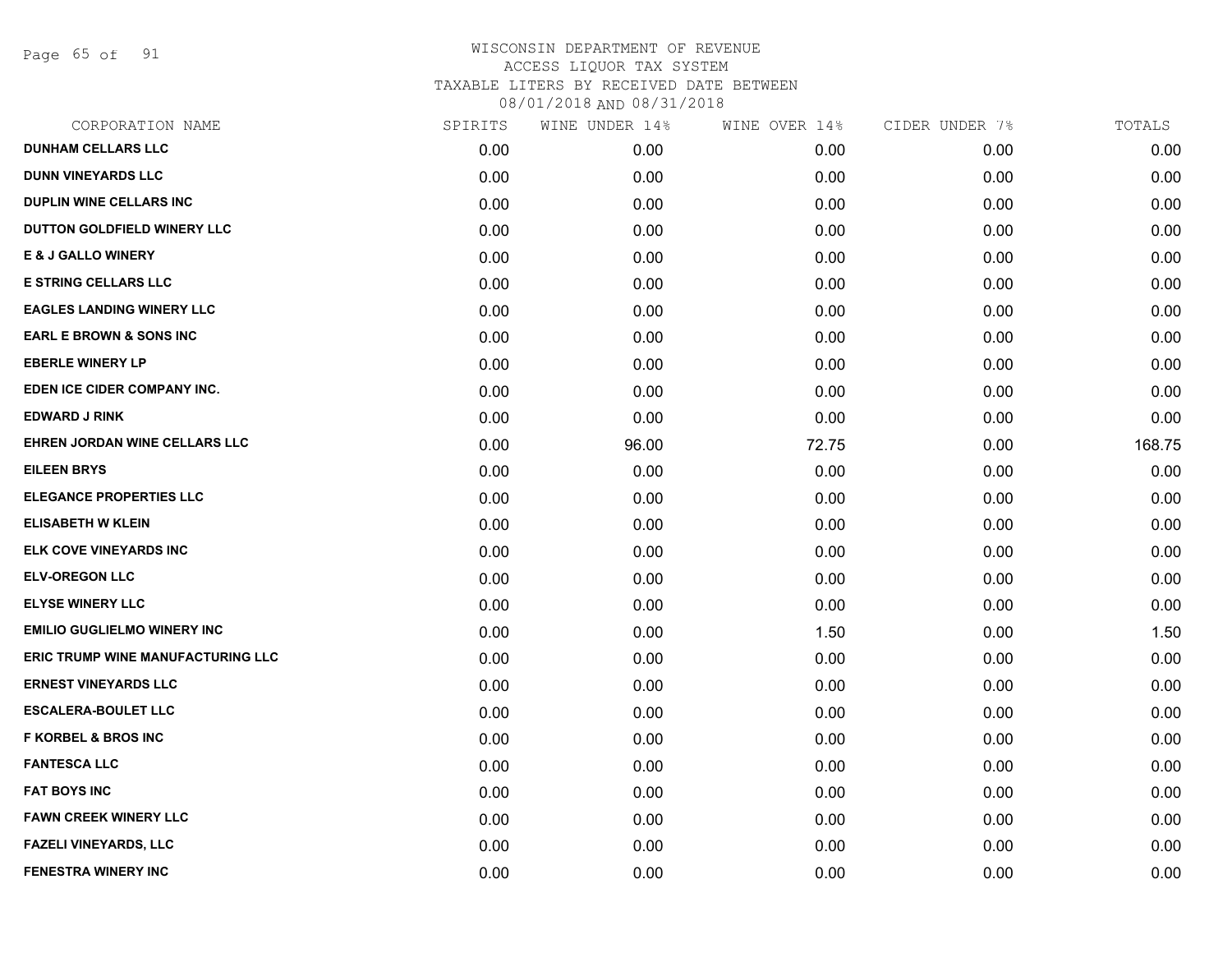Page 66 of 91

| CORPORATION NAME                                 | SPIRITS | WINE UNDER 14% | WINE OVER 14% | CIDER UNDER 7% | TOTALS |
|--------------------------------------------------|---------|----------------|---------------|----------------|--------|
| FENN VALLEY VINEYARDS, INC.                      | 0.00    | 0.00           | 0.00          | 0.00           | 0.00   |
| <b>FERMENTING CELLARS LLC</b>                    | 0.00    | 0.00           | 0.00          | 0.00           | 0.00   |
| <b>FERRARI CARANO VINEYARDS &amp; WINERY LLC</b> | 0.00    | 0.00           | 0.00          | 0.00           | 0.00   |
| <b>FETZER VINEYARDS</b>                          | 0.00    | 0.00           | 0.00          | 0.00           | 0.00   |
| <b>FICKLIN VINEYARDS INC</b>                     | 0.00    | 0.00           | 0.00          | 0.00           | 0.00   |
| <b>FIDDLEHEAD CELLARS LP</b>                     | 0.00    | 0.00           | 0.00          | 0.00           | 0.00   |
| <b>FIDELITAS WINES LLC</b>                       | 0.00    | 0.00           | 0.00          | 0.00           | 0.00   |
| <b>FIESTA VINEYARD &amp; WINERY LLC</b>          | 0.00    | 0.00           | 0.00          | 0.00           | 0.00   |
| <b>FINKELSTEIN VINEYARDS INC</b>                 | 0.00    | 0.00           | 0.00          | 0.00           | 0.00   |
| <b>FIRESTEED CORPORATION</b>                     | 0.00    | 0.00           | 0.00          | 0.00           | 0.00   |
| <b>FISHER KING WINERY, LLC</b>                   | 0.00    | 0.00           | 0.00          | 0.00           | 0.00   |
| <b>FISHER VINEYARDS</b>                          | 0.00    | 0.00           | 0.00          | 0.00           | 0.00   |
| <b>FITVINE LLC</b>                               | 0.00    | 0.00           | 0.00          | 0.00           | 0.00   |
| <b>FIVE VINES LLC</b>                            | 0.00    | 0.00           | 0.00          | 0.00           | 0.00   |
| <b>FLORA SPRINGS WINE COMPANY</b>                | 0.00    | 0.00           | 0.00          | 0.00           | 0.00   |
| FLOWERS VINEYARD AND WINERY, LLC                 | 0.00    | 0.00           | 0.00          | 0.00           | 0.00   |
| <b>FLYING B VINEYARD LP</b>                      | 0.00    | 0.00           | 0.00          | 0.00           | 0.00   |
| <b>FN CELLARS LLC</b>                            | 0.00    | 0.00           | 0.00          | 0.00           | 0.00   |
| <b>FOLEY ESTATES VINEYARD &amp; WINERY LLC</b>   | 0.00    | 0.00           | 0.00          | 0.00           | 0.00   |
| <b>FOLEY FAMILY WINES INC</b>                    | 0.00    | 5.25           | 30.75         | 0.00           | 36.00  |
| <b>FOLEY FAMILY WINES INC</b>                    | 0.00    | 0.00           | 0.00          | 0.00           | 0.00   |
| <b>FOLIO WINE COMPANY LLC</b>                    | 0.00    | 0.00           | 0.00          | 0.00           | 0.00   |
| <b>FONTANELLA WINES LLC</b>                      | 0.00    | 0.00           | 0.00          | 0.00           | 0.00   |
| FORT ROSS VINEYARD & WINERY LLC                  | 0.00    | 0.00           | 0.00          | 0.00           | 0.00   |
| <b>FOXEN VINEYARD INC</b>                        | 0.00    | 0.00           | 0.00          | 0.00           | 0.00   |
| <b>FRANCIS COPPOLA WINERY LLC</b>                | 0.00    | 0.00           | 0.00          | 0.00           | 0.00   |
| <b>FRANCISCAN VINEYARDS INC</b>                  | 0.00    | 0.00           | 0.00          | 0.00           | 0.00   |
| <b>FRANK FAMILY VINEYARDS LLC</b>                | 0.00    | 0.00           | 0.00          | 0.00           | 0.00   |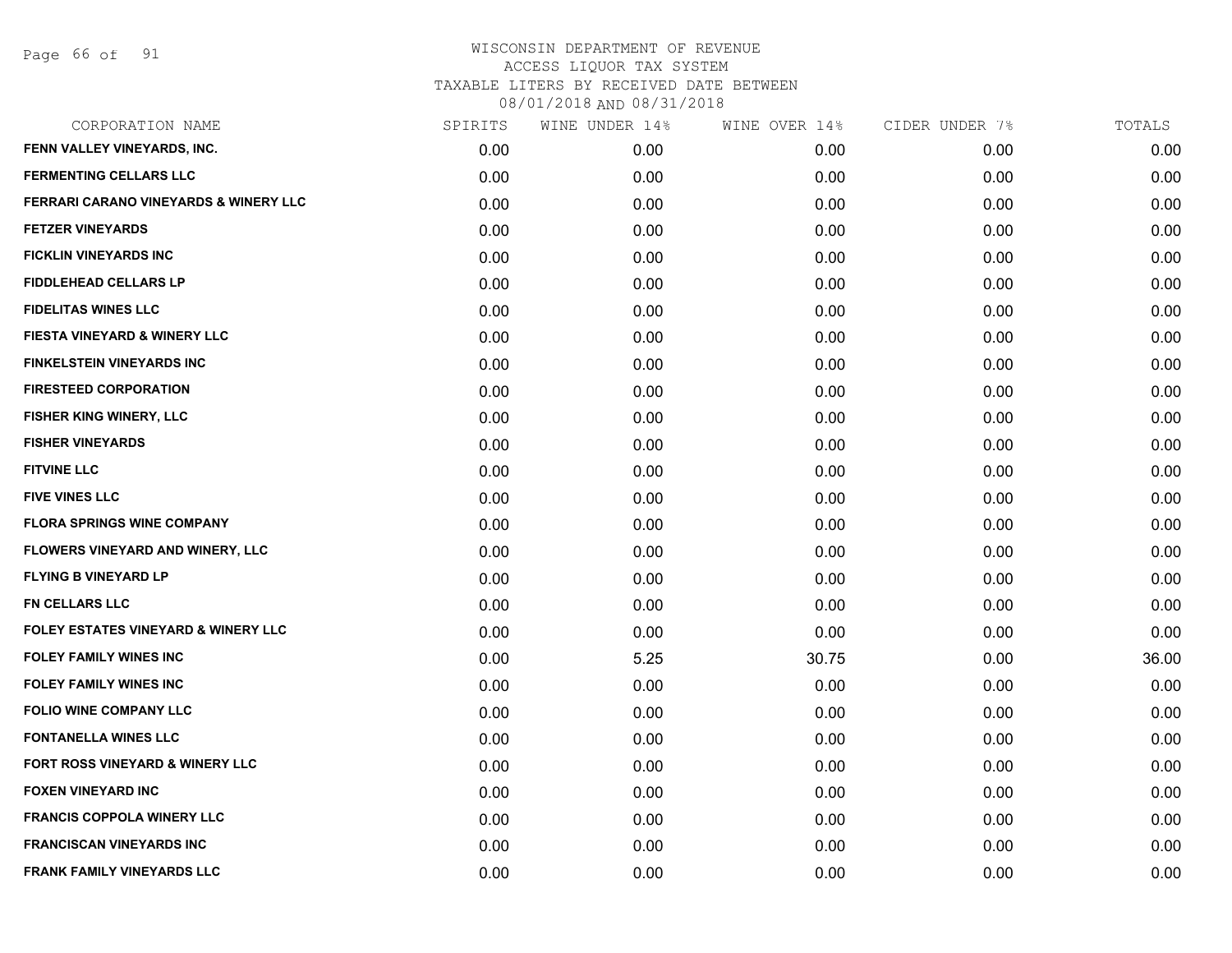Page 67 of 91

| CORPORATION NAME                                    | SPIRITS | WINE UNDER 14% | WINE OVER 14% | CIDER UNDER 7% | TOTALS |
|-----------------------------------------------------|---------|----------------|---------------|----------------|--------|
| <b>FRED C SCHERRER</b>                              | 0.00    | 0.00           | 0.00          | 0.00           | 0.00   |
| <b>FREIXENET SONOMA CAVES INC</b>                   | 0.00    | 0.00           | 0.00          | 0.00           | 0.00   |
| <b>FREY VINEYARDS LTD</b>                           | 0.00    | 0.00           | 0.00          | 0.00           | 0.00   |
| <b>FROGS LEAP WINERY</b>                            | 0.00    | 0.00           | 0.00          | 0.00           | 0.00   |
| <b>FROGTOWN CELLARS LLP</b>                         | 0.00    | 0.00           | 0.00          | 0.00           | 0.00   |
| FRUIT OF THE WOODS WINE CELLAR, INC.                | 0.00    | 0.00           | 0.00          | 0.00           | 0.00   |
| <b>FULCRUM WINES LLC</b>                            | 0.00    | 0.00           | 0.00          | 0.00           | 0.00   |
| <b>FULKERSON WINE CELLARS LLC</b>                   | 0.00    | 9.00           | 0.00          | 0.00           | 9.00   |
| <b>FULLERTON WINES, INC</b>                         | 0.00    | 0.00           | 0.00          | 0.00           | 0.00   |
| <b>FURTHERMORE LLC</b>                              | 0.00    | 0.00           | 6.75          | 0.00           | 6.75   |
| <b>G GRAHAM WINES INC</b>                           | 0.00    | 0.00           | 0.00          | 0.00           | 0.00   |
| <b>GALENA CELLARS INC</b>                           | 0.00    | 0.00           | 0.00          | 0.00           | 0.00   |
| <b>GALLICA WINES LLC</b>                            | 0.00    | 0.00           | 0.00          | 0.00           | 0.00   |
| <b>GAMBLE FAMILY VINEYARDS LLC</b>                  | 0.00    | 0.00           | 0.00          | 0.00           | 0.00   |
| <b>GARGIULO VINEYARD LLC</b>                        | 0.00    | 96.00          | 72.75         | 0.00           | 168.75 |
| <b>GARROD TRUST</b>                                 | 0.00    | 0.00           | 0.00          | 0.00           | 0.00   |
| <b>GARVIN HEIGHTS VINEYARDS, LLC</b>                | 0.00    | 0.00           | 0.00          | 0.00           | 0.00   |
| <b>GEARY MARKET INVESTMENT COMPANY LTD</b>          | 0.00    | 0.00           | 0.00          | 0.00           | 0.00   |
| <b>GEMSTONE VINEYARDS LLC</b>                       | 0.00    | 0.00           | 0.00          | 0.00           | 0.00   |
| <b>GENERATIONS OF SONOMA LLC</b>                    | 0.00    | 0.00           | 0.00          | 0.00           | 0.00   |
| <b>GENESEO PARTNERS LP</b>                          | 0.00    | 0.00           | 0.00          | 0.00           | 0.00   |
| <b>GEORGE O HENDRY</b>                              | 0.00    | 0.00           | 0.00          | 0.00           | 0.00   |
| <b>GERBER, GERBER &amp; GERBER DISCLAIMER TRUST</b> | 0.00    | 0.00           | 0.00          | 0.00           | 0.00   |
| <b>GERHARD REISACHER</b>                            | 0.00    | 0.00           | 0.00          | 0.00           | 0.00   |
| <b>GF WINES LLC</b>                                 | 0.00    | 0.00           | 0.00          | 0.00           | 0.00   |
| <b>GHOST HILL CELLARS LLC</b>                       | 0.00    | 0.00           | 0.00          | 0.00           | 0.00   |
| <b>GIFT SERVICES INC</b>                            | 0.00    | 0.00           | 0.00          | 0.00           | 0.00   |
| <b>GLOBAL UNIVERSAL SRL</b>                         | 0.00    | 0.00           | 0.00          | 0.00           | 0.00   |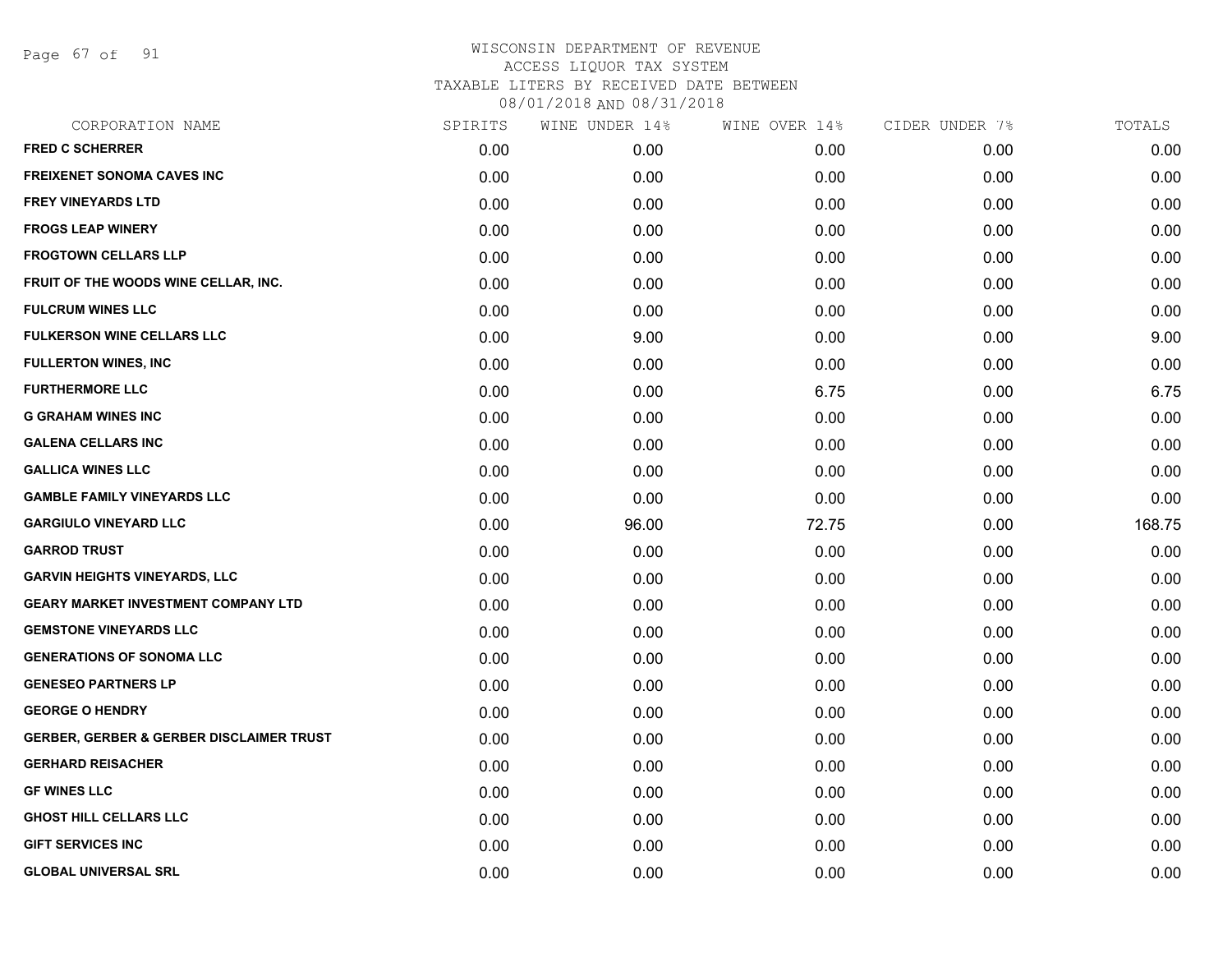Page 68 of 91

| CORPORATION NAME                           | SPIRITS | WINE UNDER 14% | WINE OVER 14% | CIDER UNDER 7% | TOTALS |
|--------------------------------------------|---------|----------------|---------------|----------------|--------|
| <b>GOLDIN INVESTMENT II INC</b>            | 0.00    | 0.00           | 0.00          | 0.00           | 0.00   |
| <b>GOLDRIDGEPINOT.COM LLC</b>              | 0.00    | 0.00           | 0.00          | 0.00           | 0.00   |
| <b>GOOD FOUNDATIONS INC</b>                | 0.00    | 0.00           | 0.00          | 0.00           | 0.00   |
| <b>GOOSE RIDGE LLC</b>                     | 0.00    | 0.00           | 0.00          | 0.00           | 0.00   |
| <b>GRAPE VISIONS LLC</b>                   | 0.00    | 0.00           | 0.00          | 0.00           | 0.00   |
| <b>GRAPESEED WINE FUND LLC</b>             | 0.00    | 0.00           | 0.00          | 0.00           | 0.00   |
| <b>GRASSINI FAMILY VINEYARDS LLC</b>       | 0.00    | 0.00           | 0.00          | 0.00           | 0.00   |
| <b>GREEN FAMILY WINERY LLC</b>             | 0.00    | 0.00           | 0.00          | 0.00           | 0.00   |
| <b>GREG SANDERS</b>                        | 0.00    | 0.00           | 0.00          | 0.00           | 0.00   |
| <b>GRGICH HILLS CELLAR</b>                 | 0.00    | 0.00           | 0.00          | 0.00           | 0.00   |
| <b>GRIEB OPTIMAL WINECRAFTING LLC</b>      | 0.00    | 0.00           | 0.00          | 0.00           | 0.00   |
| <b>GROTH VINEYARDS &amp; WINERY LLC</b>    | 0.00    | 0.00           | 0.00          | 0.00           | 0.00   |
| <b>GULLETT &amp; GULLETT</b>               | 0.00    | 0.00           | 0.00          | 0.00           | 0.00   |
| H DE V LLC                                 | 0.00    | 0.00           | 0.00          | 0.00           | 0.00   |
| <b>HAFNER VINEYARD LLC</b>                 | 0.00    | 0.00           | 0.00          | 0.00           | 0.00   |
| <b>HAGAFEN CELLARS INC</b>                 | 0.00    | 0.00           | 0.00          | 0.00           | 0.00   |
| <b>HAHN ESTATE</b>                         | 0.00    | 0.00           | 0.00          | 0.00           | 0.00   |
| <b>HALF KRAKT LLC</b>                      | 0.00    | 0.00           | 0.00          | 0.00           | 0.00   |
| <b>HALF MOON HILL LLC</b>                  | 0.00    | 0.00           | 0.00          | 0.00           | 0.00   |
| <b>HALL WINES LLC</b>                      | 0.00    | 0.00           | 0.00          | 0.00           | 0.00   |
| <b>HALTER WINERY LLC</b>                   | 0.00    | 0.00           | 0.00          | 0.00           | 0.00   |
| <b>HAMEL FAMILY WINES LLC</b>              | 0.00    | 0.00           | 0.00          | 0.00           | 0.00   |
| <b>HAMMLER WINE CORP</b>                   | 0.00    | 0.00           | 0.00          | 0.00           | 0.00   |
| <b>HANDLEY CELLARS LIMITED PARTNERSHIP</b> | 0.00    | 0.00           | 0.00          | 0.00           | 0.00   |
| <b>HANNA WINERY INC</b>                    | 0.00    | 0.00           | 0.00          | 0.00           | 0.00   |
| <b>HARALD TOMESCH</b>                      | 0.00    | 0.00           | 0.00          | 0.00           | 0.00   |
| <b>HARBOR RIDGE WINERY INC.</b>            | 0.00    | 0.00           | 0.00          | 0.00           | 0.00   |
| <b>HARLAN ESTATE WINERY INC</b>            | 0.00    | 0.00           | 0.00          | 0.00           | 0.00   |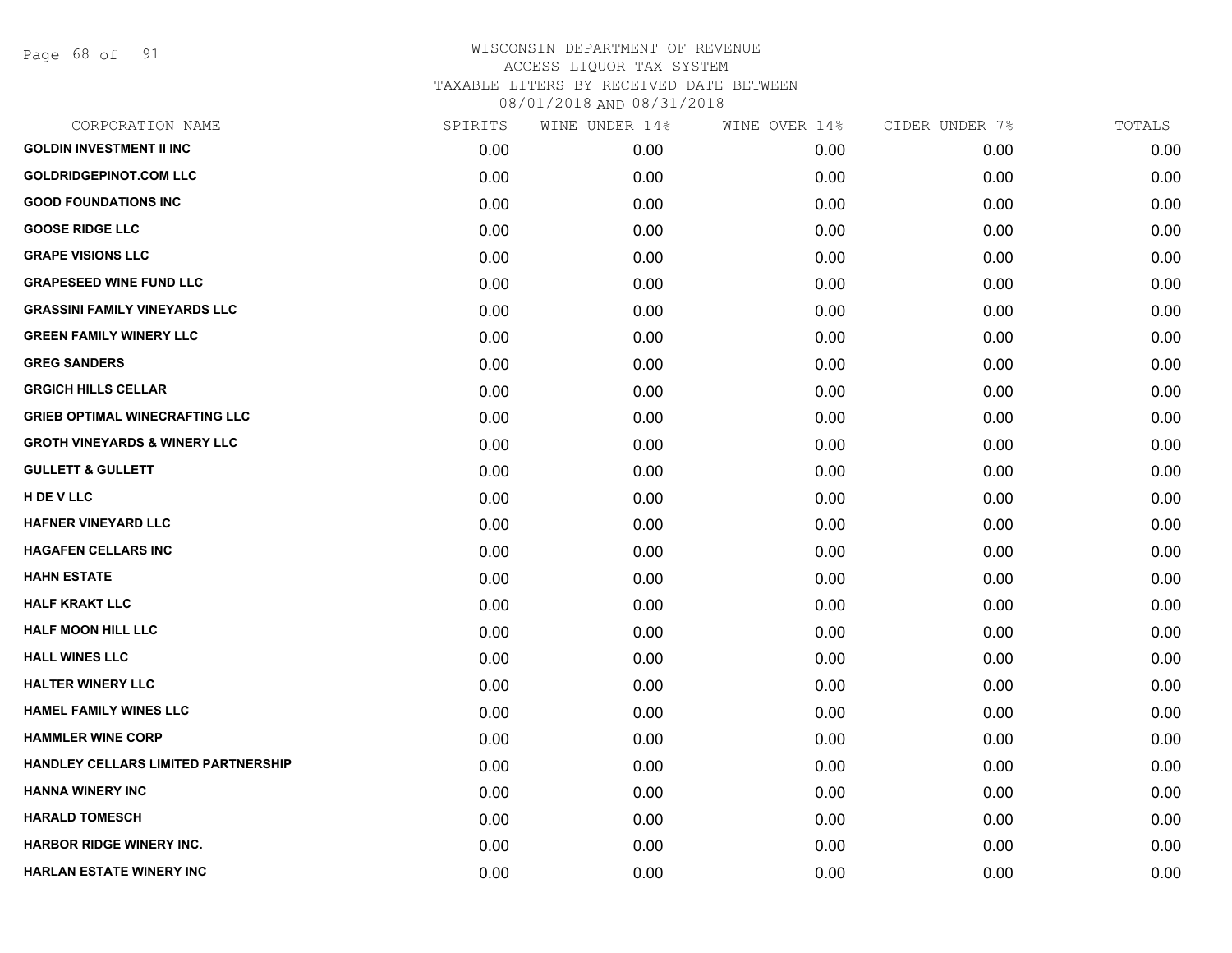Page 69 of 91

| CORPORATION NAME                      | SPIRITS | WINE UNDER 14% | WINE OVER 14% | CIDER UNDER 7% | TOTALS |
|---------------------------------------|---------|----------------|---------------|----------------|--------|
| <b>HARMELL CELLARS LLC</b>            | 0.00    | 0.00           | 0.00          | 0.00           | 0.00   |
| <b>HARRIS &amp; HARRIS</b>            | 0.00    | 0.00           | 0.00          | 0.00           | 0.00   |
| <b>HARRY &amp; DAVID HOLDINGS INC</b> | 0.00    | 0.00           | 0.00          | 0.00           | 0.00   |
| <b>HARTWELL VINEYARDS LLC</b>         | 0.00    | 0.00           | 0.00          | 0.00           | 0.00   |
| <b>HAWK AND HORSE VINEYARDS LLC</b>   | 0.00    | 0.00           | 0.00          | 0.00           | 0.00   |
| <b>HAWKES LLC</b>                     | 0.00    | 0.00           | 0.00          | 0.00           | 0.00   |
| <b>HDD LLC</b>                        | 0.00    | 0.00           | 0.00          | 0.00           | 0.00   |
| <b>HEITZ WINE CELLARS</b>             | 0.00    | 0.00           | 0.00          | 0.00           | 0.00   |
| <b>HEMISPHERE WINE COMPANY INC</b>    | 0.00    | 0.00           | 0.00          | 0.00           | 0.00   |
| <b>HEMISPHERES LLC</b>                | 0.00    | 0.00           | 0.00          | 0.00           | 0.00   |
| HERB LAMB VINEYARDS, LLC              | 0.00    | 0.00           | 0.00          | 0.00           | 0.00   |
| <b>HERDIE BAISDEN</b>                 | 0.00    | 0.00           | 0.00          | 0.00           | 0.00   |
| <b>HERON HILL VINEYARDS INC</b>       | 0.00    | 0.00           | 0.00          | 0.00           | 0.00   |
| <b>HERRERA &amp; HERRERA</b>          | 0.00    | 0.00           | 0.00          | 0.00           | 0.00   |
| <b>HESTAN VINEYARDS LLC</b>           | 0.00    | 0.00           | 0.00          | 0.00           | 0.00   |
| HIDDEN RIDGE VINEYARD LLC             | 0.00    | 0.00           | 0.00          | 0.00           | 0.00   |
| <b>HILL ESTATES INC</b>               | 0.00    | 0.00           | 0.00          | 0.00           | 0.00   |
| <b>HIRSCH WINERY LLC</b>              | 0.00    | 0.00           | 0.00          | 0.00           | 0.00   |
| <b>HOFFMAN AND HOFFMAN</b>            | 0.00    | 0.00           | 0.00          | 0.00           | 0.00   |
| HOLLYS HILL VINEYARDS LLC             | 0.00    | 0.00           | 0.00          | 0.00           | 0.00   |
| HONIG VINEYARD AND WINERY LLC         | 0.00    | 0.00           | 0.00          | 0.00           | 0.00   |
| <b>HOPE WINE LLC</b>                  | 0.00    | 0.00           | 0.00          | 0.00           | 0.00   |
| <b>HOUDINI INC</b>                    | 0.00    | 0.00           | 0.00          | 0.00           | 0.00   |
| <b>HOURGLASS WINE COMPANY INC</b>     | 0.00    | 0.00           | 0.00          | 0.00           | 0.00   |
| <b>HUNEEUS VINTNERS LLC</b>           | 0.00    | 0.00           | 0.00          | 0.00           | 0.00   |
| HUNT COUNTRY VINEYARDS LLC            | 0.00    | 0.00           | 0.00          | 0.00           | 0.00   |
| <b>HUSCH VINEYARDS INC</b>            | 0.00    | 0.00           | 0.00          | 0.00           | 0.00   |
| <b>INCEPTION WINES LLC</b>            | 0.00    | 0.00           | 0.00          | 0.00           | 0.00   |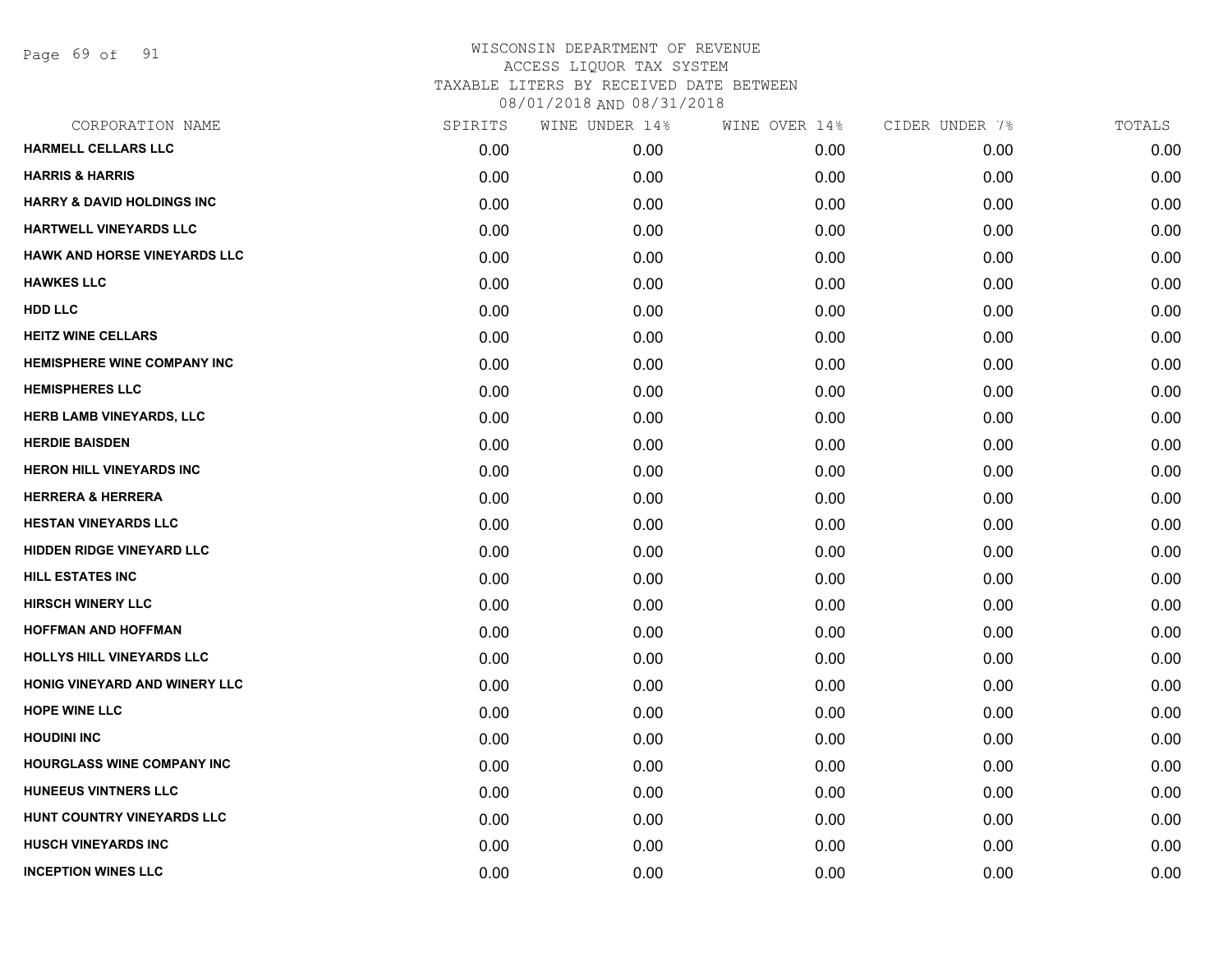Page 70 of 91

| CORPORATION NAME                      | SPIRITS | WINE UNDER 14% | WINE OVER 14% | CIDER UNDER 7% | TOTALS |
|---------------------------------------|---------|----------------|---------------|----------------|--------|
| <b>INMAN FAMILY WINES LLC</b>         | 0.00    | 0.00           | 0.00          | 0.00           | 0.00   |
| <b>INVESTOR'S OF AMERICA LP</b>       | 0.00    | 0.00           | 0.00          | 0.00           | 0.00   |
| <b>IRON HORSE VINEYARDS LP</b>        | 0.00    | 0.00           | 0.00          | 0.00           | 0.00   |
| <b>ISENHOWER CELLARS LLC</b>          | 0.00    | 0.00           | 0.00          | 0.00           | 0.00   |
| <b>ISLAND ORCHARD CIDER LLC</b>       | 0.00    | 0.00           | 0.00          | 0.00           | 0.00   |
| <b>ISR VINEYARDS ASSOCIATION</b>      | 0.00    | 0.00           | 0.00          | 0.00           | 0.00   |
| <b>J CELLARS INVESTMENTS LLC</b>      | 0.00    | 0.00           | 0.00          | 0.00           | 0.00   |
| <b>J LOHR WINERY CORP</b>             | 0.00    | 0.00           | 0.00          | 0.00           | 0.00   |
| <b>J PEDRONCELLI WINERY</b>           | 0.00    | 0.00           | 0.00          | 0.00           | 0.00   |
| <b>J RICKARDS WINERY LLC</b>          | 0.00    | 0.00           | 0.00          | 0.00           | 0.00   |
| <b>J WILLETT COMPANIES</b>            | 0.00    | 0.00           | 0.00          | 0.00           | 0.00   |
| <b>J.W. THOMAS LLC</b>                | 0.00    | 0.00           | 0.00          | 0.00           | 0.00   |
| <b>J3 WINE PARTNERS LLC</b>           | 0.00    | 0.00           | 0.00          | 0.00           | 0.00   |
| JACK JOHN INVESTMENTS INC             | 0.00    | 0.00           | 0.00          | 0.00           | 0.00   |
| <b>JACKSON FAMILY WINES INC</b>       | 0.00    | 0.00           | 0.00          | 0.00           | 0.00   |
| <b>JACKSON WINE LLC</b>               | 0.00    | 0.00           | 0.00          | 0.00           | 0.00   |
| <b>JACKSON WINERY &amp; VINEYARDS</b> | 0.00    | 0.00           | 0.00          | 0.00           | 0.00   |
| <b>JACUZZI FAMILY VINEYARDS LLC</b>   | 0.00    | 0.00           | 0.00          | 0.00           | 0.00   |
| <b>JAM CELLARS INC</b>                | 0.00    | 0.00           | 0.00          | 0.00           | 0.00   |
| <b>JAMES L LAMBERT</b>                | 0.00    | 0.00           | 0.00          | 0.00           | 0.00   |
| <b>JAMES P PROSSER</b>                | 0.00    | 0.00           | 0.00          | 0.00           | 0.00   |
| <b>JB GEORGE LLC</b>                  | 0.00    | 0.00           | 0.00          | 0.00           | 0.00   |
| <b>JC CELLARS INC</b>                 | 0.00    | 0.00           | 0.00          | 0.00           | 0.00   |
| <b>JEFFERY M GORDON</b>               | 0.00    | 0.00           | 0.00          | 0.00           | 0.00   |
| <b>JEFFREY L STOEGER</b>              | 0.00    | 0.00           | 0.00          | 0.00           | 0.00   |
| JENNIFER L JACKSON-HARTFORD           | 0.00    | 0.00           | 0.00          | 0.00           | 0.00   |
| <b>JESSUP CELLARS HOLDING CO LLC</b>  | 0.00    | 0.00           | 0.00          | 0.00           | 0.00   |
| <b>JM CELLARS COMPANY</b>             | 0.00    | 0.00           | 0.00          | 0.00           | 0.00   |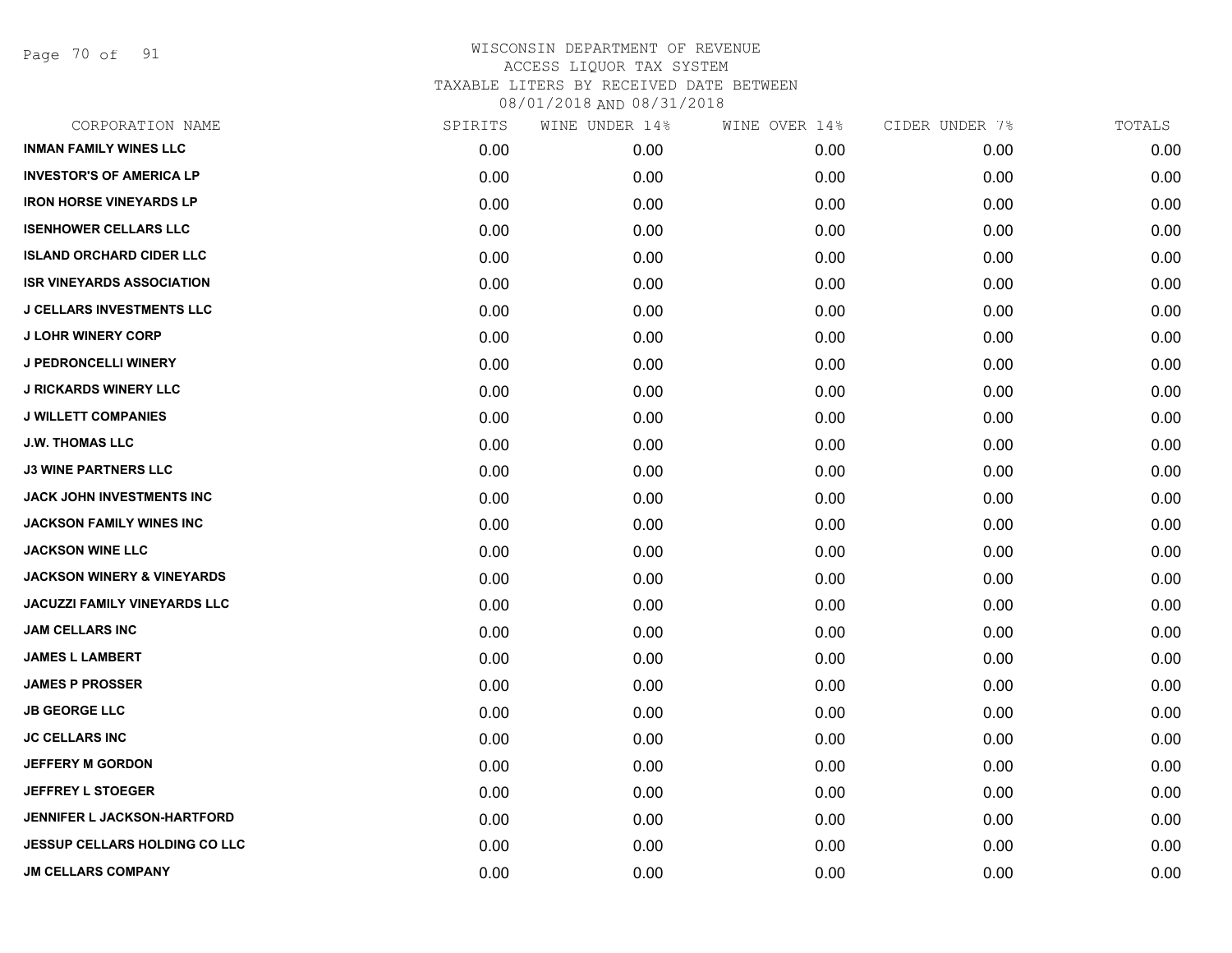Page 71 of 91

| CORPORATION NAME                         | SPIRITS | WINE UNDER 14% | WINE OVER 14% | CIDER UNDER 7% | TOTALS |
|------------------------------------------|---------|----------------|---------------|----------------|--------|
| <b>J-NH WINE GROUP LLC</b>               | 0.00    | 0.00           | 0.00          | 0.00           | 0.00   |
| JOHN ANTHONY VINEYARDS LLC               | 0.00    | 0.00           | 0.00          | 0.00           | 0.00   |
| <b>JOHN E NICOLOZAKES</b>                | 0.00    | 0.00           | 0.00          | 0.00           | 0.00   |
| <b>JOHN M STEWART</b>                    | 0.00    | 0.00           | 0.00          | 0.00           | 0.00   |
| <b>JONATHAN DALE</b>                     | 0.00    | 0.00           | 0.00          | 0.00           | 0.00   |
| <b>JONES FAMILY WINERY LLC</b>           | 0.00    | 0.00           | 0.00          | 0.00           | 0.00   |
| <b>JORNY'S END LLC</b>                   | 0.00    | 0.00           | 0.00          | 0.00           | 0.00   |
| <b>JOSEPH ALEXANDER VILLICANA II</b>     | 0.00    | 0.00           | 0.00          | 0.00           | 0.00   |
| <b>JOSEPH CALLOW</b>                     | 0.00    | 0.00           | 0.00          | 0.00           | 0.00   |
| <b>JOSEPH CALLOW</b>                     | 0.00    | 0.00           | 0.00          | 0.00           | 0.00   |
| <b>JOSEPH PHELPS VINEYARDS LLC</b>       | 0.00    | 0.00           | 0.00          | 0.00           | 0.00   |
| <b>JOSEPH STALLER</b>                    | 0.00    | 0.00           | 0.00          | 0.00           | 0.00   |
| <b>JOSEPH WYNIMKO</b>                    | 0.00    | 0.00           | 0.00          | 0.00           | 0.00   |
| <b>JOYCE VINEYARDS LLC</b>               | 0.00    | 0.00           | 0.00          | 0.00           | 0.00   |
| <b>JRV LLC</b>                           | 0.00    | 0.00           | 0.00          | 0.00           | 0.00   |
| <b>JULIE A ANDRZEJCZAK</b>               | 0.00    | 0.00           | 0.00          | 0.00           | 0.00   |
| <b>JUSTIN VINEYARDS &amp; WINERY LLC</b> | 0.00    | 0.00           | 0.00          | 0.00           | 0.00   |
| <b>JVW CORPORATION</b>                   | 0.00    | 0.00           | 0.00          | 0.00           | 0.00   |
| <b>K VINTNERS LLC</b>                    | 0.00    | 0.00           | 0.00          | 0.00           | 0.00   |
| <b>KACHINA CELLARS LLC</b>               | 0.00    | 0.00           | 0.00          | 0.00           | 0.00   |
| <b>KAMEN WINES LLC</b>                   | 0.00    | 0.00           | 0.00          | 0.00           | 0.00   |
| <b>KANGARU ENTERPRISES LLC</b>           | 0.00    | 0.00           | 0.00          | 0.00           | 0.00   |
| <b>KB WINES LLC</b>                      | 0.00    | 0.00           | 0.00          | 0.00           | 0.00   |
| <b>KEEVER VINEYARDS LLC</b>              | 0.00    | 0.00           | 0.00          | 0.00           | 0.00   |
| <b>KEN BROWN WINES LLC</b>               | 0.00    | 0.00           | 0.00          | 0.00           | 0.00   |
| <b>KENEFICK RANCHES WINERY LLC</b>       | 0.00    | 0.00           | 0.00          | 0.00           | 0.00   |
| <b>KENT HUMPHREY</b>                     | 0.00    | 0.00           | 0.00          | 0.00           | 0.00   |
| KENWARD FAMILY VINEYARDS, LLC            | 0.00    | 0.00           | 0.00          | 0.00           | 0.00   |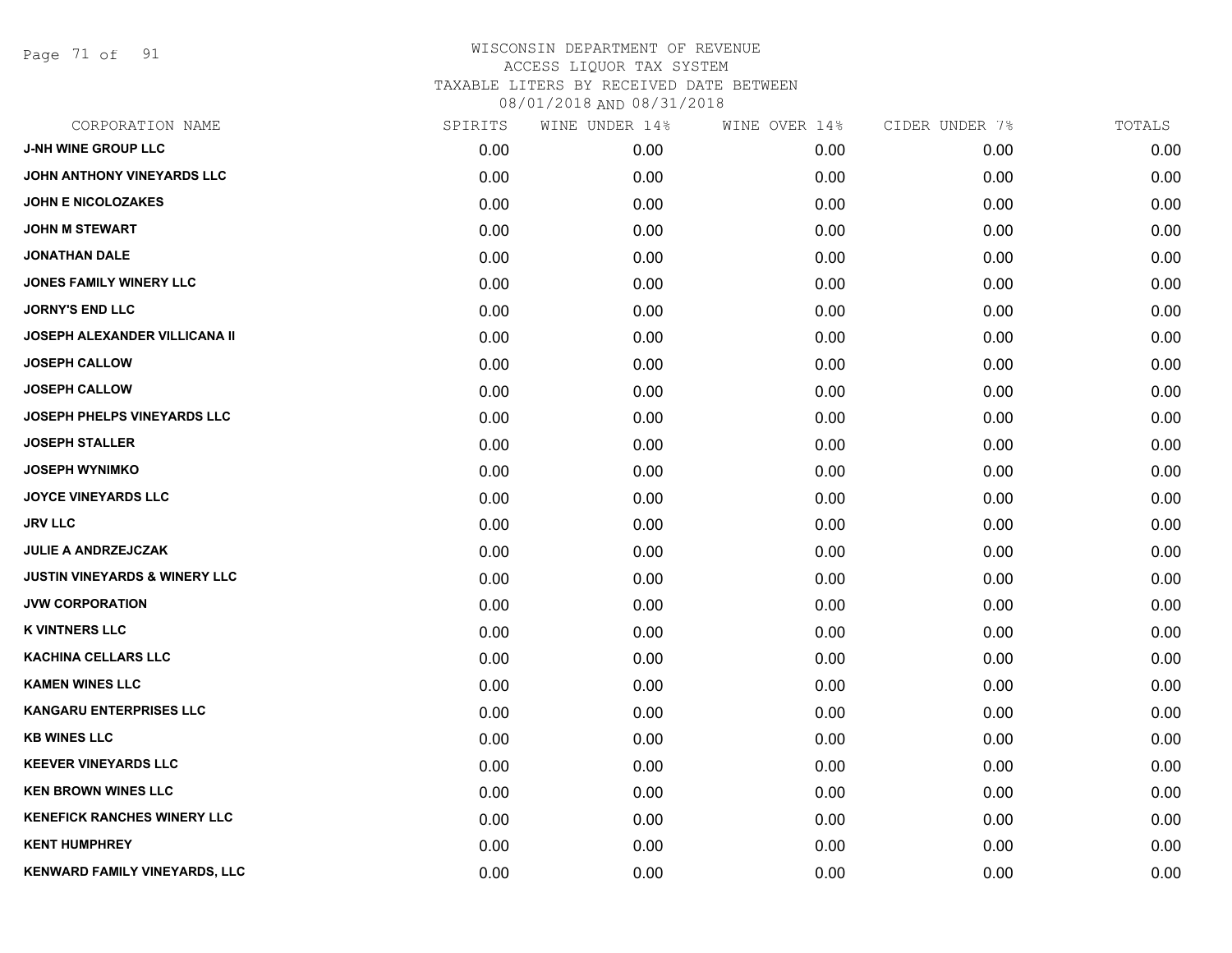Page 72 of 91

| CORPORATION NAME                                  | SPIRITS | WINE UNDER 14% | WINE OVER 14% | CIDER UNDER 7% | TOTALS |
|---------------------------------------------------|---------|----------------|---------------|----------------|--------|
| <b>KENZO ESTATE INC</b>                           | 0.00    | 0.00           | 0.00          | 0.00           | 0.00   |
| <b>KERWIN ESTATE LLC</b>                          | 0.00    | 0.00           | 0.00          | 0.00           | 0.00   |
| <b>KESTREL PROPERTIES LLC</b>                     | 0.00    | 0.00           | 0.00          | 0.00           | 0.00   |
| <b>KEVIN BEHNKE</b>                               | 0.00    | 0.00           | 0.00          | 0.00           | 0.00   |
| <b>KING ESTATE WINERY LP</b>                      | 0.00    | 0.00           | 0.00          | 0.00           | 0.00   |
| KISMET WINE, INC.                                 | 0.00    | 0.00           | 0.00          | 0.00           | 0.00   |
| <b>KISTLER VINEYARDS, LLC</b>                     | 0.00    | 0.00           | 0.00          | 0.00           | 0.00   |
| <b>KLEIN FOODS INC</b>                            | 0.00    | 0.00           | 0.00          | 0.00           | 0.00   |
| <b>KNIGHTS BRIDGE WINERY LLC</b>                  | 0.00    | 0.00           | 0.00          | 0.00           | 0.00   |
| <b>KOEHLER WINERY LLC</b>                         | 0.00    | 0.00           | 0.00          | 0.00           | 0.00   |
| <b>KONSTANTIN D FRANK &amp; SONS</b>              | 0.00    | 0.00           | 0.00          | 0.00           | 0.00   |
| <b>KOPRI INC</b>                                  | 0.00    | 0.00           | 0.00          | 0.00           | 0.00   |
| <b>KRUPP BROTHERS LLC</b>                         | 0.00    | 0.00           | 0.00          | 0.00           | 0.00   |
| <b>KSSM LLC</b>                                   | 0.00    | 0.00           | 0.00          | 0.00           | 0.00   |
| <b>KT WINECO LLC</b>                              | 0.00    | 0.00           | 0.00          | 0.00           | 0.00   |
| <b>KULETO VILLA LLC</b>                           | 0.00    | 0.00           | 0.00          | 0.00           | 0.00   |
| <b>KUNDE ENTERPRISES INC</b>                      | 0.00    | 0.00           | 0.00          | 0.00           | 0.00   |
| <b>L C WINE</b>                                   | 0.00    | 0.00           | 0.00          | 0.00           | 0.00   |
| L FOPPIANO WINE CO INC                            | 0.00    | 0.00           | 0.00          | 0.00           | 0.00   |
| <b>L18 WINES LLC</b>                              | 0.00    | 0.00           | 0.00          | 0.00           | 0.00   |
| <b>LADERA WINERY LLC</b>                          | 0.00    | 0.00           | 0.00          | 0.00           | 0.00   |
| <b>LAETITIA VINEYARD &amp; WINERY INC</b>         | 0.00    | 0.00           | 0.00          | 0.00           | 0.00   |
| <b>LAGUNA OAKS VINEYARD &amp; WINERY INC</b>      | 0.00    | 0.00           | 0.00          | 0.00           | 0.00   |
| <b>LAIL VINEYARDS LLC</b>                         | 0.00    | 0.00           | 0.00          | 0.00           | 0.00   |
| <b>LAIRD FAMILY ESTATE LLC</b>                    | 0.00    | 0.00           | 0.00          | 0.00           | 0.00   |
| <b>LAKE NOKOMIS CRANBERRIES INC</b>               | 0.00    | 0.00           | 0.00          | 0.00           | 0.00   |
| <b>LAMBERT BRIDGE WINERY INC</b>                  | 0.00    | 0.00           | 0.00          | 0.00           | 0.00   |
| <b>LANCASTER ESTATE VINEYARD &amp; WINERY LLC</b> | 0.00    | 0.00           | 0.00          | 0.00           | 0.00   |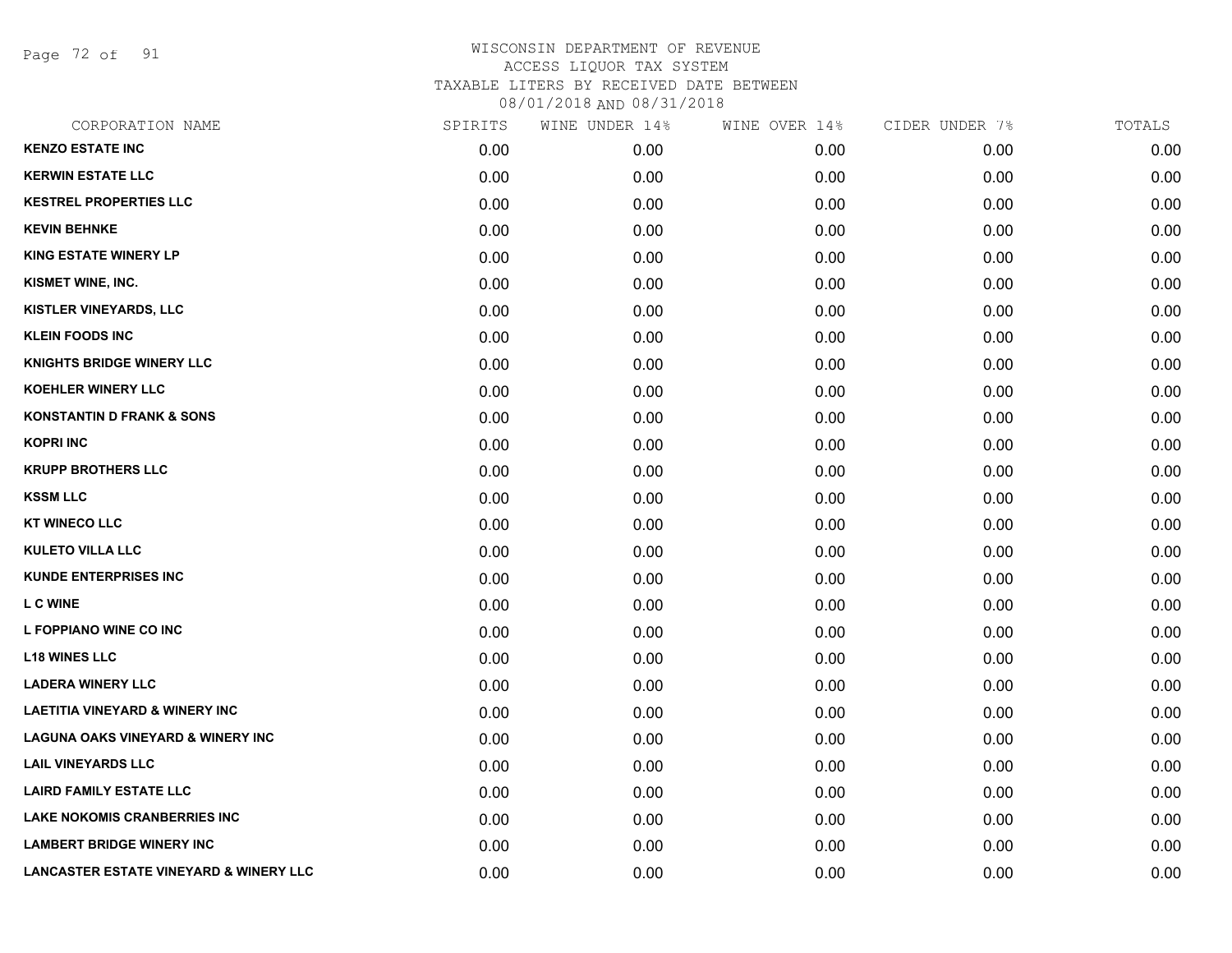Page 73 of 91

|      | WINE UNDER 14% | WINE OVER 14% | CIDER UNDER 7% | TOTALS |
|------|----------------|---------------|----------------|--------|
| 0.00 | 0.00           | 0.00          | 0.00           | 0.00   |
| 0.00 | 0.00           | 0.00          | 0.00           | 0.00   |
| 0.00 | 0.00           | 0.00          | 0.00           | 0.00   |
| 0.00 | 0.00           | 0.00          | 0.00           | 0.00   |
| 0.00 | 0.00           | 0.00          | 0.00           | 0.00   |
| 0.00 | 0.00           | 0.00          | 0.00           | 0.00   |
| 0.00 | 0.00           | 0.00          | 0.00           | 0.00   |
| 0.00 | 0.00           | 0.00          | 0.00           | 0.00   |
| 0.00 | 0.00           | 0.00          | 0.00           | 0.00   |
| 0.00 | 0.00           | 0.00          | 0.00           | 0.00   |
| 0.00 | 0.00           | 0.00          | 0.00           | 0.00   |
| 0.00 | 0.00           | 0.00          | 0.00           | 0.00   |
| 0.00 | 0.00           | 0.00          | 0.00           | 0.00   |
| 0.00 | 0.00           | 0.00          | 0.00           | 0.00   |
| 0.00 | 0.00           | 0.00          | 0.00           | 0.00   |
| 0.00 | 0.00           | 0.00          | 0.00           | 0.00   |
| 0.00 | 0.00           | 0.00          | 0.00           | 0.00   |
| 0.00 | 0.00           | 0.00          | 0.00           | 0.00   |
| 0.00 | 0.00           | 0.00          | 0.00           | 0.00   |
| 0.00 | 0.00           | 0.00          | 0.00           | 0.00   |
| 0.00 | 0.00           | 0.00          | 0.00           | 0.00   |
| 0.00 | 0.00           | 0.00          | 0.00           | 0.00   |
| 0.00 | 0.00           | 0.00          | 0.00           | 0.00   |
| 0.00 | 0.00           | 0.00          | 0.00           | 0.00   |
| 0.00 | 0.00           | 0.00          | 0.00           | 0.00   |
| 0.00 | 0.00           | 0.00          | 0.00           | 0.00   |
| 0.00 | 0.00           | 0.00          | 0.00           | 0.00   |
| 0.00 | 0.00           | 0.00          | 0.00           | 0.00   |
|      | SPIRITS        |               |                |        |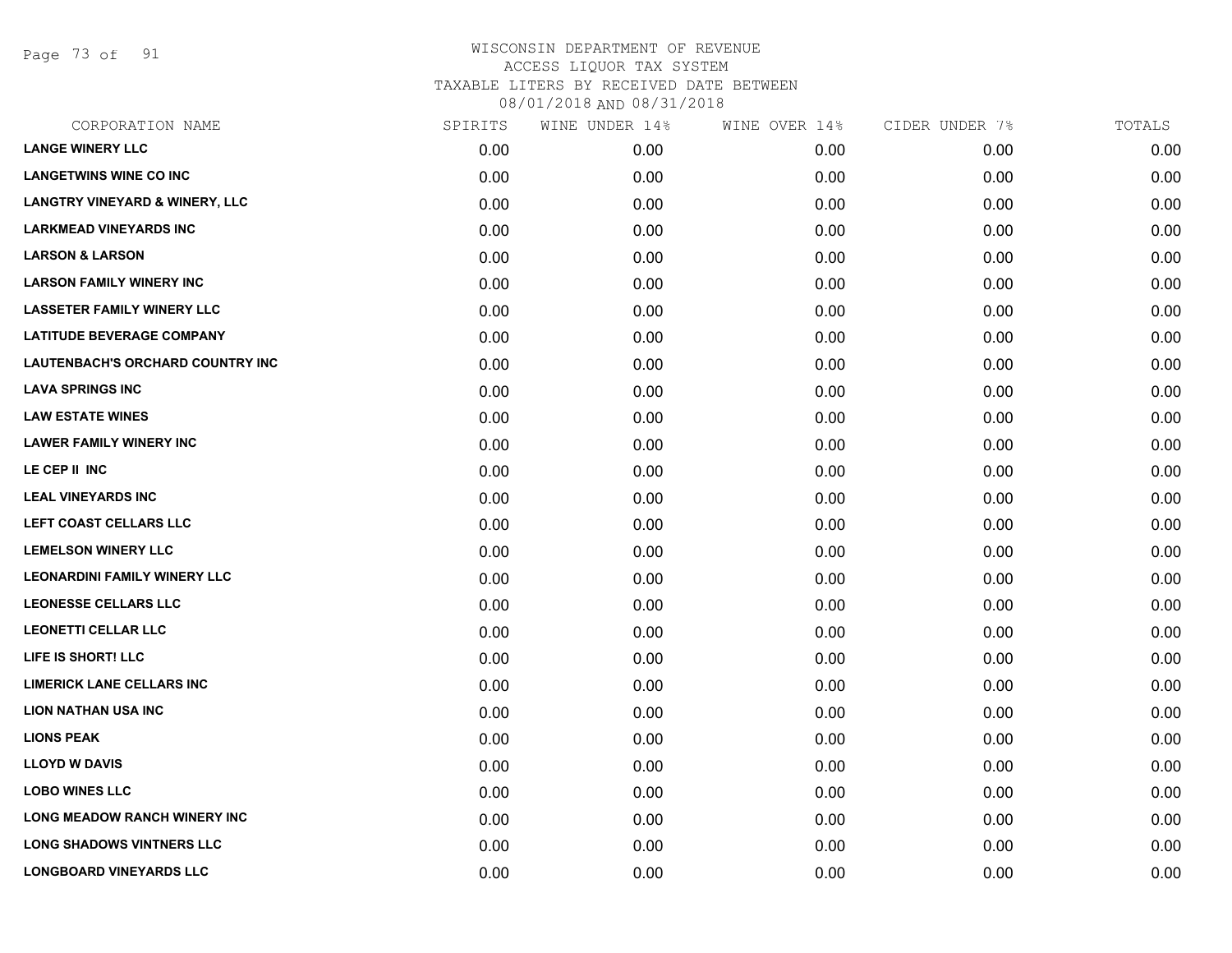Page 74 of 91

|      | WINE UNDER 14% |        | CIDER UNDER 7% | TOTALS   |
|------|----------------|--------|----------------|----------|
| 0.00 | 0.00           | 0.00   | 0.00           | 0.00     |
| 0.00 | 0.00           | 0.00   | 0.00           | 0.00     |
| 0.00 | 0.00           | 0.00   | 0.00           | 0.00     |
| 0.00 | 0.00           | 0.00   | 0.00           | 0.00     |
| 0.00 | 0.00           | 0.00   | 0.00           | 0.00     |
| 0.00 | 0.00           | 0.00   | 0.00           | 0.00     |
| 0.00 | 0.00           | 0.00   | 0.00           | 0.00     |
| 0.00 | 0.00           | 0.00   | 0.00           | 0.00     |
| 0.00 | 0.00           | 0.00   | 0.00           | 0.00     |
| 0.00 | 0.00           | 0.00   | 0.00           | 0.00     |
| 0.00 | 0.00           | 0.00   | 0.00           | 0.00     |
| 0.00 | 0.00           | 0.00   | 0.00           | 0.00     |
| 0.00 | 0.00           | 0.00   | 0.00           | 0.00     |
| 0.00 | 0.00           | 0.00   | 0.00           | 0.00     |
| 0.00 | 0.00           | 0.00   | 0.00           | 0.00     |
| 0.00 | 0.00           | 0.00   | 0.00           | 0.00     |
| 0.00 | 0.00           | 0.00   | 0.00           | 0.00     |
| 0.00 | 0.00           | 0.00   | 0.00           | 0.00     |
| 0.00 | 0.00           | 0.00   | 0.00           | 0.00     |
| 0.00 | 0.00           | 0.00   | 0.00           | 0.00     |
| 0.00 | 0.00           | 0.00   | 0.00           | 0.00     |
| 0.00 | 0.00           | 0.00   | 0.00           | 0.00     |
| 0.00 | 0.00           | 0.00   | 0.00           | 0.00     |
| 0.00 | 838.50         | 348.78 | 0.00           | 1,187.28 |
| 0.00 | 0.00           | 0.00   | 0.00           | 0.00     |
| 0.00 | 0.00           | 0.00   | 0.00           | 0.00     |
| 0.00 | 0.00           | 0.00   | 0.00           | 0.00     |
| 0.00 | 0.00           | 0.00   | 0.00           | 0.00     |
|      | SPIRITS        |        | WINE OVER 14%  |          |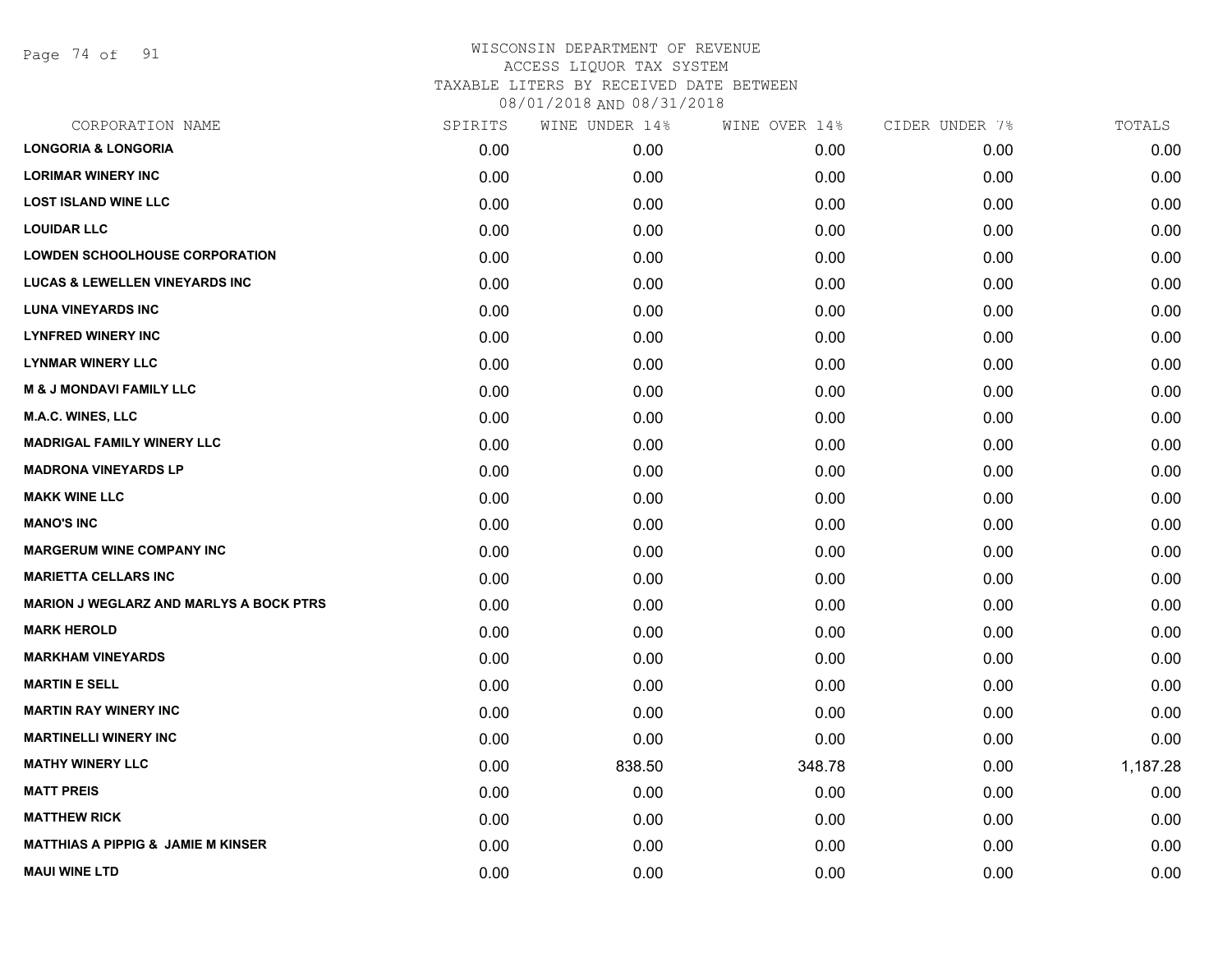Page 75 of 91

| CORPORATION NAME                    | SPIRITS | WINE UNDER 14% | WINE OVER 14% | CIDER UNDER 7% | TOTALS |
|-------------------------------------|---------|----------------|---------------|----------------|--------|
| <b>MAURITSON FAMILY WINERY</b>      | 0.00    | 0.00           | 0.00          | 0.00           | 0.00   |
| <b>MAYACAMAS VINEYARDS INC</b>      | 0.00    | 0.00           | 0.00          | 0.00           | 0.00   |
| <b>MAYNARD J KEENAN</b>             | 0.00    | 0.00           | 0.00          | 0.00           | 0.00   |
| <b>MCILQUHAM LLC</b>                | 0.00    | 0.00           | 0.00          | 0.00           | 0.00   |
| <b>MCKAHN FAMILY CELLARS, LLC</b>   | 0.00    | 0.00           | 0.00          | 0.00           | 0.00   |
| <b>MCMENAMINS INC</b>               | 0.00    | 0.00           | 0.00          | 0.00           | 0.00   |
| <b>MCNAB RIDGE WINERY LLC</b>       | 0.00    | 0.00           | 0.00          | 0.00           | 0.00   |
| <b>MELROSE CELLARS LLC</b>          | 0.00    | 0.00           | 0.00          | 0.00           | 0.00   |
| <b>MELVILLE VINEYARDS SOUTH LLC</b> | 0.00    | 0.00           | 0.00          | 0.00           | 0.00   |
| <b>MENDOCINO WINE GROUP LLC</b>     | 0.00    | 0.00           | 0.00          | 0.00           | 0.00   |
| <b>MER ET SOLEIL LLC</b>            | 0.00    | 0.00           | 0.00          | 0.00           | 0.00   |
| <b>MERCER WINE ESTATES LLC</b>      | 0.00    | 0.00           | 0.00          | 0.00           | 0.00   |
| <b>MEREDITH VINEYARD ESTATE INC</b> | 0.00    | 0.00           | 0.00          | 0.00           | 0.00   |
| <b>MERRYVALE VINEYARDS LLC</b>      | 0.00    | 0.00           | 0.00          | 0.00           | 0.00   |
| <b>MERSHONIAN CIDERY LLC</b>        | 0.00    | 0.00           | 0.00          | 0.00           | 0.00   |
| <b>MESSINA HOF WINE CELLARS INC</b> | 0.00    | 0.00           | 0.00          | 0.00           | 0.00   |
| <b>METAMORPHOSIS WINES LLC</b>      | 0.00    | 0.00           | 0.00          | 0.00           | 0.00   |
| <b>METEOR VINEYARD LLC</b>          | 0.00    | 0.00           | 0.00          | 0.00           | 0.00   |
| <b>METROPOLITAN WINES LLC</b>       | 0.00    | 0.00           | 0.00          | 0.00           | 0.00   |
| <b>METTLER WINES LLC</b>            | 0.00    | 0.00           | 0.00          | 0.00           | 0.00   |
| <b>MEV CORPORATION</b>              | 0.00    | 0.00           | 0.00          | 0.00           | 0.00   |
| <b>MEYER CELLARS LLC</b>            | 0.00    | 0.00           | 0.00          | 0.00           | 0.00   |
| <b>MICHEAL DASHE</b>                | 0.00    | 0.00           | 0.00          | 0.00           | 0.00   |
| <b>MIDDLETON FAMILY WINES LLC</b>   | 0.00    | 0.00           | 0.00          | 0.00           | 0.00   |
| <b>MIDNIGHT CELLARS INC</b>         | 0.00    | 0.00           | 0.00          | 0.00           | 0.00   |
| <b>MILDARA BLASS INC</b>            | 0.00    | 0.00           | 0.00          | 0.00           | 0.00   |
| <b>MILLBROOK WINERY INC</b>         | 0.00    | 0.00           | 0.00          | 0.00           | 0.00   |
| <b>MINER FAMILY WINERY LLC</b>      | 0.00    | 0.00           | 0.00          | 0.00           | 0.00   |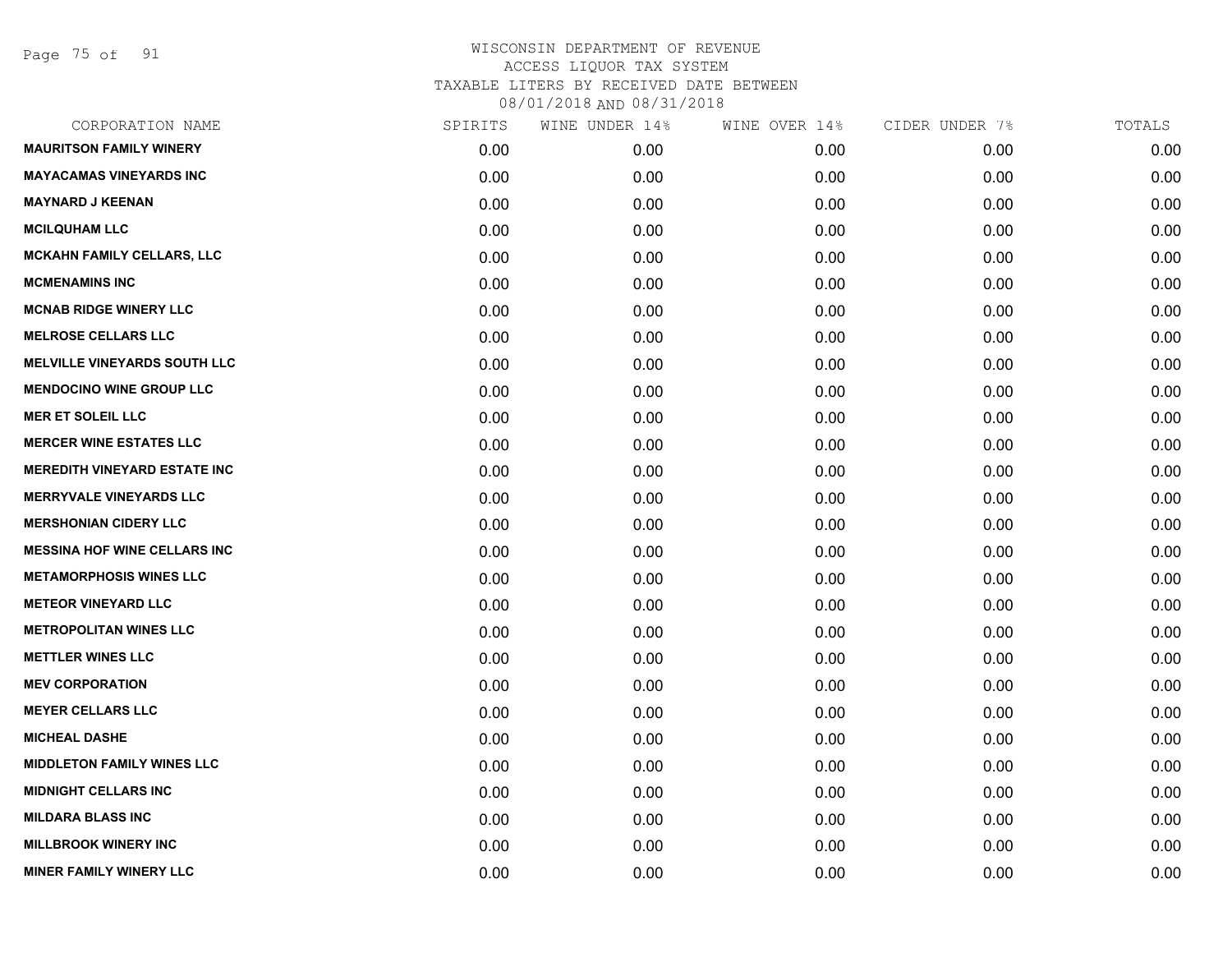Page 76 of 91

| CORPORATION NAME                                  | SPIRITS | WINE UNDER 14% | WINE OVER 14% | CIDER UNDER 7% | TOTALS |
|---------------------------------------------------|---------|----------------|---------------|----------------|--------|
| <b>MINNESOTAS FINEST FERMENTED PRODUCTS</b>       | 0.00    | 0.00           | 0.00          | 0.00           | 0.00   |
| <b>MIRA WINERY LLC</b>                            | 0.00    | 0.00           | 0.00          | 0.00           | 0.00   |
| <b>MIRAMONT ESTATE VINEYARDS &amp; WINERY INC</b> | 0.00    | 0.00           | 0.00          | 0.00           | 0.00   |
| <b>MIRASOL WINE LLC</b>                           | 0.00    | 0.00           | 0.00          | 0.00           | 0.00   |
| <b>MODERN DEVELOPMENT COMPANY</b>                 | 0.00    | 0.00           | 0.00          | 0.00           | 0.00   |
| <b>MOLLYDOOKER INTERNATIONAL LLC</b>              | 0.00    | 0.00           | 0.00          | 0.00           | 0.00   |
| <b>MONTICELLO CELLARS INC</b>                     | 0.00    | 0.00           | 0.00          | 0.00           | 0.00   |
| <b>MONTINORE VINEYARDS LIMITED</b>                | 0.00    | 0.00           | 0.00          | 0.00           | 0.00   |
| <b>MORCHELLA WINE CELLARS LLC</b>                 | 0.00    | 0.00           | 0.00          | 0.00           | 0.00   |
| <b>MOSHIN VINEYARDS INC</b>                       | 0.00    | 0.00           | 0.00          | 0.00           | 0.00   |
| <b>MULLIGAN &amp; MULLIGAN</b>                    | 0.00    | 0.00           | 0.00          | 0.00           | 0.00   |
| <b>MUNCH &amp; FOX</b>                            | 0.00    | 0.00           | 0.00          | 0.00           | 0.00   |
| <b>MUNSON BRIDGE WINERY INC</b>                   | 0.00    | 0.00           | 0.00          | 0.00           | 0.00   |
| <b>MUSETTA WINERY, LLC</b>                        | 0.00    | 0.00           | 0.00          | 0.00           | 0.00   |
| <b>NCWGINC</b>                                    | 0.00    | 0.00           | 0.00          | 0.00           | 0.00   |
| <b>NABOR WINES LLC</b>                            | 0.00    | 0.00           | 0.00          | 0.00           | 0.00   |
| <b>NAKED WINES LLC</b>                            | 0.00    | 0.00           | 0.00          | 0.00           | 0.00   |
| <b>NAKEDWINES.COM INC</b>                         | 0.00    | 0.00           | 0.00          | 0.00           | 0.00   |
| NAPA WINE CELLAR, INC.                            | 0.00    | 0.00           | 0.00          | 0.00           | 0.00   |
| <b>NAPA WINERY GROUP, LLC</b>                     | 0.00    | 0.00           | 0.00          | 0.00           | 0.00   |
| <b>NAVARRE CELLARS LTD</b>                        | 0.00    | 0.00           | 0.00          | 0.00           | 0.00   |
| <b>NAVARRO VINEYARDS, LLC</b>                     | 0.00    | 0.00           | 0.00          | 0.00           | 0.00   |
| <b>NEFF CELLARS LLC</b>                           | 0.00    | 0.00           | 0.00          | 0.00           | 0.00   |
| <b>NEVADA WINE CELLARS INC</b>                    | 0.00    | 0.00           | 0.00          | 0.00           | 0.00   |
| <b>NEW VAVIN INC</b>                              | 0.00    | 0.00           | 0.00          | 0.00           | 0.00   |
| <b>NEWTON VINEYARD LLC</b>                        | 0.00    | 0.00           | 0.00          | 0.00           | 0.00   |
| <b>NICALI, LLC</b>                                | 0.00    | 0.00           | 0.00          | 0.00           | 0.00   |
| <b>NICHOLSON RANCH LLC</b>                        | 0.00    | 0.00           | 0.00          | 0.00           | 0.00   |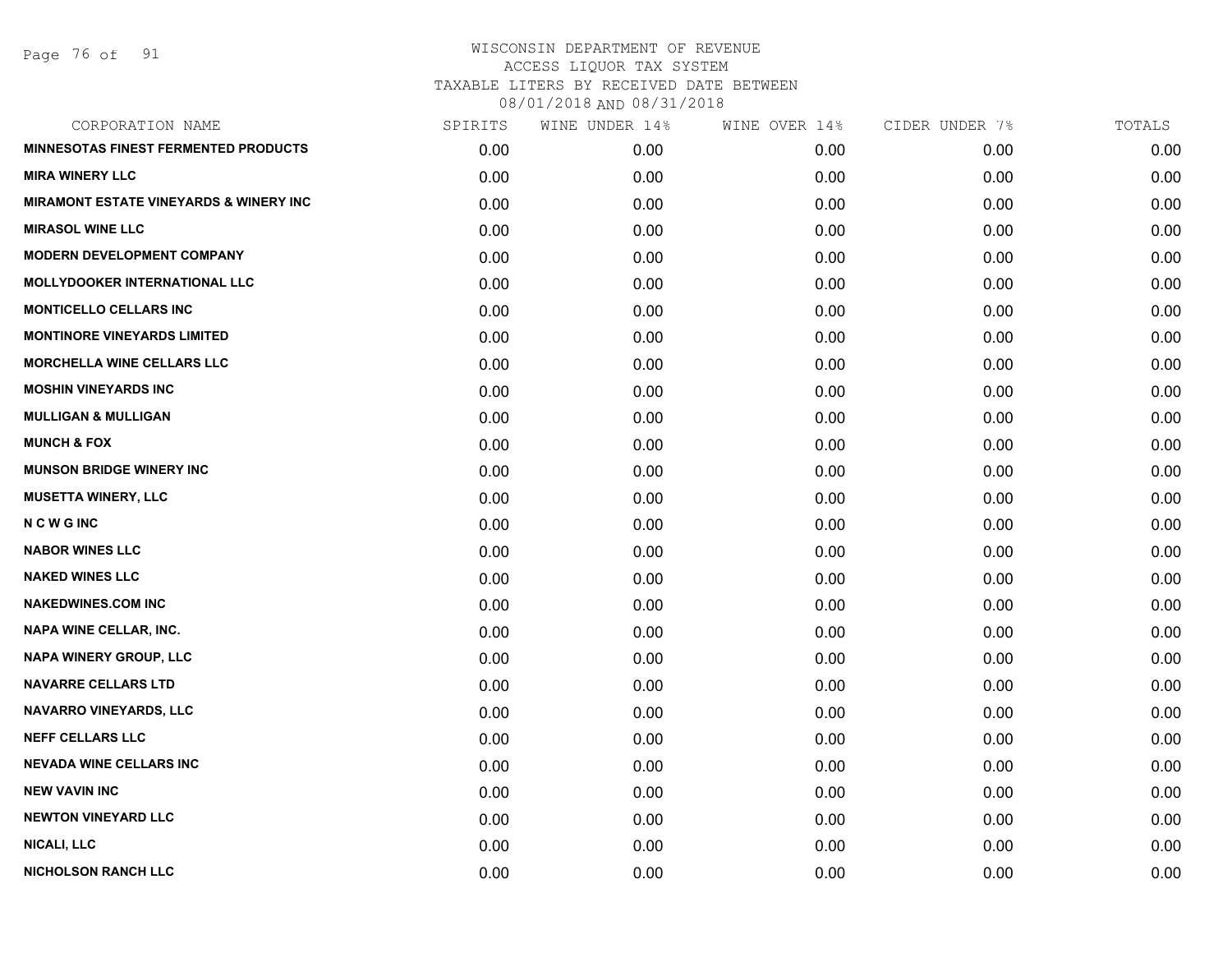Page 77 of 91

| CORPORATION NAME                  | SPIRITS | WINE UNDER 14% | WINE OVER 14% | CIDER UNDER 7% | TOTALS |
|-----------------------------------|---------|----------------|---------------|----------------|--------|
| NIEBAUM-COPPOLA ESTATE WINERY LP  | 0.00    | 0.00           | 0.00          | 0.00           | 0.00   |
| <b>NINER WINE ESTATES LLC</b>     | 0.00    | 0.00           | 0.00          | 0.00           | 0.00   |
| <b>NO. 12 CIDER HOUSE LLC</b>     | 0.00    | 0.00           | 0.00          | 0.00           | 0.00   |
| <b>NORTHLEAF WINERY, LLC</b>      | 0.00    | 0.00           | 0.00          | 0.00           | 0.00   |
| <b>NOVA WINES, INC.</b>           | 0.00    | 0.00           | 0.00          | 0.00           | 0.00   |
| <b>NV AWG LTD</b>                 | 0.00    | 0.00           | 0.00          | 0.00           | 0.00   |
| <b>NW WINE COMPANY LLC</b>        | 0.00    | 0.00           | 0.00          | 0.00           | 0.00   |
| <b>OAK RIDGE WINERY LLC</b>       | 0.00    | 0.00           | 0.00          | 0.00           | 0.00   |
| OAKVILLE HILLS CELLARS INC        | 0.00    | 0.00           | 0.00          | 0.00           | 0.00   |
| <b>OAKVILLE RANCH WINERY INC</b>  | 0.00    | 0.00           | 0.00          | 0.00           | 0.00   |
| <b>OAT HILL CORPORATION</b>       | 0.00    | 0.00           | 0.00          | 0.00           | 0.00   |
| OBLOQUY, INC.                     | 0.00    | 0.00           | 0.00          | 0.00           | 0.00   |
| <b>OBRIEN FAMILY VINEYARD LLC</b> | 0.00    | 0.00           | 0.00          | 0.00           | 0.00   |
| <b>ODILON FORD WINERY INC</b>     | 0.00    | 0.00           | 0.00          | 0.00           | 0.00   |
| <b>OGB PARTNERS LLC</b>           | 0.00    | 0.00           | 0.00          | 0.00           | 0.00   |
| OLD VINE WINE PARTNERS LLC        | 0.00    | 0.00           | 0.00          | 0.00           | 0.00   |
| <b>OLIVER WINE COMPANY INC</b>    | 0.00    | 0.00           | 0.00          | 0.00           | 0.00   |
| ON Q WINES, LLC                   | 0.00    | 0.00           | 0.00          | 0.00           | 0.00   |
| O'NEILL BEVERAGES CO LLC          | 0.00    | 0.00           | 0.00          | 0.00           | 0.00   |
| OPAL WEST WINES, LLC              | 0.00    | 0.00           | 0.00          | 0.00           | 0.00   |
| <b>OPOLO WINES LP</b>             | 0.00    | 0.00           | 0.00          | 0.00           | 0.00   |
| <b>OPUS ONE WINERY LLC</b>        | 0.00    | 0.00           | 0.00          | 0.00           | 0.00   |
| <b>ORCA PROPERTIES LLC</b>        | 0.00    | 0.00           | 0.00          | 0.00           | 0.00   |
| <b>ORFILA VINEYARDS INC</b>       | 0.00    | 0.00           | 0.00          | 0.00           | 0.00   |
| <b>O'SHAUGHNESSY DEL OSO LLC</b>  | 0.00    | 0.00           | 0.00          | 0.00           | 0.00   |
| <b>OWEN ROE LLC</b>               | 0.00    | 0.00           | 0.00          | 0.00           | 0.00   |
| <b>PAHLMEYER LLC</b>              | 0.00    | 0.00           | 0.00          | 0.00           | 0.00   |
| PALI WINE COMPANY LP              | 0.00    | 0.00           | 0.00          | 0.00           | 0.00   |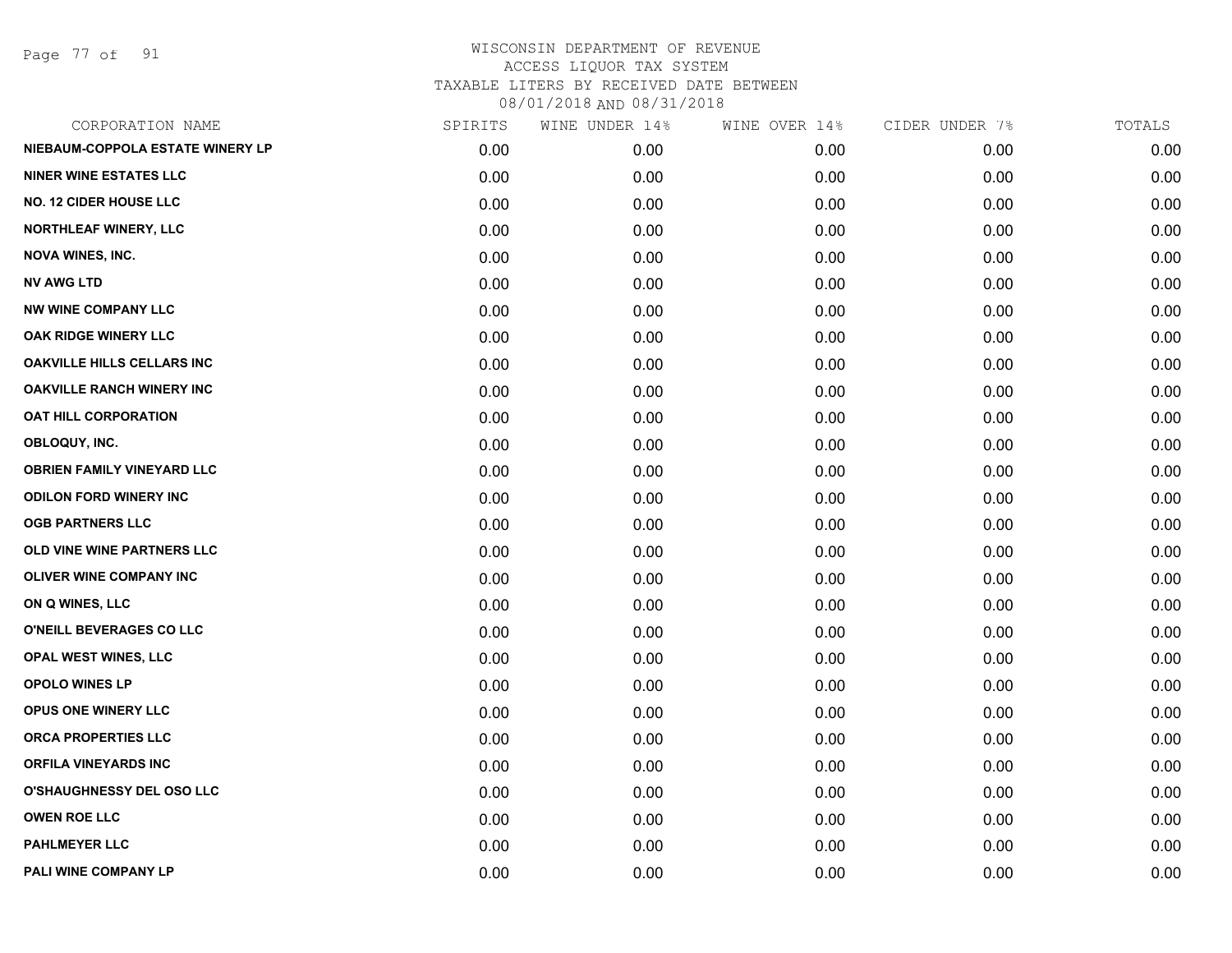Page 78 of 91

| CORPORATION NAME                     | SPIRITS | WINE UNDER 14% | WINE OVER 14% | CIDER UNDER 7% | TOTALS |
|--------------------------------------|---------|----------------|---------------|----------------|--------|
| PALOMA VINEYARD LLC                  | 0.00    | 0.00           | 0.00          | 0.00           | 0.00   |
| PARAGON VINEYARD CO INC              | 0.00    | 0.00           | 0.00          | 0.00           | 0.00   |
| PARALLEL 44 VINEYARD & WINERY, INC.  | 0.00    | 0.00           | 0.00          | 0.00           | 0.00   |
| <b>PARKER STATION INC</b>            | 0.00    | 0.00           | 0.00          | 0.00           | 0.00   |
| <b>PARSONAGE CELLARS INC</b>         | 0.00    | 0.00           | 0.00          | 0.00           | 0.00   |
| <b>PASSAGGIO WINES LLC</b>           | 0.00    | 0.00           | 0.00          | 0.00           | 0.00   |
| PATEL WINERY LLC                     | 0.00    | 0.00           | 0.00          | 0.00           | 0.00   |
| <b>PATRICIA A HOOVER</b>             | 0.00    | 0.00           | 0.00          | 0.00           | 0.00   |
| <b>PATRICK ARNDT</b>                 | 0.00    | 0.00           | 0.00          | 0.00           | 0.00   |
| <b>PAUL D ASPER</b>                  | 0.00    | 0.00           | 0.00          | 0.00           | 0.00   |
| <b>PAUL G BLOMMEL</b>                | 0.00    | 0.00           | 0.00          | 0.00           | 0.00   |
| <b>PAUL HOBBS WINERY LP</b>          | 0.00    | 0.00           | 0.00          | 0.00           | 0.00   |
| <b>PAUL J FRANZEN</b>                | 0.00    | 0.00           | 0.00          | 0.00           | 0.00   |
| <b>PAVI WINES LLC</b>                | 0.00    | 0.00           | 0.00          | 0.00           | 0.00   |
| PCJ, INC.                            | 0.00    | 0.00           | 0.00          | 0.00           | 0.00   |
| PEACHY CANYON WINERY                 | 0.00    | 0.00           | 0.00          | 0.00           | 0.00   |
| PEAR VALLEY VINEYARD, INC.           | 0.00    | 0.00           | 0.00          | 0.00           | 0.00   |
| <b>PEAY VINEYARDS LLC</b>            | 0.00    | 0.00           | 0.00          | 0.00           | 0.00   |
| PEJU FAMILY OPERATING PARTNERSHIP LP | 0.00    | 171.75         | 345.38        | 0.00           | 517.13 |
| PELLEGRINI RANCHES INC               | 0.00    | 0.00           | 0.00          | 0.00           | 0.00   |
| <b>PENROSE HILL, LIMITED</b>         | 0.00    | 0.00           | 0.00          | 0.00           | 0.00   |
| PEPPER BRIDGE WINERY LLC             | 0.00    | 0.75           | 18.00         | 0.00           | 18.75  |
| PERNOD RICARD KENWOOD HOLDING LLC    | 0.00    | 0.00           | 0.00          | 0.00           | 0.00   |
| PERNOD RICARD USA LLC                | 0.00    | 0.00           | 0.00          | 0.00           | 0.00   |
| <b>PERVINO INC</b>                   | 0.00    | 0.00           | 0.00          | 0.00           | 0.00   |
| PETER FRANUS WINE COMPANY INC        | 0.00    | 0.00           | 0.00          | 0.00           | 0.00   |
| PETER MICHAEL WINERY                 | 0.00    | 0.00           | 0.00          | 0.00           | 0.00   |
| PETRONI VINEYARDS LLC                | 0.00    | 0.00           | 0.00          | 0.00           | 0.00   |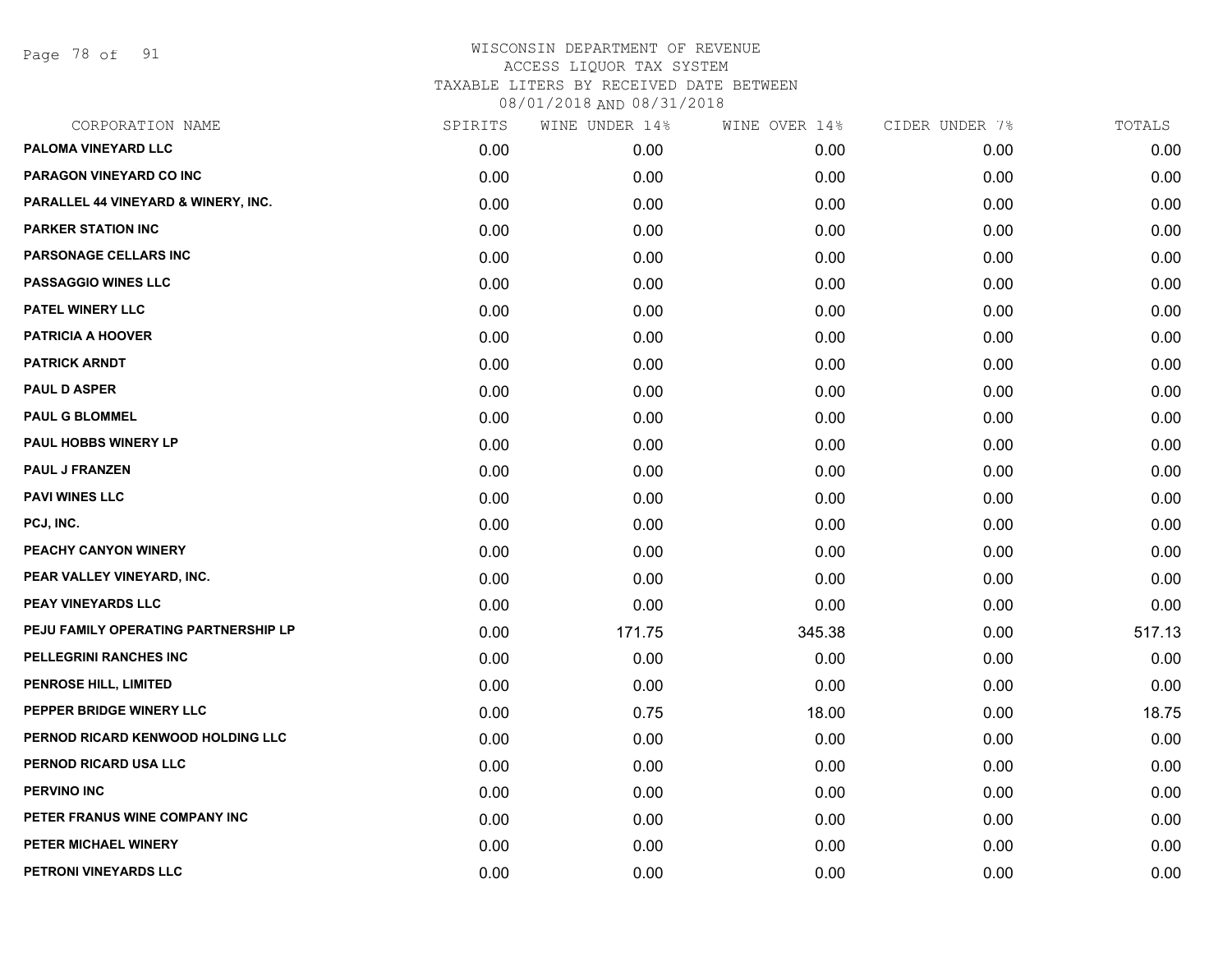Page 79 of 91

| CORPORATION NAME                     | SPIRITS | WINE UNDER 14% | WINE OVER 14% | CIDER UNDER 7% | TOTALS |
|--------------------------------------|---------|----------------|---------------|----------------|--------|
| PHILIP TOGNI VINEYARD LP             | 0.00    | 0.00           | 0.00          | 0.00           | 0.00   |
| PHILLIPS FARMS LLC                   | 0.00    | 0.00           | 0.00          | 0.00           | 0.00   |
| <b>PIEPERTK LLC</b>                  | 0.00    | 0.00           | 0.00          | 0.00           | 0.00   |
| <b>PINA CELLARS LP</b>               | 0.00    | 0.00           | 0.00          | 0.00           | 0.00   |
| <b>PINE RIDGE WINERY LLC</b>         | 0.00    | 0.00           | 0.00          | 0.00           | 0.00   |
| <b>PJK WINERY LLC</b>                | 0.00    | 0.00           | 0.00          | 0.00           | 0.00   |
| <b>PONZI VINEYARDS, LLC</b>          | 0.00    | 46.13          | 8.25          | 0.00           | 54.38  |
| POPE VALLEY WINERY LLC               | 0.00    | 0.00           | 0.00          | 0.00           | 0.00   |
| PORTER FAMILY VINEYARDS LLC          | 0.00    | 0.00           | 0.00          | 0.00           | 0.00   |
| <b>POTT WINE</b>                     | 0.00    | 0.00           | 0.00          | 0.00           | 0.00   |
| PRAGER WINERY & PORT WORKS, INC.     | 0.00    | 0.75           | 34.00         | 0.00           | 34.75  |
| <b>PRAIRIE BERRY LLC</b>             | 0.00    | 0.00           | 0.00          | 0.00           | 0.00   |
| <b>PRAIRIE HAWK WINERY INC</b>       | 0.00    | 0.00           | 0.00          | 0.00           | 0.00   |
| <b>PRECEPT BRANDS LLC</b>            | 0.00    | 0.00           | 0.00          | 0.00           | 0.00   |
| <b>PREMIUM VINTNERS LLC</b>          | 0.00    | 0.00           | 0.00          | 0.00           | 0.00   |
| PRESQU'ILE WINERY                    | 0.00    | 0.00           | 0.00          | 0.00           | 0.00   |
| PRIDE MOUNTAIN VINEYARDS LLC         | 0.00    | 0.00           | 0.00          | 0.00           | 0.00   |
| <b>PRINCE MICHEL LLC</b>             | 0.00    | 0.00           | 0.00          | 0.00           | 0.00   |
| PROMONTORY LLC                       | 0.00    | 0.00           | 0.00          | 0.00           | 0.00   |
| <b>PWG LLC</b>                       | 0.00    | 0.00           | 0.00          | 0.00           | 0.00   |
| <b>QUADY SOUTH WINERY LLC</b>        | 0.00    | 0.00           | 0.00          | 0.00           | 0.00   |
| <b>QUILCEDA CREEK VINTNERS INC</b>   | 0.00    | 0.00           | 0.00          | 0.00           | 0.00   |
| <b>QUPE WINE CELLARS LLC</b>         | 0.00    | 0.00           | 0.00          | 0.00           | 0.00   |
| <b>RADIO-COTEAU WINE CELLARS LLC</b> | 0.00    | 0.00           | 0.00          | 0.00           | 0.00   |
| <b>RAMAZZOTTI WINES LLC</b>          | 0.00    | 0.00           | 0.00          | 0.00           | 0.00   |
| <b>RAMEY WINE CELLARS INC</b>        | 0.00    | 0.00           | 0.00          | 0.00           | 0.00   |
| <b>RAPTOR RIDGE WINERY LLC</b>       | 0.00    | 0.00           | 0.00          | 0.00           | 0.00   |
| <b>RASA VINEYARDS, LLC</b>           | 0.00    | 0.00           | 0.00          | 0.00           | 0.00   |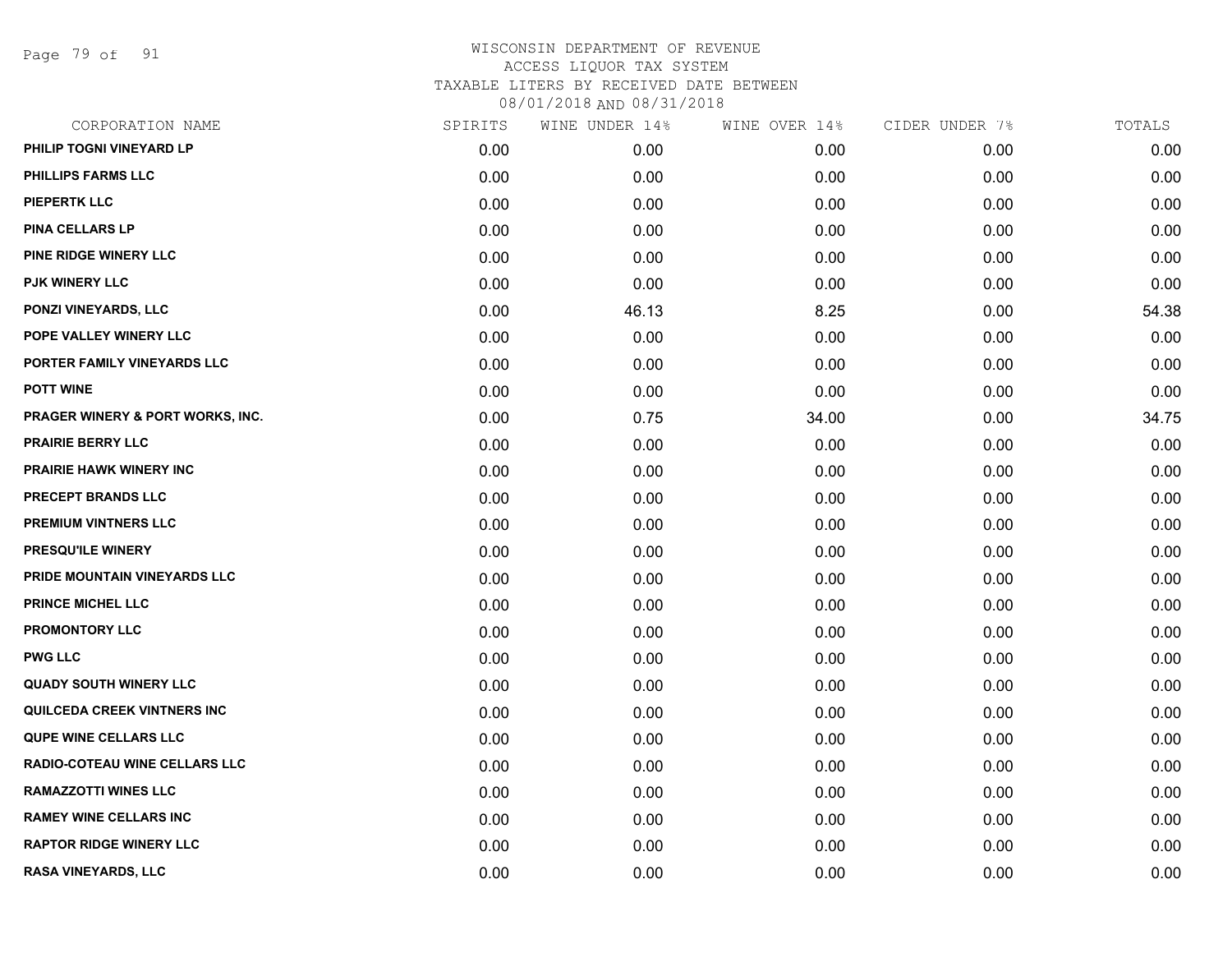Page 80 of 91

| CORPORATION NAME                            | SPIRITS | WINE UNDER 14% | WINE OVER 14% | CIDER UNDER 7% | TOTALS |
|---------------------------------------------|---------|----------------|---------------|----------------|--------|
| <b>RAYMOND SIGNORELLO</b>                   | 0.00    | 0.00           | 0.00          | 0.00           | 0.00   |
| <b>RAYMOND VINEYARD &amp; CELLAR INC</b>    | 0.00    | 0.00           | 0.00          | 0.00           | 0.00   |
| <b>RB WINE ASSOCIATES LLC</b>               | 0.00    | 0.00           | 0.00          | 0.00           | 0.00   |
| <b>RBZ VINEYARDS LLC</b>                    | 0.00    | 0.00           | 0.00          | 0.00           | 0.00   |
| <b>RED CAR WINE COMPANY LLC</b>             | 0.00    | 0.00           | 0.00          | 0.00           | 0.00   |
| <b>RED MARE WINES LLC</b>                   | 0.00    | 0.00           | 0.00          | 0.00           | 0.00   |
| <b>RED OAK VINEYARD INC</b>                 | 0.00    | 0.00           | 0.00          | 0.00           | 0.00   |
| <b>REGUSCI WINERY INC</b>                   | 0.00    | 0.00           | 0.00          | 0.00           | 0.00   |
| <b>REN ACQUISITION INC</b>                  | 0.00    | 0.00           | 0.00          | 0.00           | 0.00   |
| <b>REVANA FAMILY PARTNERS LP</b>            | 0.00    | 0.00           | 0.00          | 0.00           | 0.00   |
| <b>REVANA FAMILY PARTNERS LP</b>            | 0.00    | 0.00           | 0.00          | 0.00           | 0.00   |
| <b>REVELRY VINTNERS LLC</b>                 | 0.00    | 0.00           | 0.00          | 0.00           | 0.00   |
| <b>REYNOLDS CREATIVE PRODUCTS INC</b>       | 0.00    | 0.00           | 0.00          | 0.00           | 0.00   |
| <b>RHYS VINEYARDS LLC</b>                   | 0.00    | 0.00           | 0.00          | 0.00           | 0.00   |
| <b>RICHARD E LIBBY</b>                      | 0.00    | 0.00           | 0.00          | 0.00           | 0.00   |
| <b>RICHARD FORTUNE</b>                      | 0.00    | 0.00           | 0.00          | 0.00           | 0.00   |
| <b>RIDGE VINEYARDS INC</b>                  | 0.00    | 0.00           | 0.00          | 0.00           | 0.00   |
| <b>RIGHT BEE LLC</b>                        | 0.00    | 0.00           | 0.00          | 0.00           | 0.00   |
| <b>RIGHT SIDE LLC</b>                       | 0.00    | 0.00           | 0.00          | 0.00           | 0.00   |
| <b>RIVER BEND VINEYARD &amp; WINERY LLC</b> | 0.00    | 0.00           | 0.00          | 0.00           | 0.00   |
| <b>RIVER VALLEY VINEYARD INC</b>            | 0.00    | 0.00           | 0.00          | 0.00           | 0.00   |
| <b>RIVER VIEW WINERY LLC</b>                | 0.00    | 0.00           | 0.00          | 0.00           | 0.00   |
| <b>RIVERBENCH LLC</b>                       | 0.00    | 0.00           | 0.00          | 0.00           | 0.00   |
| <b>ROBERT CRAIG WINERY LP</b>               | 0.00    | 0.00           | 0.00          | 0.00           | 0.00   |
| <b>ROBERT FOLEY LLC</b>                     | 0.00    | 0.00           | 0.00          | 0.00           | 0.00   |
| <b>ROBERT J BRAKESMAN</b>                   | 0.00    | 0.00           | 0.00          | 0.00           | 0.00   |
| <b>ROBERT MUELLER CELLARS</b>               | 0.00    | 0.00           | 0.00          | 0.00           | 0.00   |
| ROBERT YOUNG ESTATE WINERY LLC              | 0.00    | 0.00           | 0.00          | 0.00           | 0.00   |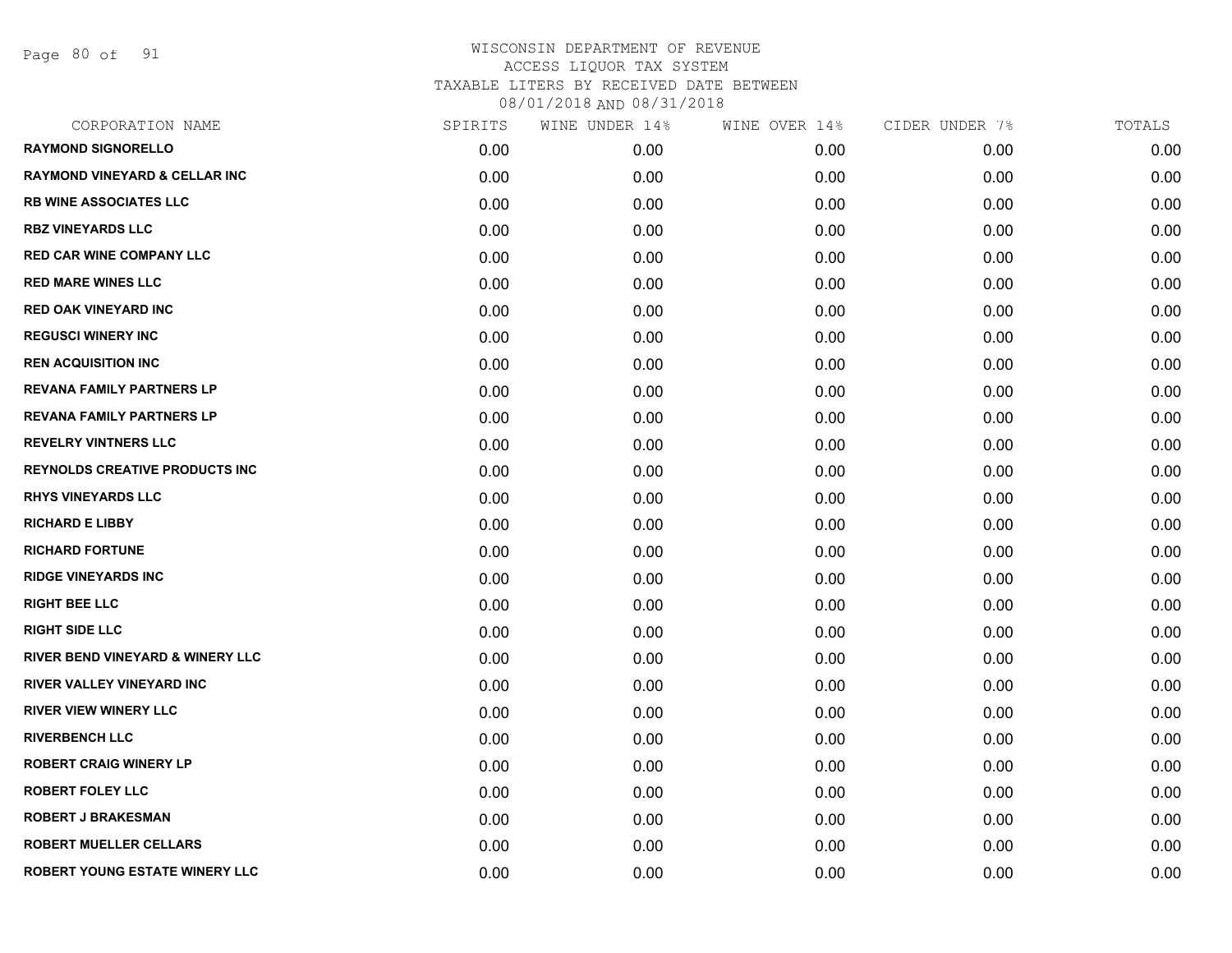Page 81 of 91

| CORPORATION NAME                       | SPIRITS | WINE UNDER 14% | WINE OVER 14% | CIDER UNDER 7% | TOTALS |
|----------------------------------------|---------|----------------|---------------|----------------|--------|
| ROCCA FAMILY VINEYARDS INC             | 0.00    | 0.00           | 0.00          | 0.00           | 0.00   |
| <b>ROCHE WINERY LLC</b>                | 0.00    | 0.00           | 0.00          | 0.00           | 0.00   |
| <b>ROCK N WOOL WINERY LLC</b>          | 0.00    | 0.00           | 0.00          | 0.00           | 0.00   |
| ROCK WALL WINE COMPANY INC             | 0.00    | 0.00           | 0.00          | 0.00           | 0.00   |
| <b>ROEDERER ESTATE INC</b>             | 0.00    | 0.00           | 0.00          | 0.00           | 0.00   |
| <b>ROMBAUER VINEYARDS INC</b>          | 0.00    | 0.00           | 0.00          | 0.00           | 0.00   |
| <b>RONALD L FENOLIO</b>                | 0.00    | 0.00           | 0.00          | 0.00           | 0.00   |
| <b>RONALD T RUBIN</b>                  | 0.00    | 0.00           | 0.00          | 0.00           | 0.00   |
| <b>ROUND POND ESTATE LLC</b>           | 0.00    | 0.00           | 0.00          | 0.00           | 0.00   |
| <b>ROWLEY ESTATES LLC</b>              | 0.00    | 0.00           | 0.00          | 0.00           | 0.00   |
| <b>RRJ REAL PROPERTIES LLC</b>         | 0.00    | 0.00           | 0.00          | 0.00           | 0.00   |
| <b>RSB VINEYARDS LLC</b>               | 0.00    | 0.00           | 0.00          | 0.00           | 0.00   |
| <b>RUDD WINES INC</b>                  | 0.00    | 0.00           | 0.00          | 0.00           | 0.00   |
| <b>RUDIUS WINES, LLC</b>               | 0.00    | 0.00           | 0.00          | 0.00           | 0.00   |
| <b>RUSHFORD MEADERY AND WINERY LLC</b> | 0.00    | 0.00           | 0.00          | 0.00           | 0.00   |
| <b>RUTHERFORD HILL WINERY LLC</b>      | 0.00    | 0.00           | 0.00          | 0.00           | 0.00   |
| <b>RYAN PRELLWITZ</b>                  | 0.00    | 0.00           | 0.00          | 0.00           | 0.00   |
| <b>SAINTSBURY LLC</b>                  | 0.00    | 0.00           | 0.00          | 0.00           | 0.00   |
| <b>SAMUEL P BAXTER</b>                 | 0.00    | 0.00           | 0.00          | 0.00           | 0.00   |
| <b>SANDHI VINTNERS LLC</b>             | 0.00    | 0.00           | 0.00          | 0.00           | 0.00   |
| <b>SANFORD WINERY COMPANY LP</b>       | 0.00    | 0.00           | 0.00          | 0.00           | 0.00   |
| <b>SANTA CROCE LLC</b>                 | 0.00    | 0.00           | 0.00          | 0.00           | 0.00   |
| <b>SARACINA VINEYARDS LLC</b>          | 0.00    | 0.00           | 0.00          | 0.00           | 0.00   |
| <b>SAUCELITO CANYON LP</b>             | 0.00    | 0.00           | 0.00          | 0.00           | 0.00   |
| SAVANNAH CHANELLE VINEYARDS INC        | 0.00    | 0.00           | 0.00          | 0.00           | 0.00   |
| <b>SAVIAH ROSE WINERY LLC</b>          | 0.00    | 0.00           | 0.00          | 0.00           | 0.00   |
| <b>SAXUM VINEYARDS INC</b>             | 0.00    | 0.00           | 0.00          | 0.00           | 0.00   |
| <b>SBRAGIA FAMILY VINEYARDS LLC</b>    | 0.00    | 0.00           | 0.00          | 0.00           | 0.00   |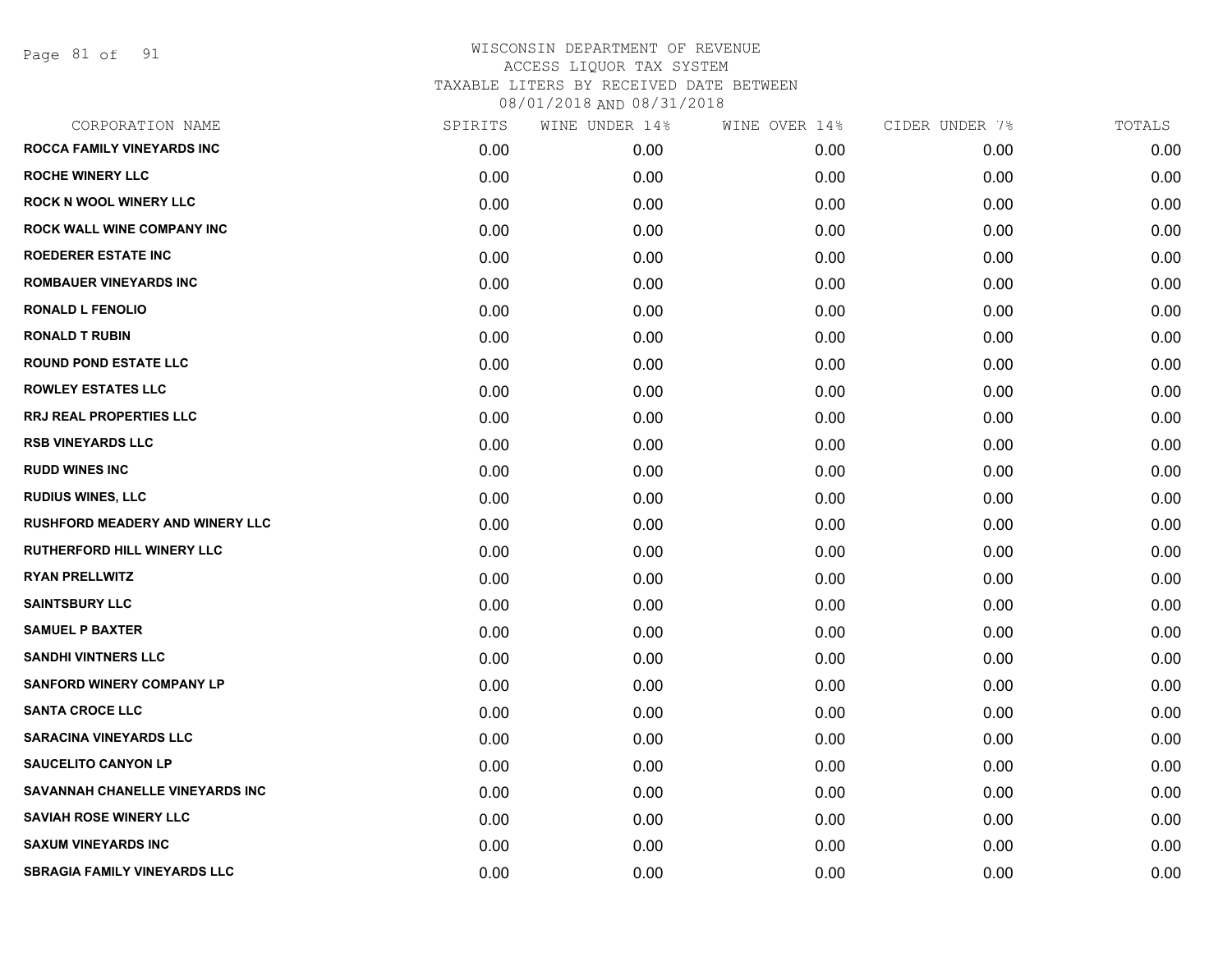Page 82 of 91

| CORPORATION NAME                              | SPIRITS | WINE UNDER 14% | WINE OVER 14% | CIDER UNDER 7% | TOTALS |
|-----------------------------------------------|---------|----------------|---------------|----------------|--------|
| <b>SCHEID VINEYARDS CALIFORNIA INC</b>        | 0.00    | 0.00           | 0.00          | 0.00           | 0.00   |
| <b>SCHLOSSADLER INC</b>                       | 0.00    | 0.00           | 0.00          | 0.00           | 0.00   |
| <b>SCHRADER CELLARS LLC</b>                   | 0.00    | 0.00           | 0.00          | 0.00           | 0.00   |
| <b>SCHRAMSBERG VINEYARDS CO INC</b>           | 0.00    | 0.00           | 0.00          | 0.00           | 0.00   |
| <b>SCHUG WINERY LLC</b>                       | 0.00    | 0.00           | 0.00          | 0.00           | 0.00   |
| <b>SCHWEIGER VINEYARDS INC</b>                | 0.00    | 0.00           | 0.00          | 0.00           | 0.00   |
| <b>SCREAMING EAGLE LLC</b>                    | 0.00    | 0.00           | 0.00          | 0.00           | 0.00   |
| <b>SEAVER VINEYARDS LLC</b>                   | 0.00    | 0.00           | 0.00          | 0.00           | 0.00   |
| <b>SEAVEY VINEYARD LP</b>                     | 0.00    | 0.00           | 0.00          | 0.00           | 0.00   |
| <b>SEBASTOPOL VINEYARDS &amp; WINERY CORP</b> | 0.00    | 0.00           | 0.00          | 0.00           | 0.00   |
| <b>SELBY ENTERPRISES INC</b>                  | 0.00    | 0.00           | 0.00          | 0.00           | 0.00   |
| <b>SEQUOIA GROVE VINEYARDS LP</b>             | 0.00    | 0.00           | 0.00          | 0.00           | 0.00   |
| <b>SEVEN STONES WINERY LLC</b>                | 0.00    | 0.00           | 0.00          | 0.00           | 0.00   |
| <b>SHADY LADIES LLC</b>                       | 0.00    | 0.00           | 0.00          | 0.00           | 0.00   |
| <b>SHAFER VINEYARDS INC</b>                   | 0.00    | 0.00           | 0.00          | 0.00           | 0.00   |
| <b>SHANNON RIDGE INC</b>                      | 0.00    | 0.00           | 0.00          | 0.00           | 0.00   |
| <b>SHARON L PINGEL</b>                        | 0.00    | 0.00           | 0.00          | 0.00           | 0.00   |
| SHELTON-MACKENZIE WINE COMPANY                | 0.00    | 0.00           | 0.00          | 0.00           | 0.00   |
| <b>SHERRY HARDIE</b>                          | 0.00    | 0.00           | 0.00          | 0.00           | 0.00   |
| SHERWIN FAMILY VINEYARDS LLC                  | 0.00    | 0.00           | 0.00          | 0.00           | 0.00   |
| <b>SIERRA SUNRISE VINEYARDS</b>               | 0.00    | 0.00           | 0.00          | 0.00           | 0.00   |
| SILVER OAK WINE CELLARS LLC                   | 0.00    | 0.00           | 0.00          | 0.00           | 0.00   |
| SILVER TRIDENT WINERY LLC                     | 0.00    | 0.00           | 0.00          | 0.00           | 0.00   |
| <b>SINE QUA NON INC</b>                       | 0.00    | 0.00           | 0.00          | 0.00           | 0.00   |
| SINNIPEE VALLEY VINEYARD LLC                  | 0.00    | 0.00           | 0.00          | 0.00           | 0.00   |
| <b>SINSKEY VINEYARDS INC</b>                  | 0.00    | 0.00           | 0.00          | 0.00           | 0.00   |
| <b>SISYPHUS LLC</b>                           | 0.00    | 0.00           | 0.00          | 0.00           | 0.00   |
| <b>SIX SIGMA WINERY LLC</b>                   | 0.00    | 0.00           | 0.00          | 0.00           | 0.00   |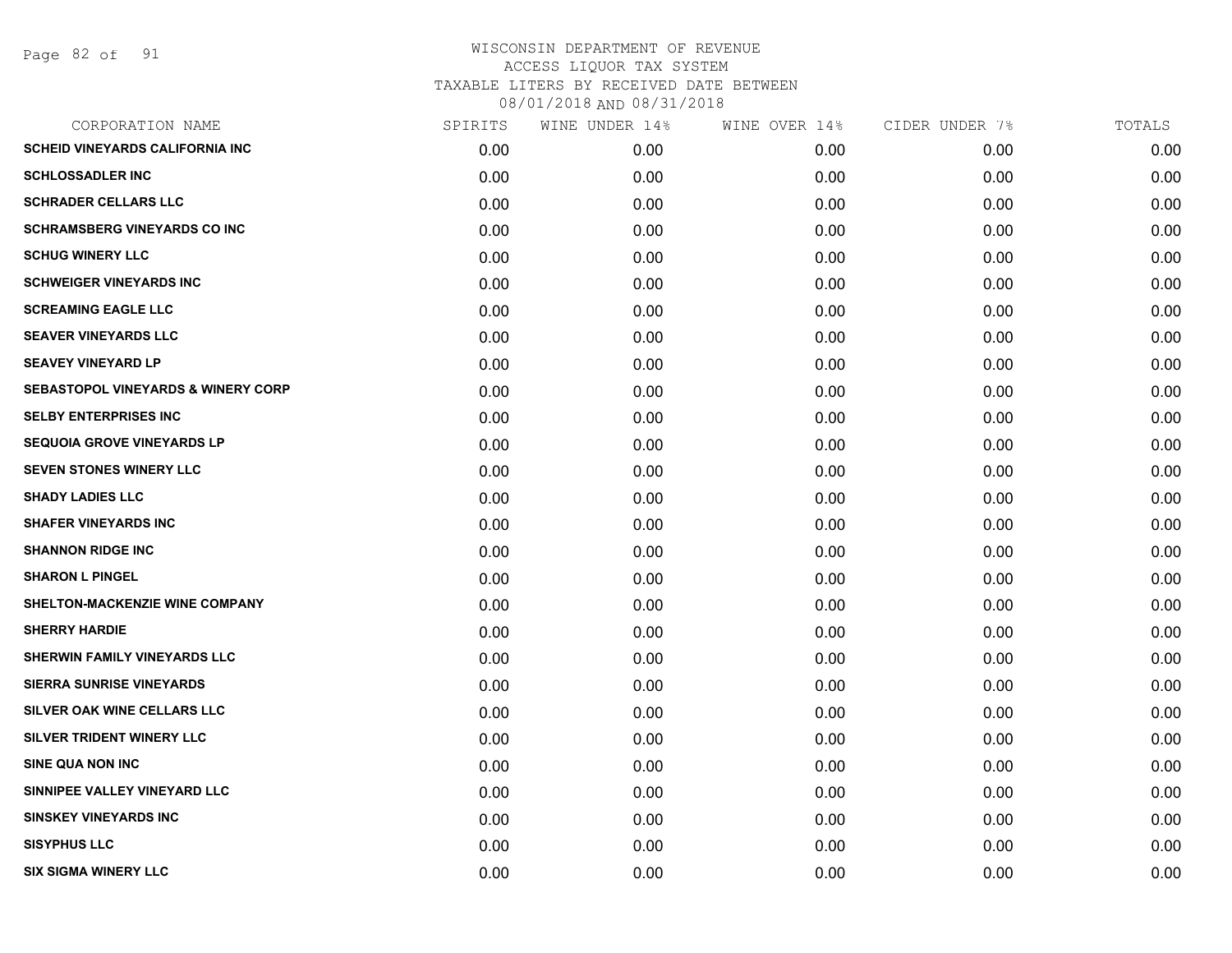Page 83 of 91

| <b>SKYWALKER VINEYARDS, LLC</b><br><b>SMALL VINES WINES INC</b> | 0.00<br>0.00<br>0.00<br>0.00 | 0.00<br>0.00<br>0.00 | 0.00<br>0.00 | 0.00<br>0.00 | 0.00<br>0.00 |
|-----------------------------------------------------------------|------------------------------|----------------------|--------------|--------------|--------------|
|                                                                 |                              |                      |              |              |              |
|                                                                 |                              |                      |              |              |              |
| <b>SMITH &amp; SMITH</b>                                        |                              |                      | 0.00         | 0.00         | 0.00         |
| SMITH ANDERSON ENTERPRISES INC.                                 |                              | 0.00                 | 0.00         | 0.00         | 0.00         |
| <b>SOKOL BLOSSER LTD</b>                                        | 0.00                         | 0.00                 | 0.00         | 0.00         | 0.00         |
| <b>SOMERSTON WINE COMPANY, LLC</b>                              | 0.00                         | 0.00                 | 0.00         | 0.00         | 0.00         |
| SONOMA-CUTRER VINEYARDS INC                                     | 0.00                         | 0.00                 | 0.00         | 0.00         | 0.00         |
| <b>SOUTH COAST WINERY INC</b>                                   | 0.00                         | 0.00                 | 0.00         | 0.00         | 0.00         |
| <b>SP GROSSNICKLE LLC</b>                                       | 0.00                         | 10.50                | 0.00         | 0.00         | 10.50        |
| <b>SPANOS BERBERIAN WINERY LLC</b>                              | 0.00                         | 0.00                 | 0.00         | 0.00         | 0.00         |
| <b>SPARKLING OREGON LLC</b>                                     | 0.00                         | 0.00                 | 0.00         | 0.00         | 0.00         |
| SPIRITS OF NORWAY VINEYARD LLC                                  | 0.00                         | 0.00                 | 0.00         | 0.00         | 0.00         |
| <b>SPOTTSWOODE WINERY INC</b>                                   | 0.00                         | 0.00                 | 0.00         | 0.00         | 0.00         |
| <b>SPRECHER BREWING COMPANY, INC.</b>                           | 0.00                         | 0.00                 | 0.00         | 0.00         | 0.00         |
| <b>SPRING MOUNTAIN VINEYARD INC</b>                             | 0.00                         | 0.00                 | 0.00         | 0.00         | 0.00         |
| <b>SPURGEON VINEYARDS &amp; WINERY LLC</b>                      | 0.00                         | $-30.75$             | $-2.25$      | 0.00         | $-33.00$     |
| <b>SQUIX LLC</b>                                                | 0.00                         | 0.00                 | 0.00         | 0.00         | 0.00         |
| <b>ST HELENA ESTATE LLC</b>                                     | 0.00                         | 0.00                 | 0.00         | 0.00         | 0.00         |
| <b>ST JAMES WINERY INC</b>                                      | 0.00                         | 0.00                 | 0.00         | 0.00         | 0.00         |
| ST JULIAN WINE COMPANY INC                                      | 0.00                         | 0.00                 | 0.00         | 0.00         | 0.00         |
| <b>ST SUPERY INC</b>                                            | 0.00                         | 0.00                 | 0.00         | 0.00         | 0.00         |
| ST. FRANCIS WINERY & VINEYARD L.P.                              | 0.00                         | 0.00                 | 0.00         | 0.00         | 0.00         |
| STAGLIN FAMILY VINEYARD LLC                                     | 0.00                         | 0.00                 | 0.00         | 0.00         | 0.00         |
| <b>STAG'S LEAP WINE CELLARS LLC</b>                             | 0.00                         | 0.00                 | 0.00         | 0.00         | 0.00         |
| <b>STANDING JOURNEY LLC</b>                                     | 0.00                         | 0.00                 | 0.00         | 0.00         | 0.00         |
| STE MICHELLE WINE ESTATES LTD                                   | 0.00                         | 0.00                 | 0.00         | 0.00         | 0.00         |
| <b>STEPHAN VINEYARD INC</b>                                     | 0.00                         | 0.00                 | 0.00         | 0.00         | 0.00         |
| <b>STEPHEN M KENNEDY</b>                                        | 0.00                         | 0.00                 | 0.00         | 0.00         | 0.00         |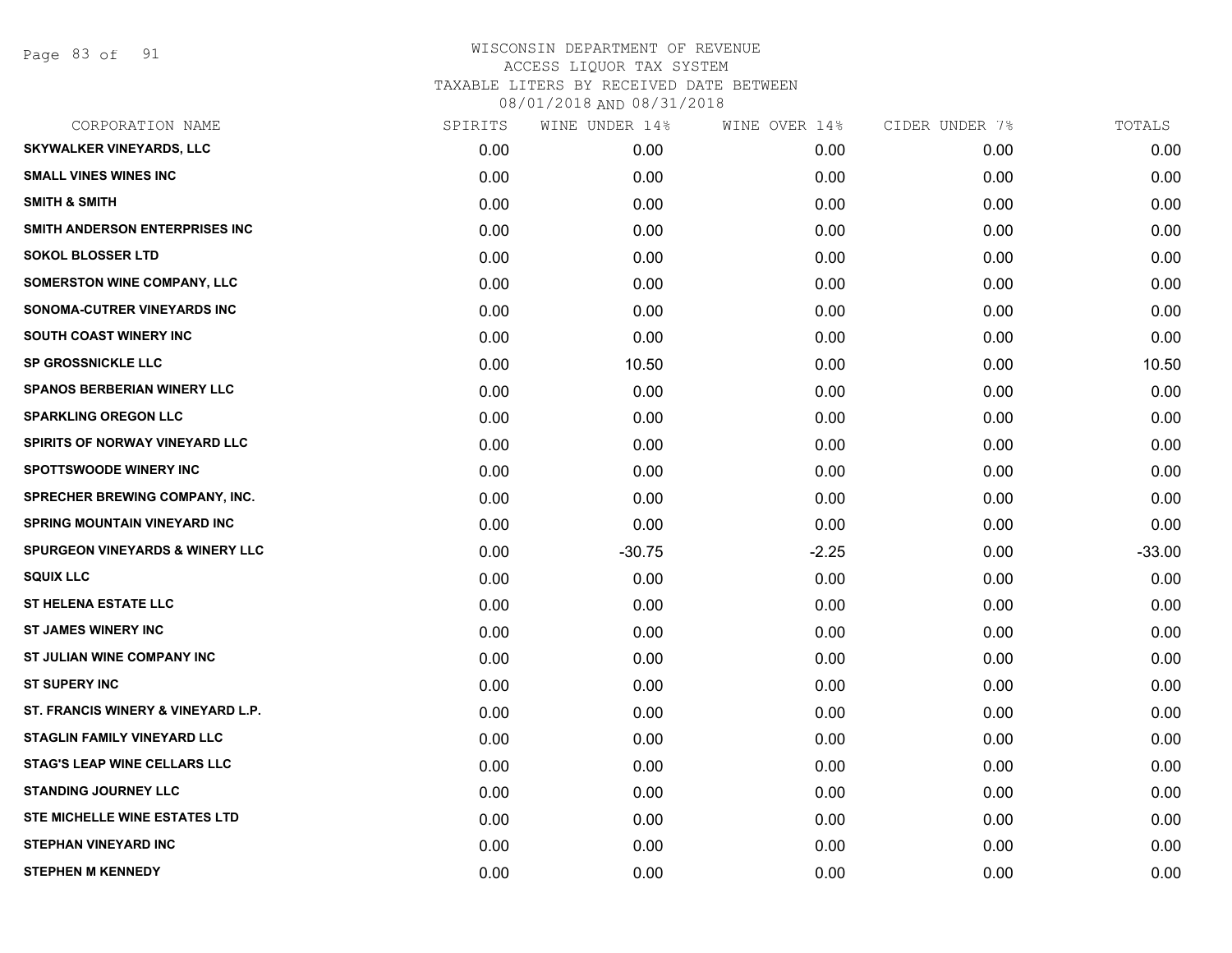Page 84 of 91

| SPIRITS | WINE UNDER 14% | WINE OVER 14% | CIDER UNDER 7% | TOTALS |
|---------|----------------|---------------|----------------|--------|
| 0.00    | 0.00           | 0.00          | 0.00           | 0.00   |
| 0.00    | 0.00           | 0.00          | 0.00           | 0.00   |
| 0.00    | 0.00           | 0.00          | 0.00           | 0.00   |
| 0.00    | 0.00           | 0.00          | 0.00           | 0.00   |
| 0.00    | 0.00           | 0.00          | 0.00           | 0.00   |
| 0.00    | 0.00           | 0.00          | 0.00           | 0.00   |
| 0.00    | 0.00           | 0.00          | 0.00           | 0.00   |
| 0.00    | 0.00           | 0.00          | 0.00           | 0.00   |
| 0.00    | 0.00           | 0.00          | 0.00           | 0.00   |
| 0.00    | 0.00           | 0.00          | 0.00           | 0.00   |
| 0.00    | 0.00           | 0.00          | 0.00           | 0.00   |
| 0.00    | 0.00           | 0.00          | 0.00           | 0.00   |
| 0.00    | 0.00           | 0.00          | 0.00           | 0.00   |
| 0.00    | 0.00           | 0.00          | 0.00           | 0.00   |
| 0.00    | 0.00           | 0.00          | 0.00           | 0.00   |
| 0.00    | 0.00           | 0.00          | 0.00           | 0.00   |
| 0.00    | 0.00           | 0.00          | 0.00           | 0.00   |
| 0.00    | 0.00           | 0.00          | 0.00           | 0.00   |
| 0.00    | 0.00           | 0.00          | 0.00           | 0.00   |
| 0.00    | 0.00           | 0.00          | 0.00           | 0.00   |
| 0.00    | 0.00           | 0.00          | 0.00           | 0.00   |
| 0.00    | 0.00           | 0.00          | 0.00           | 0.00   |
| 0.00    | 0.00           | 0.00          | 0.00           | 0.00   |
| 0.00    | 0.00           | 0.00          | 0.00           | 0.00   |
| 0.00    | 0.00           | 0.00          | 0.00           | 0.00   |
| 0.00    | 0.00           | 0.00          | 0.00           | 0.00   |
| 0.00    | 0.00           | 0.00          | 0.00           | 0.00   |
| 0.00    | 0.00           | 0.00          | 0.00           | 0.00   |
|         |                |               |                |        |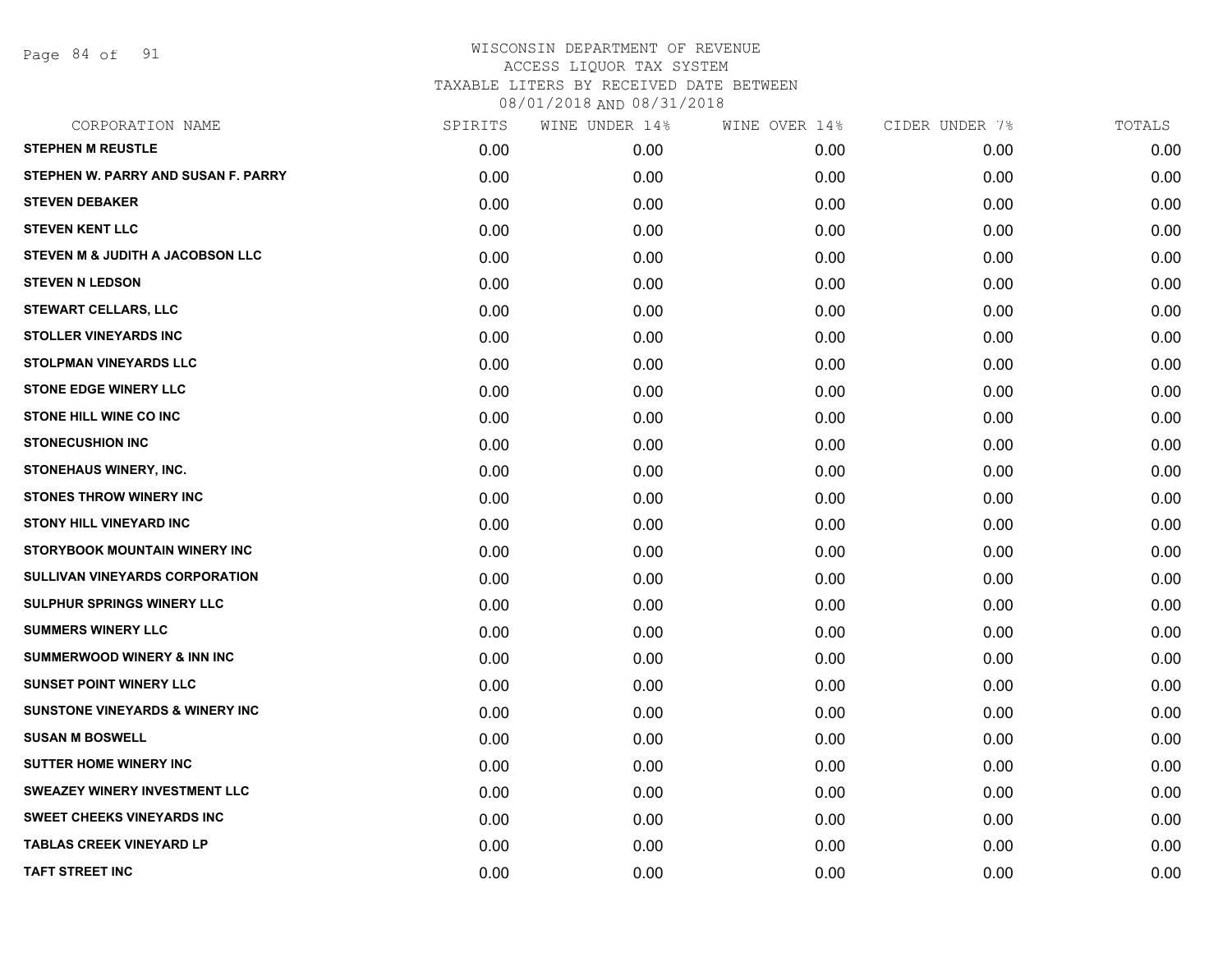Page 85 of 91

| CORPORATION NAME                  | SPIRITS | WINE UNDER 14% | WINE OVER 14% | CIDER UNDER 7% | TOTALS |
|-----------------------------------|---------|----------------|---------------|----------------|--------|
| <b>TAKARA SAKE USA INC</b>        | 0.00    | 0.00           | 0.00          | 0.00           | 0.00   |
| <b>TALLEY VINEYARDS INC</b>       | 0.00    | 0.00           | 0.00          | 0.00           | 0.00   |
| <b>TAMBER BEY VINEYARDS LLC</b>   | 0.00    | 0.00           | 0.00          | 0.00           | 0.00   |
| <b>TANDEM WINES LLC</b>           | 0.00    | 0.00           | 0.00          | 0.00           | 0.00   |
| <b>TARA BELLA WINERY LLC</b>      | 0.00    | 0.00           | 0.00          | 0.00           | 0.00   |
| <b>TEALE CREEK ASSOCIATES</b>     | 0.00    | 0.00           | 0.00          | 0.00           | 0.00   |
| <b>TENBA RIDGE WINERY LLC</b>     | 0.00    | 0.00           | 0.00          | 0.00           | 0.00   |
| <b>TERRA VINUM LLC</b>            | 0.00    | 0.00           | 0.00          | 0.00           | 0.00   |
| <b>TERRAVANT WINE COMPANY LLC</b> | 0.00    | 0.00           | 0.00          | 0.00           | 0.00   |
| <b>TESTAROSSA VINEYARDS LLC</b>   | 0.00    | 0.00           | 0.00          | 0.00           | 0.00   |
| THE BIALE ESTATE                  | 0.00    | 0.00           | 0.00          | 0.00           | 0.00   |
| THE BRANDER VINEYARD              | 0.00    | 0.00           | 0.00          | 0.00           | 0.00   |
| THE CELLAR LLC                    | 0.00    | 0.00           | 0.00          | 0.00           | 0.00   |
| THE HESS COLLECTION WINERY        | 0.00    | 0.00           | 0.00          | 0.00           | 0.00   |
| THE HOGUE CELLARS LTD             | 0.00    | 0.00           | 0.00          | 0.00           | 0.00   |
| THE INFINITE MONKEY THEOREM INC   | 0.00    | 0.00           | 0.00          | 0.00           | 0.00   |
| THE LITTORAI WINES                | 0.00    | 0.00           | 0.00          | 0.00           | 0.00   |
| THE MASCOT WINE, LLC              | 0.00    | 0.00           | 0.00          | 0.00           | 0.00   |
| THE MEEKER VINEYARD               | 0.00    | 0.00           | 0.00          | 0.00           | 0.00   |
| THE MORLET SELECTION INC          | 0.00    | 0.00           | 0.00          | 0.00           | 0.00   |
| THE MORNE WINE COMPANY            | 0.00    | 0.00           | 0.00          | 0.00           | 0.00   |
| THE RUM TREE, INC.                | 0.00    | 0.00           | 0.00          | 0.00           | 0.00   |
| THE SHORES OF FAIRHAVEN INC       | 0.00    | 0.00           | 0.00          | 0.00           | 0.00   |
| THE SILVERADO VINEYARDS           | 0.00    | 0.00           | 0.00          | 0.00           | 0.00   |
| THE VINEYARD LLC                  | 0.00    | 0.00           | 0.00          | 0.00           | 0.00   |
| THE WILLIAMSBURG WINERY LTD       | 0.00    | 0.00           | 0.00          | 0.00           | 0.00   |
| THE WINE GROUP INC                | 0.00    | 0.00           | 0.00          | 0.00           | 0.00   |
| THE WINE VINEYARD LLC             | 0.00    | 0.00           | 0.00          | 0.00           | 0.00   |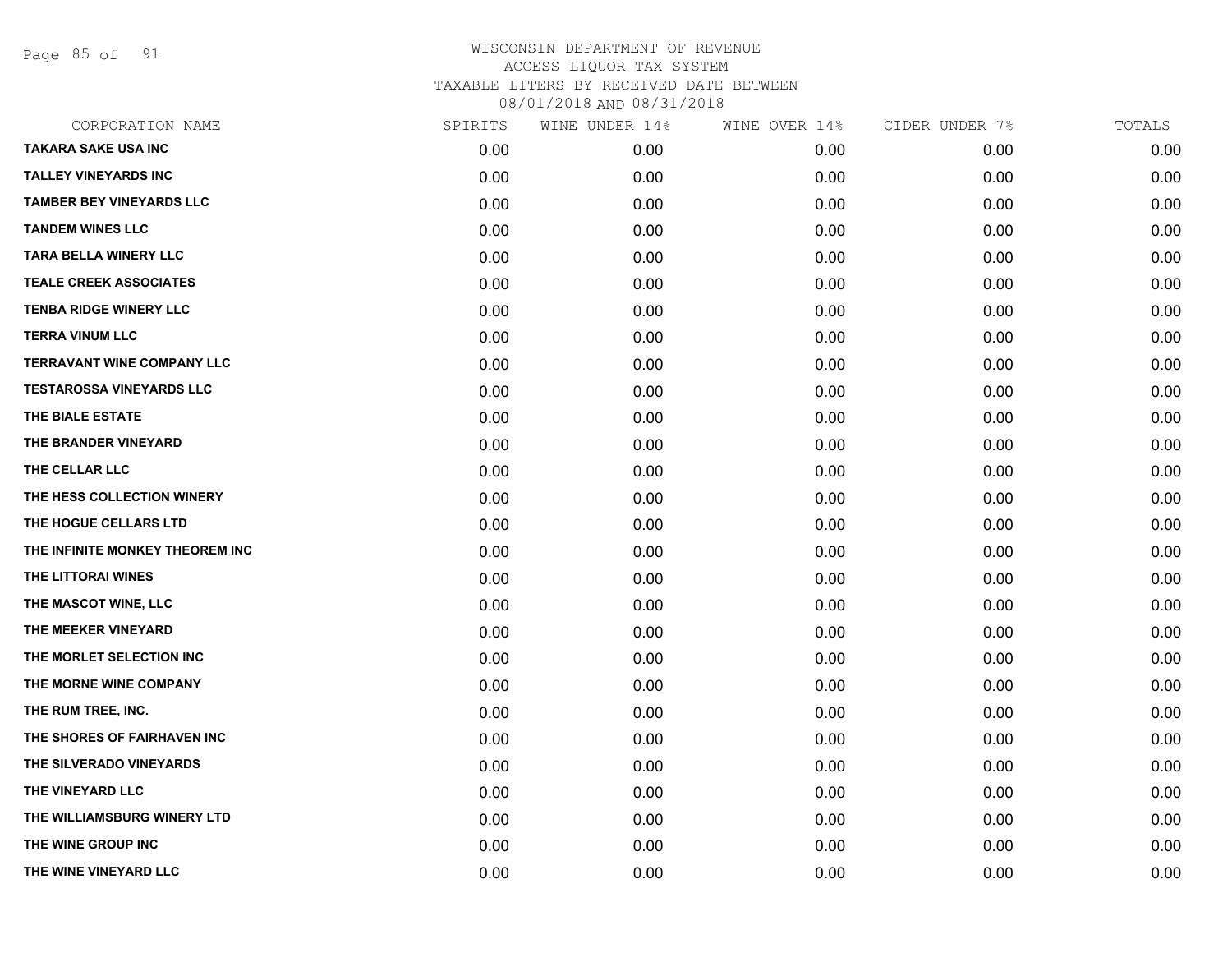Page 86 of 91

| CORPORATION NAME                              | SPIRITS | WINE UNDER 14% | WINE OVER 14% | CIDER UNDER 7% | TOTALS |
|-----------------------------------------------|---------|----------------|---------------|----------------|--------|
| THE WOODLAND TRAIL BEVERAGE COMPANY, INC.     | 0.00    | 0.00           | 0.00          | 0.00           | 0.00   |
| THIS REALM LLC                                | 0.00    | 0.00           | 0.00          | 0.00           | 0.00   |
| <b>THOMAS C HOFFMAN</b>                       | 0.00    | 0.00           | 0.00          | 0.00           | 0.00   |
| THOMAS FOGARTY WINERY LLC                     | 0.00    | 0.00           | 0.00          | 0.00           | 0.00   |
| THOMAS L BECKMEN & JUDITH F BECKMEN           | 0.00    | 0.00           | 0.00          | 0.00           | 0.00   |
| <b>THURMAN J RODGERS</b>                      | 0.00    | 0.00           | 0.00          | 0.00           | 0.00   |
| <b>THVS CORP</b>                              | 0.00    | 0.00           | 0.00          | 0.00           | 0.00   |
| TI BEVERAGE GROUP LTD                         | 0.00    | 0.00           | 0.00          | 0.00           | 0.00   |
| TIM BLUE WINES LLC                            | 0.00    | 0.00           | 0.00          | 0.00           | 0.00   |
| <b>TIMOTHY P MCDONALD</b>                     | 0.00    | 0.00           | 0.00          | 0.00           | 0.00   |
| TMR WINE COMPANY LLC                          | 0.00    | 0.00           | 0.00          | 0.00           | 0.00   |
| <b>TOAD HOLLOW VINEYARDS INC</b>              | 0.00    | 0.00           | 0.00          | 0.00           | 0.00   |
| <b>TOBIN JAMES CELLARS</b>                    | 0.00    | 0.00           | 0.00          | 0.00           | 0.00   |
| <b>TODD KUEHL</b>                             | 0.00    | 0.00           | 0.00          | 0.00           | 0.00   |
| <b>TOLLIVER RANCH BRANDS LLC</b>              | 0.00    | 0.00           | 0.00          | 0.00           | 0.00   |
| <b>TOM MEADOWCROFT</b>                        | 0.00    | 0.00           | 0.00          | 0.00           | 0.00   |
| <b>TOMMYS TOO HIGH WINES LLC</b>              | 0.00    | 0.00           | 0.00          | 0.00           | 0.00   |
| TOUR DE FORCE WINE COMPANY LLC                | 0.00    | 0.00           | 0.00          | 0.00           | 0.00   |
| <b>TREANA WINERY LLC</b>                      | 0.00    | 0.00           | 0.00          | 0.00           | 0.00   |
| <b>TREASURY WINE ESTATES AMERICAS COMPANY</b> | 0.00    | 0.00           | 0.00          | 0.00           | 0.00   |
| <b>TREFETHEN VINEYARDS WINERY INC</b>         | 0.00    | 0.00           | 0.00          | 0.00           | 0.00   |
| <b>TRENTADUE WINERY LLC</b>                   | 0.00    | 37.90          | 39.90         | 0.00           | 77.80  |
| TRESPASS VINEYARDS INC.                       | 0.00    | 0.00           | 0.00          | 0.00           | 0.00   |
| <b>TRINITAS CELLARS LLC</b>                   | 0.00    | 0.00           | 0.00          | 0.00           | 0.00   |
| TRINITY VALLEY VINEYARDS LLC                  | 0.00    | 0.00           | 0.00          | 0.00           | 0.00   |
| <b>TRIONE VINEYARDS LLC</b>                   | 0.00    | 0.00           | 0.00          | 0.00           | 0.00   |
| <b>TROY LANDWEHR</b>                          | 0.00    | 0.00           | 0.00          | 0.00           | 0.00   |
| <b>TSG LLC</b>                                | 0.00    | 0.00           | 0.00          | 0.00           | 0.00   |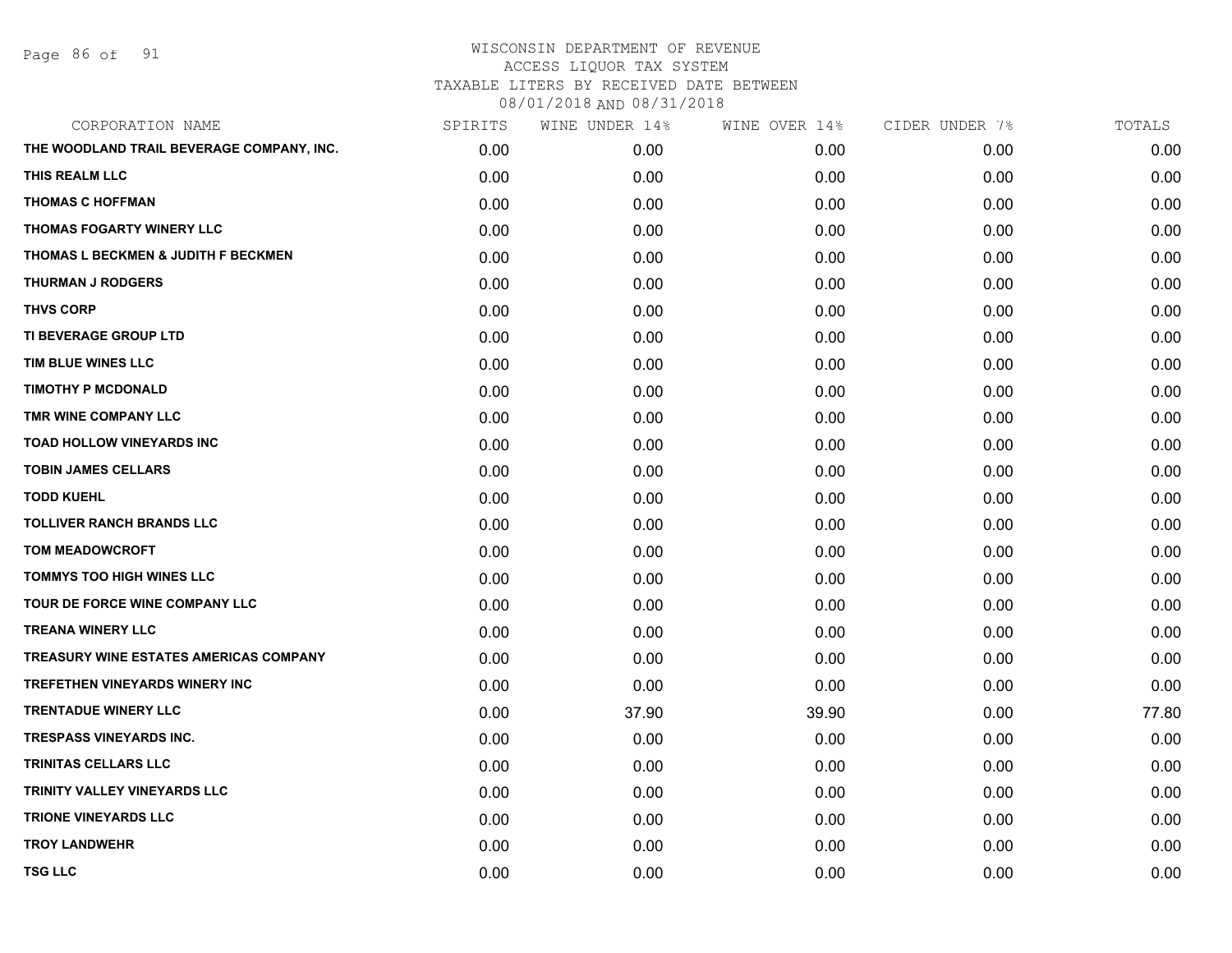Page 87 of 91

| CORPORATION NAME                  | SPIRITS | WINE UNDER 14% | WINE OVER 14% | CIDER UNDER 7% | TOTALS |
|-----------------------------------|---------|----------------|---------------|----------------|--------|
| <b>TURKOVICH FAMILY WINES LLC</b> | 0.00    | 0.00           | 0.00          | 0.00           | 0.00   |
| TURLEY WINE CELLARS INC           | 0.00    | 0.00           | 0.00          | 0.00           | 0.00   |
| <b>TURNBULL WINE CELLARS</b>      | 0.00    | 0.00           | 0.00          | 0.00           | 0.00   |
| TWIN PEAKS WINERY INC             | 0.00    | 0.00           | 0.00          | 0.00           | 0.00   |
| <b>TWIN RIDGE ESTATES LLC</b>     | 0.00    | 0.00           | 0.00          | 0.00           | 0.00   |
| <b>TWISTED OAK WINERY LLC</b>     | 0.00    | 0.00           | 0.00          | 0.00           | 0.00   |
| <b>TWO LADS LLC</b>               | 0.00    | 0.00           | 0.00          | 0.00           | 0.00   |
| TY R CATON                        | 0.00    | 0.00           | 0.00          | 0.00           | 0.00   |
| UNTI WINE CO LLC                  | 0.00    | 0.00           | 0.00          | 0.00           | 0.00   |
| <b>UPSTREAM CIDER LLC</b>         | 0.00    | 0.00           | 0.00          | 0.00           | 0.00   |
| <b>URBAN CELLARS LLC</b>          | 0.00    | 0.00           | 0.00          | 0.00           | 0.00   |
| V&CLLC                            | 0.00    | 0.00           | 0.00          | 0.00           | 0.00   |
| <b>V SATTUI WINERY INC</b>        | 0.00    | 0.00           | 0.00          | 0.00           | 0.00   |
| <b>V2 WINE GROUP LLC</b>          | 0.00    | 0.00           | 0.00          | 0.00           | 0.00   |
| VAN RUITEN FAMILY WINERY LLC      | 0.00    | 0.00           | 0.00          | 0.00           | 0.00   |
| VAN WYCHEN WINES INC.             | 0.00    | 0.00           | 0.00          | 0.00           | 0.00   |
| <b>VERMEIL WINE GROUP LLC</b>     | 0.00    | 0.00           | 0.00          | 0.00           | 0.00   |
| <b>VERNON VINEYARDS LTD</b>       | 0.00    | 0.00           | 0.00          | 0.00           | 0.00   |
| <b>VICINI ENTERPRISES LLC</b>     | 0.00    | 0.00           | 0.00          | 0.00           | 0.00   |
| <b>VIGNETTE WINERY LLC</b>        | 0.00    | 0.00           | 0.00          | 0.00           | 0.00   |
| <b>VILLA AMOROSA INC</b>          | 0.00    | 0.00           | 0.00          | 0.00           | 0.00   |
| <b>VILLA ENCINAL PARTNERS LP</b>  | 0.00    | 0.00           | 0.00          | 0.00           | 0.00   |
| <b>VILLA SAN JULIETTE INC</b>     | 0.00    | 0.00           | 0.00          | 0.00           | 0.00   |
| <b>VILLA TOSCANO INC</b>          | 0.00    | 0.00           | 0.00          | 0.00           | 0.00   |
| VIN DE ZO LLC                     | 0.00    | 0.00           | 0.00          | 0.00           | 0.00   |
| <b>VINA ROBLES INC</b>            | 0.00    | 0.00           | 0.00          | 0.00           | 0.00   |
| <b>VINCENT ARROYO WINERY INC</b>  | 0.00    | 0.00           | 0.00          | 0.00           | 0.00   |
| <b>VINE &amp; SUN LLC</b>         | 0.00    | 0.00           | 0.00          | 0.00           | 0.00   |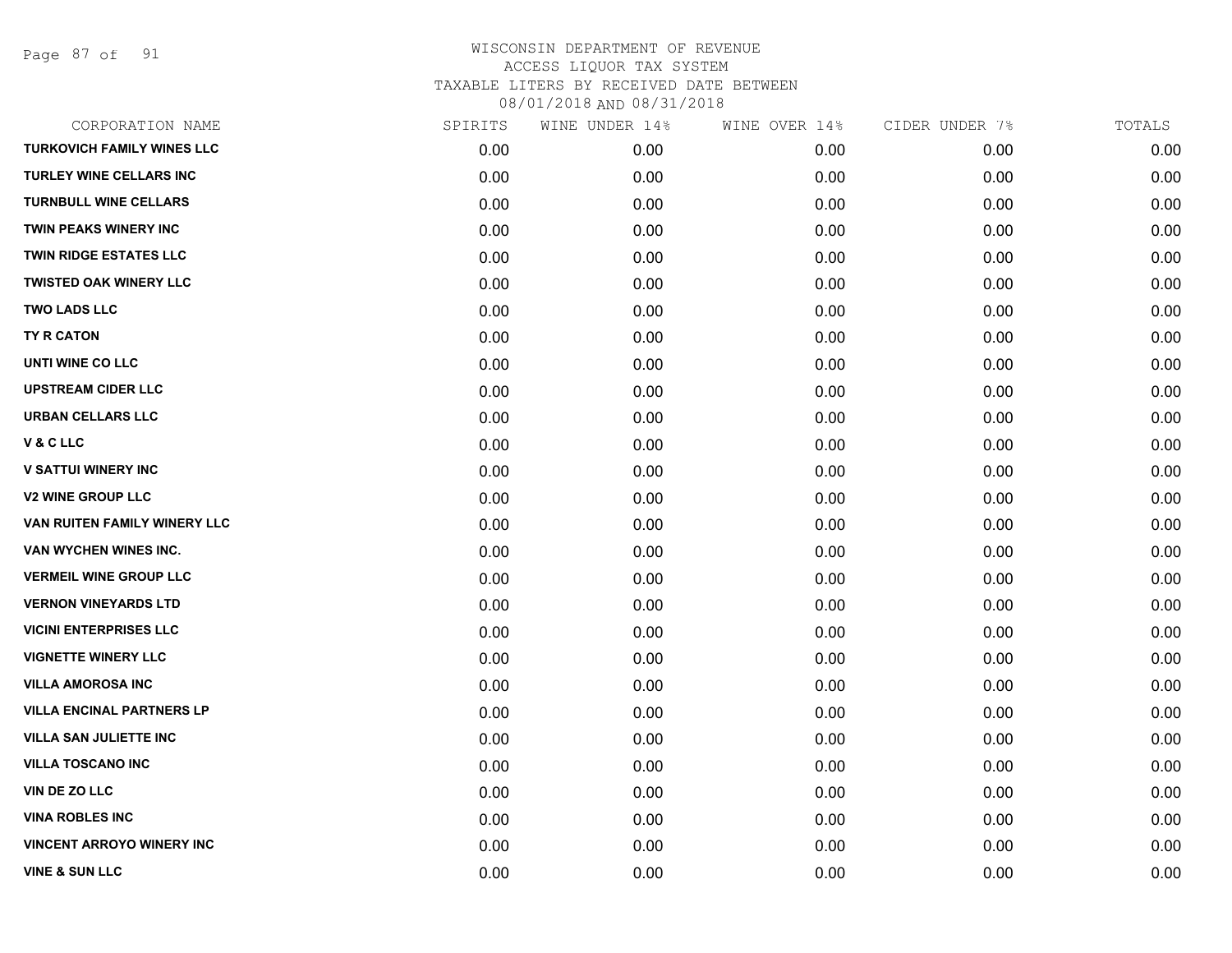Page 88 of 91

| CORPORATION NAME                     | SPIRITS | WINE UNDER 14% | WINE OVER 14% | CIDER UNDER 7% | TOTALS |
|--------------------------------------|---------|----------------|---------------|----------------|--------|
| <b>VINE CLIFF WINERY INC</b>         | 0.00    | 0.00           | 0.00          | 0.00           | 0.00   |
| <b>VINEBURG LLC</b>                  | 0.00    | 0.00           | 0.00          | 0.00           | 0.00   |
| <b>VINES TO CELLAR, INC.</b>         | 0.00    | 0.00           | 0.00          | 0.00           | 0.00   |
| <b>VINESSE LLC</b>                   | 0.00    | 0.00           | 0.00          | 0.00           | 0.00   |
| <b>VINEYARD 29 LLC</b>               | 0.00    | 0.00           | 0.00          | 0.00           | 0.00   |
| <b>VIN-GO, LLC</b>                   | 0.00    | 0.00           | 0.00          | 0.00           | 0.00   |
| <b>VINTAGE WINE ESTATES, INC.</b>    | 0.00    | 0.00           | 0.00          | 0.00           | 0.00   |
| <b>VINTAGE WINE ESTATES, INC.</b>    | 0.00    | 0.00           | 0.00          | 0.00           | 0.00   |
| <b>VINTAGE WINE ESTATES, INC.</b>    | 0.00    | 0.00           | 0.00          | 0.00           | 0.00   |
| <b>VINTAGE WINE ESTATES, INC.</b>    | 0.00    | 0.00           | 0.00          | 0.00           | 0.00   |
| <b>VINTAGE WINE ESTATES, INC.</b>    | 0.00    | 0.00           | 0.00          | 0.00           | 0.00   |
| <b>VINTAGE WINE ESTATES, INC.</b>    | 0.00    | 0.00           | 0.00          | 0.00           | 0.00   |
| <b>VINTAGE WINE ESTATES, INC.</b>    | 0.00    | 0.00           | 0.00          | 0.00           | 0.00   |
| <b>VINTAGE WINE ESTATES, INC.</b>    | 0.00    | 0.00           | 0.00          | 0.00           | 0.00   |
| <b>VINUM CELLARS INC</b>             | 0.00    | 0.00           | 0.00          | 0.00           | 0.00   |
| VON STIEHL WINERY LTD.               | 0.00    | 0.00           | 0.00          | 0.00           | 0.00   |
| W G BEST WEINKELLEREI INC            | 0.00    | 0.00           | 0.00          | 0.00           | 0.00   |
| <b>W J DEUTSCH &amp; SONS LTD</b>    | 0.00    | 2.25           | 27.00         | 0.00           | 29.25  |
| <b>WAGNER WINERY LLC</b>             | 0.00    | 0.00           | 0.00          | 0.00           | 0.00   |
| <b>WAITS-MAST FAMILY CELLARS LLC</b> | 0.00    | 0.00           | 0.00          | 0.00           | 0.00   |
| <b>WASHINGTON VINTNERS LLC</b>       | 0.00    | 0.00           | 0.00          | 0.00           | 0.00   |
| <b>WEIBEL INCORPORATED</b>           | 0.00    | 0.00           | 0.00          | 0.00           | 0.00   |
| <b>WENTE BROS</b>                    | 0.00    | 0.00           | 0.00          | 0.00           | 0.00   |
| <b>WEST COAST WINE PARTNERS LLC</b>  | 0.00    | 0.00           | 0.00          | 0.00           | 0.00   |
| <b>WEST PRAIRIE WINERY LLC</b>       | 0.00    | 0.00           | 0.00          | 0.00           | 0.00   |
| <b>WESTFALL WINERY LLC</b>           | 0.00    | 0.00           | 0.00          | 0.00           | 0.00   |
| <b>WESTPORT WINERY LLC</b>           | 0.00    | 0.00           | 0.00          | 0.00           | 0.00   |
| <b>WHEELER WINERY INC</b>            | 0.00    | 0.00           | 0.00          | 0.00           | 0.00   |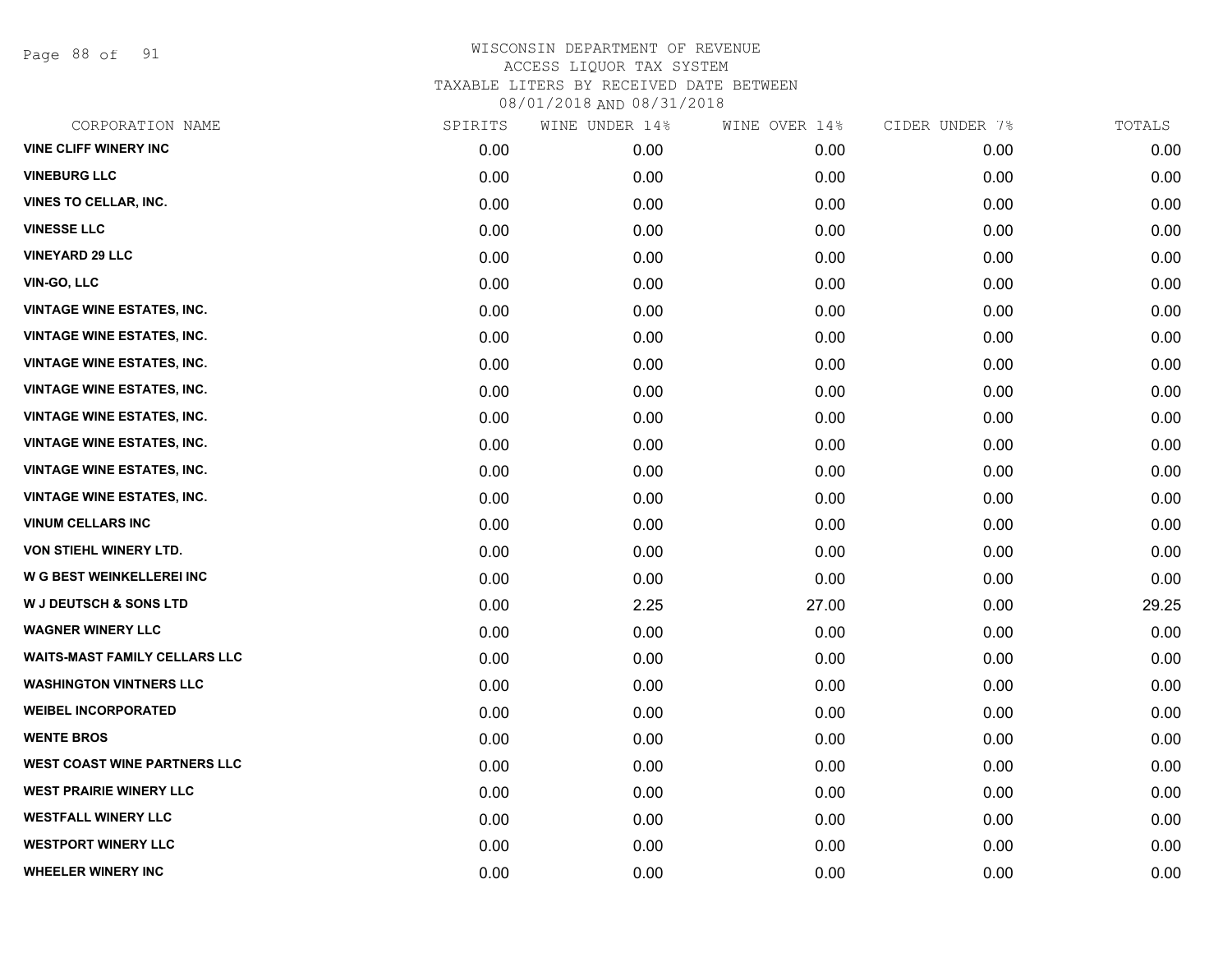| CORPORATION NAME                                   | SPIRITS | WINE UNDER 14% | WINE OVER 14% | CIDER UNDER 7% | TOTALS |
|----------------------------------------------------|---------|----------------|---------------|----------------|--------|
| <b>WHETSTONE WINE CELLARS LLC</b>                  | 0.00    | 0.00           | 0.00          | 0.00           | 0.00   |
| <b>WHISPERING BLUFFS VINEYARD &amp; WINERY LTD</b> | 0.00    | 0.00           | 0.00          | 0.00           | 0.00   |
| <b>WHISPERING WINDS WINERY LLC</b>                 | 0.00    | 0.00           | 0.00          | 0.00           | 0.00   |
| <b>WHITE BEAR SPIRITS LLC</b>                      | 0.00    | 0.00           | 0.00          | 0.00           | 0.00   |
| <b>WHITE OAK VINEYARDS &amp; WINERY LLC</b>        | 0.00    | 0.00           | 0.00          | 0.00           | 0.00   |
| WHITE WINTER WINERY INC                            | 0.00    | 0.00           | 0.00          | 0.00           | 0.00   |
| <b>WIENS CELLARS LLC</b>                           | 0.00    | 0.00           | 0.00          | 0.00           | 0.00   |
| <b>WILDEROTTER WINERY LLC</b>                      | 0.00    | 0.00           | 0.00          | 0.00           | 0.00   |
| <b>WILLAMETTE VALLEY VINEYARDS INC</b>             | 0.00    | 0.00           | 0.00          | 0.00           | 0.00   |
| <b>WILLIAM F BLUHM</b>                             | 0.00    | 0.00           | 0.00          | 0.00           | 0.00   |
| <b>WILLIAM MOSBY</b>                               | 0.00    | 0.00           | 0.00          | 0.00           | 0.00   |
| <b>WILLIAMS &amp; SELYEM LLC</b>                   | 0.00    | 0.00           | 0.00          | 0.00           | 0.00   |
| <b>WILRONA LLC</b>                                 | 0.00    | 0.00           | 0.00          | 0.00           | 0.00   |
| <b>WILSON CREEK WINERY &amp; VINEYARDS INC</b>     | 0.00    | 0.00           | 0.00          | 0.00           | 0.00   |
| <b>WIND GAP WINES LLC</b>                          | 0.00    | 0.00           | 0.00          | 0.00           | 0.00   |
| <b>WINDERLEA WINE COMPANY LLC</b>                  | 0.00    | 0.00           | 0.00          | 0.00           | 0.00   |
| <b>WINDWARD VINEYARD LLC</b>                       | 0.00    | 0.00           | 0.00          | 0.00           | 0.00   |
| <b>WINE BY JOE LLC</b>                             | 0.00    | 0.00           | 0.00          | 0.00           | 0.00   |
| WINE OF THE MONTH CLUB, INC.                       | 0.00    | 0.00           | 0.00          | 0.00           | 0.00   |
| <b>WINE ROAD VINTNERS LLC</b>                      | 0.00    | 0.00           | 0.00          | 0.00           | 0.00   |
| <b>WINE.COM OF TEXAS LLC</b>                       | 0.00    | 0.00           | 0.00          | 0.00           | 0.00   |
| <b>WINEGREETING.COM INC</b>                        | 0.00    | 0.00           | 0.00          | 0.00           | 0.00   |
| <b>WINERY AT BLACK STAR FARMS LLC</b>              | 0.00    | 0.00           | 0.00          | 0.00           | 0.00   |
| <b>WINERY EXCHANGE, INC.</b>                       | 0.00    | 0.00           | 0.00          | 0.00           | 0.00   |
| <b>WINERY FULFILLMENT SERVICES LLC</b>             | 0.00    | 0.00           | 0.00          | 0.00           | 0.00   |
| <b>WINESITTER BREWHOUSE LLC</b>                    | 0.00    | 0.00           | 0.00          | 0.00           | 0.00   |
| <b>WINNESHIEK WILDBERRY WINERY LLC</b>             | 0.00    | 0.00           | 0.00          | 0.00           | 0.00   |
| <b>WINSIDE USA INC</b>                             | 0.00    | 0.00           | 0.00          | 0.00           | 0.00   |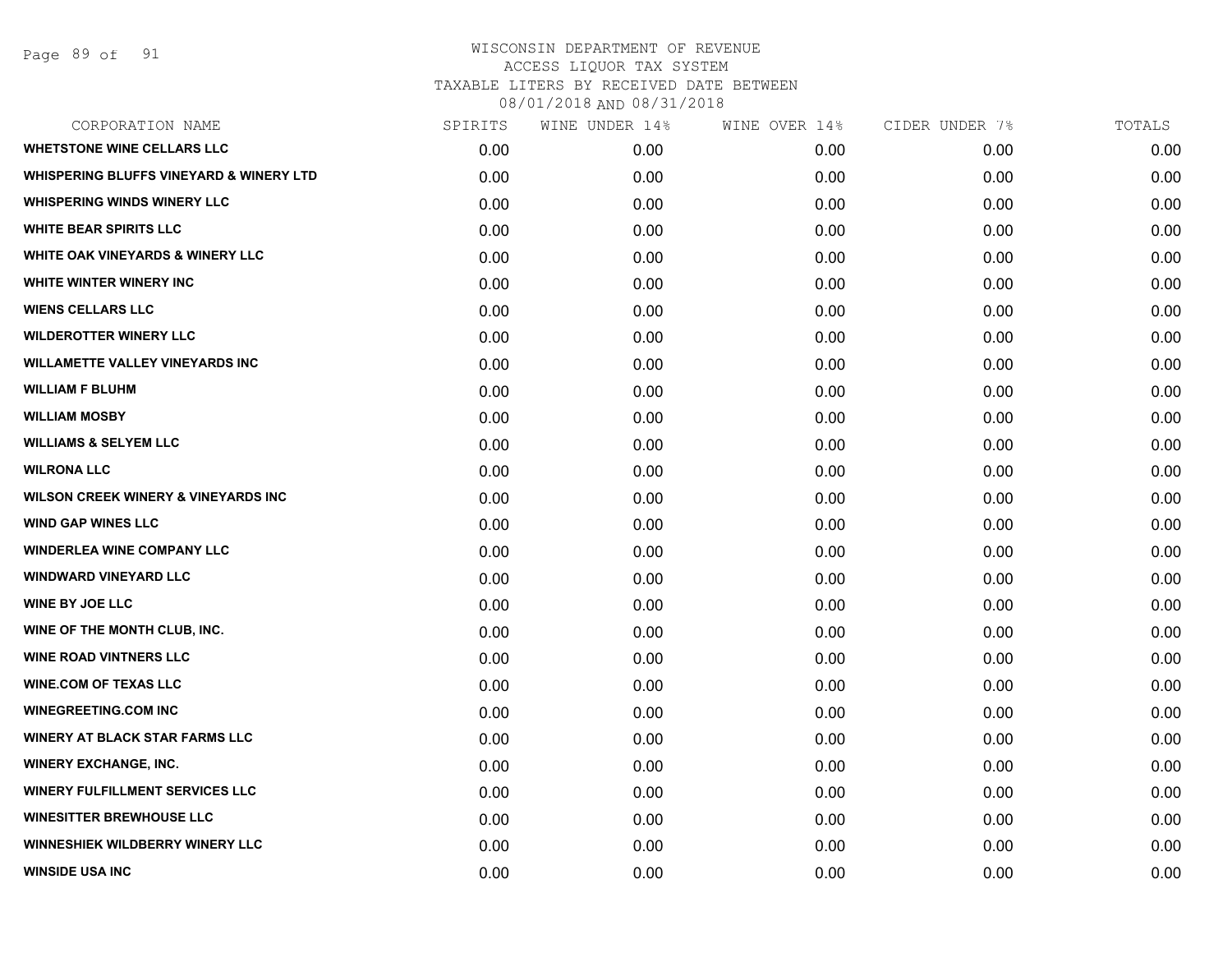Page 90 of 91

#### WISCONSIN DEPARTMENT OF REVENUE ACCESS LIQUOR TAX SYSTEM TAXABLE LITERS BY RECEIVED DATE BETWEEN

08/01/2018 AND 08/31/2018

| CORPORATION NAME                   | SPIRITS | WINE UNDER 14% | WINE OVER 14% | CIDER UNDER 7% | TOTALS      |
|------------------------------------|---------|----------------|---------------|----------------|-------------|
| <b>WOLFF VINEYARD LLC</b>          | 0.00    | 0.00           | 0.00          | 0.00           | 0.00        |
| <b>WOLLERSHEIM WINERY, INC.</b>    | 0.00    | $-548.25$      | $-22.50$      | 0.00           | $-570.75$   |
| <b>WOLLERSHEIM WINERY, INC.</b>    | 0.00    | $-1,762.75$    | $-38.25$      | 0.00           | $-1,801.00$ |
| <b>WOODSON WINES LLC</b>           | 0.00    | 0.00           | 0.00          | 0.00           | 0.00        |
| <b>WOODWARD CANYON WINERY INC.</b> | 0.00    | 0.00           | 0.00          | 0.00           | 0.00        |
| <b>WRH PARTNERS LLC</b>            | 0.00    | 0.00           | 0.00          | 0.00           | 0.00        |
| YORKVILLE CELLARS INC              | 0.00    | 0.00           | 0.00          | 0.00           | 0.00        |
| <b>ZD WINES LLC</b>                | 0.00    | 0.00           | 0.00          | 0.00           | 0.00        |
| <b>ZERO LINK MARKETS INC</b>       | 0.00    | 831.86         | 142.46        | 41.90          | 1,016.22    |
| TOTAL LITERS FOR 8/31/2018         | 0.00    | 72.64          | 1,085.65      | 41.90          | 1,200.19    |